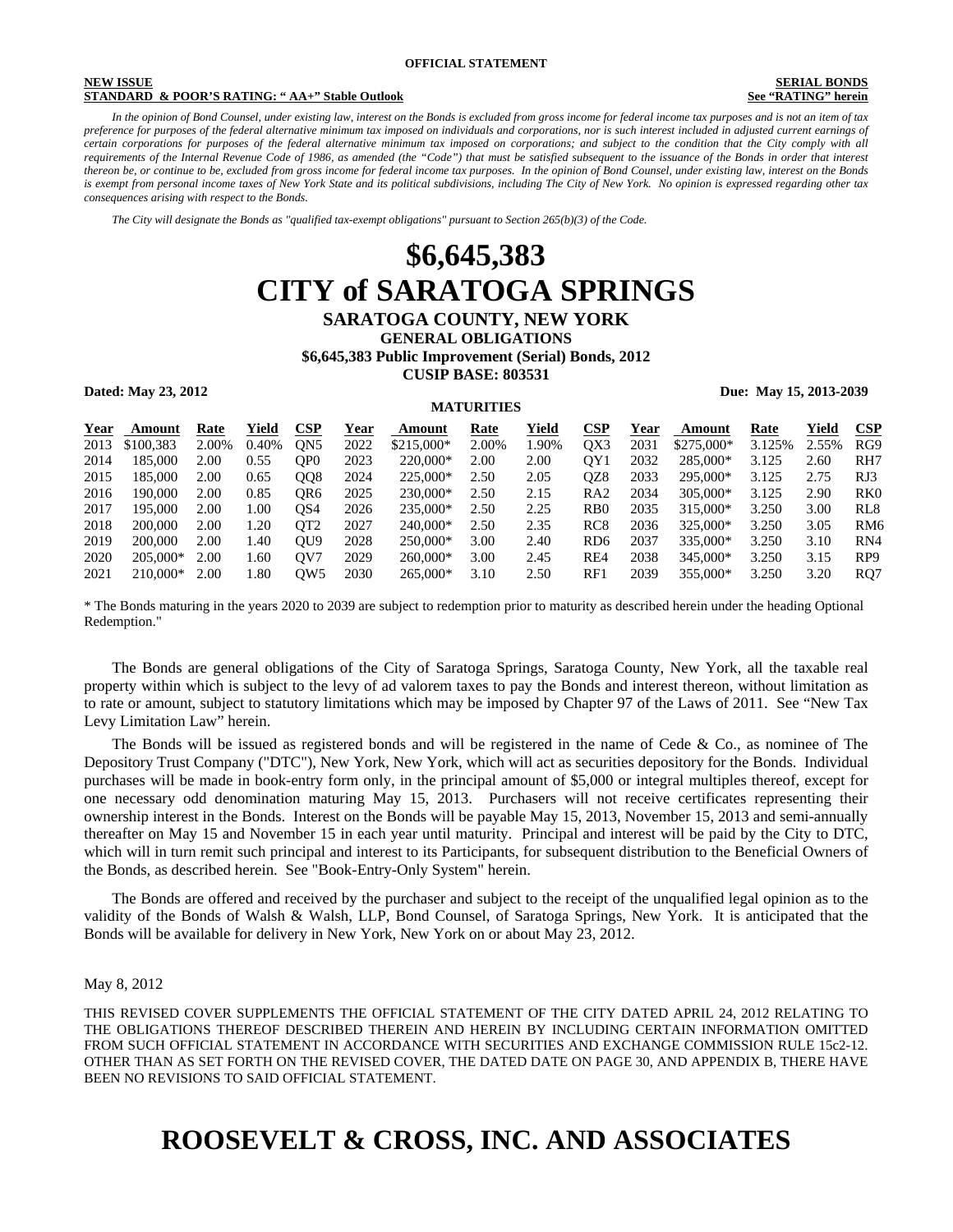## **CITY OFFICIALS**

SCOTT T.JOHNSON Mayor

MICHELE D. CLARK- MADIGAN Commissioner of Finance

M. LYNN BACHNER Deputy Commissioner of Finance

CHRISTINE GILLMETT-BROWN Director of Finance

## JOHN P. FRANCK Commissioner of Accounts City Clerk

CHRISTIAN E. MATHIESEN Commissioner of Public Safety

ANTHONY J. SCIROCCO Commissioner of Public Works

> JOSEPH SCALA, ESQ. City Attorney

FISCAL ADVISORS & MARKETING, INC. City Financial Advisor

> WALSH & WALSH, LLP Bond Counsel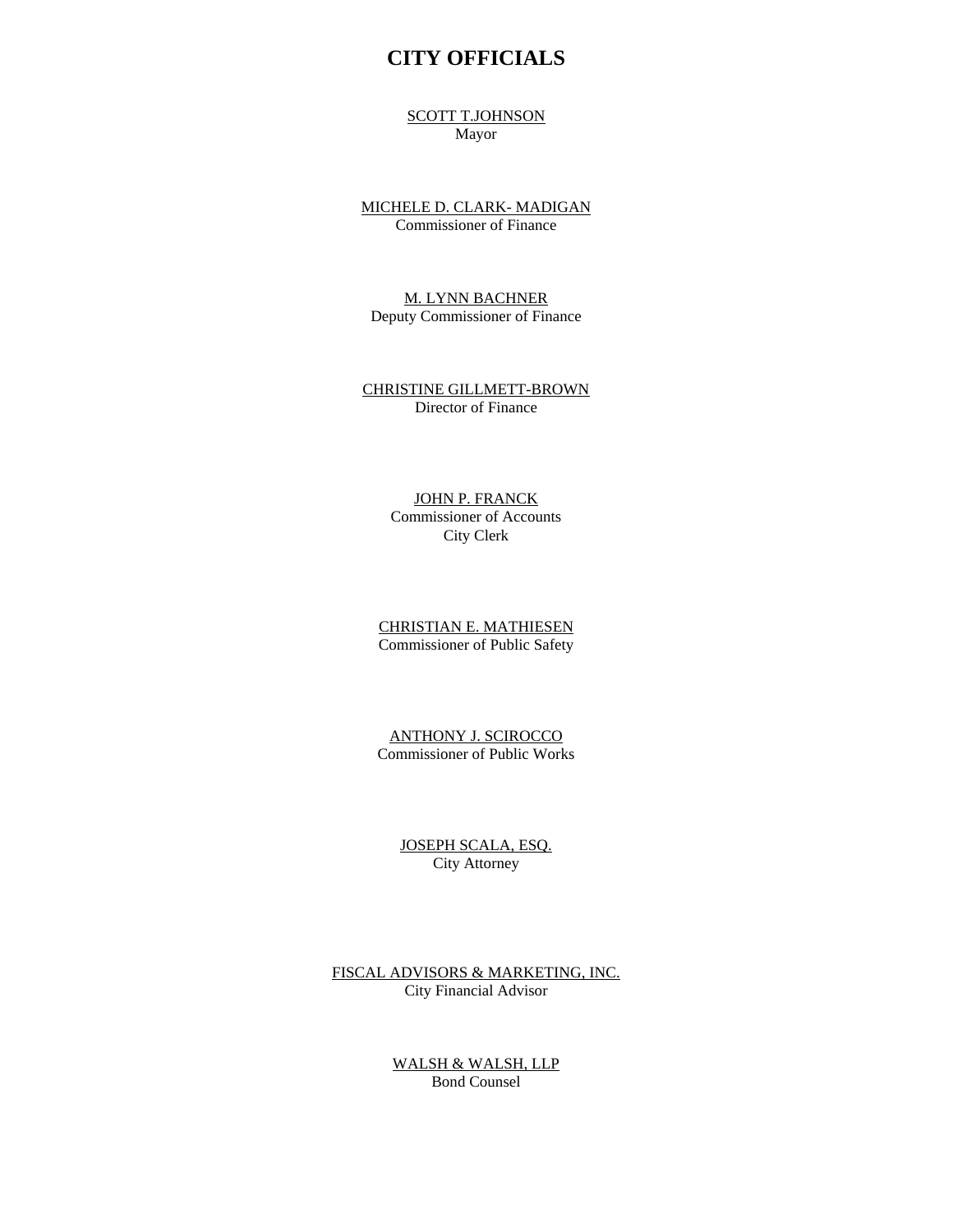No person has been authorized by City of Saratoga Springs to give any information or to make any representations not contained in this Official Statement, and, if given or made, such information or representations must not be relied upon as having been authorized. This Official Statement does not constitute an offer to sell or solicitation of an offer to buy any of the Bonds in any jurisdiction to any person to whom it is unlawful to make such offer or solicitation in such jurisdiction. The information, estimates and expressions of opinion herein are subject to change without notice, and neither the delivery of this Official Statement nor any sale made hereunder shall, under any circumstances, create any implication that there has been no change in the affairs of City of Saratoga Springs.

## **TABLE OF CONTENTS**

| Page                                               |  |
|----------------------------------------------------|--|
|                                                    |  |
|                                                    |  |
|                                                    |  |
|                                                    |  |
|                                                    |  |
|                                                    |  |
|                                                    |  |
|                                                    |  |
|                                                    |  |
|                                                    |  |
|                                                    |  |
|                                                    |  |
|                                                    |  |
|                                                    |  |
|                                                    |  |
|                                                    |  |
|                                                    |  |
|                                                    |  |
|                                                    |  |
|                                                    |  |
|                                                    |  |
| Other Post Employment Benefits  15                 |  |
|                                                    |  |
|                                                    |  |
|                                                    |  |
|                                                    |  |
|                                                    |  |
|                                                    |  |
|                                                    |  |
|                                                    |  |
|                                                    |  |
| Larger Taxpayers-2011 Assessment Roll for 2012  18 |  |
|                                                    |  |
|                                                    |  |
|                                                    |  |
|                                                    |  |
|                                                    |  |
|                                                    |  |
| Details of Outstanding Indebtedness  21            |  |
|                                                    |  |
|                                                    |  |
|                                                    |  |
|                                                    |  |
| Capital Improvement Program Summary  23            |  |
|                                                    |  |
|                                                    |  |
|                                                    |  |

| Page                                                                                                                           |
|--------------------------------------------------------------------------------------------------------------------------------|
| <b>SPECIAL PROVISIONS AFFECTING</b><br>REMEDIES UPON DEFAULT  26                                                               |
| <b>CONTINUING DISCLOSURE UNDERTAKING  26</b>                                                                                   |
| <b>MARKET AND RISK FACTORS  28</b>                                                                                             |
|                                                                                                                                |
|                                                                                                                                |
|                                                                                                                                |
|                                                                                                                                |
| <b>APPENDIX - A</b><br><b>GENERAL FUND - Balance Sheets</b>                                                                    |
| <b>APPENDIX - A1</b><br><b>GENERAL FUND - Revenues, Expenditures and</b><br><b>Changes in Fund Balance</b>                     |
| <b>APPENDIX - A2</b><br><b>GENERAL FUND - Revenues, Expenditures and</b><br><b>Changes in Fund Balance - Budget and Actual</b> |
| $APPENDIX - A3$<br><b>CHANGES IN FUND EQUITY</b>                                                                               |
| <b>APPENDIX - B</b><br><b>BONDED DEBT SERVICE</b>                                                                              |
| <b>APPENDIX - C</b><br>AUDITED FINANCIAL REPORT-<br><b>DECEMBER 31, 2010</b>                                                   |
|                                                                                                                                |
|                                                                                                                                |
|                                                                                                                                |

## *PREPARED WITH THE ASSISTANCE OF FA FISCAL ADVISORS & MARKETING, INC.*

*CORPORATE HEADQUARTERS 120 Walton Street • Suite 600 Syracuse NY 13202*  **Ph • 315.752.0051 • Fax • 315.752.0057**  *Internet • http://www.fiscaladvisors.com*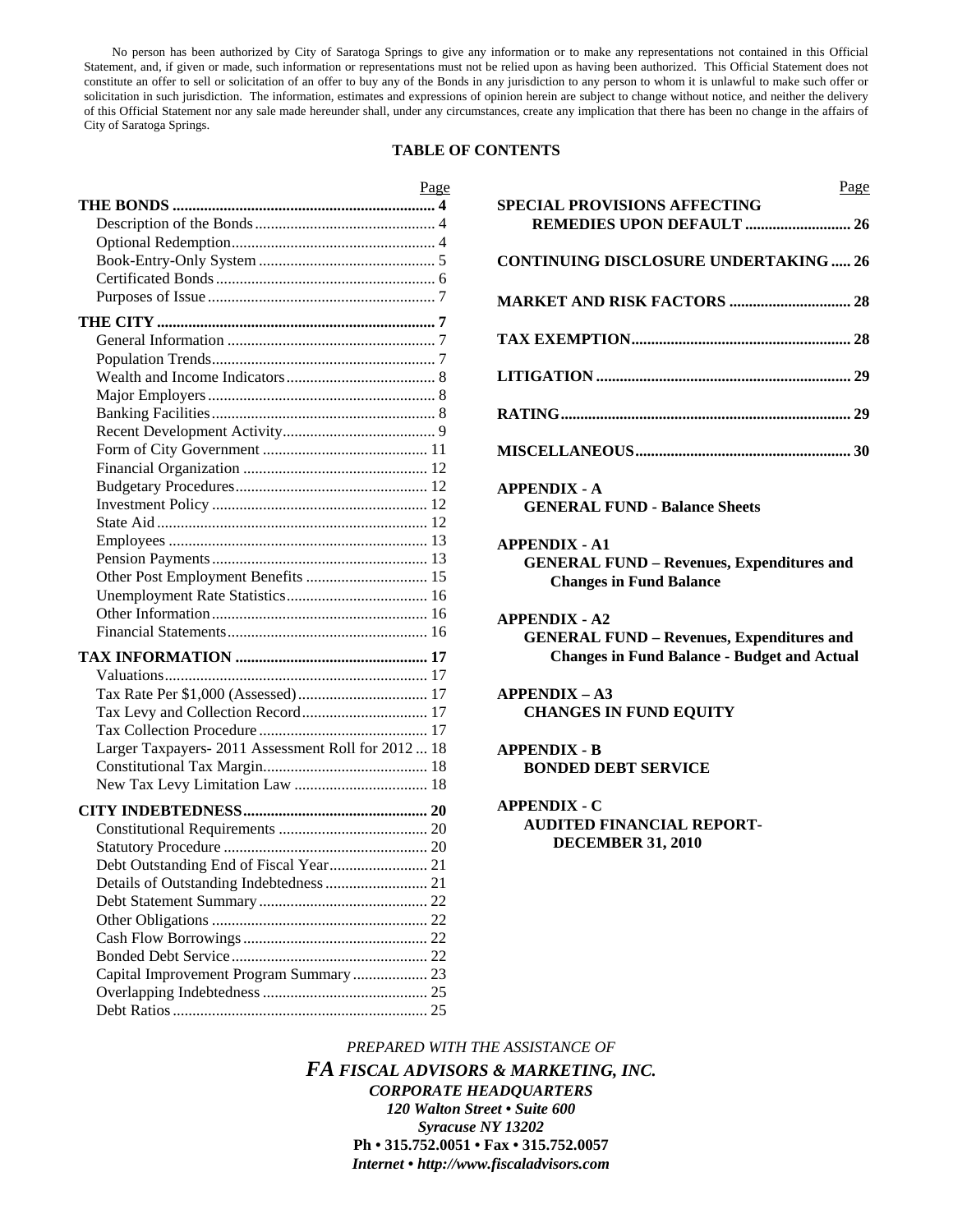## **OFFICIAL STATEMENT**

## **of the CITY of SARATOGA SPRINGS**

## **SARATOGA COUNTY, NEW YORK**

## **Relating To**

## **\$6,645,383 Public Improvement (Serial) Bonds, 2012**

 This Official Statement, which includes the cover page, has been prepared by the City of Saratoga Springs, Saratoga County, New York (the "City," "County," and "State," respectively), in connection with the sale by the City of \$6,645,383 principal amount of Public Improvement (Serial) Bonds, 2012 (herein, the "Bonds").

 The factors affecting the City's financial condition and the Bonds are described throughout this Official Statement. Inasmuch as many of these factors, including economic and demographic factors, are complex and may influence the City tax base, revenues, and expenditures, this Official Statement should be read in its entirety, and no one factor should be considered more or less important than any other by reason of its relative position in this Official Statement.

 All quotations from and summaries and explanations of provisions of the Constitution and laws of the State and acts and proceedings of the City contained herein do not purport to be complete and are qualified in their entirety by reference to the official compilations thereof, and all references to the Bonds and the proceedings of the City relating thereto are qualified in their entirety by reference to the definitive forms of the Bonds and such proceedings.

## **THE BONDS**

#### **Description of the Bonds**

 The Bonds will be dated May 23, 2012 and will mature in the principal amounts on May 15 in each of the years as shown on the cover page hereof.

 The Bonds will be issued in fully registered form and when issued will be registered in the name of Cede & Co. as nominee of DTC. DTC will act as securities depository for the Bonds. Individual purchases will be made in book-entry form only, in the principal amount of \$5,000, or integral multiples thereof, except for one necessary odd denomination maturing May 15, 2013. Purchasers will not receive certificates representing their interest in the Bonds.

 Interest on the Bonds will be payable May 15, 2013, November 15, 2013 and semi-annually thereafter on May 15 and November 15, in each year until maturity. Principal and interest will be paid by the City to DTC, which will in turn remit such principal and interest to its Participants, for subsequent distribution to the Beneficial Owners of the Bonds, as described herein. The Bonds may be transferred in the manner described on the Bonds and as referenced in certain proceedings of the City referred to therein.

#### **Optional Redemption**

 Bonds maturing on or before May 15, 2019 shall not be subject to redemption prior to maturity. The Bonds maturing on or after May 15, 2020 shall be subject to redemption prior to maturity on not less than thirty (30) days notice as a whole or in part (and by lot if less than all of a maturity is to be redeemed) at the option of the City on May 15, 2019 or on any date thereafter at par (100%), plus accrued interest to the date of redemption.

 If less than all of the bonds of any maturity are to be redeemed, the particular bonds of such maturity to be redeemed shall be selected by the City by lot in any customary manner of selection as determined by the Commissioner of Finance. Notice of such call for redemption shall be given by mailing such notice to the registered holder not more than sixty (60) days nor less than thirty (30) days prior to such date. Notice of redemption having been given as aforesaid, the Bonds so called for redemption shall, on the date for redemption set forth in such call for redemption, become due and payable, together with interest to such redemption date, and interest shall cease to be paid thereon after such redemption date.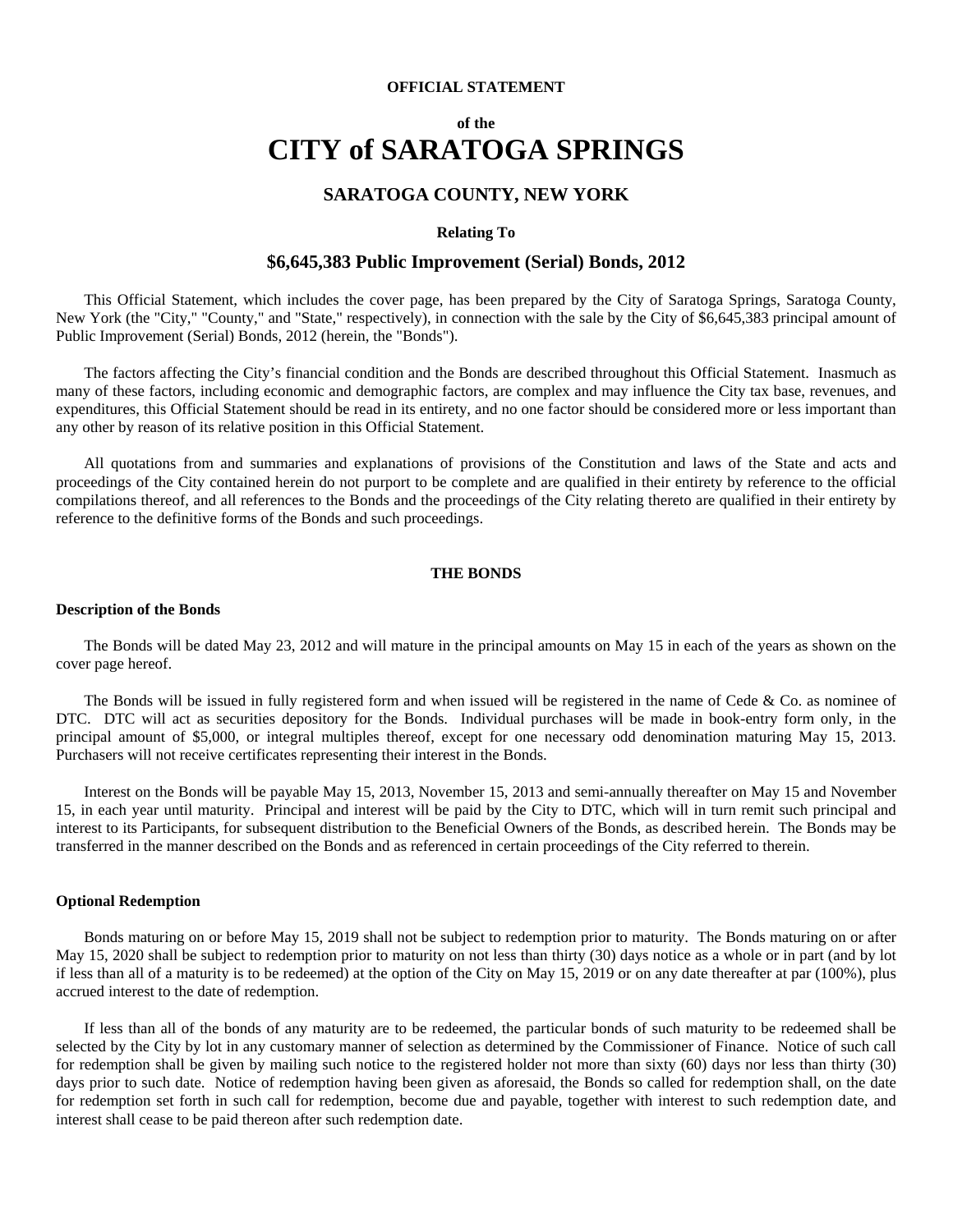#### **Book-Entry-Only System**

The Depository Trust Company ("DTC"), New York, NY, will act as securities depository for the Bonds. The Bonds will be issued as fully-registered securities registered in the name of Cede & Co. (DTC's partnership nominee) or such other name as may be requested by an authorized representative of DTC. One fully-registered Bond certificate will be issued for each maturity of the Bonds in the aggregate principal amount of such issue, and will be deposited with DTC.

DTC, the world's largest depository, is a limited-purpose trust company organized under the New York Banking Law, a "banking organization" within the meaning of the New York Banking Law, a member of the Federal Reserve System, a "clearing corporation" within the meaning of the New York Uniform Commercial Code, and a "clearing agency" registered pursuant to the provisions of Section 17A of the Securities Exchange Act of 1934. DTC holds and provides asset servicing for over 3.5 million issues of U.S. and non-U.S. equity issues, corporate and municipal debt issues, and money market instruments from over 100 countries that DTC's participants ("Direct Participants") deposit with DTC. DTC also facilitates the post-trade settlement among Direct Participants of sales and other securities transactions in deposited securities, through electronic computerized book-entry transfers and pledges between Direct Participants' accounts. This eliminates the need for physical movement of securities certificates. Direct Participants include both U.S. and non-U.S. securities brokers and dealers, banks, trust companies, clearing corporations, and certain other organizations. DTC is a wholly-owned subsidiary of The Depository Trust & Clearing Corporation ("DTCC"). DTCC, in turn, is owned by a number of Direct Participants of DTC and Members of the National Securities Clearing Corporation, Government Securities Clearing Corporation, MBS Clearing Corporation, and Emerging Markets Clearing Corporation, (NSCC, GSCC, MBSCC, and EMCC, also subsidiaries of DTCC), as well as by the New York Stock Exchange, Inc., the American Stock Exchange LLC, and the National Association of Securities Dealers, Inc. Access to the DTC system is also available to others such as both U.S. and non-U.S. securities brokers and dealers, banks, trust companies, and clearing corporations that clear through or maintain a custodial relationship with a Direct Participant, either directly or indirectly ("Indirect Participants"). Effective August 9, 2011, Standard & Poor's has downgraded DTC's rating to "AA+," this adjustment to "AA+" is not in any way a reflection on DTCC's clearing and overall operations or a result of any company-specific event. This action by Standard & Poor's followed the lowering of its long-term sovereign credit rating on the U.S., and is simply due to that change. In its announcement, Standard & Poor's reaffirmed the shortterm counterparty credit rating for DTC, NSCC and FICC at "A-1+". The DTC Rules applicable to its Participants are on file with the Securities and Exchange Commission. More information about DTC can be found at **www.dtcc.com**.

Purchases of Bonds under the DTC system must be made by or through Direct Participants, which will receive a credit for the Bonds on DTC's records. The ownership interest of each actual purchaser of each Bond ("Beneficial Owner") is in turn to be recorded on the Direct and Indirect Participants' records. Beneficial Owners will not receive written confirmation from DTC of their purchase. Beneficial Owners are, however, expected to receive written confirmations providing details of the transaction, as well as periodic statements of their holdings, from the Direct or Indirect Participant through which the Beneficial Owner entered into the transaction. Transfers of ownership interests in the Bonds are to be accomplished by entries made on the books of Direct and Indirect Participants acting on behalf of Beneficial Owners. Beneficial Owners will not receive certificates representing their ownership interests in Bonds, except in the event that use of the book-entry system for the Bonds is discontinued.

 To facilitate subsequent transfers, all Bonds deposited by Direct Participants with DTC are registered in the name of DTC's partnership nominee, Cede & Co., or such other name as may be requested by an authorized representative of DTC. The deposit of Bonds with DTC and their registration in the name of Cede & Co. or such other DTC nominee do not effect any change in beneficial ownership. DTC has no knowledge of the actual Beneficial Owners of the Bonds; DTC's records reflect only the identity of the Direct Participants to whose accounts such Bonds are credited, which may or may not be the Beneficial Owners. The Direct and Indirect Participants will remain responsible for keeping account of their holdings on behalf of their customers.

Conveyance of notices and other communications by DTC to Direct Participants, by Direct Participants to Indirect Participants, and by Direct Participants and Indirect Participants to Beneficial Owners will be governed by arrangements among them, subject to any statutory or regulatory requirements as may be in effect from time to time. Beneficial Owners of Bonds may wish to take certain steps to augment the transmission to them of notices of significant events with respect to the Bonds. For example, Beneficial Owners of Bonds may wish to ascertain that the nominee holding the Bonds for their benefit has agreed to obtain and transmit notices to Beneficial Owners. In the alternative, Beneficial Owners may wish to provide their names and addresses to the registrar and request that copies of notices be provided directly to them.

Principal and interest payments on the Bonds will be made to Cede & Co., or such other nominee as may be requested by an authorized representative of DTC. DTC's practice is to credit Direct Participants' accounts upon DTC's receipt of funds and corresponding detail information from the City, on payable date in accordance with their respective holdings shown on DTC's records. Payments by Participants to Beneficial Owners will be governed by standing instructions and customary practices, as is the case with securities held for the accounts of customers in bearer form or registered in "street name," and will be the responsibility of such Participant and not of DTC nor its nominee, City, subject to any statutory or regulatory requirements as may be in effect from time to time. Payment of principal and interest payments to Cede  $\&$  Co. (or such other nominee as may be requested by an authorized representative of DTC) is the responsibility of the City, disbursement of such payments to Direct Participants will be the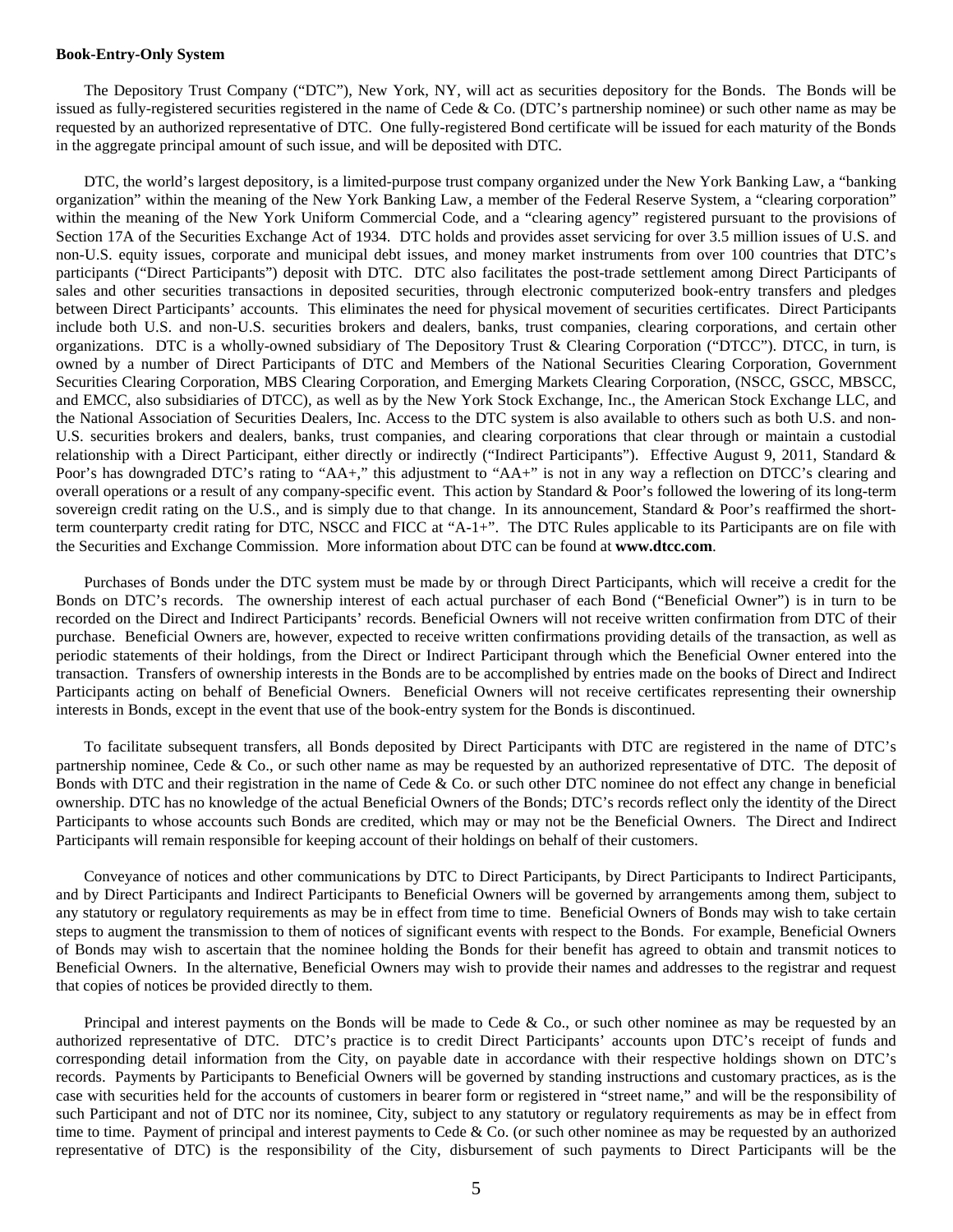responsibility of DTC, and disbursement of such payments to the Beneficial Owners will be the responsibility of Direct and Indirect Participants.

DTC may discontinue providing its services as depository with respect to the Bonds at any time by giving reasonable notice to the City. Under such circumstances, in the event that a successor depository is not obtained, Bond certificates are required to be printed and delivered.

The City may decide to discontinue use of the system of book-entry transfers through DTC (or a successor securities depository). In that event, Bond certificates will be printed and delivered, as applicable.

The information in this section concerning DTC and DTC's book-entry system has been obtained from sources that the City believes to be reliable, but the City takes no responsibility for the accuracy thereof.

THE CITY CANNOT AND DOES NOT GIVE ANY ASSURANCES THAT DTC, DIRECT PARTICIPANTS OR INDIRECT PARTICIPANTS OF DTC WILL DISTRIBUTE TO THE BENEFICIAL OWNERS OF THE BONDS (1) PAYMENTS OF PRINCIPAL OF OR INTEREST ON THE BONDS; (2) CONFIRMATIONS OF THEIR OWNERSHIP INTERESTS IN THE BONDS; OR (3) OTHER NOTICES SENT TO DTC OR CEDE & CO., ITS PARTNERSHIP NOMINEE, AS THE REGISTERED OWNER OF THE BONDS, OR THAT THEY WILL DO SO ON A TIMELY BASIS, OR THAT DTC, DIRECT PARTICIPANTS OR INDIRECT PARTICIPANTS WILL SERVE AND ACT IN THE MANNER DESCRIBED IN THIS OFFICIAL STATEMENT.

THE CITY WILL NOT HAVE ANY RESPONSIBILITY OR OBLIGATIONS TO DTC, THE DIRECT PARTICIPANTS, THE INDIRECT PARTICIPANTS OF DTC OR THE BENEFICIAL OWNERS WITH RESPECT TO (1) THE ACCURACY OF ANY RECORDS MAINTAINED BY DTC OR ANY DIRECT PARTICIPANTS OR INDIRECT PARTICIPANTS OF DTC; (2) THE PAYMENT BY DTC OR ANY DIRECT PARTICIPANTS OR INDIRECT PARTICIPANTS OF DTC OF ANY AMOUNT DUE TO ANY BENEFICIAL OWNER IN RESPECT OF THE PRINCIPAL AMOUNT OF OR INTEREST OR REDEMPTION PREMIUM ON THE BONDS; (3) THE DELIVERY BY DTC OR ANY DIRECT PARTICIPANTS OR INDIRECT PARTICIPANTS OF DTC OF ANY NOTICE TO ANY BENEFICIAL OWNER THAT IS REQUIRED OR PERMITTED TO BE GIVEN TO OWNERS; OR (4) ANY CONSENT GIVEN OR OTHER ACTION TAKEN BY DTC AS THE REGISTERED HOLDER OF THE BONDS.

THE INFORMATION CONTAINED HEREIN CONCERNING DTC AND ITS BOOK-ENTRY SYSTEM HAS BEEN OBTAINED FROM DTC AND THE CITY MAKES NO REPRESENTATION AS TO THE COMPLETENESS OR THE ACCURACY OF SUCH INFORMATION OR AS TO THE ABSENCE OF MATERIAL ADVERSE CHANGES IN SUCH INFORMATION SUBSEQUENT TO THE DATE HEREOF.

## **Certificated Bonds**

 DTC may discontinue providing its services with respect to the Bonds at any time by giving notice to the City and discharging its responsibilities with respect thereto under applicable law, or the City may terminate its participation in the system of book-entry-only transfers through DTC at any time. In the event that such book-entry-only system is discontinued, the following provisions will apply: the Bonds will be issued in fully registered form in denominations of \$5,000 each or any integral multiple thereof for any single maturity, except for one necessary odd denomination maturing May 15, 2013. Principal of the Bonds when due will be payable upon presentation at the office of a bank or trust company located and authorized to do business in the State as a fiscal agent bank to be named by the City upon termination of the book-entry-only system. Interest on the Bonds will be payable May 15, 2013, November 15, 2013 and semi-annually thereafter on May 15 and November 15, in each year until maturity. Such interest will be payable by check drawn on the fiscal agent and mailed to the registered owner on each interest payment date at the address as shown on the registration books of the fiscal agent as of the last business day of the calendar month preceding each such interest payment date. Bonds may be transferred or exchanged at no cost to the registered owner at any time prior to maturity at the office of the fiscal agent for Bonds of the same or any other authorized denomination or denominations in the same aggregate principal amount upon the terms set forth in the Certificate of Determination of the Commissioner of Finance authorizing the sale of the Bonds and fixing the details thereof and in accordance with the Local Finance Law. The fiscal agent shall not be obligated to make any such transfer or exchange of Bonds between the last business day of the calendar month preceding an interest payment date and such interest payment date.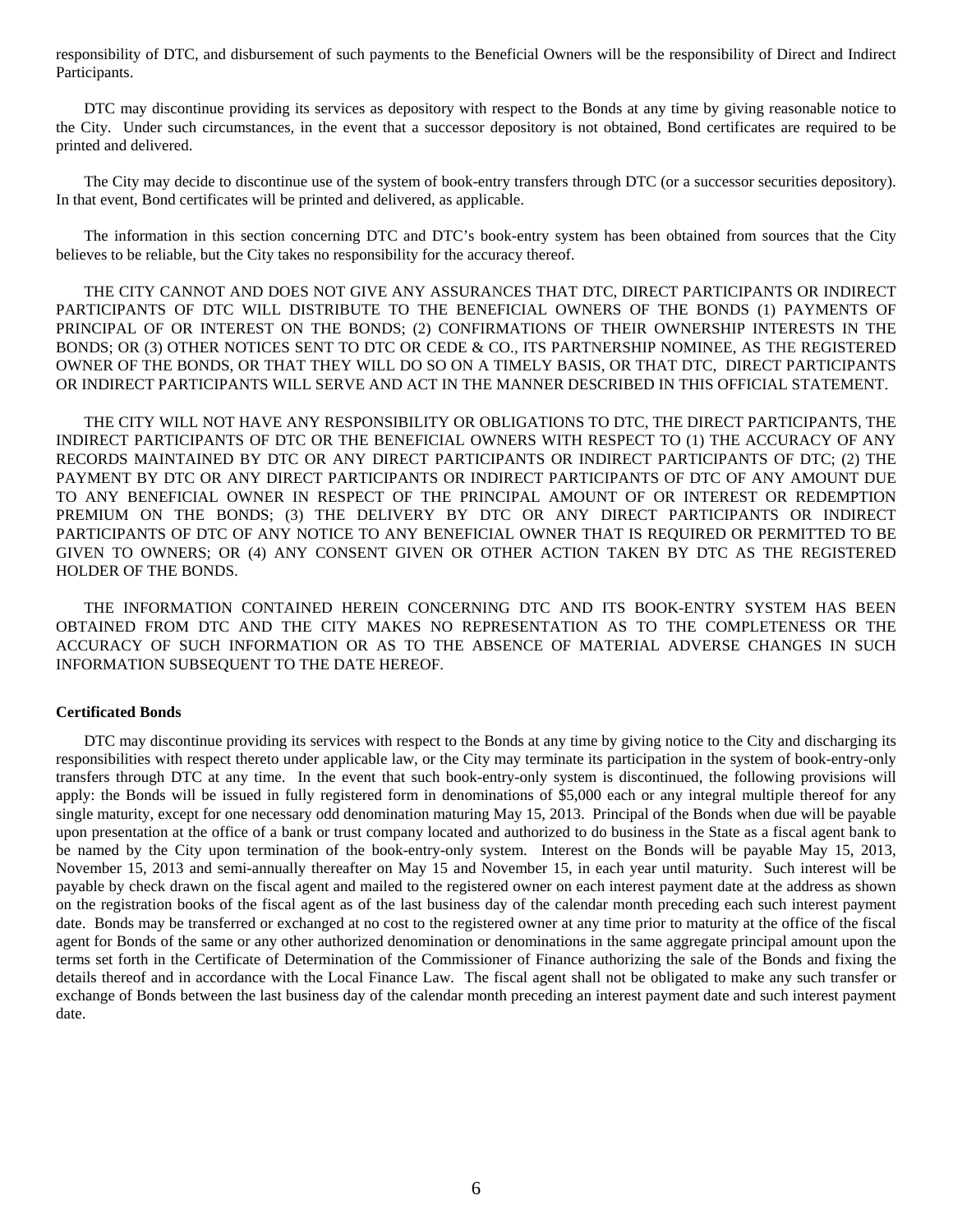#### **Purposes of Issue**

 The Bonds are issued pursuant to the Constitution and Statutes of the State of New York, including among others, the General City Law and the Local Finance Law, the City Charter and bond resolutions duly adopted by the City Council for the following purposes:

| Purpose                                             | Amount          |
|-----------------------------------------------------|-----------------|
| Spirit of Life Restoration                          | \$<br>25,000    |
| City Buildings and Facilities: Repairs and Upgrades | 200,000         |
| Canfield Casino Rehabilitation Project              | 300,000         |
| Lake Avenue Fire Department Infrastructure          | 453,599         |
| Lake Avenue Fire Station – Sidewalk Replacement     | 16,786          |
| Police Department Infrastructure Renovation Project | 46,490          |
| Radio Communications Replacement - FD               | 24,663          |
| Security Camera System – Downtown/Congress Park     | 125,000         |
| West Avenue Fire Department Parking Lot Improvement | 54,120          |
| Sound and Recording System                          | 17,000          |
| <b>Ice Rink Rehabilitation</b>                      | 185,725         |
| Woodlawn Avenue Parking Deck                        | 3,082,000       |
| Waste Water Pump Stations Annual Upgrades           | 100,000         |
| Water Treatment Plant Filter Upgrades               | 1,665,000       |
| Infrastructure Improvement and Replacement Project  | 350,000         |
| Total Amount to be borrowed                         | \$<br>6,645,383 |

The proceeds of the Bonds will provide new monies for the abovementioned purposes.

## **THE CITY**

#### **General Information**

 The City, with a land area of 28.4 square miles, is situated in the eastern portion of upstate New York, approximately 30 miles north of the City of Albany. It is approximately equidistant (200 miles) from the Cities of New York and Montreal, Canada. The resort area of Lake George is approximately 20 miles north of the City.

 The City has traditionally been a prime summer resort community due to the influx of tourists to the Saratoga Race Track and the Saratoga Performing Arts Center. The City has two colleges, Skidmore College and Empire State College, and has experienced considerable retail and commercial growth in recent years. See "Recent Development Activity", herein.

 Air transportation is provided by the Glens Falls and Albany International Airports. Passenger rail service is available on the Amtrak New York-Montreal line and freight service is provided by the Delaware and Hudson Railroad. Major highways in, and in close proximity to, the City include Interstate Route #87 (The Northway), U. S. Route 9 and New York State Route 29. Both I-87 and U.S. 9 connect the City with Montreal and Albany, where access to The New York State Thruway is available.

#### **Population Trends**

|      | <b>City of Saratoga Springs</b> | Saratoga County | New York State |
|------|---------------------------------|-----------------|----------------|
| 1970 | 18.845                          | 121,764         | 18,236,882     |
| 1980 | 23,906                          | 153,759         | 17,558,072     |
| 1990 | 25,001                          | 181,276         | 17,990,455     |
| 2000 | 26.186                          | 200,635         | 18,976,457     |
| 2008 | 28.844                          | 217,191         | 19,490,297     |
| 2010 | 26,586                          | 219,607         | 19,378,102     |

Source: U.S. Census.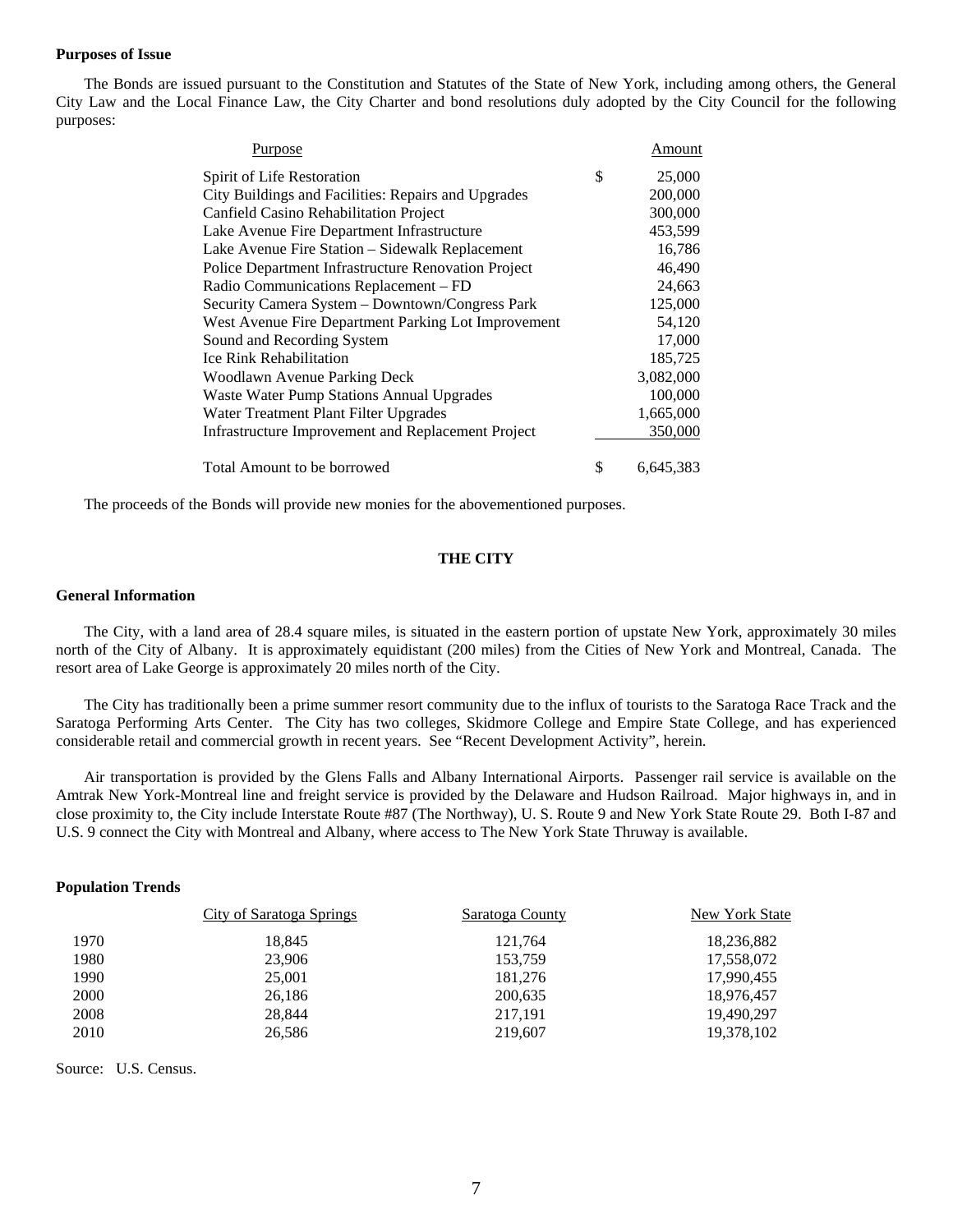## **Wealth and Income Indicators**

Per capita income statistics are available for the City, County and State. Listed below are select figures from the 1990, 2000 and 2010 Census reports.

|                              |             | Per Capita Income |          |             | <b>Median Family Income</b> |          |
|------------------------------|-------------|-------------------|----------|-------------|-----------------------------|----------|
|                              | <u>1990</u> | 2000              | 2010     | <u>1990</u> | 2000                        | 2010     |
| City of:<br>Saratoga Springs | \$15.644    | \$23,945          | \$35,342 | \$41,936    | \$58,213                    | \$86,114 |
| County of:<br>Saratoga       | 15.644      | 23.945            | 32.186   | 41.936      | 58,213                      | 81,251   |
| State of:<br>New York        | 16,501      | 23.389            | 30.948   | 39.741      | 51.691                      | 67,405   |

Source: U.S. Bureau of the Census.

## **Major Employers**

Some of the major employers located within the City are as follows:

|                                           |                             | Number   |
|-------------------------------------------|-----------------------------|----------|
| Name of Employer                          | Type of Business            | Employed |
| Saratoga Springs City School District     | Public School System        | 988      |
| <b>Quad Graphics</b>                      | Manufacturing               | 825      |
| Saratoga Hospital                         | <b>Health Services</b>      | 823      |
| Skidmore College                          | <b>Higher Education</b>     | 713      |
| <b>Wesley Health Care</b>                 | <b>Health Services</b>      | 356      |
| New Country Motor Car Group               | Retail                      | 350      |
| Four Winds – Saratoga                     | <b>Health Services</b>      | 315      |
| City of Saratoga Springs                  | <b>Municipal Services</b>   | 290      |
| <b>Ball Corporation</b>                   | Manufacturing               | 230      |
| Espey Manufacturing & Electronics Company | Manufacturing               | 200      |
| Holiday Inn                               | Hotel and Conference Center | 180      |

## **Banking Facilities**

The City is served by numerous commercial and savings banks. These include The Adirondack Trust Company, KeyBank, N.A., Ballston Spa National Bank, NBT Bank, N.A., Bank of America, N.A., Saratoga National Bank and Trust Company, Trustco Bank, First National Bank of Scotia, RBS Citizens Bank, N.A., First Niagara Bank, N.A. and Mohawk Community Bank.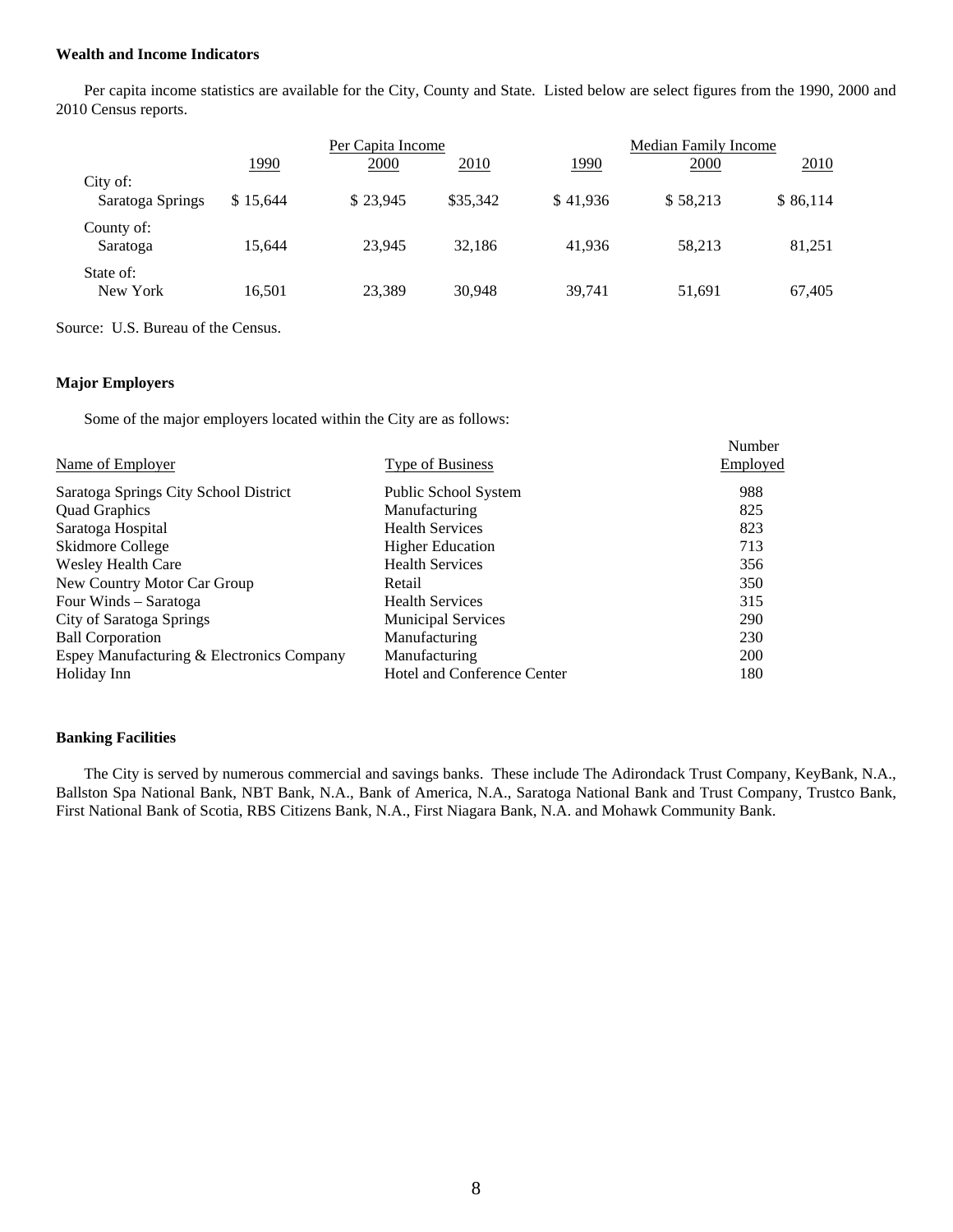## **Recent Development Activity**

Saratoga Rowing

Over recent years the City has continued to experience new construction and rehabilitation of businesses within the City. New construction of commercial buildings that have been completed include:

| Name                                                         | <b>Type of Business</b>      | <b>Type of Development</b> | <b>Estimated Value</b> |
|--------------------------------------------------------------|------------------------------|----------------------------|------------------------|
| Saratoga Surgical<br>Specialists                             | Medical                      | New Construction           | \$<br>1,150,000        |
| 373 Church Street                                            |                              |                            |                        |
| <b>Church St Medical Office</b><br>381 Church Street         | Medical                      | New Construction           | 1,000,000              |
| <b>Excelsior Park</b><br>Phase 1A                            | Office/Retail                | New Construction           | 4,000,000              |
| Skidmore College<br>Music Center<br><b>Pallette Stone</b>    | Institutional                | New Construction           | 32,000,000             |
| <b>Storage Bldg</b>                                          | Industrial                   | New Construction           | 500,000                |
| Lofts at 54 Phila                                            | Retail/Residential           | New Construction           | 6,200,000              |
| <b>Broadway Mixed-Use</b>                                    |                              |                            |                        |
| Building - Park Place                                        | Retail/Office/Residential    | New Construction           | 30,000,000             |
| Saratoga Strike Zone                                         | <b>Bowling Alley</b>         | Rehabilitation             | 750,000                |
| 11 Federal Street                                            | Commercial                   | Addition                   | 275,000                |
| <b>Adirondack Motel</b><br>Saratoga Gaming &                 | Motel/Lodging                | Addition                   | 200,000                |
| Raceway                                                      | Race Track/Club House        | Addition/Rehabilitation    | 13,000,000             |
| <b>Congress Park Centre</b>                                  |                              |                            |                        |
| Bldg. 2                                                      | Retail & Residential         | New Construction           | 3,000,000              |
| <b>Ryder Truck Facility</b>                                  | <b>Truck Repair Facility</b> | New Construction           | 800,000                |
| Plaza 15 Mini Storage                                        | Self Storage Facility        | New Construction           | 200,000                |
| Franklin Square Dev.<br>Phase II                             | Retail, Office, Residential  | New Construction           | 5,000,000              |
| Marriott Courtyard<br>Hotel                                  | Hotel/Lodging                | New Construction           | 16,000,000             |
| <b>Congress Park Centre</b>                                  |                              |                            |                        |
| Bldg. 3<br>Saratoga School Bus                               | Retail & Office              | New Construction           | 11,000,000             |
| Garage                                                       | <b>Bus Garage</b>            | New Construction           | 8,000,000              |
| <b>Train Station</b>                                         | Railroad                     | New Construction           | 4,500,000              |
| Saratoga Arms                                                | Commercial                   | Addition                   | 1,000,000              |
| Saratoga Independent                                         |                              |                            |                        |
| School                                                       | Education                    | New Construction           | 600,000                |
| <b>Empire State College</b><br>Franklin Square               | Education                    | Rehabilitation             | 3,500,000              |
| Phase III                                                    | Retail & Residential         | New Construction           | 19,900,000             |
| The Mill--Phase 2A                                           | Office                       | Addition                   | 700,000                |
| Playmore Farms Inn<br>Saratoga Hospital<br>Radiation Therapy | Inn/Lodging                  | Additions                  | 900,000                |
| Center<br>Franklin Square                                    | Hospital                     | Addition                   | 1,600,000              |
| Phase IV<br><b>Marriott Residency</b>                        | Retail & Residential         | New Construction           | 34,000,000             |
| Inn<br>Downtown Parking                                      | Hotel                        | New Construction           | 5,000,000              |
| Deck                                                         | Parking                      | New Construction           | 2,570,000              |
| Skidmore College<br>Dormitories                              | Education/Housing            | New Construction           | 22,700,000             |
| <b>Adirondack Trust</b><br>Company                           | Retail/Office                | New Construction           | 3,400,000              |
| East Ave. Project                                            | Office                       | New Construction           | 2,500,000              |
|                                                              | Education                    |                            |                        |
| <b>Empire State College</b>                                  |                              | Addition                   | 10,000,000             |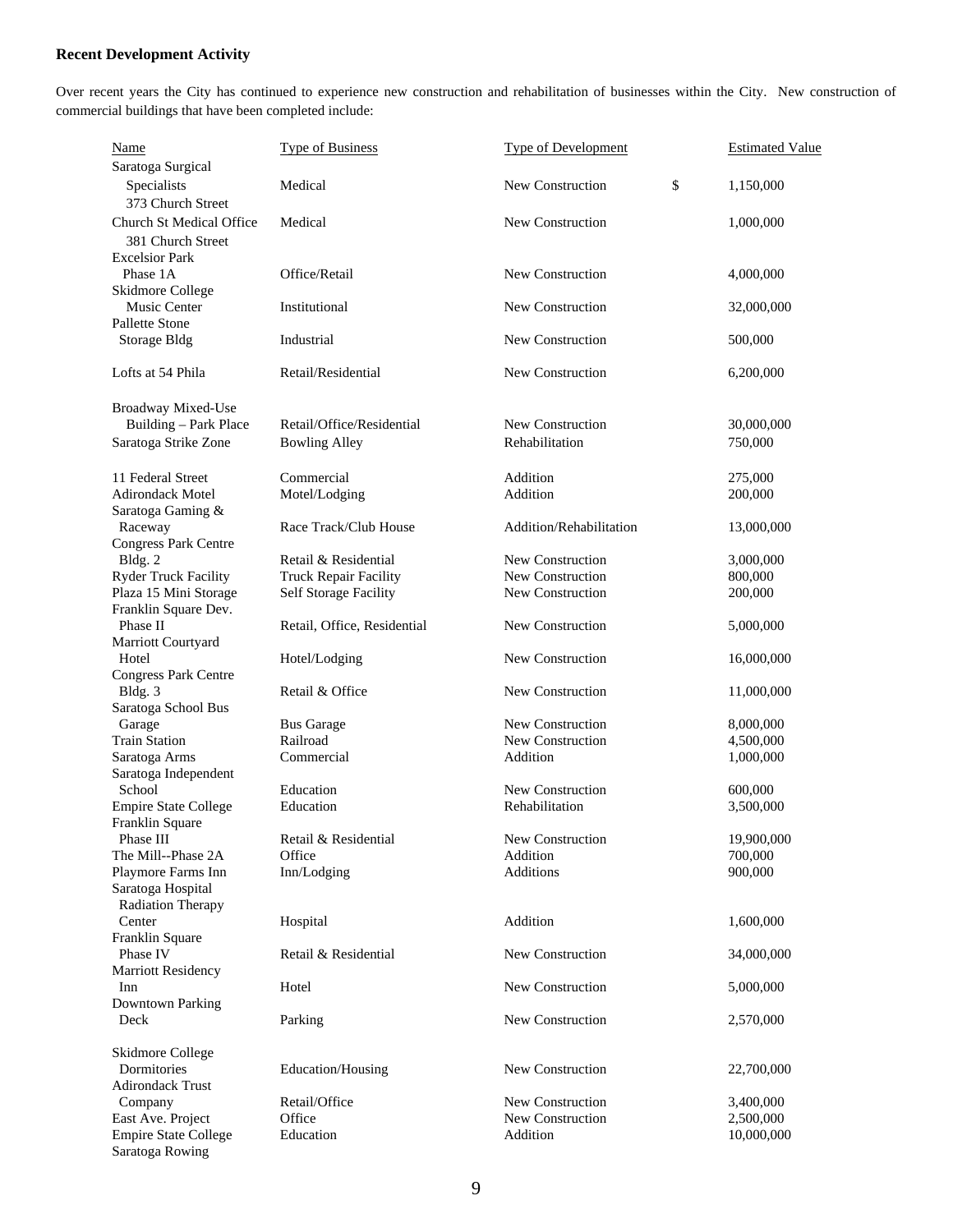| <b>Boat House</b>                                 | Recreation                  | New Construction           | 700,000    |
|---------------------------------------------------|-----------------------------|----------------------------|------------|
| <b>YMCA</b>                                       | <b>Indoor Recreation</b>    | <b>New Construction</b>    | 10,000,000 |
| Care Lane Office<br>Building<br>Kohl's Department | Medical/Professional        | New Construction           | 5,500,000  |
| Store<br>Franklin Square                          | Retail                      | New Construction           | 4,000,000  |
| Phase V<br>Saratoga Gaming                        | Retail/Office/Residential   | New Construction           | 36,000,000 |
| and Raceway                                       | Racino Addition             | Addition                   | 15,000,000 |
| Mt. Olive Church                                  | Church Addition             | Addition                   | Unknown    |
| Kamen Center                                      | Retail/Office/Residential   | New Construction           | 1,250,000  |
| Limoncello's Restorante<br><b>Slack Chemical</b>  | Restaurant                  | Rehabilitation             | 60,000     |
| Warehouse<br>Eagle Associates                     | Warehouse                   | Addition                   | 400,000    |
| Warehouse<br>Ellis Avenue                         | Warehouse/Distribution      | New Construction           | 12,000,000 |
| Condominiums                                      | Residential                 | New Construction           | N/A        |
| Price Chopper - Route 50                          | Retail                      | Addition                   | N/A        |
| <b>Greentree Farms</b>                            | <b>Horse Stables</b>        | New Construction           | Unknown    |
| City Center                                       | Commercial                  | Addition                   | 17,000,000 |
| <b>West Avenue Commons-</b><br>2 West Ave         | Retail/Office/Residential   | New Construction           | 10,800,000 |
| Saratoga Hospital                                 |                             |                            |            |
| <b>Emergency Dept</b>                             | Medical                     | Addition                   | Unknown    |
| Fasig Tipton<br>Saratoga Indoor                   | <b>Horse Sales Facility</b> | <b>Addition/Renovation</b> | Unknown    |
| <b>Recreation Center</b>                          | <b>Indoor Recreation</b>    | New Construction           | 6,000,000  |
| <b>Skidmore North Hall</b><br>Old Saratoga        | Educational                 | Addition                   | Unknown    |
| Brewing Co.                                       | Distribution                | Addition                   | Unknown    |
| Saratoga Hotel                                    | Hotel/Conference Center     | Rehabilitation             | 11,000,000 |
| Saratoga Eagle<br>45 Duplainville Rd              | Manufacturing               | Addition                   | N/A        |
| McDonald's Rebuild<br>Allerdice Glass and         | Retail                      | Rehabilitation             | N/A        |
| Aluminum                                          | Retail/Office               | Addition                   | N/A        |
| <b>Transitional Services</b>                      | Institutional               | Addition                   | Unknown    |
| Posie Peddler                                     | Florist                     | Rehabilitation             | N/A        |
| 92 West Ave                                       |                             |                            |            |
| Leonard Bus Facility                              | Commercial                  | New Construction           | N/A        |
| Saratoga Cleaners                                 | Dry Cleaner                 | Rehabilitation             | N/A        |
| 228 Washington St.                                |                             |                            |            |

TOTAL \$375,655,000

New construction of commercial buildings that are under construction include:

| Name                                                    | <b>Type of Business</b>         | Type of Development | <b>Estimated Value</b> |
|---------------------------------------------------------|---------------------------------|---------------------|------------------------|
| Preservation Hall                                       | Commercial                      | Addition            | \$<br>3,000,000        |
| The Lexington Club                                      |                                 |                     |                        |
| Hotel                                                   | Hotel/Residential               | New Construction    | 30,000,000             |
| $Spa$ Hotel II – Banquet                                |                                 |                     |                        |
| & Restaurant                                            | Restaurant                      | New Construction    | 1.500.000              |
| <b>SCA</b> Properties                                   | Medical/Professional            | Addition            | N/A                    |
| Market Center at Railroad                               | Retail/Office Residential       | New Construction    | 30,000,000             |
| Skidmore College                                        | Education/Housing               | New Construction    | N/A                    |
| Scribner Village                                        |                                 |                     |                        |
| Hampton Inn/Condos                                      | Hotel/Office/Retail/Residential | New Construction    | 35,000,000             |
| 60 Weibel Apts.                                         | Retail/Office/ Residential      | New Construction    | Unknown                |
| $(24,000 \text{ SF commercial}/178 \text{ res. Units})$ |                                 |                     |                        |
| Mohr's Service Center                                   | Commercial                      | New Construction    | Unknown                |
| West Side Stadium Café                                  | Restaurant                      | Addition            | N/A                    |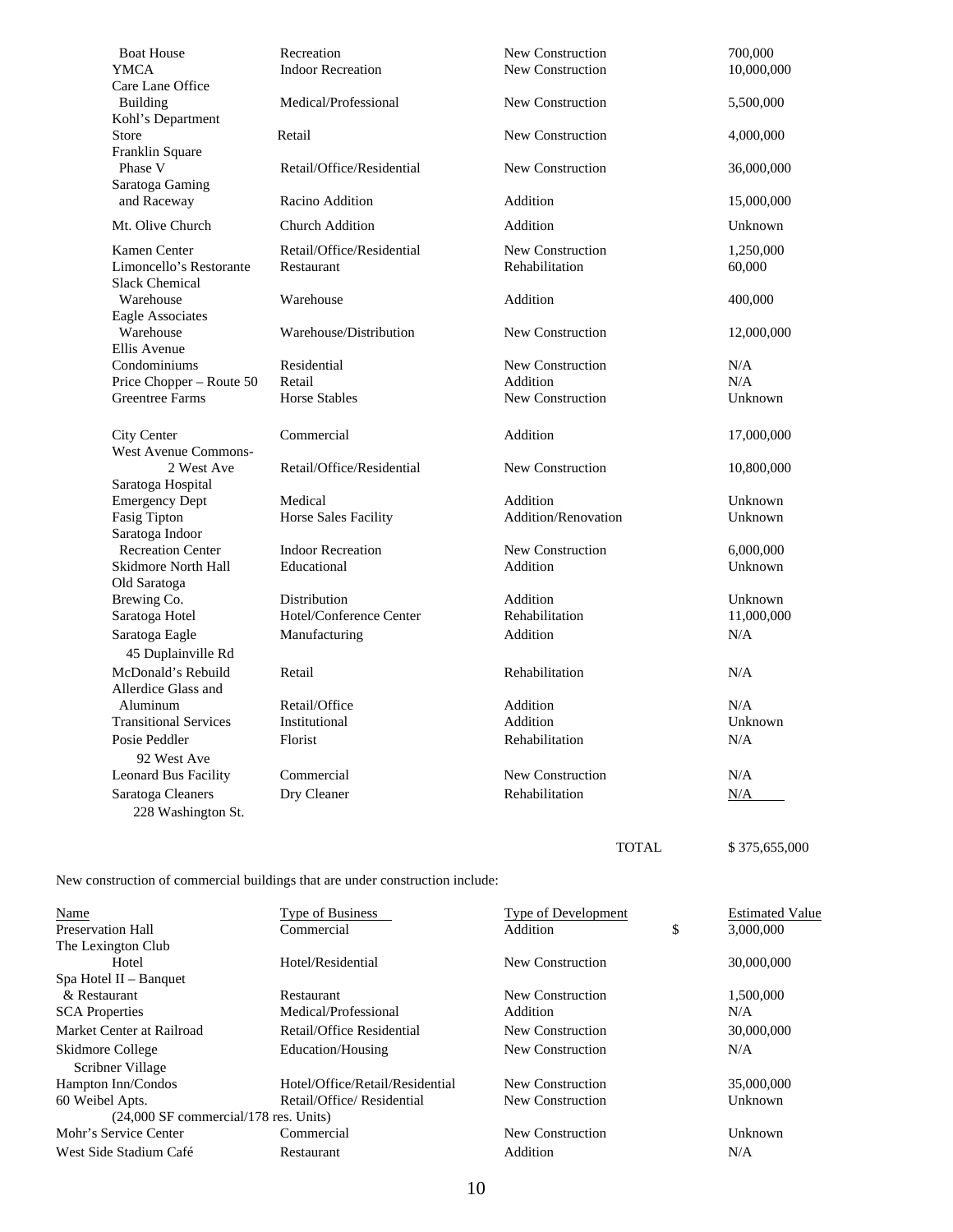| 112 Congress St              |                                                                                                                |                                 |                        |
|------------------------------|----------------------------------------------------------------------------------------------------------------|---------------------------------|------------------------|
| <b>Martell Brewing</b>       | Restaurant                                                                                                     | New Construction                | N/A                    |
| 381 Broadway                 |                                                                                                                |                                 |                        |
| Saratoga Hospital            | Office                                                                                                         | New Construction                | Unknown                |
| Administrative Bldg.         |                                                                                                                |                                 |                        |
| <b>Gridley Street Stable</b> | Horse track related                                                                                            | New Construction                | N/A                    |
| Thisty Owl Wine Co./Bistro   | Restaurant/retail                                                                                              | Substantial rehabilitation      | N/A                    |
|                              |                                                                                                                |                                 |                        |
|                              |                                                                                                                | <b>TOTAL</b>                    | \$99,500,000           |
|                              | New commercial buildings that are approved, but not yet under construction:                                    |                                 |                        |
| Name                         | <b>Type of Business</b>                                                                                        | <b>Type of Development</b>      | <b>Estimated Value</b> |
| 58 Washington St             | Office/Retail/Residential                                                                                      | New Construction                | N/A                    |
| <b>SBA/Verizon Wireless</b>  | Cell Tower                                                                                                     | Cell                            | N/A                    |
| Route 50 S.                  |                                                                                                                |                                 |                        |
| Best Western Inn             | Hotel                                                                                                          | Addition (Pool)                 | Unknown                |
| Canfield Medical             |                                                                                                                |                                 |                        |
| Arts                         | Office                                                                                                         | New Construction                | 2,500,000              |
| <b>Pavilion Place</b>        | Retail/Office/Residential                                                                                      | New Construction                | 7,500,000              |
| 166 Jefferson St Apts.       | Residential                                                                                                    | New Construction                | Unknown                |
| Ellsworth Ice Cream          | Commercial/Residential                                                                                         | New Construction                | Unknown                |
| Logistics One Flex           | Warehouse                                                                                                      | New Construction/Addition       | N/A                    |
| 29, 31, 33 Cady Hill         |                                                                                                                |                                 |                        |
| <b>KDI</b> Properties        | Commercial/Residential                                                                                         | New Construction                | N/A                    |
| <b>Seward Street Apts</b>    | Residential                                                                                                    | New Construction                | N/A                    |
| 420 Broadway                 | Retail/ Office/Residential                                                                                     | New Construction                | N/A                    |
| Old Bryan Inn                | Restaurant                                                                                                     | Expansion                       | N/A                    |
| Leafarc, Inc.                | Residential/Commercial                                                                                         | New Construction                | N/A                    |
| Holiday Inn                  | Hotel/Commercial                                                                                               | Expansion                       | N/A                    |
|                              |                                                                                                                |                                 |                        |
|                              |                                                                                                                | <b>TOTAL</b>                    | \$<br>10,000,000       |
|                              | New commercial buildings that are planned, but do not yet have all development approvals at this time include: |                                 |                        |
| Name                         | Type of Business                                                                                               | Type of Development             | <b>Estimated Value</b> |
| Congress Plaza Redevelop     | Retail/Office/Residential                                                                                      | Rehabilitation/New Construction | N/A                    |
| 46 Congress Street           |                                                                                                                |                                 |                        |
| <b>SBA Verizon Wireless</b>  | Cell Tower                                                                                                     | New Construction                | N/A                    |
|                              |                                                                                                                |                                 |                        |
| Weibel Ave                   |                                                                                                                |                                 |                        |
| Cellco/Verizon               | Cell Tower                                                                                                     | New Construction                | N/A                    |
| <b>Washington Street</b>     |                                                                                                                |                                 |                        |
| 129-135 Maple Ave            | Residential, mixed use                                                                                         | New Construction                | 7,500,000              |
| <b>Washington Commons</b>    | Retail/Medical office                                                                                          | New Construction                | N/A                    |
| Family Dollar                | Retail                                                                                                         | New Construction                | N/A                    |
|                              |                                                                                                                | <b>TOTAL</b>                    | \$<br>7,500,000        |

In the past four years the City has issued 229 building permits (209 single- and two-family units and 20 multi-family units) for new residential units.

## **Form of City Government**

 The governing body (City Council) of the City is composed of an elected mayor and four Commissioners. The Mayor and all Commissioners are elected for a term of two years at elections held every odd numbered year and serve from the following January 1. Each Commissioner is the head of one of the four departments of the City government. The four departments are Finance, Public Works, Public Safety and Accounts.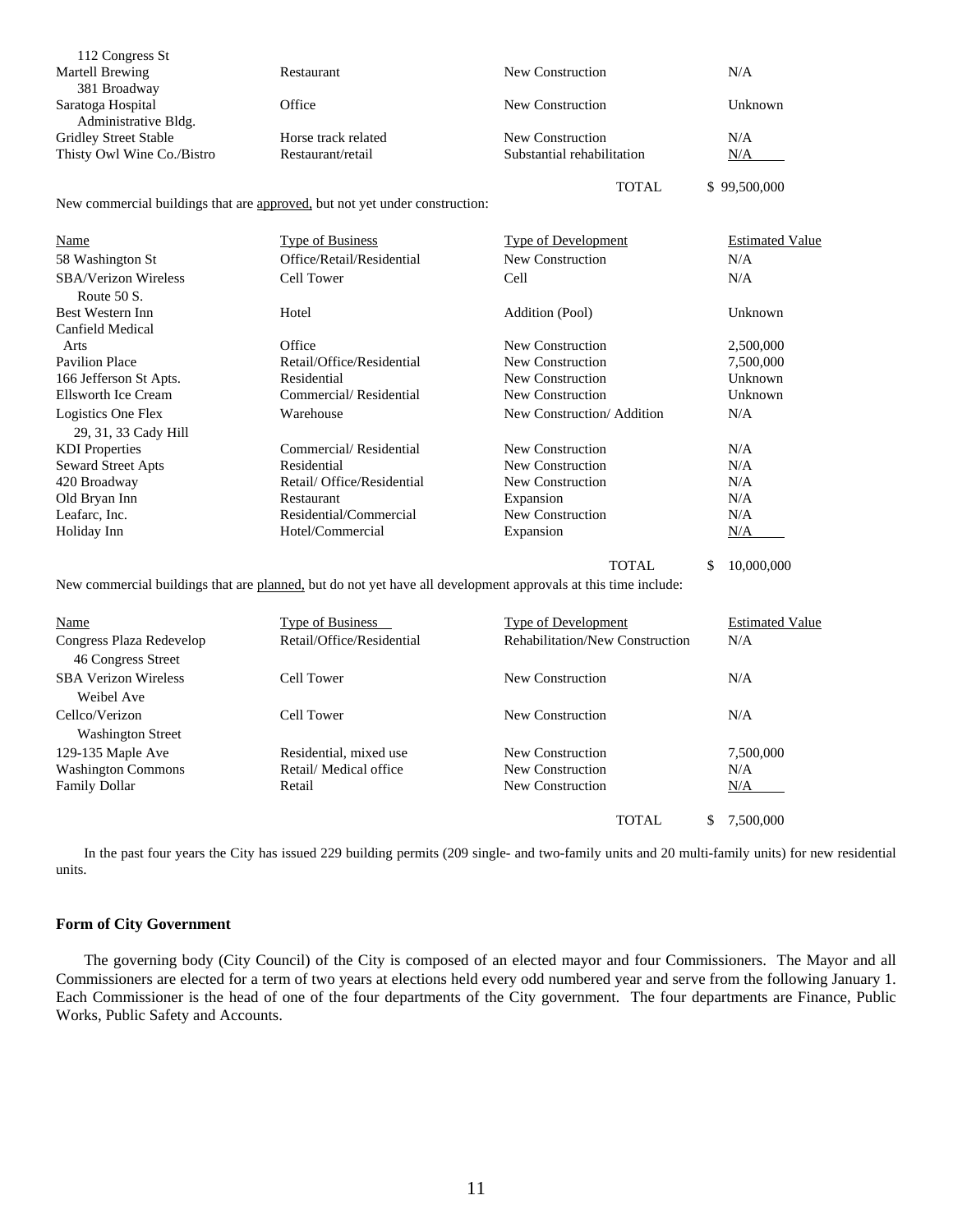#### **Financial Organization**

 The Commissioner of Finance is the chief fiscal officer of the City whose responsibility it is to receive, disburse and account for all financial transactions of the City. All financial accounting and cash flow procedures are computerized.

#### **Budgetary Procedures**

 The Mayor and the Commissioners present their budget for the following fiscal year to the Commissioner of Finance on or before September 15 each year. The Commissioner of Finance then prepares a comprehensive budget for the forthcoming year and submits it to the City Council at the first regularly scheduled meeting of the Council in October each year. After receiving the proposed budget, the City Council shall publish in the Official City newspaper a summary of the budget and a notice stating the times and places where copies of the budget message and comprehensive budget are available for inspection by the public and the time and place, not less than one week after such publication, for at least two public hearings on the proposed budgets, the first of which shall be held on or before November 1. The summary and notice shall be placed on file at the City Clerk's office to be available for public review. The Council, at a regular or special meeting held after the second public hearing but not later than the 30<sup>th</sup> day of November shall by resolution adopt, or amend and adopt, the budget, which budget when adopted shall thereupon become the annual budget of the City for the ensuing fiscal year. During the year, several supplementary appropriations by resolution are necessary.

#### **Investment Policy**

 Pursuant to the statutes of the State of New York, the City is permitted to invest only in the following investments: (1) special time deposits or certificates of deposits in a bank or trust company located and authorized to do business in the State of New York; (2) obligations of the United States of America; (3) obligations guaranteed by agencies of the United States of America where the payment of principal and interest is guaranteed by the United States of America; (4) obligations of the State of New York; (5) with the approval of the New York State Comptroller, tax anticipation notes and revenue anticipation notes issued by any New York municipality or district corporation, other than the City; (6) obligations of a New York public corporation which are made lawful investments by the City pursuant to another provision of law; (7) certain certificates of participation issued on behalf of political subdivisions of the State of New York; and, (8) in the case of City moneys held in certain reserve funds established pursuant to law, obligations issued by the City. These statutes further require that all bank deposits, in excess of the amount insured under the Federal Deposit Insurance Act, be secured by either a pledge of eligible securities, an eligible surety bond or an eligible letter of credit, as those terms are defined in the law.

 Consistent with the above statutory limitations, it is the City's current policy to invest in: (1) certificates of deposit or time deposit accounts that are fully secured as required by statute, (2) obligations of the United States of America or (3) obligations guaranteed by agencies of the United States of America where the payment of principal and interest is guaranteed by the United States of America. In the case of obligations of the United States government, the City may also purchase such obligations pursuant to a written repurchase agreement that requires the purchased securities be delivered to a third party custodian bank or trust company.

## **State Aid**

 The City receives financial assistance from the State. In its budget for the current fiscal year, approximately 8% of the revenues of the City are estimated to be received in the form of State aid. If the State should experience difficulty in borrowing funds in anticipation of the receipt of State taxes in order to pay State aid to municipalities in the State, including the City, in any year, the City may be affected by a delay in the receipt of State aid until sufficient State taxes have been received by the State to make State aid payments. Additionally, if the State should not adopt its budget in a timely manner, in any year municipalities and cities in the State, including the City, may be affected by a delay in the payment of State aid.

 The State is not constitutionally obligated to maintain or continue State aid to the City. No assurance can be given that present State aid levels will be maintained in the future. In view of the State's continuing budget problems, future State aid reductions are likely. State budgetary restrictions which eliminate or substantially reduce State aid could have a material adverse effect upon the City requiring either a counterbalancing increase in revenues from other sources to the extent available, or a curtailment of expenditures (See also "MARKET AND RISK FACTORS").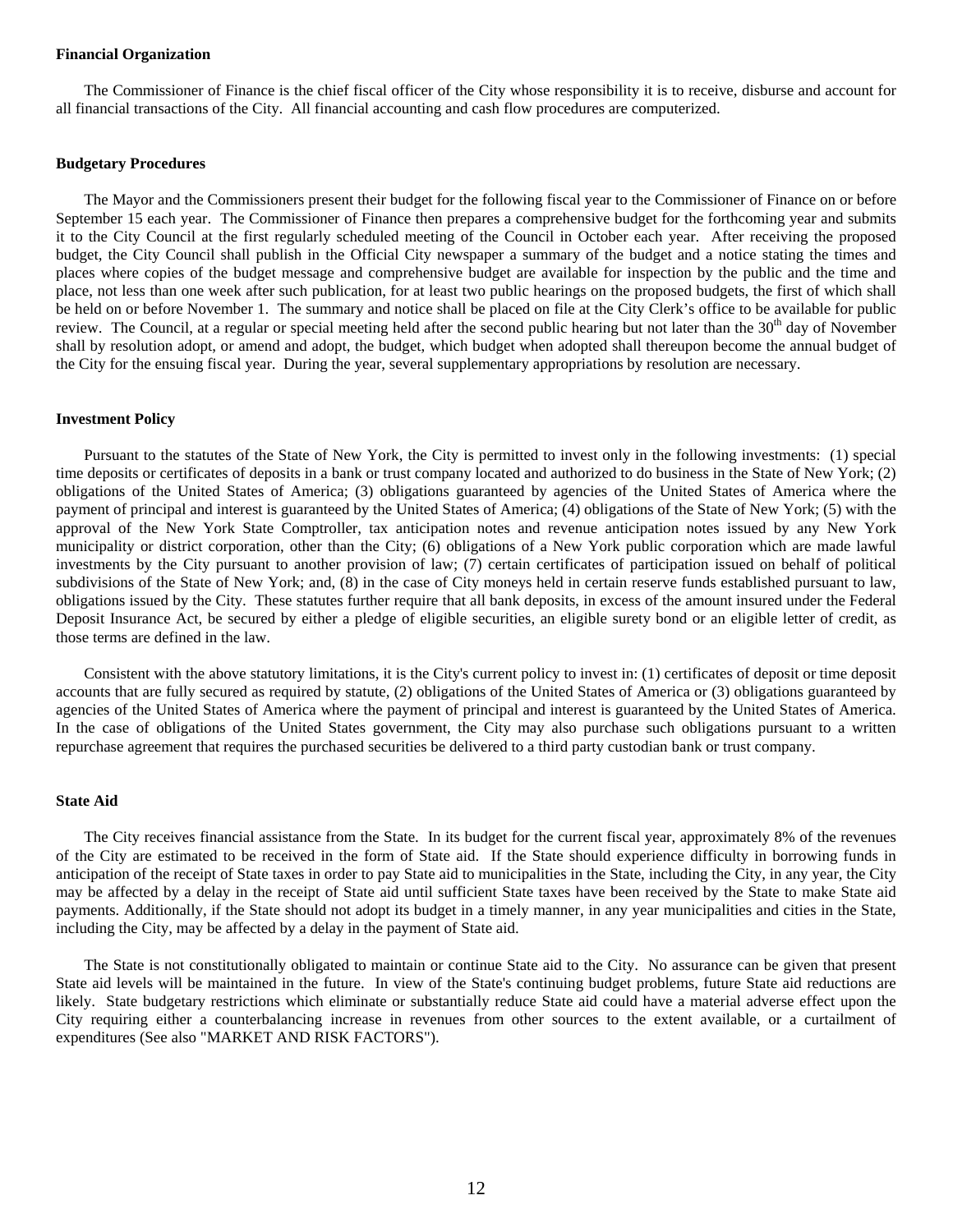## **Employees**

 The City provides services through approximately 292 full-time employees. The bargaining units, approximate number of members and contract expiration dates are as follows:

| Bargaining<br>Unit    | Number of<br>Members <sup><math>(1)</math></sup> | Contract<br>Expiration<br>Date |
|-----------------------|--------------------------------------------------|--------------------------------|
| Fire Department       | 53                                               | $12/31/10^{(2)}$               |
| Fire Chiefs           | 2                                                | $12/31/08$ <sup>(2)</sup>      |
| <b>PBA</b>            | 57                                               | 12/31/12                       |
| Police Lieutenants    | 4                                                | $12/31/08$ <sup>(2)</sup>      |
| Police Chiefs         | 3                                                | $12/31/08$ <sup>(2)</sup>      |
| <b>CSEA City Hall</b> | 77                                               | 12/31/12                       |
| <b>CSEA DPW</b>       | 84                                               | 12/31/12                       |

 $\begin{array}{cc}\n\text{(1)} & \text{As of March 8, } 2012 \\
\text{(2)} & \text{Cymmetry} \\
\end{array}$ 

Currently in negotiations.

## **Pension Payments**

 Substantially all employees of the City are members of the New York State and Local Employees' Retirement System ("ERS") or the New York State and Local Police and Fire Retirement System ("PFRS"; with ERS, the "Retirement Systems"). The ERS and PFRS together are generally also known as the "Common Retirement Fund". The Retirement Systems are cost-sharing multiple public employer retirement systems. The obligation of employers and employees to contribute and the benefit to employees are governed by the New York Retirement and Social Security Law (the "Retirement System Law"). The Retirement Systems offer a wide range of plans and benefits which are related to years of service and final average salary, vesting of retirement benefits, death and disability benefits and optional methods of benefit payments. All benefits generally vest after ten years of credited service. The Retirement System Law generally provides that all participating employers in each retirement system are jointly and severally liable for any unfunded amounts. Such amounts are collected through annual billings to all participating employers. Generally, all employees, except certain part-time employees, participate in the Retirement Systems. The Retirement Systems are non-contributory with respect to members hired prior to July 27, 1976. All members hired on or after July 27, 1976 must contribute 3% of gross annual salary toward the cost of retirement programs.

On December 10, 2009, then Governor Paterson signed into law pension reform legislation that will provide (according to a Division of the Budget analysis) more than \$35 billion in long-term savings to State taxpayers over the next thirty years. The legislation creates a new Tier V pension level, the most significant reform of the State's pension system in more than a quartercentury.

Key components of Tier V include:

- Raising the minimum age at which most civilians can retire without penalty from 55 to 62 and imposing a penalty of up to 38% for any civilian who retires prior to age 62.
- Requiring employees to continue contributing 3% of their salaries toward pension costs so long as they accumulate additional pension credits.
- Increasing the minimum years of service required to draw a pension from 5 years to 10 years.
- Capping the amount of overtime that can be considered in the calculation of pension benefits for civilians at \$15,000 per year, and for police and firefighters at 15% of non-overtime wages.

On March 16, 2012, the Governor signed into law the new Tier VI pension program, effective for new ERS employees hired after April 1, 2012. The Tier VI legislation provides for increased employee contribution rates of between 3% and 6%, an increase in the retirement age from 62 years to 63 years, a readjustment of the pension multiplier, and a change in the time period for final average salary calculation from 3 years to 5 years. Tier VI employees will vest in the system after ten years of employment and will continue to make employee contributions throughout employment.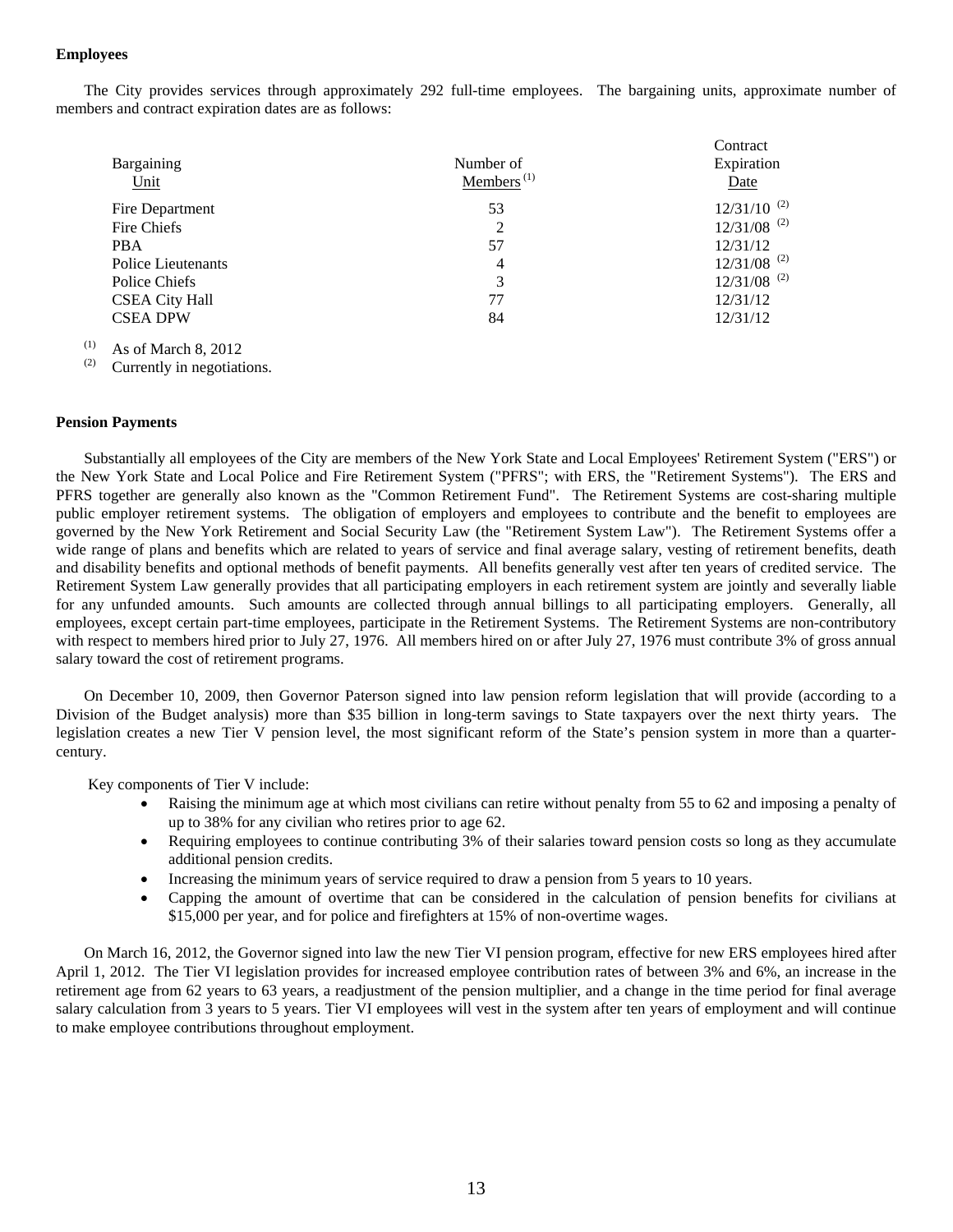For the years 2002 through 2011 the City's contributions to the ERS and PFRS together were: \$107,623, \$656,344, \$1,445,741, \$2,509,139, \$2,688,776, \$2,920,814, \$3,004,301, \$2,916,890, \$3,123,287 and \$3,842,790, respectively. For 2005 the City did not budget for a retirement system payment. The City decided to make the 2005-06 contribution from the 2006 budget.

The City's 2012 budgeted contributions for the PFRS and the ERS are \$2,848,766 and \$1,794,999, respectively.

 Historically there has been a State mandate requiring full (100%) funding of the annual actuarially required local governmental contribution out of current budgetary appropriations. With the strong performance of the Retirement System in the 1990s, the locally required annual contribution declined to zero. However, with the subsequent decline in the equity markets, the pension system became underfunded. As a result, required contributions increased substantially to 15% to 20% of payroll for the employees' and the police and fire retirement systems, respectively. Wide swings in the contribution rate resulted in budgetary planning problems for many participating local governments.

The annual required pension contribution is due February 1 annually with the ability to pre-pay on December 15 at a discount.

 On September 3, 2009, the New York State Comptroller's office announced the employer contribution rates for the ERS would increase in 2011. The impact of the global recession on the \$116.5 billion New York State Common Retirement Fund (Fund) will drive the average ERS rate up to 11.9% (up from 7.4% in 2010). The average TRS rate is expected to be 18.2% (up from 15.1%) in 2010. These rates are on par with the rates from 2005, 2006 and 2007 when ERS rates were 12.9%, 11.3% and 10.7%, respectively, and TRS rates were 17.6%, 16.3% and 17.0%, respectively. PFRS have shown similar increases as well, from 18.2%, to 21.6% to 25.8% for 2010-2012.

 The investment losses experienced in fiscal year 2009 have negatively impacted the value of assets held for the Systems. The current actuarial smoothing method spreads the impact over a 5-year period, and thus contribution rates increased for fiscal years 2011 and 2012 and further increases are expected for fiscal years 2013 through 2015. The amount of such future increases depend, in part, on the value of the pension fund as of each April 1 as well as on the present value of the anticipated benefits to be paid by the pension fund as of each April 1. Final contribution rates for fiscal year 2012 were released in early September 2010. The average ERS rate increased from 11.9% of salary in fiscal year 2011 to 16.3% of salary in fiscal year 2012, while the average PFRS rate increased from 18.2% of salary in fiscal year 2011 to 21.6% of salary in fiscal year 2012. The contribution rates for fiscal year 2012 reflect the System's Actuary's recommendations, including a reduction in the assumed investment rate of return from 8% to 7.5%, based on the legally required five year review of actuarial assumptions. For 2013 ERS rates are anticipated to increase 2.6% to 18.9% and PFRS rates are expected to increase 4.2% to 25.8%.

 Chapter 57 of the Laws of 2010 (Part TT) amended the Retirement and Social Security Law to authorize participating local government employers, if they so elect, to amortize an eligible portion of their annual required contributions to both ERS and PFRS, when employer contribution rates rise above certain levels. The option to amortize the eligible portion began with the annual contribution due February 1, 2011. The amortizable portion of an annual required contribution is based on a "graded" rate by the State Comptroller in accordance with formulas provided in Chapter 57. Amortized contributions are to be paid in equal annual installments over a ten-year period, but may be prepaid at any time. Interest is to be charged on the unpaid amortized portion at a rate to be determined by State Comptroller, which approximates a market rate of return on taxable fixed rate securities of a comparable duration issued by comparable issuers. The interest rate is established annually for that year's amortized amount and then applies to the entire ten years of the amortization cycle of that amount. When in any fiscal year, the participating employer's graded payment eliminates all balances owed on prior amortized amounts, any remaining graded payments are to be paid into an employer contribution reserve fund established by the State Comptroller for the employer, to the extent that amortizing employer has no currently unpaid prior amortized amounts, for future such use.

The City has opted to not amortize any of the contribution.

 The investment of monies and assumptions underlying same, of the Retirement Systems covering the City's employees is not subject to the direction of the City. Thus, it is not possible to predict, control or prepare for future unfunded accrued actuarial liabilities of the Retirement Systems ("UAALs"). The UAAL is the difference between total actuarially accrued liabilities and actuarially calculated assets available for the payment of such benefits. The UAAL is based on assumptions as to retirement age, mortality, projected salary increases attributed to inflation, across-the-board raises and merit raises, increases in retirement benefits, cost-of-living adjustments, valuation of current assets, investment return and other matters. Such UAALs could be substantial in the future, requiring significantly increased contributions from the City which could affect other budgetary matters. Concerned investors should contact the Retirement Systems administrative staff for further information on the latest actuarial valuations of the Retirement Systems.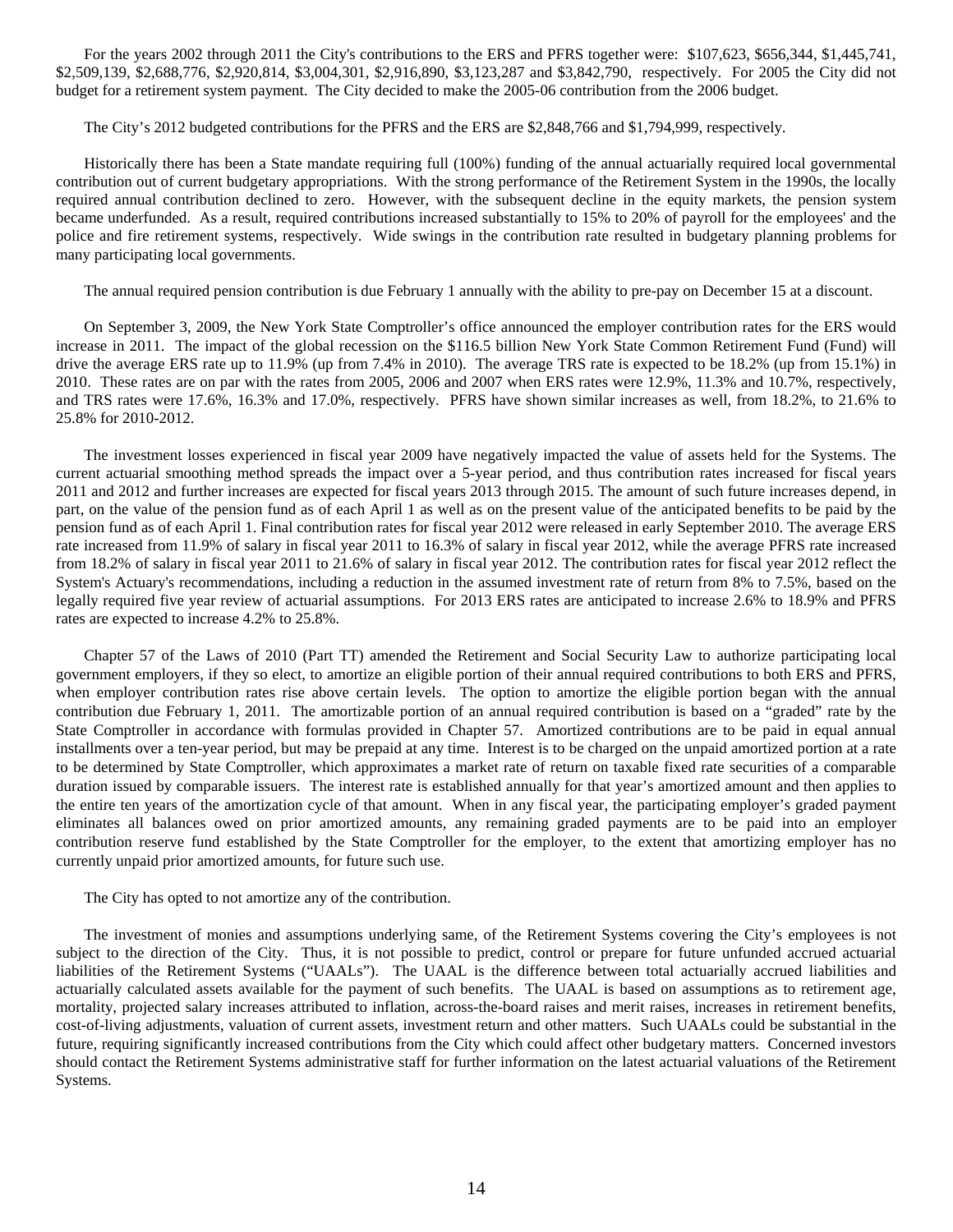It should also be noted that the City provides post-retirement healthcare benefits to various categories of former employees. These costs may be expected to rise substantially in the future. There is now an accounting rule that requires governmental entities, such as the City, to account for post-retirement healthcare benefits as it accounts for vested pension benefits. GASB Statement No. 45 ("GASB 45") of the Governmental Accounting Standards Board ("GASB"), described below, requires such accounting.

 School districts and boards of cooperative educational services, unlike other municipal units of government in the State, have been prohibited from reducing retiree health benefits or increasing health care contributions received or paid by retirees below the level of benefits or contributions afforded to or required from active employees since the implementation of Chapter 729 of the Laws of 1994. Legislative attempts to provide similar protection to retirees of other local units of government in the State have not succeeded as of this date. Nevertheless, many such retirees of all varieties of municipal units in the State do presently receive such benefits.

#### **Other Post Employment Benefits**

 GASB 45 and OPEB. OPEB refers to "other post-employment benefits," meaning other than pension benefits. OPEB consist primarily of health care benefits, and may include other benefits such as disability benefits and life insurance. Until now, these benefits have generally been administered on a pay-as-you-go basis and have not been reported as a liability on governmental financial statements.

 GASB 45 requires municipalities and school districts to account for OPEB liabilities similar to pension liabilities, generally adopting the actuarial methodologies used for pensions, with adjustments for the different characteristics of OPEB and the fact that most municipalities and school districts have not set aside the necessary funds against this liability. Unlike GASB 27, which covers accounting for pensions, GASB 45 does not require municipalities or school districts to report a net OPEB obligation at the start.

 Under GASB 45, based on actuarial valuation, an annual required contribution ("ARC") will be determined for each municipality or school district. The ARC is the sum of (a) the normal cost for the year (the present value of future benefits being earned by current employees) plus (b) amortization of the unfunded accrued liability (benefits already earned by current and former employees but not yet provided for), using an amortization period of not more than 30 years. If a municipality or school district contributes an amount less than the ARC, a net OPEB obligation will result, which is required to be recorded as a liability on its financial statements.

 GASB 45 does not require that the unfunded liability actually be amortized nor that it be advance funded, only that the municipality or school district account for its unfunded accrued liability and compliance in meeting its ARC.

The City contracted with Armory Associates LLC to calculate its OPEB liability in accordance with GASB 45. The City's actuarial accrued liability has been determined to be \$110,427,595 at December 31, 2011. The City's annual required contribution ("ARC") is \$10,706,523, of which \$2,625,362 is paid annually to 237 active employees and 227 retirees. The City has reserved \$0 toward its OPEB liability. The aforementioned liability and ARC will be disclosed in the City's 2011 audited financial report.

 Actuarial Valuation will be required every 2 years for OPEB plans with more than 200 members, every 3 years if there are less than 200 members.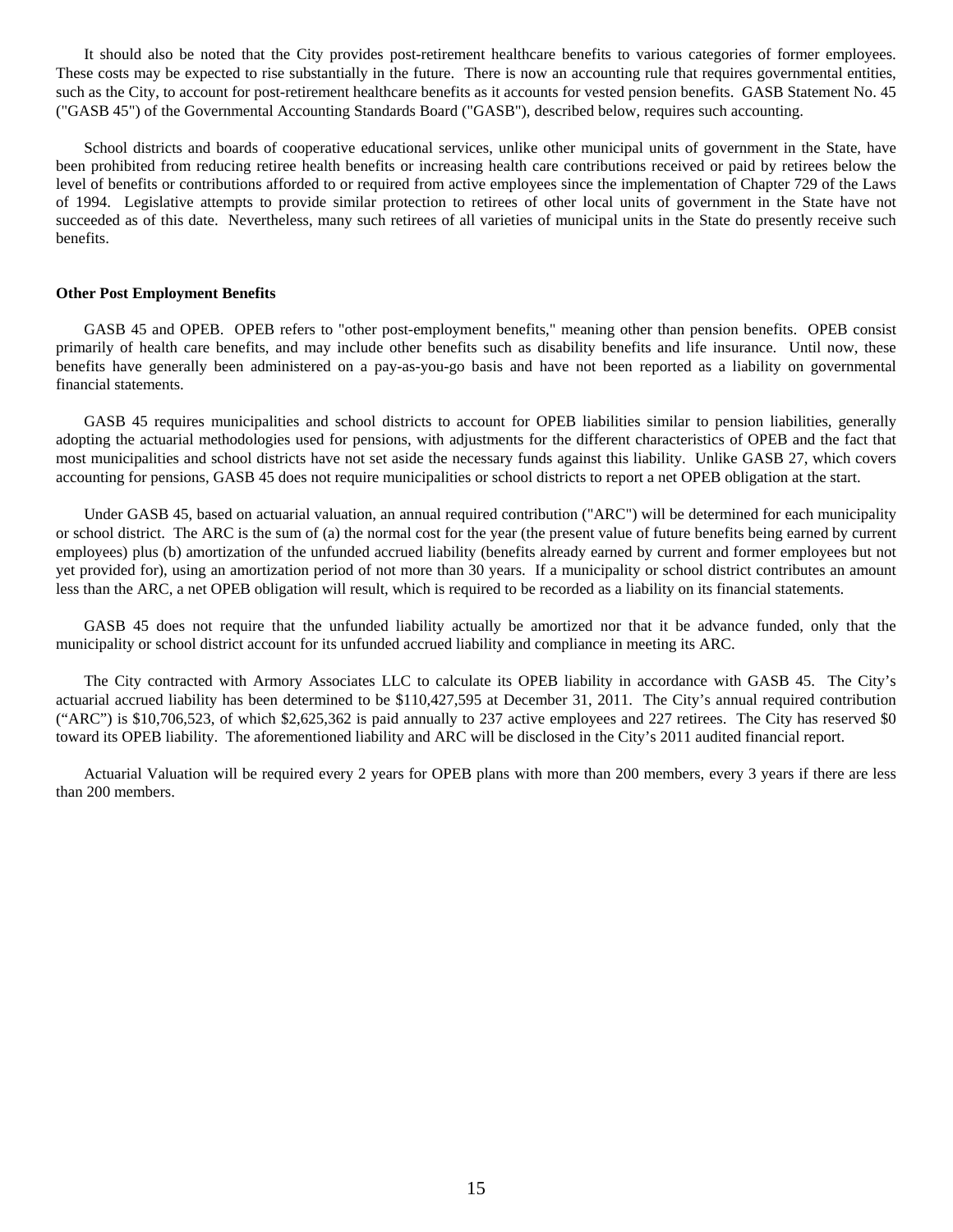#### **Unemployment Rate Statistics**

 Unemployment statistics are not available for the City as such. The smallest area for which such statistics are available (which includes the City) is Saratoga County. The information set forth below with respect to Saratoga County is included for informational purposes only. It should not be implied from the inclusion of such data in this Official Statement that Saratoga County is necessarily representative of the City, or vice versa.

|                 |            |                 |      |            |      | Annual Average         |      |       |      |            |            |            |      |
|-----------------|------------|-----------------|------|------------|------|------------------------|------|-------|------|------------|------------|------------|------|
|                 |            | 2005            | 2006 |            | 2007 |                        | 2008 | 2009  |      | 2010       | 2011       |            |      |
| Saratoga County |            | 3.7%            | 3.6% |            | 3.7% |                        | 4.5% | 6.5%  |      | 6.8%       | 6.6%       |            |      |
| New York State  |            | 5.0%            | 4.6% |            | 4.5% |                        | 5.3% | 8.4%  |      | 8.6%       | 8.2%       |            |      |
|                 |            |                 |      |            |      | <b>Monthly Figures</b> |      |       |      |            |            |            |      |
|                 | 2011       |                 |      |            |      |                        |      |       |      |            | 2012       |            |      |
|                 | <u>Mar</u> | <u>Apr</u>      | May  | <u>Jun</u> | July | <u>Aug</u>             | Sept | $Oct$ | Nov  | <u>Dec</u> | <u>Jan</u> | <b>Feb</b> | Mar  |
| Saratoga County | 7.1%       | 6.3%            | 6.3% | 6.4%       | 6.3% | 6.0%                   | 6.4% | 6.2%  | 6.3% | 6.6%       | 7.6%       | 7.6%       | 7.1% |
| New York State  | 8.0%       | $^{\prime}.6\%$ | 7.8% | 8.0%       | 8.0% | 7.7%                   | '.8% | 7.7%  | '.9% | 8.0%       | 9.1%       | 9.2%       | 8.7% |

Source: Department of Labor, State of New York. (Note: Figures not seasonally adjusted).

#### **Other Information**

 The statutory authority for the power to spend money for the object or purpose or to accomplish the object or purpose for which the Bonds are to be issued is the City Charter and the Local Finance Law.

No principal or interest upon any obligation of the City is past due.

The fiscal year of the City is the calendar year.

This Official Statement does not include the financial data of any political subdivision having power to levy taxes within the City.

## **Financial Statements**

 The City retains an independent certified public accountant firm for a continuous independent audit of all financial transactions of the City. The last such available final audit covers the fiscal year ending December 31, 2010 and may be found attached hereto as appendices to this Official Statement. The financial affairs of the City are also subject to annual audits by the State Comptroller. Certain financial information of the City may be found in the Appendices to this Official Statement.

 The City complies with the Uniform System of Accounts as prescribed for cities in New York State by the State Comptroller. This system differs from generally accepted accounting principles as prescribed by the American Institute of Certified Public Accountants' Industry Audit Guide, "Audits of State and Local Governmental Units", and codified in Government Accounting, Auditing and Financial Reporting (GAAFR), published by the Governmental Accounting Standards Board (GASB).

 Beginning with the fiscal year ending December 31, 2003 the City is required to issue its financial statements in accordance with GASB Statement No. 34. This statement includes reporting of all assets including infrastructure and depreciation in the Government Wide Statement of Activities, as well as the Management's Discussion and Analysis.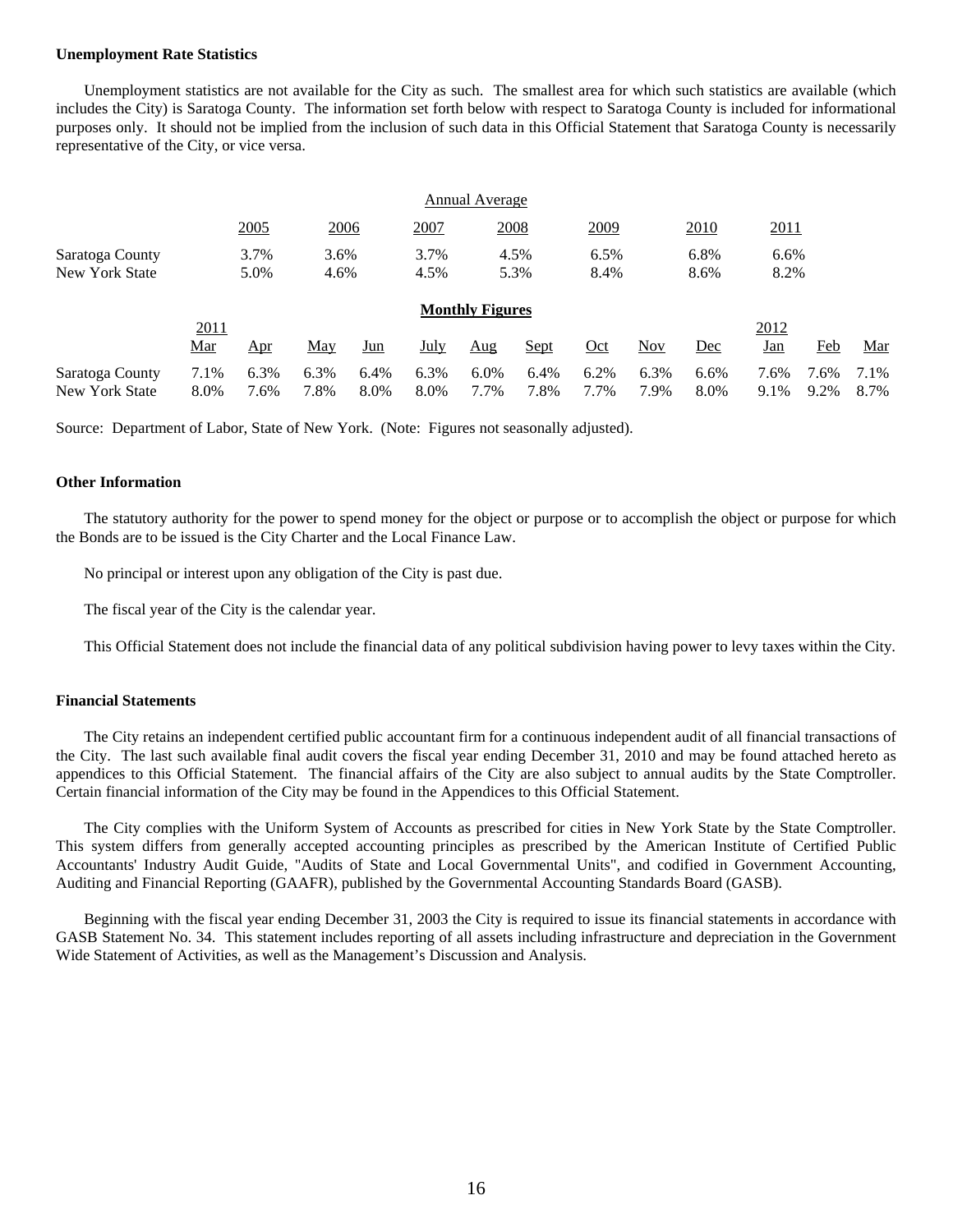## **TAX INFORMATION**

| <b>Valuations</b><br><b>Fiscal Years Ending</b> |                       |                 |                  |              |                 |                  |
|-------------------------------------------------|-----------------------|-----------------|------------------|--------------|-----------------|------------------|
| December 31:                                    | 2008                  | 2009            | 2010             |              | 2011            | 2012             |
| <b>Assessed Valuation</b>                       | \$2,978,286,173       | \$3,028,896,364 | \$ 3,071,651,564 |              | \$3,056,734,417 | \$ 3,063,818,444 |
| New York State                                  |                       |                 |                  |              |                 |                  |
| <b>Equalization Rate</b>                        | 83.00%                | 78.38%          |                  | 81.00%       | 82.00%          | 82.00%           |
| <b>Full Valuation</b>                           | \$3,588,296,594       | \$3,864,374,029 | \$3,792,162,425  |              | \$3,727,724,899 | \$3,736,363,956  |
| Tax Rate Per \$1,000 (Assessed)                 |                       |                 |                  |              |                 |                  |
| <b>Fiscal Years Ending</b>                      |                       |                 |                  |              |                 |                  |
| December 31:                                    | 2008                  | 2009            | 2010             |              | <u>2011</u>     | 2012             |
| Inside Area                                     | 5.39<br>$\mathcal{S}$ | \$5.39          | \$5.81           |              | \$6.06          | \$6.02           |
| Outside Area                                    | 5.34                  | 5.34            | 5.76             |              | 6.01            | 5.95             |
| <b>Tax Levy and Collection Record</b>           |                       |                 |                  |              |                 |                  |
| <b>Fiscal Years Ending</b>                      |                       |                 |                  |              |                 |                  |
| December 31:                                    | 2007                  | 2008            | 2009             | 2010         | 2011            | 2012             |
| <b>Total Tax Levy</b>                           | \$24,515,046          | \$26,578,694    | \$28,496,816     | \$29,093,194 | \$29,701,685    | \$28,546,220     |
| Uncollected End of Year                         | 1,606,631             | 2,229,120       | 2,551,979        | 2,096,048    | 2,001,741       | N/A              |
| % Uncollected                                   | 6.55%                 | 8.39%           | 8.96%            | 7.13%        |                 | N/A<br>6.67%     |

## **Tax Collection Procedure**

 Property taxes attach as an enforceable lien on property as of October 1. Taxes are levied on January 1 and are payable in four installments on the first of March, June, September and December. The City bills and collects its own property taxes and also collects taxes for Saratoga County and the delinquent taxes for the Saratoga Springs City School District. City property tax revenues are recognized when levied to the extent that they result in current receivables.

 County due dates are the same as City and are collected on one bill. Interest is added on City and County at a rate of 6%, the day after the due date for each quarter. It increases at a rate of 1.5% until it caps at 15%. A discount of 2.25% is offered to taxpayers paying the full year of City and County on or before March 1.

On October 1<sup>st</sup> of each year, the City enforces the payment of all taxes and assessments (i.e., County, City, School) by tax sale.

The City only counts as tax revenue that part of total taxes and tax sales collected prior to March 1<sup>st</sup> of the ensuing year. Uncollected taxes, including tax sale receivables and property acquired for taxes, are fully reserved by deferred revenues and an allowance for doubtful receivables.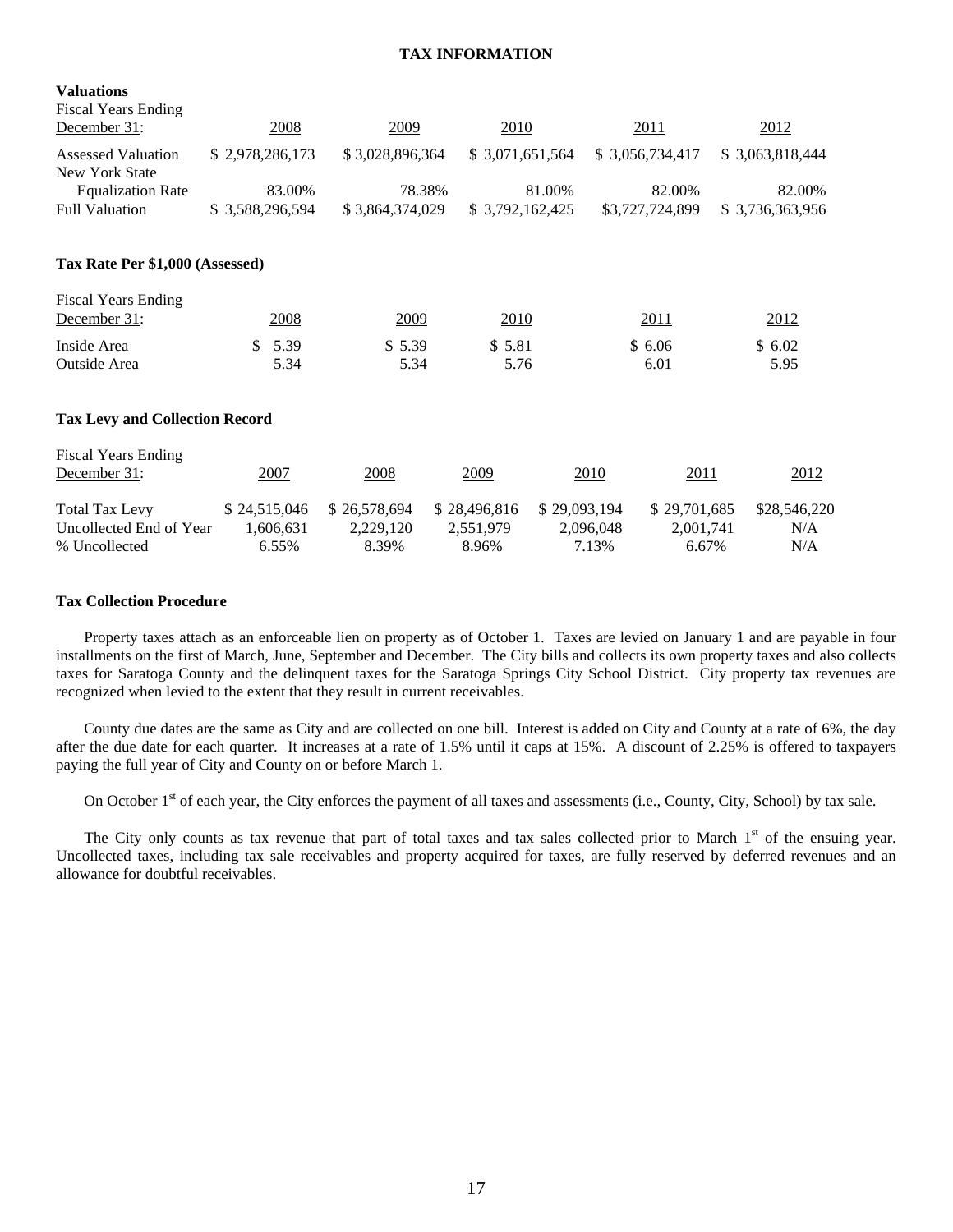## **Larger Taxpayers - 2011 Assessment Roll for 2012**

| <b>Name</b>                  | <b>Type</b>   | Assessed<br>Valuation       |
|------------------------------|---------------|-----------------------------|
| <b>NYRA</b>                  | Race Track    | \$57,175,000                |
| National Grid                | Utility       | 35,964,640                  |
| <b>Quad Graphics</b>         | Manufacturing | 27,997,400                  |
| Saratoga Harness             | Race Track    | 27,607,600                  |
| Saratoga Hotel Associates    | Hotel/Lodging | $22,121,960$ <sup>(1)</sup> |
| <b>Eton Centers</b>          | Apt./Retail   | 15,702,120                  |
| Saratoga Retail Partners LLC | Retail        | $15,124,200$ <sup>(1)</sup> |
| Spa Hotel II, LLC            | Hotel         | 14,040,000                  |
| Saratoga Property Dev LLC    | Residential   | $12,464,000^{(2)}$          |
| Darley Stud Management LLC   | Farm          | 12,000,000                  |

 The ten largest taxpayers listed above have a total assessed valuation of \$240,196,920 which represents 7.8% of the City's tax base.

 $\begin{bmatrix} (1) \\ (2) \end{bmatrix}$  In litigation since 2009.

Filed Tax Certiorari Claim in years 2007-2011 seeking a reduction to \$4,288,000. A proposed settlement is expected for all years.

#### **Constitutional Tax Margin**

Computation of Constitutional Tax Margin for fiscal years ending December 31:

| 2010       | 2011              | 2012             |
|------------|-------------------|------------------|
|            | \$ 3,680,538,154  | \$ 3,741,702,718 |
| 69,862,616 | 73,610,763        | 74,834,054       |
| 2.291.676  | 2,331,716         | 2,557,518        |
| 72,154,292 | 75.942.479        | 77,391,572       |
| 17.765.209 | 18,458,034        | 15,794,031       |
| 54.389.083 | 57.484.445<br>\$. | 59,040,023       |

## **New Tax Levy Limitation Law**

On June 24, 2011, Chapter 97 of the Laws of 2011 was signed into law by the Governor (the "Tax Levy Limitation Law"). The Tax Levy Limitation Law applies to virtually all local governments, including school districts (with the exception of New York City). It also applies to independent special districts and to town and county improvement districts as part of their parent municipalities tax levies.

The Tax Levy Limitation Law restricts, among other things, the amount of real property taxes (including assessments of certain special improvement districts) that may be levied by or on behalf of a municipality in a particular year, beginning with fiscal years commencing on or after January 1, 2012. It expires on June 16, 2016 unless extended. Pursuant to the Tax Levy Limitation Law, the tax levy of a municipality cannot increase by more than the lesser of (i) two percent (2%) or (ii) the annual increase in the consumer price index ("CPI"), over the amount of the prior year's tax levy. Certain adjustments would be permitted for taxable real property full valuation increases or changes in physical or quantity growth in the real property base as defined in Section 1220 of the Real Property Tax Law. A municipality may exceed the tax levy limitation for the coming fiscal year only if the governing body of such municipality first enacts, by at least a sixty percent vote of the total voting strength of the board, a local law (resolution in the case of fire districts and certain special districts) to override such limitation for such coming fiscal year only. There are exceptions to the tax levy limitation provided in the Tax Levy Limitation Law, including expenditures made on account of certain tort settlements and certain increases in the average actuarial contribution rates of the New York State and Local Employees' Retirement System, the Police and Fire Retirement System, and the Teachers' Retirement System. Municipalities are also permitted to carry forward a certain portion of their unused levy limitation from a prior year. Each municipality prior to adoption of each fiscal year budget must submit for review to the State Comptroller any information that is necessary in the calculation of its tax levy for such fiscal year.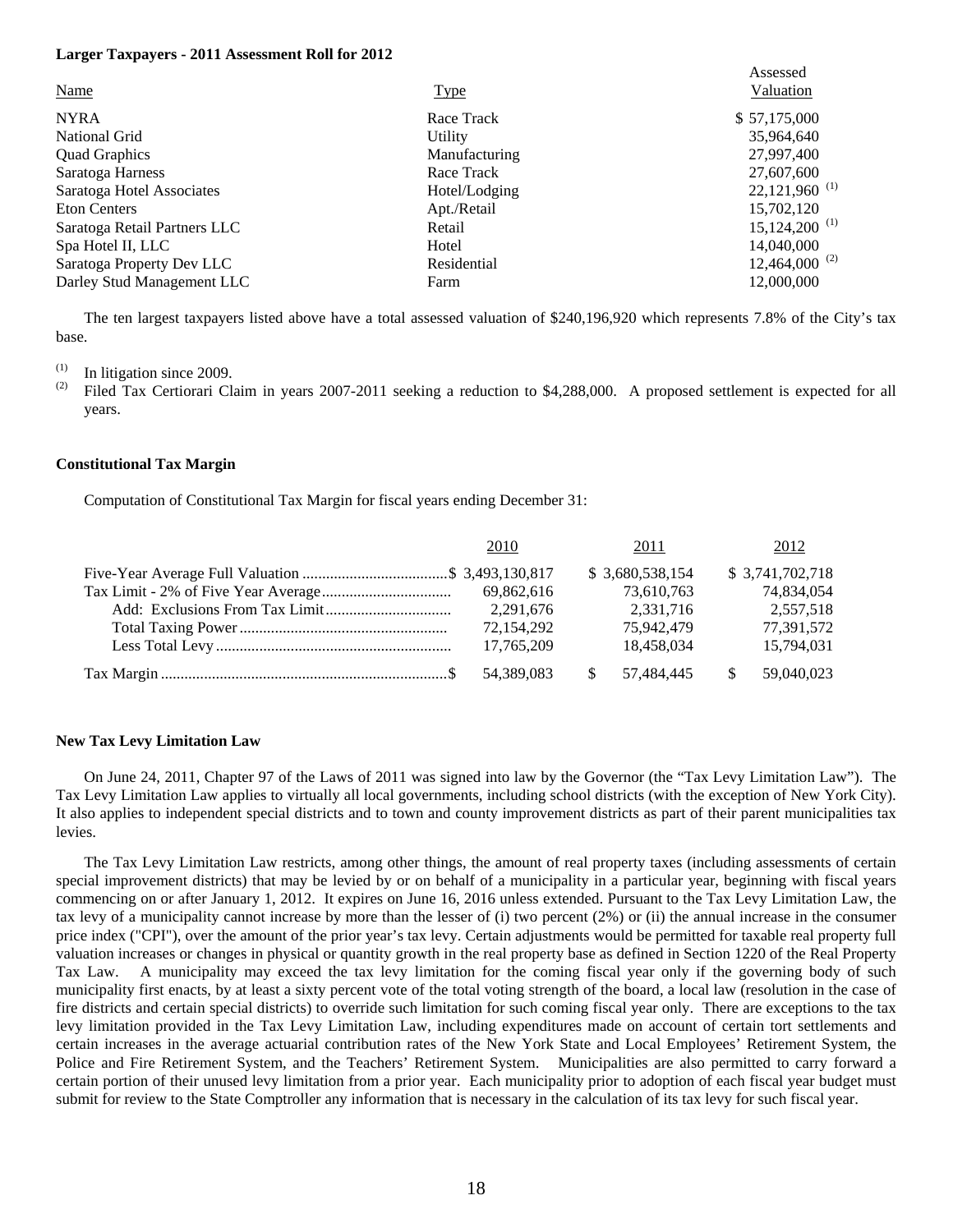The Tax Levy Limitation Law does not contain an exception from the levy limitation for the payment of debt service on either outstanding general obligation debt of municipalities or such debt incurred after the effective date of the Tax Levy Limitation Law (June 24, 2011).

Article 8 Section 2 of the State Constitution requires every issuer of general obligation notes and bonds in the State to pledge its faith and credit for the payment of the principal thereof and the interest thereon. This has been interpreted by the Court of Appeals, the State's highest court, in Flushing National Bank v. Municipal Assistance Corporation for the City of New York, 40 N.Y.2d 731 (1976), as follows:

> "A pledge of the city's faith and credit is both a commitment to pay and a commitment of the city's revenue generating powers to produce the funds to pay. Hence, an obligation containing a pledge of the City's "faith and credit" is secured by a promise both to pay and to use in good faith the city's general revenue powers to produce sufficient funds to pay the principal and interest of the obligation as it becomes due. That is why both words, "faith" and "credit", are used and they are not tautological. That is what the words say and that is what courts have held they mean."

Article 8 Section 12 of the State Constitution specifically provides as follows:

"It shall be the duty of the legislature, subject to the provisions of this constitution, to restrict the power of taxation, assessment, borrowing money, contracting indebtedness, and loaning the credit of counties, cities, towns and villages, so as to prevent abuses in taxation and assessments and in contracting of indebtedness by them. Nothing in this article shall be construed to prevent the legislature from further restricting the powers herein specified of any county, city, town, village or school district to contract indebtedness or to levy taxes on real estate. The legislature shall not, however, restrict the power to levy taxes on real estate for the payment of interest on or principal of indebtedness theretofore contracted."

On the relationship of the Article 8 Section 2 requirement to pledge the faith and credit and the Article 8 Section 12 protection of the levy of real property taxes to pay debt service on bonds subject to the general obligation pledge, the Court of Appeals in the Flushing National Bank case stated:

> "So, too, although the Legislature is given the duty to restrict municipalities in order to prevent abuses in taxation, assessment, and in contracting of indebtedness, it may not constrict the city's power to levy taxes on real estate for the payment of interest on or principal of indebtedness previously contracted….While phrased in permissive language, these provisions, when read together with the requirement of the pledge of faith and credit, express a constitutional imperative: debt obligations must be paid, even if tax limits be exceeded".

In addition, the Court of Appeals in the Flushing National Bank case has held that the payment of debt service on outstanding general obligation bonds and notes takes precedence over fiscal emergencies and the police power of municipalities.

Therefore, while the Tax Levy Limitation Law may constrict an issuer's power to levy real property taxes for the payment of debt service on debt contracted after the effective date of said Tax Levy Limitation Law, it is clear that no statute is able (1) to limit an issuer's pledge of its faith and credit to the payment of any of its general obligation indebtedness or (2) to limit an issuer's levy of real property taxes to pay debt service on general obligation debt contracted prior to the effective date of the Tax Levy Limitation Law. Whether the Constitution grants a municipality authority to treat debt service payments as a constitutional exception to such statutory tax levy limitation is not clear.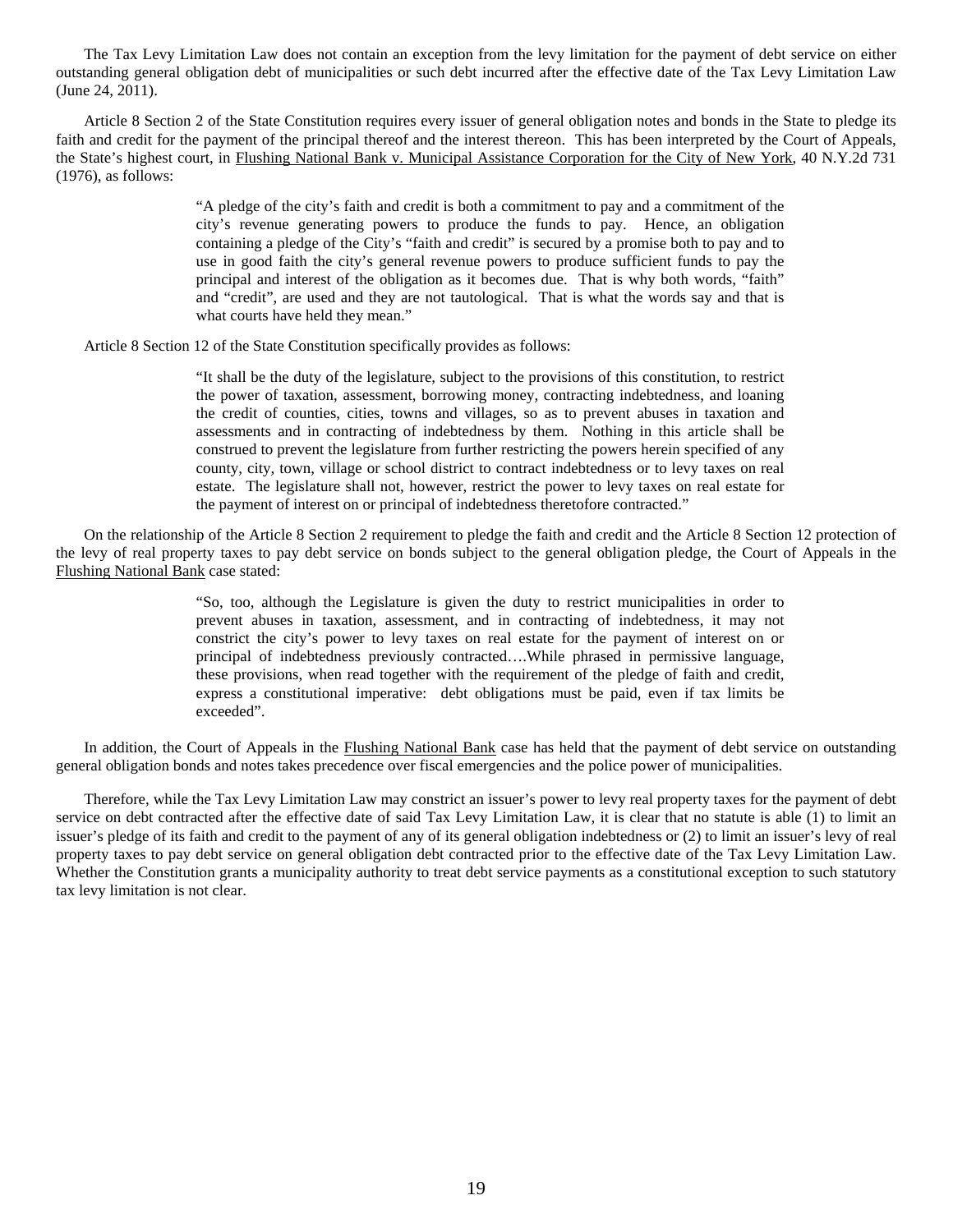## **CITY INDEBTEDNESS**

#### **Constitutional Requirements**

 The New York State Constitution limits the power of the City (and other municipalities and certain school districts of the State) to issue obligations and to otherwise contract indebtedness. Such constitutional limitations in summary form, and as generally applicable to the City and the Bonds include the following:

*Purpose and Pledge*. Subject to certain enumerated exceptions, the City shall not give or loan any money or property to or in aid of any individual or private corporation or private undertaking or give or loan its credit to or in aid of any of the foregoing or any public corporation.

 The City may contract indebtedness only for a City purpose and shall pledge its faith and credit for the payment of principal of and interest thereon.

*Payment and Maturity*. Except for certain short-term indebtedness contracted in anticipation of taxes or to be paid within three fiscal year periods, indebtedness shall be paid in annual installments commencing no later than two years after the date such indebtedness shall have been contracted and ending no later than the expiration of the period of probable usefulness of the object or purpose as determined by statute; unless substantially level or declining annual debt service is utilized, no installment may be more than fifty per centum in excess of the smallest prior installment. The City is required to provide an annual appropriation for the payment of interest due during the year on its indebtedness and for the amounts required in such year for amortization and redemption of its serial bonds and such required annual installments on its notes.

*Debt Limit*. The City has the power to contract indebtedness for any City purpose so long as the principal amount thereof, subject to certain limited exceptions, shall not exceed seven per centum of the average full valuation of taxable real estate of the City and subject to certain enumerated exclusions and deductions such as water and certain sewer facilities and cash or appropriations for current debt service. The constitutional method for determining full valuation is by taking the assessed valuation of taxable real estate as shown upon the latest completed assessment roll and dividing the same by the equalization rate as determined by the State Office of Real Property Services. The State Legislature is required to prescribe the manner by which such ratio shall be determined. Average full valuation is determined by taking the sum of the full valuation of the last completed assessment roll and the four preceding assessment rolls and dividing such sum by five.

 The City Charter requires approval by voter referendum when long term bonding exceeds 2% of the average full valuation of taxable real estate of the City. The debt limit at 2%, as imposed by the City for the fiscal year ending December 31, 2012 is \$74,849,531.

#### **Statutory Procedure**

 In general, the State Legislature has authorized the power and procedure for the City to borrow and incur indebtedness by the enactment of the Local Finance Law subject, of course, to the provisions set forth above. The power to spend money, however, generally derives from other law, including specifically the City Charter and the General Municipal Law.

 Pursuant to the Local Finance Law and its Charter, the City authorizes the issuance of Bonds by the adoption of a bond resolution approved by at least two-thirds of the members of the City Council, the finance board of the City. Customarily, the City Council has delegated to the Commissioner of Finance, as chief fiscal officer of the City, the power to authorize and sell bond anticipation notes in anticipation of authorized bonds.

 The Local Finance Law also provides that where a bond resolution is published with a statutory form of notice, the validity of the bonds authorized thereby, including bond anticipation notes issued in anticipation of the sale thereof, may be contested only if:

- (1) Such obligations are authorized for a purpose for which the City is not authorized to expend money, or
- (2) There has not been substantial compliance with the provisions of law which should have been complied with in the authorization of such obligations and an action contesting such validity is commenced within twenty days after the date of such publication, or,
- (3) Such obligations are authorized in violation of the provisions of the Constitution.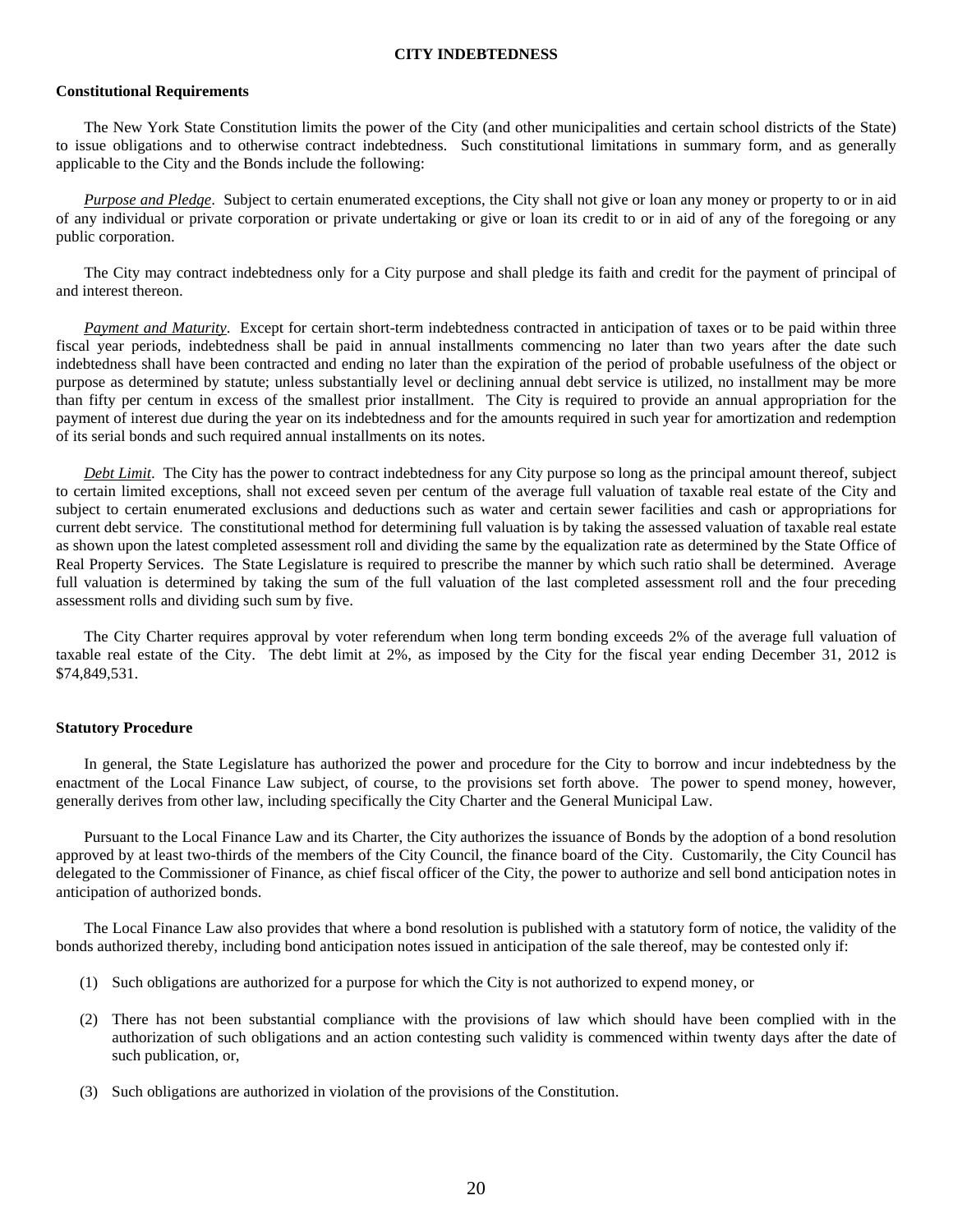Except on rare occasions the City complies with this estoppel procedure. It is a procedure that is recommended by Bond Counsel, but it is not an absolute legal requirement. The City has complied with this estoppel procedure in connection with the issuance of the Bonds.

 Each bond resolution usually authorizes the construction, acquisition or installation of the object or purpose to be financed, sets forth the plan of financing and specifies the maximum maturity of the bonds subject to the legal (Constitution, Local Finance Law and case law) restrictions relating to the period of probable usefulness with respect thereto. The City has authorized bonds for a variety of City objects or purposes.

 Statutory law in New York permits bond anticipation notes to be renewed each year provided annual principal installments are made in reduction of the total amount of such notes outstanding, commencing no later than two years from the date of the first of such notes and provided that such renewals do not exceed five years beyond the original date of borrowing. (See "Payment and Maturity" under "Constitutional Requirements" herein).

 In general, the Local Finance Law contains provisions providing the City with power to issue certain other short-term general obligation indebtedness including revenue and tax anticipation notes and budget notes (see "Details of Outstanding Indebtedness" herein).

## **Debt Outstanding End of Fiscal Year**

| Fiscal Years Ending December 31: | 2007          | 2008         | 2009          | 2010         | <u>2011</u>  |
|----------------------------------|---------------|--------------|---------------|--------------|--------------|
| <b>Bonds</b>                     | \$ 32,423,760 | \$35,942,387 | \$36,447,042  | \$36,289,457 | \$36,736,200 |
| <b>Bond Anticipation Notes</b>   | 219,073       |              |               |              |              |
| Other Debt $^{(1)}$              |               |              |               |              |              |
| Totals                           | \$32,642,833  | \$35,942,387 | \$ 36,447,042 | \$36,289,457 | \$36,736,200 |

(1) Represents Tax Anticipation Notes and/or Revenue Anticipation Notes.

## **Details of Outstanding Indebtedness**

The following table sets forth the indebtedness of the City as of April 24, 2012.

|       | Maturity  | Amount       |
|-------|-----------|--------------|
| Bonds | 2012-2039 | \$36,115,000 |
|       |           |              |

Total Indebtedness \$ 36,115,000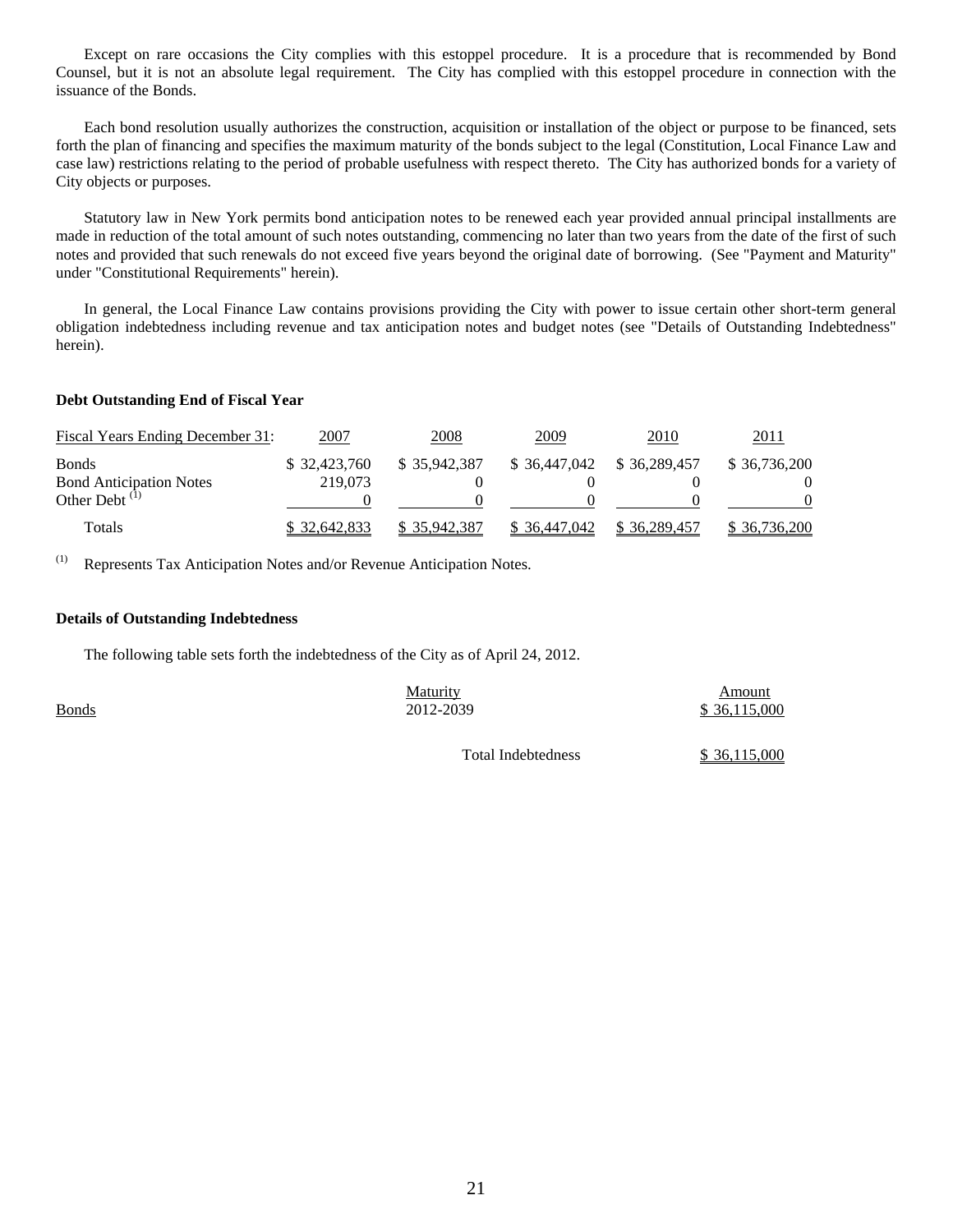## **Debt Statement Summary**

 Summary of Indebtedness, Debt Limit and Net Debt-Contracting Margin shown on a Debt Statement prepared as of April 24, 2012:

| Inclusions: |               |
|-------------|---------------|
|             |               |
|             |               |
|             | \$ 36,115,000 |
| Exclusions: | 6.386.883     |
|             |               |
|             |               |
|             | 11.35%        |

Note: The issuance of the Bonds will increase the net indebtedness of the City by \$6,645,383.

<sup>(1)</sup> The City Charter requires approval by voter referendum when long term bonding exceeds 2% of the average full valuation of taxable real estate of the City. The debt limit at 2%, as imposed by the City for fiscal year ending December 31, 2012 is \$69,907,406.

(2) Sewer Debt is excluded pursuant to Section 124.10 of the Local Finance Law. The City has been granted a sewer exclusion by the New York State Office of the State Comptroller.

(3) Water Debt is excluded pursuant to Article VIII, Section 5B of the New York State Constitution.

#### **Other Obligations**

On March 7, 2008, the City entered into a lease agreement with Municipal Leasing Consultants for \$1,721,297 to finance various energy saving equipment. The first \$1,000,000 is at a rate of 2% and the \$721,297 is at a rate of 4.12%. The \$1,000,000 interest rate was bought down by a NYSERDA grant. Principal payments of \$86,011 were made in 2011. The outstanding liability in the Governmental activity was \$1,280,795 at December 31, 2011.

The City entered into \$84,750 a lease agreement in May 2010. The amount paid during 2011 was \$28,250 and the remaining balance is \$37,667.

#### **Cash Flow Borrowings**

 Historically, the City does not issue revenue anticipation notes or tax anticipation notes, however, the City issued \$5 million tax anticipation notes on January 26, 2011 which were paid in full at maturity on March 25, 2011. No revenue anticipation notes or tax anticipation notes have been issued to date in 2012.

## **Bonded Debt Service**

A schedule of Bonded Debt Service, including principal of the Bonds, may be found in the Appendices to this Official Statement.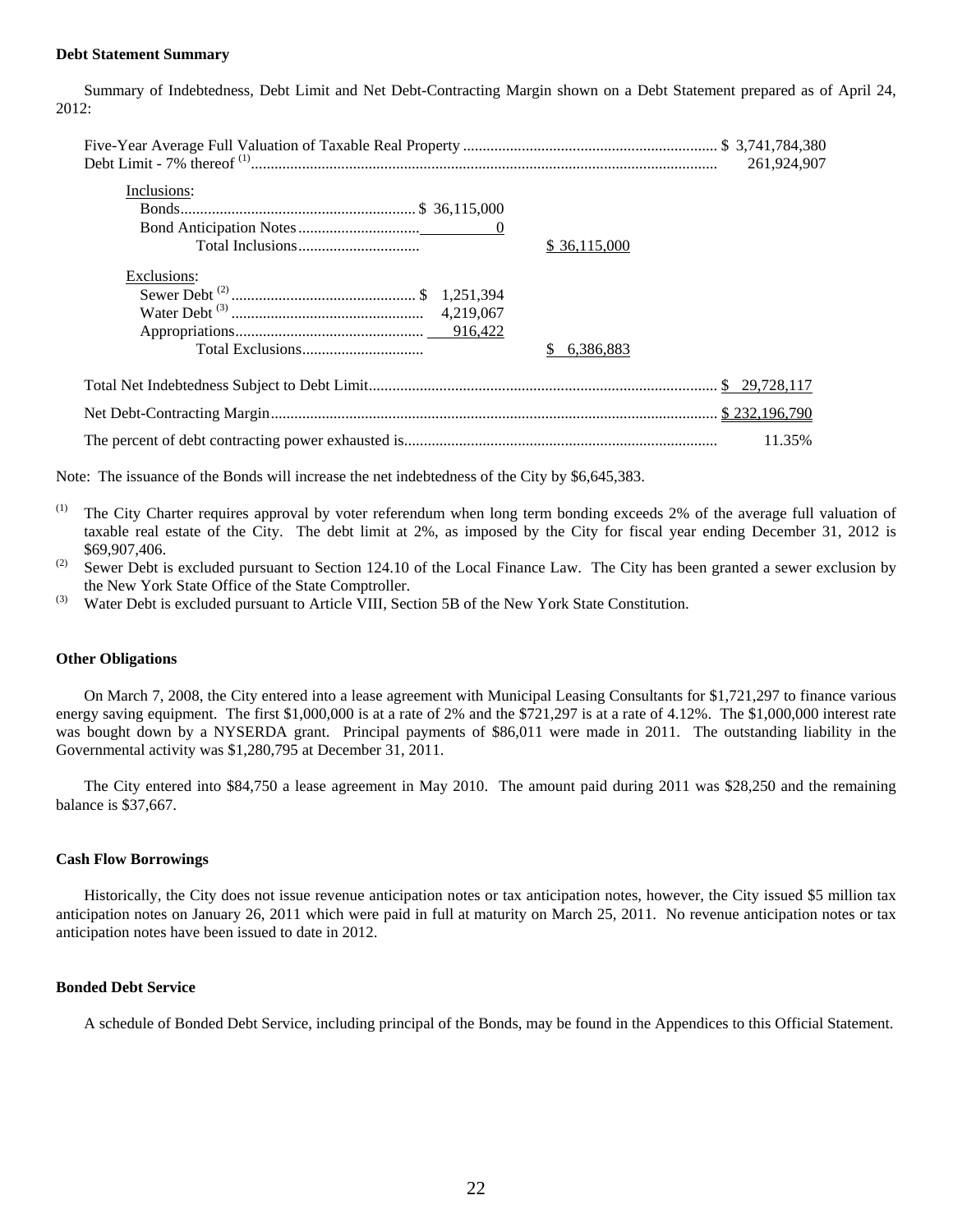## **Capital Improvement Program Summary**

 The City has a Capital Improvement Program which covers six years. It provides a financial plan through which borrowing can be organized and scheduled and debt service impacts on future annual operating budgets can be predicted.

|                                                         | 2012        | 2013        | 2014        | 2015        | 2016        | 2017        | <b>Total</b> |
|---------------------------------------------------------|-------------|-------------|-------------|-------------|-------------|-------------|--------------|
|                                                         |             |             |             |             |             |             | Program      |
| <b>Mayor's Department</b>                               |             |             |             |             |             |             |              |
| Open Space Land Acquisition                             |             |             |             | \$300,000   | \$300,000   |             | \$600,000    |
| Woodlawn Avenue Parking Deck                            | \$2,582,000 |             |             |             |             |             | \$2,582,000  |
| <b>Mayor's Department Total</b>                         | \$2,582,000 |             |             | \$300,000   | \$300,000   |             | \$3,182,000  |
|                                                         |             |             |             |             |             |             |              |
| <b>Community &amp; Economic Development</b>             |             |             |             |             |             |             |              |
| Excelsior Ave Improvements - Phase I                    |             |             | \$315,000   |             |             |             | \$315,000    |
| Excelsior Ave Improvements - Phase II                   |             |             |             |             | \$770,000   |             | \$770,000    |
| Railroad Run Trail - Phase II                           |             | \$120,000   |             |             |             |             | \$120,000    |
| Geyser Road Trail - Design & Const. Phase I             |             |             |             | \$1,584,000 |             |             | \$1,584,000  |
| <b>Community &amp; Economic Development</b>             |             | \$120,000   | \$315,000   | \$1,584,000 | \$770,000   |             | \$2,789,000  |
| <b>Total</b>                                            |             |             |             |             |             |             |              |
| <b>Finance Department</b><br>Time and Attendance System | \$60,000    |             |             |             |             |             | \$60,000     |
|                                                         |             |             |             |             |             |             |              |
| <b>Public Works Department</b>                          |             |             |             |             |             |             |              |
| City Bldgs. and Facilities - Repairs/Upgrades           | \$200,000   | \$200,000   | \$200,000   | \$200,000   | \$200,000   | \$200,000   | \$1,200,000  |
| 5 Lake Avenue Entrance                                  |             | \$35,000    |             |             |             |             | \$35,000     |
| Senior Citizens Ctr. Upgrading/Repair                   |             |             | \$29,181    |             |             |             | \$29,181     |
| Water Treatment Plant Filter Upgrades                   | \$825,000   |             |             |             |             |             | \$825,000    |
| Canfield Casino Rehabilitation Project                  | \$300,000   | \$300,000   | \$300,000   | \$300,000   | \$300,000   | \$300,000   | \$1,800,000  |
| Spirit of Life Restoration                              | \$25,000    | \$25,000    | \$25,000    | \$25,000    |             |             | \$100,000    |
| Wastewater Pump Stations Annual Upgrade                 | \$100,000   | \$200,000   | \$200,000   | \$200,000   | \$200,000   | \$200,000   | \$1,100,000  |
| City Public Works Garage Rehab. Project                 |             | \$175,000   |             |             |             |             | \$175,000    |
| Infrastructure Improvement.& Replacement                | \$350,000   | \$350,000   | \$350,000   | \$350,000   | \$350,000   | \$350,000   | \$2,100,000  |
| Water Treatment Plant Emergency Generator               |             | \$750,000   |             |             |             |             | \$750,000    |
| Wedgewood Avenue Storm Sewer Repair                     |             | \$100,000   |             |             |             |             | \$100,000    |
| Water Treatment Plant Pole Barn for Water               |             | \$570,000   |             |             |             |             | \$570,000    |
| Tanks                                                   |             |             |             |             |             |             |              |
| Compost Facility Improvement/Expansion                  |             |             | \$150,000   |             |             |             | \$150,000    |
| Old Ballston Ave. Culvert Replacement                   |             | \$165,000   |             |             |             |             | \$165,000    |
| Project                                                 |             |             |             |             |             |             |              |
| Broadway Str. Light                                     |             | \$60,000    | \$60,000    | \$60,000    | \$60,000    |             | \$240,000    |
| Replacement/Improvement                                 |             |             |             |             |             |             |              |
| <b>Reflective Street Signs</b>                          |             |             |             | \$50,000    | \$50,000    | \$50,000    | \$150,000    |
| <b>DPW Equipment Requests</b>                           |             |             |             |             |             |             |              |
| <b>Material Trommell Screen</b>                         |             | \$180,000   |             |             |             |             | \$180,000    |
| Telescopic Boom Lift                                    |             | \$60,000    |             |             |             |             | \$60,000     |
| Genie Lift                                              |             |             | \$16,268    |             |             |             | \$16,268     |
| Tractor Backhoe Loader Machine                          |             | \$110,000   |             |             |             |             | \$110,000    |
| Road Grader w/Wing Plow #39                             |             | \$250,000   |             |             |             |             | \$250,000    |
| Dump Truck w/Plow Equip. & Spreader #47                 |             |             | \$140,000   |             |             |             | \$140,000    |
| Dump Truck w/Plow Equip. & Spreader #99                 |             |             |             | \$140,000   |             |             | \$140,000    |
| Dump Truck w/Plow Equip. & Spreader #97                 |             |             |             |             | \$140,000   |             | \$140,000    |
| Loader/Tool Carrier Machine # 6                         |             |             |             |             | \$160,000   |             | \$160,000    |
| Dump Truck w/Plow Equip. & Spreader #31                 |             |             |             |             | \$150,000   |             | \$150,000    |
| Dump Truck w/Plow Equip. & Spreader #53                 |             |             |             |             |             | \$120,000   | \$120,000    |
| Loader/Tool Carrier Machine #15                         |             |             |             |             |             | \$160,000   | \$160,000    |
| Loader/Truck Carrier Machine # 51                       |             |             |             |             |             | \$160,000   | \$160,000    |
| Dump Truck w/Plow Equip. & Spreader #18                 |             |             |             |             |             | \$140,000   | \$140,000    |
| <b>Public Works Department Total</b>                    | \$1,800,000 | \$3,559,181 | \$1,441,268 | \$1,325,000 | \$1,610,000 | \$1,680,000 | \$11,415,449 |
|                                                         |             |             |             |             |             |             |              |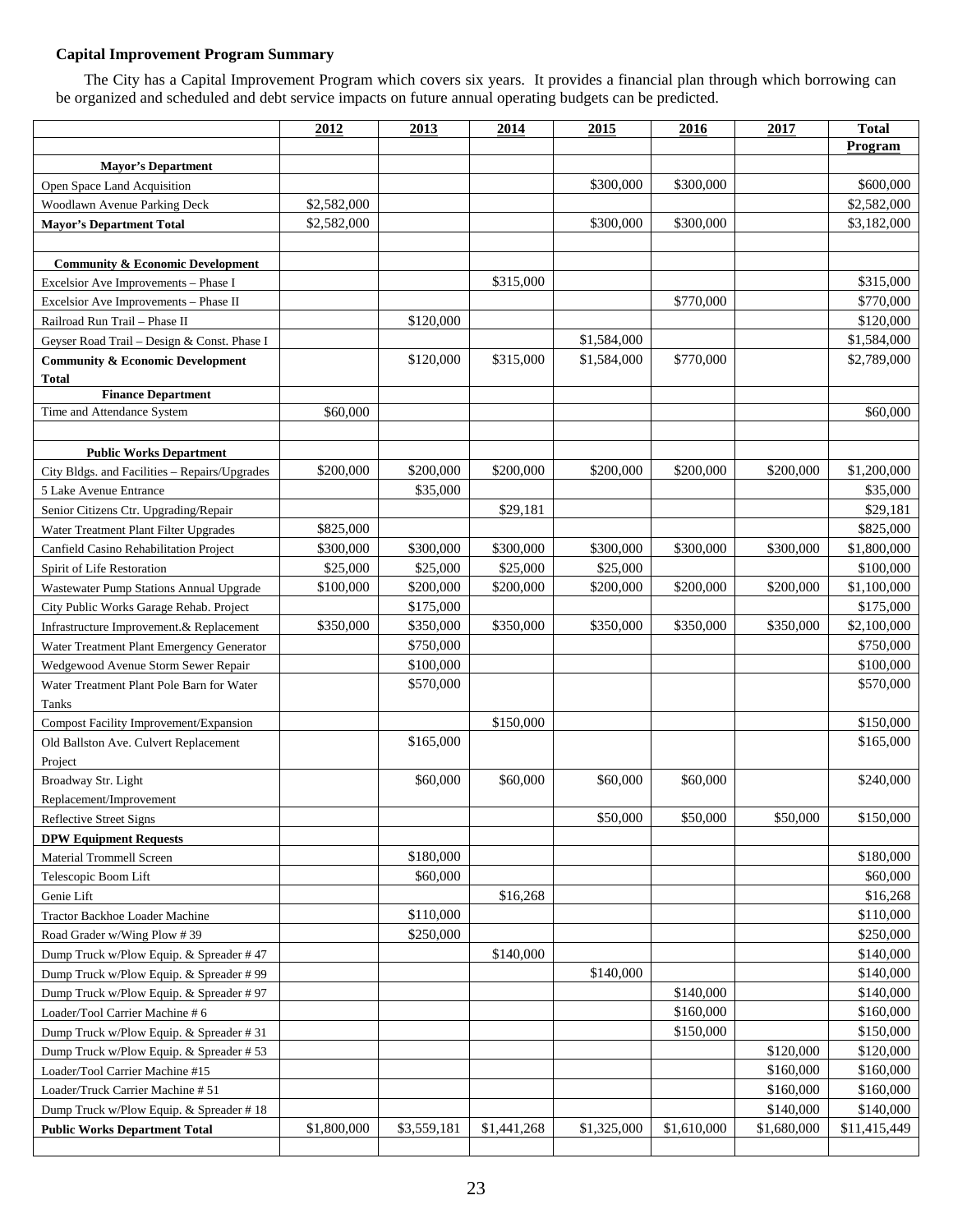|                                               | 2012      | 2013      | 2014      | 2015 | 2016 | 2017 | <b>Total</b>   |
|-----------------------------------------------|-----------|-----------|-----------|------|------|------|----------------|
|                                               |           |           |           |      |      |      | <b>Program</b> |
| <b>Police Department</b>                      |           |           |           |      |      |      |                |
| Reflective Sign Project MUTCO                 |           | \$120,000 | \$120,000 |      |      |      | \$240,000      |
| Downtown/Congress Park Security Camera        | \$125,000 |           |           |      |      |      | \$125,000      |
| System                                        |           |           |           |      |      |      |                |
| Traffic Light Lake Ave. at Fire House         |           | \$150,000 |           |      |      |      | \$150,000      |
| Police Department Infrastructure Ren. Project | \$46,490  | \$90,325  |           |      |      |      | \$136,815      |
|                                               |           |           |           |      |      |      |                |
| <b>Police Department Total</b>                | \$171,490 | \$360,325 | \$120,000 |      |      |      | \$651,815      |
|                                               |           |           |           |      |      |      |                |
| <b>Public Safety</b>                          |           |           |           |      |      |      |                |
| <b>Emergency Services for Eastern Plateau</b> | \$200,000 | \$192,250 |           |      |      |      | \$392,250      |
|                                               |           |           |           |      |      |      |                |
| <b>Public Safety Department Total</b>         | \$200,000 | \$192,250 |           |      |      |      | \$392,250      |

| <b>Fire Department</b>                                                 |             |             |             |             |             |             |             |
|------------------------------------------------------------------------|-------------|-------------|-------------|-------------|-------------|-------------|-------------|
| Lake Ave. FD Infrastructure Ren. Project                               | \$453,599   |             |             |             |             |             | \$453,599   |
| Radio Communications Replacement                                       | \$24,663    |             |             |             |             |             | \$24,663    |
| West Avenue FD Parking Lot Improvement                                 | \$54,120    |             |             |             |             |             | \$54,120    |
| Lake Avenue Fire Station - Sidewalk                                    | \$16,786    |             |             |             |             |             | \$16,786    |
| Replacement                                                            |             |             |             |             |             |             |             |
| <b>Brush Truck Replacement</b>                                         |             | \$60,000    |             |             |             |             | \$60,000    |
| Fire Truck (Ladder Truck) EL563                                        |             |             | \$1,000,000 |             |             |             | \$1,000,000 |
| <b>Fire Department Total</b>                                           | \$549,168   | \$60,000    | \$1,000,000 |             |             |             | \$1,609,168 |
| <b>Public Safety Department Total</b>                                  | \$920,658   | \$612,575   | \$1,120,000 |             |             |             | \$2,653,233 |
|                                                                        |             |             |             |             |             |             |             |
| <b>Accounts</b>                                                        |             |             |             |             |             |             |             |
| Sound and Recording System                                             | \$17,000    |             |             |             |             |             | \$17,000    |
| <b>Accounts Total</b>                                                  | \$17,000    |             |             |             |             |             | \$17,000    |
|                                                                        |             |             |             |             |             |             |             |
| <b>Culture and Recreation Department</b>                               |             |             |             |             |             |             |             |
| <b>Resurfacing of Courts</b>                                           |             | \$48,000    |             |             |             |             | \$48,000    |
| <b>Ice Rinks Rehabilitation</b>                                        | \$185,530   | \$36,960    |             |             |             |             | \$222,490   |
| Geyser Park Backstops                                                  |             |             |             |             |             | \$18,990    | \$18,990    |
| Playground Expansion                                                   |             | \$41,885    |             | \$41,885    |             | \$41,885    | \$125,655   |
| <b>North Side Recreation Complex</b>                                   |             |             |             |             |             | \$31,960    | \$31,960    |
| Development of Recreation Fields                                       |             |             |             | \$500,000   | \$200,000   | \$200,000   | \$900,000   |
| <b>Culture and Recreation Department Total</b>                         | \$185,530   | \$126,845   | \$0         | \$541,885   | \$200,000   | \$292,835   | \$1,048,800 |
| <b>Total Bonded Projects</b>                                           | \$5,565,188 | \$4,418,601 | \$2,876,268 | \$3,750,885 | \$2,880,000 | \$1,972,835 | \$          |
|                                                                        |             |             |             |             |             |             | 14,184,800  |
|                                                                        |             |             |             |             |             |             |             |
|                                                                        |             |             |             |             |             |             |             |
|                                                                        |             |             |             |             |             |             |             |
| <b>Requests Contingent Only Upon Receipt of</b>                        |             |             |             |             |             |             |             |
| <b>Grant Funds</b>                                                     |             |             |             |             |             |             |             |
| Mayor's Department                                                     |             |             |             |             |             |             |             |
| Waterfront Property Redevelopment phase 2                              | \$400,000   |             |             |             |             |             | \$400,000   |
| <b>Mayor's Department Total</b>                                        | \$400,000   |             |             |             |             |             | \$400,000   |
|                                                                        |             |             |             |             |             |             |             |
|                                                                        |             |             |             |             |             |             |             |
| <b>Requests Contingent Only Upon Receipt of</b><br><b>School Funds</b> |             |             |             |             |             |             |             |
|                                                                        |             |             |             |             |             |             |             |
| <b>Public Works Department</b>                                         |             |             |             |             |             |             |             |
| E. Side Rec. & W. Side Rec. Improvements                               | \$30,000    | \$30,000    | \$30,000    | \$35,000    | \$35,000    | \$35,000    | \$195,000   |
| <b>Total Contingent Upon Receipt of</b>                                |             |             |             |             |             |             |             |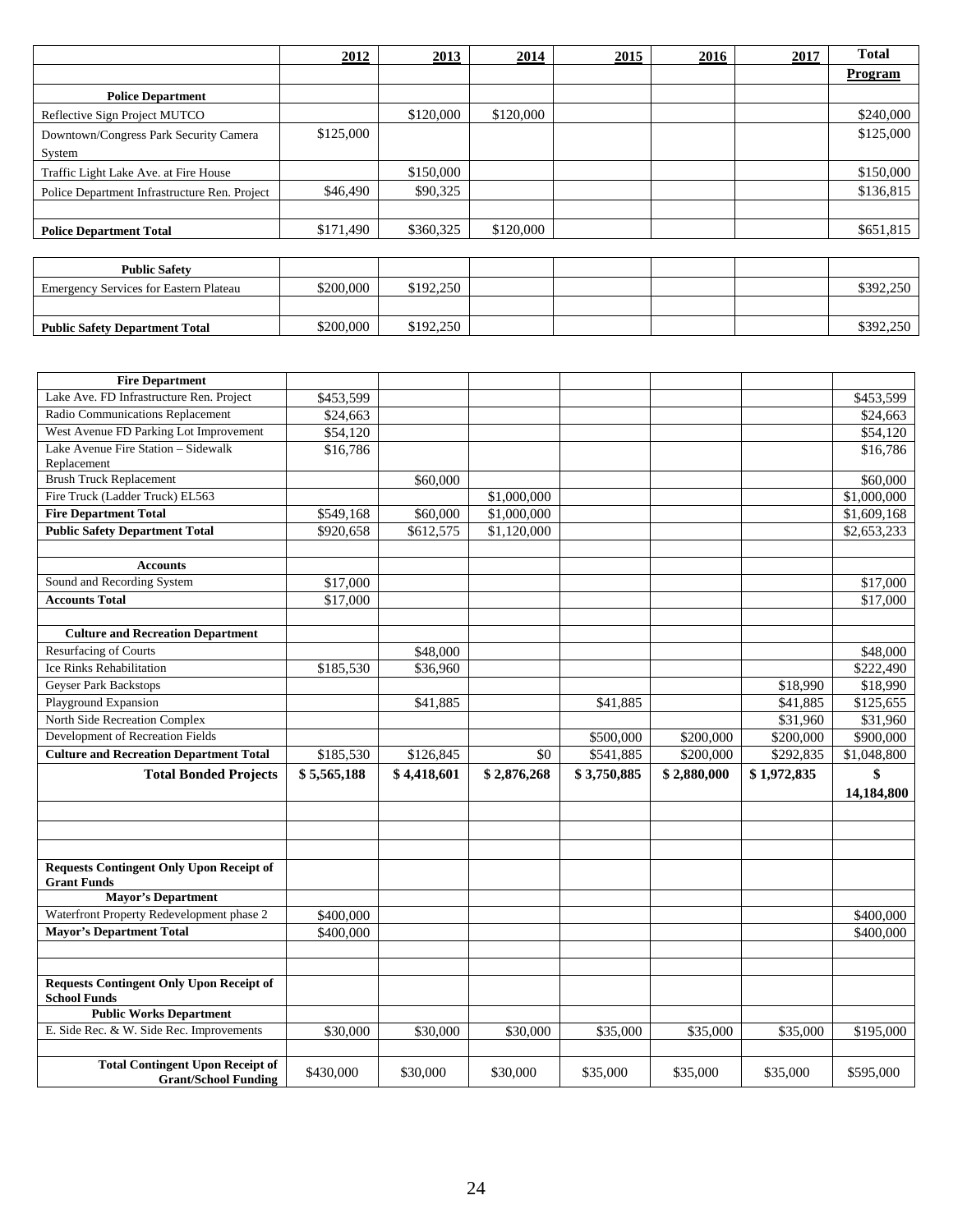## **Overlapping Indebtedness**

 In addition to the City, the following political subdivisions have the power to issue bonds and to levy taxes or cause taxes to be levied on taxable real property in the City. Estimated bonds and bond anticipation notes are listed as of the close of the last fiscal year of the respective municipalities, adjusted to include subsequent bond issues.

| Unit                                                                      | Outstanding<br>Indebtedness | Exclusions <sup>(1)</sup>   | Net<br>Indebtedness | Approximate %<br>Applicable | Overlapping<br>Indebtedness |
|---------------------------------------------------------------------------|-----------------------------|-----------------------------|---------------------|-----------------------------|-----------------------------|
| County of Saratoga                                                        | \$79,869,000                | $0^{(2)}$                   | \$79,869,000        | 17.34%                      | \$13,849,285                |
| <b>City School District</b><br>of the City of Saratoga Springs 57,015,000 |                             | $40,195,575$ <sup>(3)</sup> | 16.819.425          | 61.37%                      | 10,322,081                  |
|                                                                           |                             |                             |                     |                             | \$24,171,366                |

(1) Pursuant to applicable constitutional and statutory provisions, this indebtedness is deductible from gross indebtedness for debt limit purposes.

 $\qquad \qquad \text{(2)} \qquad \qquad \text{Approxiations.}$ <br>  $\qquad \qquad \text{Estimated State}$ 

Estimated State Building aid.

Source: New York State Office of the State Comptroller 2010.

## **Debt Ratios**

The following table sets forth certain ratios related to the City's indebtedness as of April 24, 2012:

|                                          | Amount of<br>Indebtedness | Per<br>Capita <sup><math>(a)</math></sup> | Percentage<br>of Full<br>Valuation <sup>(b)</sup> |
|------------------------------------------|---------------------------|-------------------------------------------|---------------------------------------------------|
| Gross Direct Indebtedness <sup>(c)</sup> | 36,115,000                | \$1,358.42                                | 0.97%                                             |
| Net Direct Indebtedness <sup>(c)</sup>   | 29,728,117                | 1,118.19                                  | 0.79%                                             |
| <b>Gross Direct Plus Net</b>             |                           |                                           |                                                   |
| Overlapping Indebtedness <sup>(d)</sup>  | 60,286,366                | 2.267.60                                  | 1.61%                                             |
| Net Direct Plus Net                      |                           |                                           |                                                   |
| Overlapping Indebtedness <sup>(d)</sup>  | 53,899,483                | 2.027.36                                  | 1.44%                                             |

Note: <sup>(a)</sup> The City's 2010 population is 26,586. (See "Population Trends" herein.)

<sup>(b)</sup> The City's five year average full valuation of taxable real estate is \$3,741,784,380.

(c) See "Debt Statement Summary" herein.

(d) The City's applicable share of net overlapping indebtedness is \$24,171,366. (See "Overlapping Indebtedness" herein).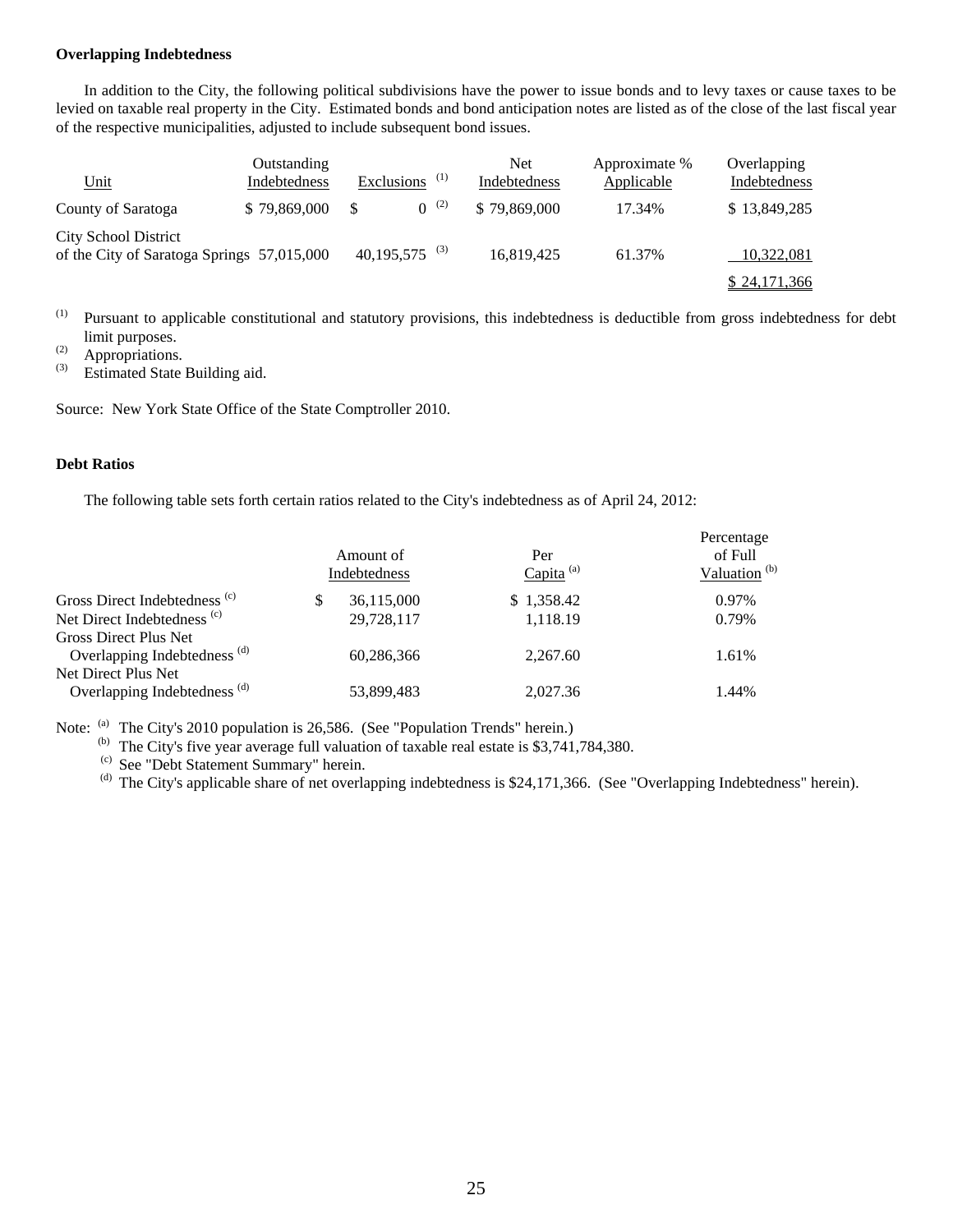## **SPECIAL PROVISIONS AFFECTING REMEDIES UPON DEFAULT**

 Section 3-a of the General Municipal Law provides, subject to exceptions not pertinent, that the rate of interest to be paid by the City upon any judgment or accrued claim against it shall not exceed nine per centum per annum. This provision might be construed to have application to the holders of the Bonds in the event of a default in the payment of the principal of or interest on the Bonds.

 In accordance with the general rule with respect to municipalities, judgments against the City may not be enforced by levy and execution against property owned by the City.

 The Federal Bankruptcy Code allows public bodies recourse to the protection of a Federal Court for the purpose of adjusting outstanding indebtedness. Section 85.80 of the Local Finance Law contains specific authorization for any municipality in the State to file a petition under any provision of Federal bankruptcy law for the composition or adjustment of municipal indebtedness.

 At the Extraordinary Session of the State Legislature held in November, 1975, legislation was enacted which purported to suspend the right to commence or continue an action in any court to collect or enforce certain short-term obligations of The City of New York. The effect of such act was to create a three-year moratorium on actions to enforce the payment of such obligations. On November 19, 1976, the Court of Appeals, the State's highest court, declared such act to be invalid on the ground that it violates the provisions of the State Constitution requiring a pledge by such City of its faith and credit for the payment of such obligations.

 As a result of the Court of Appeals decision, the constitutionality of that portion of Title 6-A of Article 2 of the Local Finance Law enacted at the 1975 Extraordinary Session of the State legislature authorizing any county, city, town or village with respect to which the State has declared a financial emergency to petition the State Supreme Court to stay the enforcement against such municipality of any claim for payment relating to any contract, debt or obligation of the municipality during the emergency period, is subject to doubt. In any event, no such emergency has been declared with respect to the City.

 There is in the Constitution of the State, Article VIII, Section 2, the following provision relating to the annual appropriation of monies for the payment of due principal of and interest on indebtedness of every county, city, town, village and school district in the State: "If at any time the respective appropriating authorities shall fail to make such appropriations, a sufficient sum shall be set apart from the first revenues thereafter received and shall be applied to such purposes. The fiscal officer of any county, city, town, village or school district may be required to set aside and apply such revenues as aforesaid at the suit of any holder of obligations issued for any such indebtedness."

 The Constitutional provision providing for first revenue set asides does not apply to tax anticipation notes, revenue anticipation notes or bond anticipation notes.

## **CONTINUING DISCLOSURE UNDERTAKING**

 In accordance with the requirements of Rule 15c2-12 (the "Rule"), as the same may be amended or officially interpreted from time to time, promulgated by the Securities and Exchange Commission (the "Commission"), the City has agreed to provide, or cause to be provided,

 (i) during any succeeding fiscal year in which the Bonds are outstanding, to the Electronic Municipal Market Access ("EMMA") system created by the Municipal Securities Rulemaking Board and approved by the Commission, certain annual financial information and operating data for the preceding fiscal year, in a form generally consistent with the information contained or cross-referenced under the headings "The City", "Tax Information", "City Indebtedness", "Litigation" and all Appendices and a copy of the audited financial statement (prepared in accordance with generally accepted accounting principles in effect at the time of audit) for the preceding fiscal year, if any; such information, data and audit, if any, will be so provided on or prior to the later of either the end of the sixth month of each such succeeding fiscal year or, if audited financial statements are prepared, sixty days following receipt by the City of audited financial statements for the preceding fiscal year, but, in no event, not later than the last business day of each such succeeding fiscal year.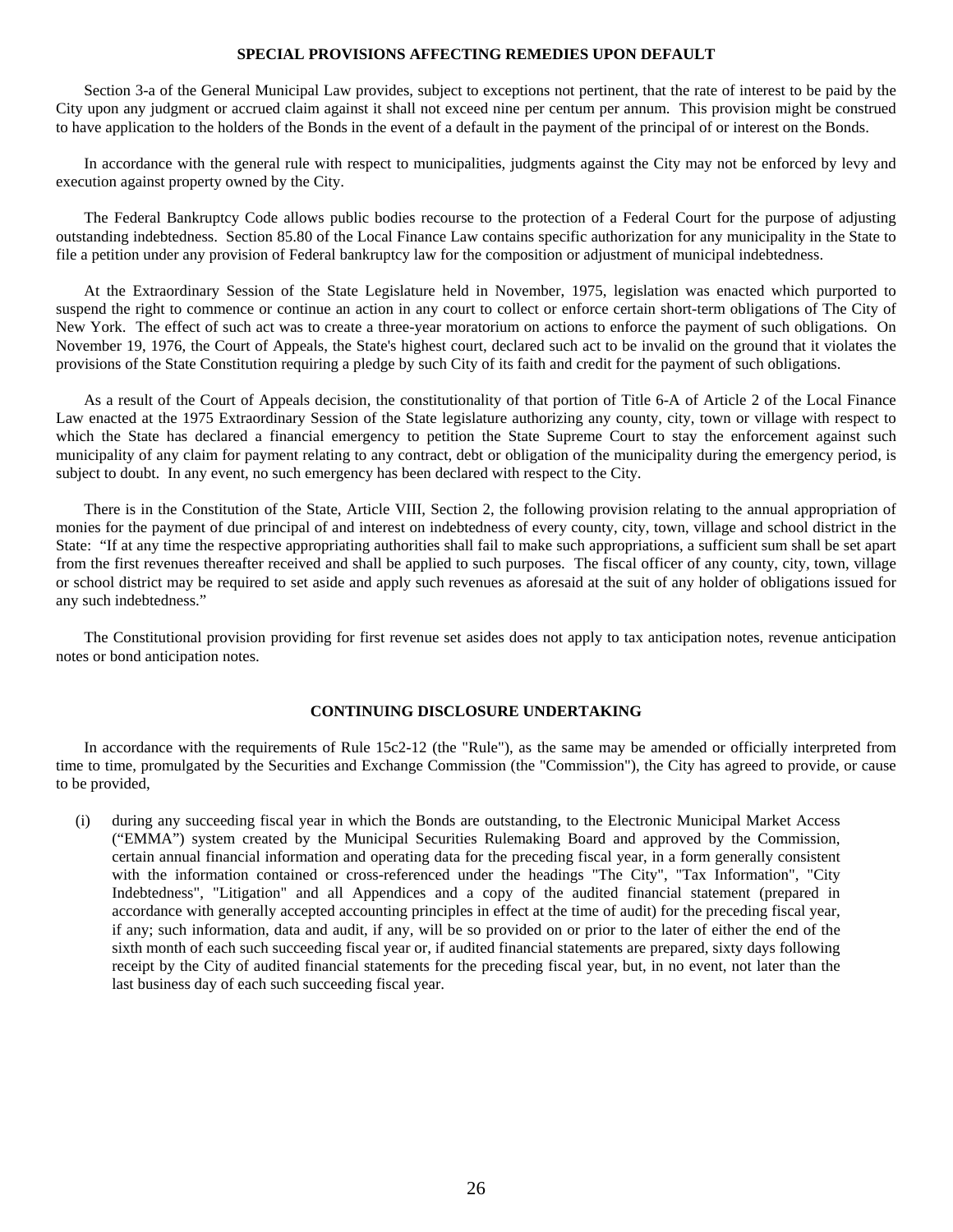- (ii) in a timely manner, to EMMA, notice of the occurrence of any of the following events with respect to the Bonds, if such event is material:
	- (a) principal and interest payment delinquencies
	- (b) non-payment related defaults, if material
	- (c) unscheduled draws on debt service reserves reflecting financial difficulties

(d) in the case of credit enhancement, if any, provided in connection with the issuance of the Bonds, unscheduled draws on credit enhancements reflecting financial difficulties

(e) substitution of credit or liquidity providers, or their failure to perform

(f) adverse tax opinions, the issuance by the Internal Revenue Service of proposed or final determinations of taxability, Notices of Proposed Issue (IRS Form 5701 TEB) or other material notices or determinations with respect to the tax status of the Bonds, or other material events affecting the tax- status of the Bonds

- (g) modifications to rights of Bondholders, if material
- (h) bond calls, if material and tender offers
- (i) defeasances
- (j) release, substitution, or sale of property securing repayment of the Bonds
- (k) rating changes
- (l) bankruptcy, insolvency, receivership or similar event of the City
- (m) the consummation of a merger, consolidation, or acquisition involving the City or the sale of all or substantially all of the assets of the City, other than in the ordinary course of business, the entry into a definitive agreement to undertake such an action or the termination of a definitive agreement relating to any such actions, other than pursuant to its terms, if material
- (n) appointment of a successor or additional trustee or the change of name of a trustee, if material

The City may from time to time choose to provide notice of the occurrence of certain other events in addition to those listed above, if the City determines that any such other event is material with respect to the Bonds; but the City does not undertake to commit to provide any such notice of the occurrence of any material event except those events listed above.

 (iii) in a timely manner, to EMMA, notice of its failure to provide the aforedescribed annual financial information and operating data and such audited financial statement, if any, on or before the date specified.

 The City reserves the right to terminate its obligations to provide the aforedescribed annual financial information and operating data and such audited financial statement, if any, and notices of material events, as set forth above, if and when the City no longer remains an obligated person with respect to the Bonds within the meaning of the Rule. The City acknowledges that its undertaking pursuant to the Rule described under this heading is intended to be for the benefit of the holders of the Bonds (including holders of beneficial interests in the Bonds). The right of holders of the Bonds to enforce the provisions of the undertaking will be limited to a right to obtain specific enforcement of the City's obligations under its continuing disclosure undertaking and any failure by the City to comply with the provisions of the undertaking will neither be a default with respect to the Bonds nor entitle any holder of the Bonds to recover monetary damages.

 The City reserves the right to modify from time to time the specific types of information provided or the format of the presentation of such information, to the extent necessary or appropriate in the judgment of the City; provided that, the City agrees that any such modification will be done in a manner consistent with the Rule.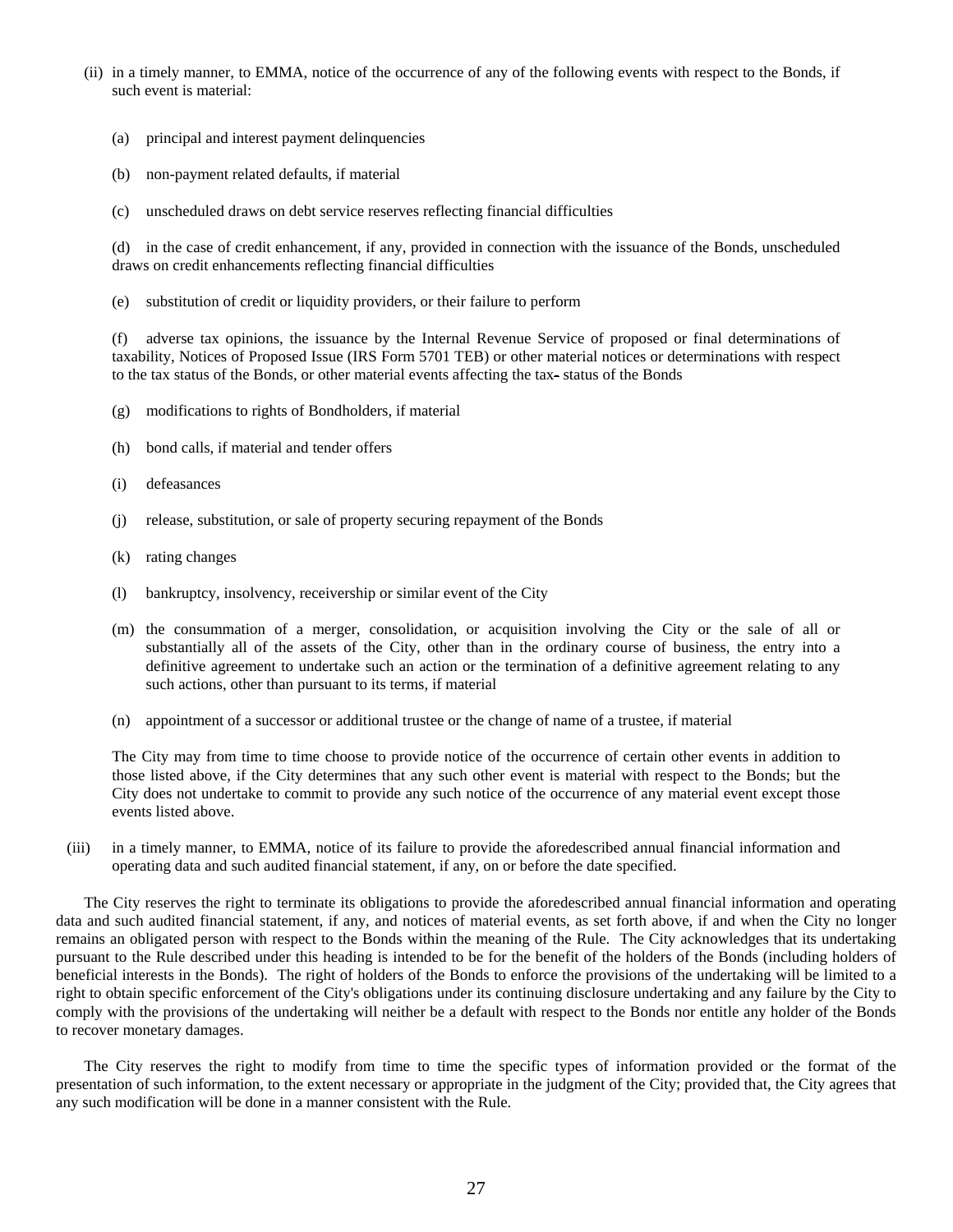An undertaking to provide continuing disclosure as described above will be provided to the purchaser at closing.

The City is in compliance with all prior undertakings pursuant to the Rule.

## **MARKET AND RISK FACTORS**

 The financial condition of the City as well as the market for the Bonds could be affected by a variety of factors, some of which are beyond the City's control. There can be no assurance that adverse events in the State and in other jurisdictions in the country, including, for example, the seeking by a municipality or large taxable property owner of remedies pursuant to the Federal Bankruptcy Code or otherwise, will not occur which might affect the market price of and the market for the Bonds. If a significant default or other financial crisis should occur in the affairs of the State or another jurisdiction, or any of their respective agencies or political subdivisions thereby further impairing the acceptability of obligations issued by borrowers within the State, both the ability of the City to arrange for additional borrowings, and the market for and market value of outstanding debt obligations, including the Bonds, could be adversely affected.

 The City is dependent in part on financial assistance from the State. However, if the State should experience difficulty in borrowing funds in anticipation of the receipt of State taxes and revenues in order to pay State aid to municipalities and school districts in the State, including the City, in this year or future years, the City may be affected by a delay, until sufficient taxes have been received by the State to make State aid payments to the City. While no delay in State aid is anticipated this fiscal year, in several recent years, the City has received delayed payments of State aid which resulted from the State's delay in adopting its budget and appropriating State aid to municipalities and school districts, and consequent delay in State borrowing to finance such appropriations. (See also "State Aid").

#### **TAX EXEMPTION**

In the opinion of Walsh & Walsh, LLP, Saratoga Springs, New York, Bond Counsel, under existing law, interest on the Bonds is excluded from gross income for federal income tax purposes and is not an item of tax preference for purposes of the federal alternative minimum tax imposed on individuals and corporations, nor is such interest included in adjusted current earnings of certain corporations for purposes of the federal alternative minimum tax imposed on corporations.

The opinion described above is subject to the condition that the City comply with all requirements of the Internal Revenue Code of 1986, as amended (the "Code") that must be satisfied subsequent to the issuance of the Bonds in order that interest thereon be, or continue to be, excluded from gross income for federal income tax purposes. Included among these continuing requirements are certain restrictions on the investment and use of proceeds of the Bonds and certain requirements to rebate arbitrage earnings from the investment of proceeds of the Bonds to the federal government. Failure to comply with certain of such requirements may cause interest on the Bonds to be included in gross income for federal income tax purposes retroactive to their date of issuance, regardless of when such noncompliance occurs. The City will covenant in its arbitrage and use of proceeds certificate with respect to the Bonds to comply with certain procedures and guidelines designed to assure satisfaction of the continuing requirements of the Code.

Bond Counsel is further of the opinion that, under existing law, interest on the Bonds is exempt from personal income taxes of New York State and its political subdivisions, including The City of New York.

The Bonds are being designated by the City as "qualified tax-exempt obligations" pursuant to the provisions of Section 265 (b) (3) of the Code. The City will represent in its arbitrage and use of proceeds certificate that (1) the City does not reasonably anticipate that the amount of tax-exempt obligations (within the meaning of Section 265 (b) (3) (C) of the Code) to be issued by the City (and any subordinate entities) in calendar year 2012 will exceed \$10,000,000, and (2) the amount of "qualified tax-exempt obligations" issued by the City (and any subordinate entities) during the current calendar year does not as of this date, and including this issue, exceed \$10,000,000.

Prospective owners of the Bonds should be aware that ownership of governmental obligations, such as the Bonds, may have collateral federal income tax consequences for certain taxpayers, including financial institutions, property and casualty insurance companies, S corporations, certain foreign corporations, individual recipients of Social Security or Railroad Retirement benefits, taxpayers who may be deemed to have incurred or continued indebtedness to purchase or carry the Bonds and, for taxable years beginning after December 31, 1995, taxpayers who are otherwise eligible for the earned income credit.

PROSPECTIVE OWNERS OF THE BONDS SHOULD CONSULT THEIR TAX ADVISORS AS TO ANY POSSIBLE COLLATERAL TAX CONSEQUENCES RESULTING FROM THEIR OWNERSHIP OF THE BONDS. BOND COUNSEL EXPRESSES NO OPINION REGARDING ANY SUCH CONSEQUENCES.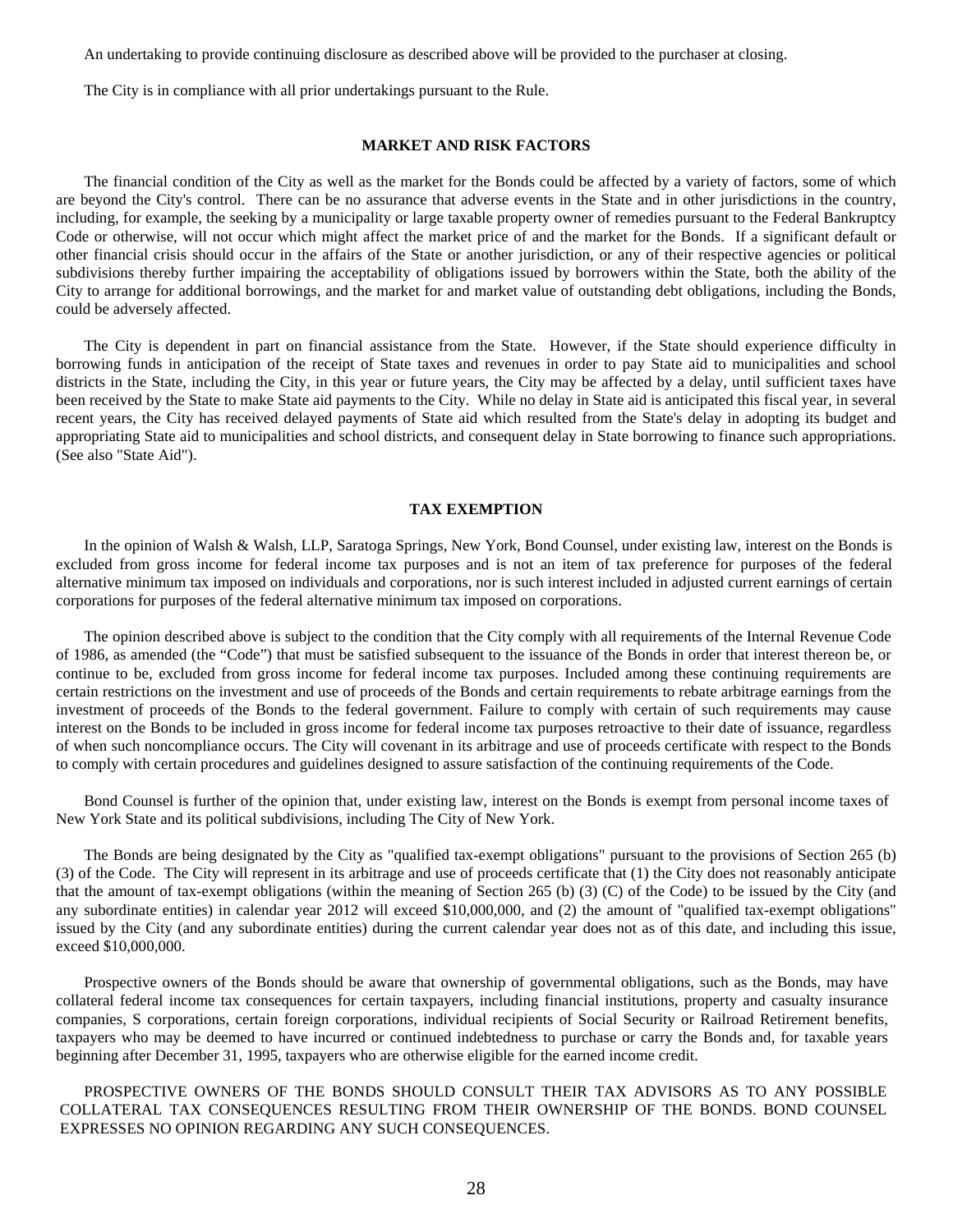Bond Counsel has not undertaken to advise in the future whether any events after the date of issuance of the Bonds may affect the tax status of interest on the Bonds or the tax consequences of the ownership of the Bonds. Legislation affecting municipal bonds currently is being considered by the United States Congress. There can be no assurance that legislation enacted or proposed after the date of issuance of the Bonds will not have an adverse effect on the tax-exempt status or market price of the Bonds.

Legal matters incident to the authorization, issuance and sale of the Bonds will be covered by the final approving opinion of Walsh & Walsh, LLP, Saratoga Springs, New York, Bond Counsel. Copies of such opinion will be available at the time of delivery of the Bonds. Such legal opinion will state that, under existing law, (1) the Bonds have been duly authorized and issued in accordance with the Constitution and statutes of the State of New York and constitute valid and legally binding general obligations of the City, for the payment of which the City has validly pledged its faith and credit, and all the taxable real property within the boundaries of the City is subject to the levy of ad valorem taxes to pay the Bonds and interest thereon, without limitation as to the rate or amount, subject to statutory limitations which may be imposed by Chapter 97 of the Laws of 2011, and (2) interest on the Bonds is excluded from gross income for federal income tax purposes and is not an item of tax preference for purposes of the federal alternative minimum tax imposed on individuals and corporations, nor is such interest included in adjusted current earnings of certain corporations for purposes of the federal alternative minimum tax imposed on corporations; and subject to the condition that the City comply with all requirements of the Internal Revenue Code of 1986, as amended, that must be satisfied subsequent to the issuance of the Bonds in order that interest thereon be, or continue to be, excluded from gross income for federal income tax purposes. Such opinion shall also contain further statements to the effect that (a) the rights of the owners of the Bonds and the enforceability of the Bonds may be limited by bankruptcy, insolvency, reorganization, moratorium, fraudulent conveyance or other similar laws affecting creditors' rights generally enacted before or after the date of such opinion, and by equitable principles, whether considered at law or in equity, (b) the scope of its engagement as Bond Counsel in relation to the issuance of the Bonds has extended solely to rendering the opinions described herein, and such opinions are not intended and should not be construed to express or imply any conclusion that the amount of real property subject to taxation within the boundaries of the City, together with other legally available sources of revenue, if any, will be sufficient to enable the City to pay the principal of or interest on the Bonds as the same respectively become due and payable, and (c) it has not examined, reviewed or passed upon the accuracy, completeness or fairness of any factual information which may have been furnished to the purchaser of the Bonds by or on behalf of the City, and, accordingly, Bond Counsel expresses no opinion as to whether the City, in connection with the sale of the Bonds, has made any untrue statement of a material fact, or omitted to state a material fact necessary in order to make any statements made, in the light of the circumstances under which they were made, not misleading.

#### **LITIGATION**

 The City is subject to a number of lawsuits in the ordinary conduct of its affairs. The City does not believe, however, that such suits, individually or in the aggregate, are likely to have a material adverse effect on the financial condition of the City.

## **RATING**

 Standard & Poor's Credit Market Services has given the Bonds a rating of "AA+" with a stable outlook. Such rating reflects only the view of such rating agency, and any desired explanation of the significance of such rating should be obtained from Standard & Poor's Credit Market Services, 55 Water Street –  $38<sup>th</sup>$  Floor, New York, New York 10041, (212) 438-2118. There is no assurance that a particular rating will apply for any given period of time or that it will not be lowered or withdrawn entirely if, in the judgment of the agency originally establishing the rating, circumstances so warrant. Any downward revision or withdrawal of such rating could have an adverse effect on the market price of the Bonds.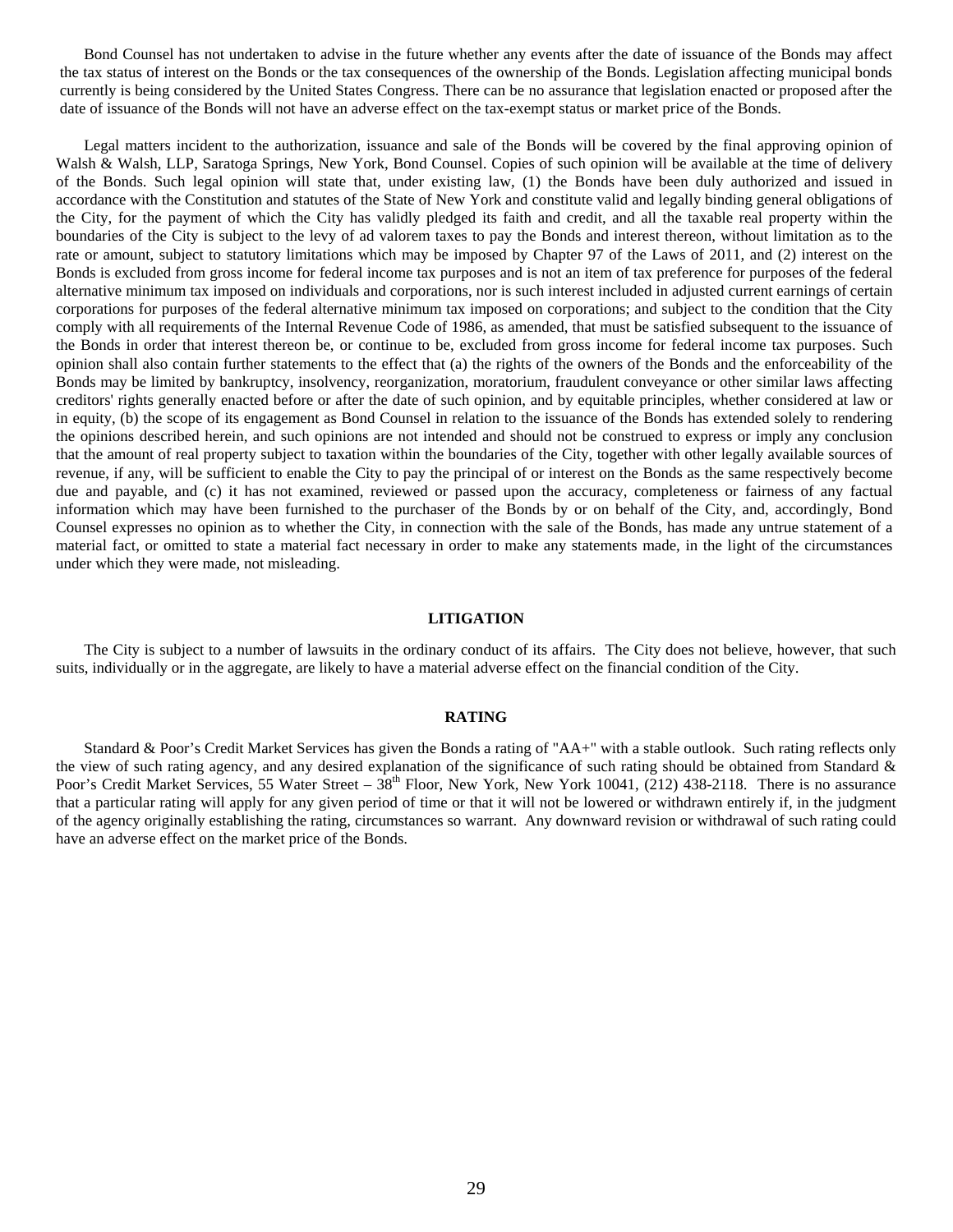#### **MISCELLANEOUS**

 So far as any statements made in this Official Statement involve matters of opinion or estimates whether or not expressly stated, they are set forth as such and not as representations of fact, and no representation is made that any of the statements will be realized. Neither this Official Statement nor any statement which may have been made verbally or in writing is to be construed as a contract with the holders of the Bonds.

 Fiscal Advisors & Marketing, Inc. may place a copy of this Official Statement on its website at www.fiscaladvisors.com. Unless this Official Statement specifically indicates otherwise, no statement on such website is included by specific reference or constitutes a part of this Official Statement. Fiscal Advisors & Marketing, Inc. has prepared such website information for convenience, but no decisions should be made in reliance upon that information. Typographical or other errors may have occurred in converting original source documents to digital format, and neither the City nor Fiscal Advisors & Marketing, Inc. assumes any liability or responsibility for errors or omissions on such website. Further, Fiscal Advisors & Marketing, Inc. and the City disclaim any duty or obligation either to update or to maintain that information or any responsibility or liability for any damages caused by viruses in the electronic files on the website. Fiscal Advisors & Marketing, Inc. and the City also assume no liability or responsibility for any errors or omissions or for any updates to dated website information.

 The City will act as Paying Agent for the Bonds. The City's contact information is as follows: Ms. Michele D. Clark-Madigan, Commissioner of Finance, City Hall, Saratoga Springs, New York 12866, Phone: (518) 587-3550, ext. 2577, Telefax: (518) 580-0781, Email: michele.madigan@saratoga-springs.org.

## **CITY of SARATOGA SPRINGS**

**MICHELE D. CLARK- MADIGAN Dated: May 8, 2012 Commissioner of Finance and Chief Fiscal Officer**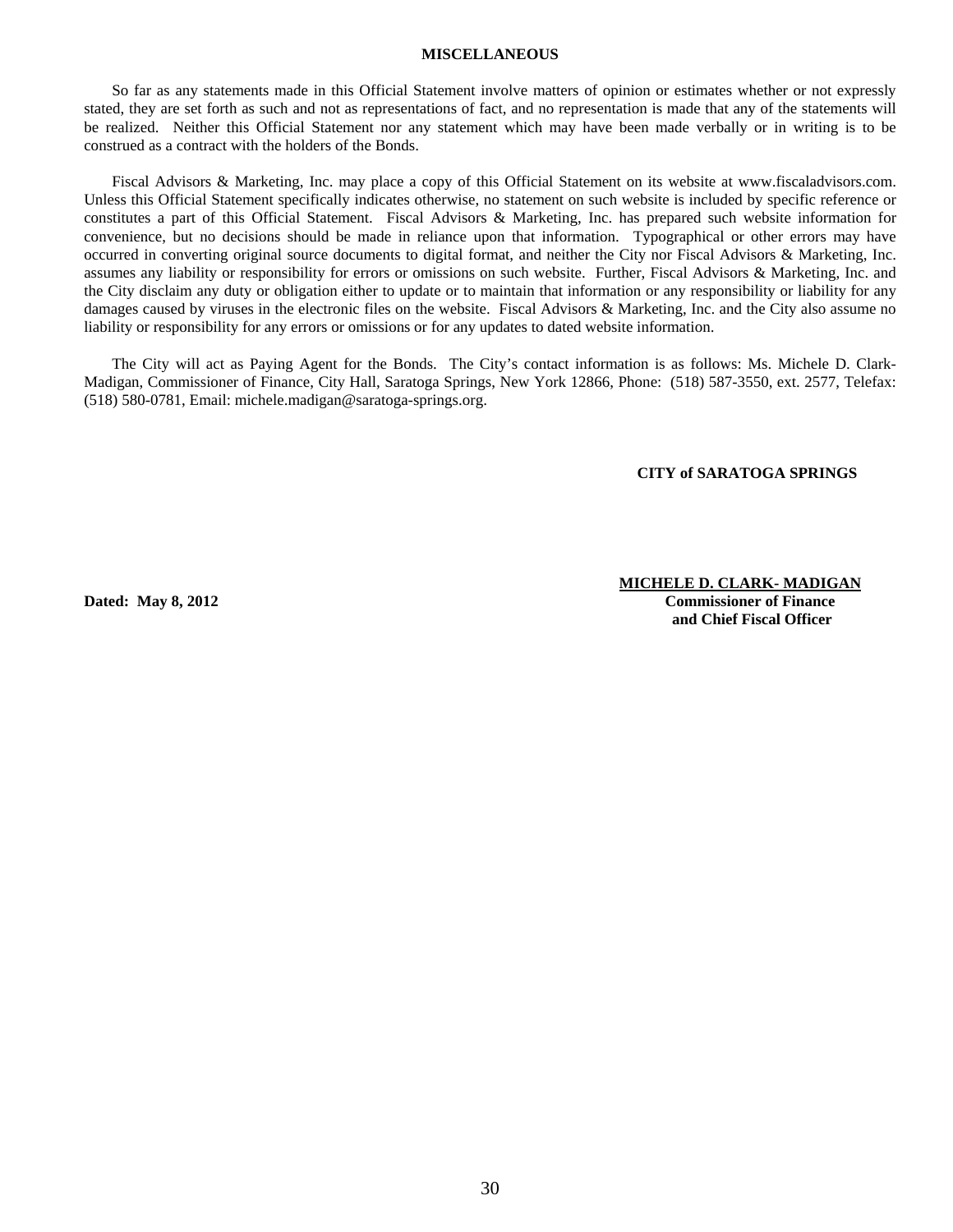## **GENERAL FUND**

## **Balance Sheets**

| Fiscal Years Ending December 31:             |    | 2007       |    | 2008         | 2009             | 2010             | 2011             |
|----------------------------------------------|----|------------|----|--------------|------------------|------------------|------------------|
| <b>ASSETS</b>                                |    |            |    |              |                  |                  |                  |
| Cash and Cash Equivalents                    | \$ | 3,651,126  | \$ | 5,522,579    | \$<br>2,674,504  | \$<br>3,296,887  | \$<br>7,336,032  |
| Investments                                  |    | 17,260     |    | 17,260       | 17,260           | 17,260           |                  |
| Taxes receivable, net of uncollectibles      |    | 1,597,996  |    | 2,222,231    | 2,549,448        | 2,884,140        | 2,728,552        |
| Receivables from Other Governments           |    | 1,974,593  |    | 1,990,475    | 1,715,276        | 1,866,825        | 1,968,789        |
| Other Receivables, net of uncollectibles     |    | 1,783,338  |    | 1,765,877    | 2,154,249        | 2,227,565        | 1,987,171        |
| Restricted assets, cash and cash equivalents |    | 1,769,584  |    | 1,408,996    | 1,209,830        | 1,061,615        | 2,091,967        |
| Due from Other Funds                         |    | 1,478,892  |    | 1,935,018    | 1,947,804        | 2,495,244        | 2,190,060        |
| Prepaid Expenses                             |    | 1,331      |    | 1,623        | 1,674            | 1,722            | 7,161            |
| <b>TOTAL ASSETS</b>                          |    | 12,274,120 | S. | 14,864,059   | 12,270,045       | 13,851,258       | 18,309,732       |
| LIABILITIES AND FUND EQUITY                  |    |            |    |              |                  |                  |                  |
| Accounts Payable and Accrued Liabilities     | \$ | 2,750,774  | \$ | 1,122,944    | \$<br>778,136    | \$<br>866,333    | \$<br>685,050    |
| Notes Payable                                |    |            |    |              |                  |                  |                  |
| <b>Other Liabilities</b>                     |    |            |    |              | 72,475           |                  | 51,500           |
| Due to Other Governments                     |    | 521,867    |    | 3,436,471    | 2,799,137        | 3,127,430        | 4,745,832        |
| Due to Other Funds                           |    |            |    |              | 25,000           |                  |                  |
| Deferred Tax Revenue                         |    | 2,114,342  |    | 2,585,014    | 2,687,951        | 2,845,638        | 2,302,622        |
| Unpaid Interest and Matured Bonds Payable    |    |            |    |              |                  |                  |                  |
| <b>TOTAL LIABILITIES</b>                     |    | 5,386,983  |    | 7,144,429    | 6,362,699        | 6,839,401        | 7,785,004        |
| <b>FUND EQUITY</b>                           |    |            |    |              |                  |                  |                  |
| Reserved                                     | \$ | 2,852,100  | \$ | 2,954,321    | \$<br>2,992,489  | \$<br>2,809,809  | \$<br>2,091,967  |
| Unreserved:                                  |    |            |    |              |                  |                  |                  |
| Appropriated                                 |    | 75,044     |    | 928,535      | 62,313           |                  | 2,220,986        |
| Unappropriated                               |    | 3,959,993  |    | 3,836,774    | 2,852,544        | 4,202,048        | 6,211,775        |
| TOTAL FUND EQUITY                            |    | 6,887,137  |    | 7,719,630    | 5,907,346        | 7,011,857        | 10,524,728       |
| TOTAL LIABILITIES and FUND EQUITY            | -S | 12,274,120 |    | \$14,864,059 | \$<br>12,270,045 | \$<br>13,851,258 | \$<br>18,309,732 |

Source: Audited financial reports of the City. Unaudited Annual financial report for 2011. This Appendix is not itself audited.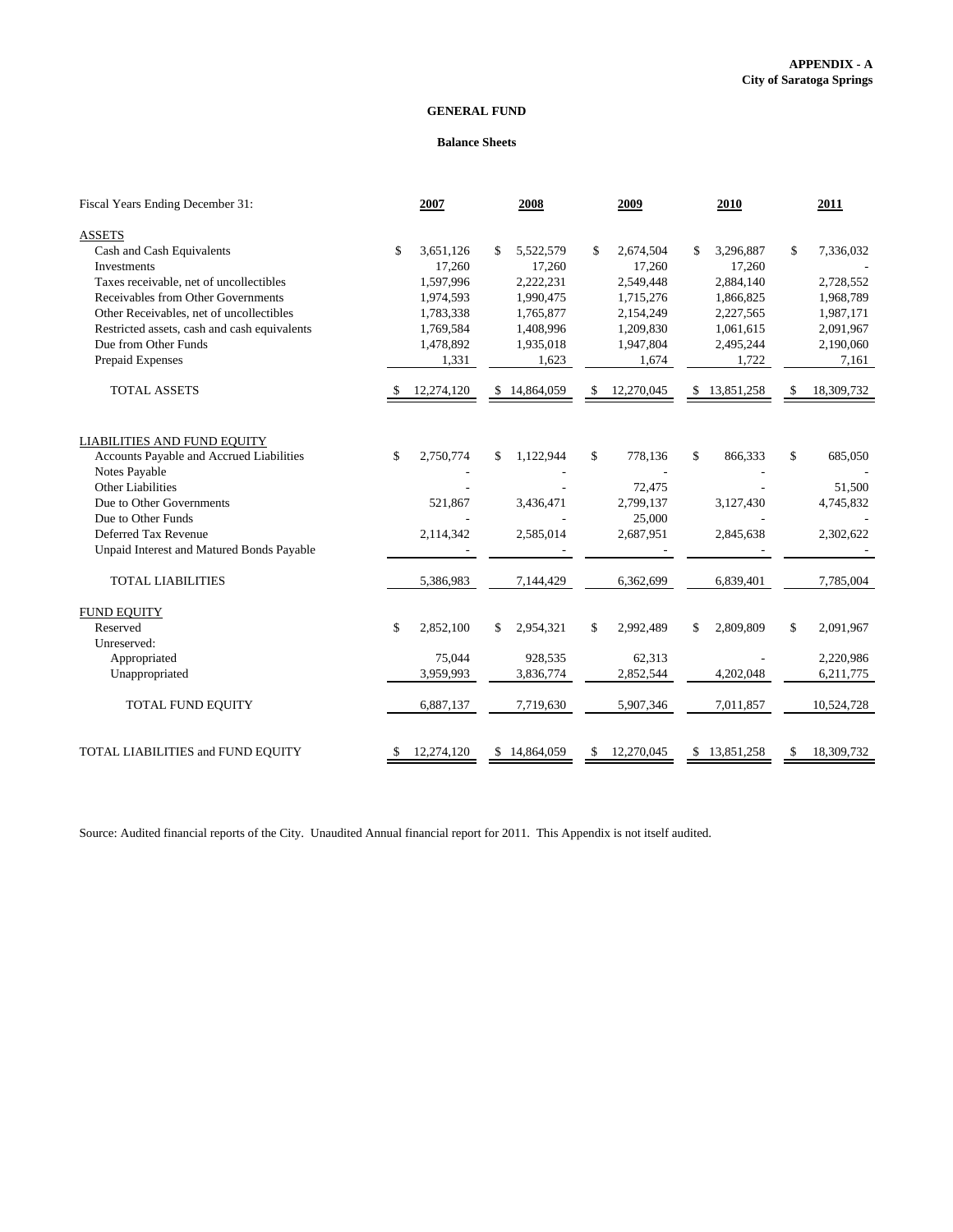## **GENERAL FUND**

| Fiscal Years Ending December 31:                                   | 2005            | 2006              | 2007                       | 2008             | 2009                       | 2010             |
|--------------------------------------------------------------------|-----------------|-------------------|----------------------------|------------------|----------------------------|------------------|
| <b>REVENUES</b>                                                    |                 |                   |                            |                  |                            |                  |
| Real Property Taxes and Tax Items                                  | \$12,351,608    | \$<br>12,587,029  | \$13,960,799               | \$<br>15,434,584 | \$14,792,368               | 16,419,812<br>\$ |
| Non-Property Taxes                                                 | 9,935,826       | 10,515,707        | 12,080,642                 | 10,525,763       | 10,829,845                 | 11,311,352       |
| Departmental Income                                                | 1,449,605       | 1,449,951         | 1,605,500                  | 1,517,253        | 1,482,529                  | 1,435,656        |
| <b>Intergovernmental Charges</b>                                   | 1,243,724       | 193,715           | 208,161                    | 270,964          | 276,404                    | 249,179          |
| Use of Money & Property                                            | 410,837         | 399,567           | 472,372                    | 512,826          | 348,189                    | 421,022          |
| <b>Licenses and Permits</b>                                        | 299,383         | 302,875           | 246,865                    | 276,351          | 136,459                    | 154,763          |
| <b>Fines and Forfeitures</b>                                       | 499,958         | 587,857           | 761,617                    | 664,284          | 701,984                    | 672,504          |
| Sale of Property and                                               |                 |                   |                            |                  |                            |                  |
| Compensation for Loss                                              | 326,026         | 305,762           | 319,500                    | 443,254          | 409,752                    | 385,067          |
| Miscellaneous                                                      | 217,164         | 291,873           | 3,991,808                  | 3,450,198        | 46,966                     | 197,009          |
| <b>Revenues from State Sources</b>                                 | 4,014,691       | 4,250,003         | 4,310,689                  | 4,248,433        | 3,785,530                  | 3,375,398        |
| <b>Revenues from Federal Sources</b>                               | 217,375         | 98,899            | 35,628                     | 81,529           | 131,369                    | 272,006          |
| <b>Total Revenues</b>                                              | \$30,966,197    | 30,983,238<br>\$  | \$<br>37,993,581           | \$<br>37,425,439 | \$<br>32,941,395           | \$<br>34,893,768 |
| <b>EXPENDITURES</b>                                                |                 |                   |                            |                  |                            |                  |
| <b>General Government Support</b>                                  | 7,367,891<br>\$ | \$<br>6,474,312   | 4,093,415<br>\$            | \$<br>8,163,541  | 7,797,791<br>\$            | \$<br>7,512,658  |
| Education                                                          | 6,525           |                   |                            |                  |                            | $\Omega$         |
| <b>Public Safety</b>                                               | 16,267,178      | 17,457,543        | 13,034,930                 | 19,116,056       | 19,175,161                 | 18,741,867       |
| Health                                                             | 19,151          | 16,844            | 15,205                     | 19,943           | 17,864                     | 17,765           |
| Transportation                                                     | 3,817,912       | 4,671,707         | 4,921,060                  | 4,805,477        | 4,062,046                  | 4,129,819        |
| Economic Assistance and                                            |                 |                   |                            |                  |                            |                  |
| Opportunity                                                        | 182,244         | 120,681           | 131,740                    | 138,615          | 138,615                    | 138,615          |
| <b>Culture and Recreation</b>                                      | 2,301,707       | 2,451,507         | 2,347,466                  | 2,590,051        | 2,267,561                  | 1,959,304        |
| Home and Community Services                                        | 924,119         | 1,065,243         | 1,013,597                  | 1,097,242        | 965,439                    | 899,189          |
| <b>Employee Benefits</b>                                           | 15,532          |                   | 8,364,032                  |                  |                            |                  |
| Debt Service                                                       | 34,665          | 5,597             | 31,876                     | 91,458           | 137,904                    | 153,507          |
| <b>Total Expenditures</b>                                          | \$30,936,924    | 32,263,434<br>\$  | 33,953,321<br>\$           | 36,022,383<br>\$ | \$<br>34,562,381           | \$<br>33,552,724 |
| Excess of Revenues Over (Under)                                    |                 |                   |                            |                  |                            |                  |
| Expenditures                                                       | 29,273<br>-\$   | -S<br>(1,280,196) | $\mathbf{\$}$<br>4,040,260 | \$<br>1,403,056  | \$<br>(1,620,986)          | \$<br>1,341,044  |
| Other Financing Sources (Uses):                                    |                 |                   |                            |                  |                            |                  |
| <b>Operating Transfers In</b>                                      | 4,988           | 238,831           | 54,500                     | 76,121           | 73,569                     | 61,604           |
| <b>Operating Transfers Out</b>                                     | (408,000)       | (123, 356)        |                            | (646, 673)       | (261, 848)                 | (296, 037)       |
| <b>Total Other Financing</b>                                       | (403, 012)      | 115,475           | 54,500                     | (570, 552)       | (188, 279)                 | (234, 433)       |
| Excess of Revenues and Other<br>Sources Over (Under) Expenditures  |                 |                   |                            |                  |                            |                  |
| and Other Uses                                                     | (373, 739)      | (1,164,721)       | 4,094,760                  | 832,504          | (1,809,265)                | 1,106,611        |
|                                                                    |                 |                   |                            |                  |                            |                  |
| <b>FUND BALANCE</b>                                                |                 | 4,528,636         |                            |                  | 7,719,630                  | 5,907,346        |
| Fund Balance - Beginning of Year<br>Prior Period Adjustments (net) | 4,902,374       | (571, 538)        | 2,792,377                  | 6,887,126        |                            | (2,100)          |
| Fund Balance - End of Year                                         | 4,528,635<br>\$ | 2,792,377<br>\$   | 6,887,137<br>\$            | 7,719,630        | (3,019)<br>5,907,346<br>\$ | \$<br>7,011,857  |
|                                                                    |                 |                   |                            | $\sqrt{3}$       |                            |                  |

Source: Audited financial reports of the City. This Appendix is not itself audited.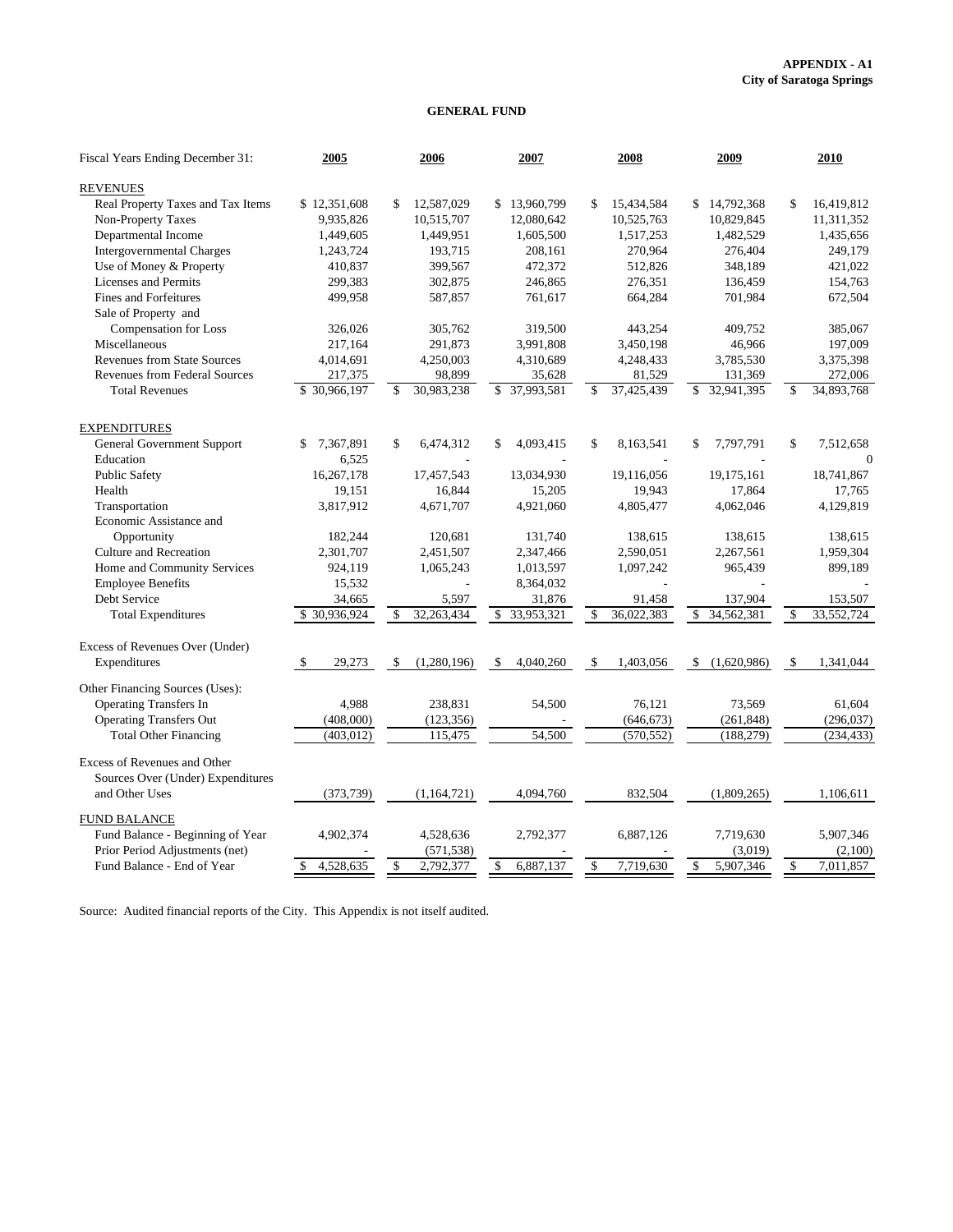## **GENERAL FUND**

## **Revenues, Expenditures and Changes in Fund Balance - Budget and Actual**

| Fiscal Years Ending December 31:     |                 | 2010              |                 |                                | 2011 |               |     | 2012          |
|--------------------------------------|-----------------|-------------------|-----------------|--------------------------------|------|---------------|-----|---------------|
|                                      | Adopted         | Modified          |                 | Adopted                        |      | Unaudited     |     | Adopted       |
|                                      | <b>Budget</b>   | <b>Budget</b>     | Actual          | Budget                         |      | Actual        |     | <b>Budget</b> |
| <b>REVENUES</b>                      |                 |                   |                 |                                |      |               |     |               |
| Real Property Taxes and Tax Items    | \$16,560,723    | \$<br>17,617,975  | \$16,419,812    | \$<br>17,133,682               |      | \$17,933,005  | \$  | 16,669,468    |
| <b>Non-Property Taxes</b>            | 10,109,808      | 10,209,392        | 11,311,352      | 11,230,608                     |      | 11,648,610    |     | 11,966,508    |
| Departmental Income                  | 1,376,765       | 1,490,574         | 1,435,656       | 1,724,640                      |      | 1,668,657     |     | 1,530,396     |
| <b>Intergovernmental Charges</b>     | 268,356         | 245,287           | 249,179         | 199,275                        |      | 266,847       |     | 297,000       |
| Use of Money & Property              | 402,000         | 402,000           | 421,022         | 342,000                        |      | 384,039       |     | 384,000       |
| Licenses and Permits                 | 112,900         | 112,900           | 154,763         | 156,700                        |      | 334,651       |     | 237,900       |
| <b>Fines and Forfeitures</b>         | 702,000         | 727,064           | 672,504         | 697,500                        |      | 669,047       |     | 617,400       |
| Sale of Property and                 |                 |                   |                 |                                |      |               |     |               |
| Compensation for Loss                | 302,981         | 385,040           | 385,067         | 1,042,807                      |      | 389,886       |     | 379,226       |
| Miscellaneous                        | 1,937,500       | 696,113           | 197,009         | 41,250                         |      | 1,636,451     |     | 1,620,800     |
| <b>Revenues from State Sources</b>   | 3,574,840       | 3,265,986         | 3,375,398       | 3,003,300                      |      | 3,426,087     |     | 3,107,950     |
| <b>Revenues from Federal Sources</b> | 45,100          | 379,897           | 272,006         | 394,766                        |      | 513,235       |     | 334,358       |
| <b>Total Revenues</b>                | \$35,392,973    | \$<br>35,532,228  | \$ 34,893,768   | \$<br>35,966,529               |      | \$ 38,870,515 | \$  | 37,145,006    |
| <b>EXPENDITURES</b>                  |                 |                   |                 |                                |      |               |     |               |
| <b>General Government Support</b>    | 5,001,642<br>\$ | \$<br>7,510,362   | \$<br>7,512,658 | \$<br>4,775,915                | \$   | 7,790,871     | \$  | 5,190,285     |
| <b>Public Safety</b>                 | 12,311,803      | 19,211,524        | 18,741,867      | 12,513,164                     |      | 19,856,225    |     | 12,991,334    |
| Health                               | 107,865         | 137,510           | 17,765          | 112,865                        |      | 18,277        |     | 119,568       |
| Transportation                       | 3,859,825       | 6,530,802         | 4,129,819       | 3,685,460                      |      | 4,131,302     |     | 3,789,123     |
| Economic Assistance and              |                 |                   |                 |                                |      |               |     |               |
| Opportunity                          | 130,150         | 129,590           | 138,615         | 128,615                        |      | 138,615       |     | 131,291       |
| <b>Culture and Recreation</b>        | 2,105,485       | 2,303,924         | 1,959,304       | 1,983,272                      |      | 2,166,405     |     | 2,085,549     |
| Home and Community Services          | 967,843         | 1,082,592         | 899,189         | 895,128                        |      | 905,660       |     | 949,275       |
| <b>Employee Benefits</b>             | 10,437,643      |                   |                 | 11,353,907                     |      |               |     | 11,433,494    |
| Debt Service                         | 462,903         | 166,974           | 153,507         | 356,403                        |      | 142,000       |     | 342,903       |
| <b>Total Expenditures</b>            | \$35,385,159    | \$<br>37,073,278  | \$33,552,724    | \$<br>35,804,729               | \$   | 35,149,355    | \$  | 37,032,822    |
| Excess of Revenues Over (Under)      |                 |                   |                 |                                |      |               |     |               |
| Expenditures                         | 7,814<br>-S     | \$<br>(1,541,050) | \$<br>1,341,044 | \$<br>161,800                  | \$   | 3,721,160     | -\$ | 112,184       |
| Other Financing Sources (Uses):      |                 |                   |                 |                                |      |               |     |               |
| <b>Operating Transfers In</b>        | 54,500          | 54,500            | 61,604          | 54.500                         |      | 73,578        |     | 103,671       |
| <b>Operating Transfers Out</b>       | (62, 314)       | (296, 108)        | (296, 037)      | (216,300)                      |      | (254, 867)    |     | (215, 855)    |
| <b>Total Other Financing</b>         | (7, 814)        | (241, 608)        | (234, 433)      | (161,800)                      |      | (181, 289)    |     | (112, 184)    |
| Excess of Revenues and Other         |                 |                   |                 |                                |      |               |     |               |
| Sources Over (Under) Expenditures    |                 |                   |                 |                                |      |               |     |               |
| and Other Uses                       |                 | (1,782,658)       | 1,106,611       |                                |      | 3,539,871     |     |               |
| <b>FUND BALANCE</b>                  |                 |                   |                 |                                |      |               |     |               |
| Fund Balance - Beginning of Year     | 5,907,346       | 5,907,346         | 5,907,346       |                                |      | 7,011,857     |     |               |
| Prior Period Adjustments (net)       | (2,100)         | (2,100)           | (2,100)         |                                |      | (27,000)      |     |               |
| Fund Balance - End of Year           | \$<br>5,905,246 | \$<br>4,122,588   | \$<br>7,011,857 | \$<br>$\overline{\phantom{a}}$ | \$   | 10,524,728    | \$  |               |

Source: 2010 Audited financial report, 2011 Unaudited Annual financial report and budgets of the City. This Appendix is not itself audited.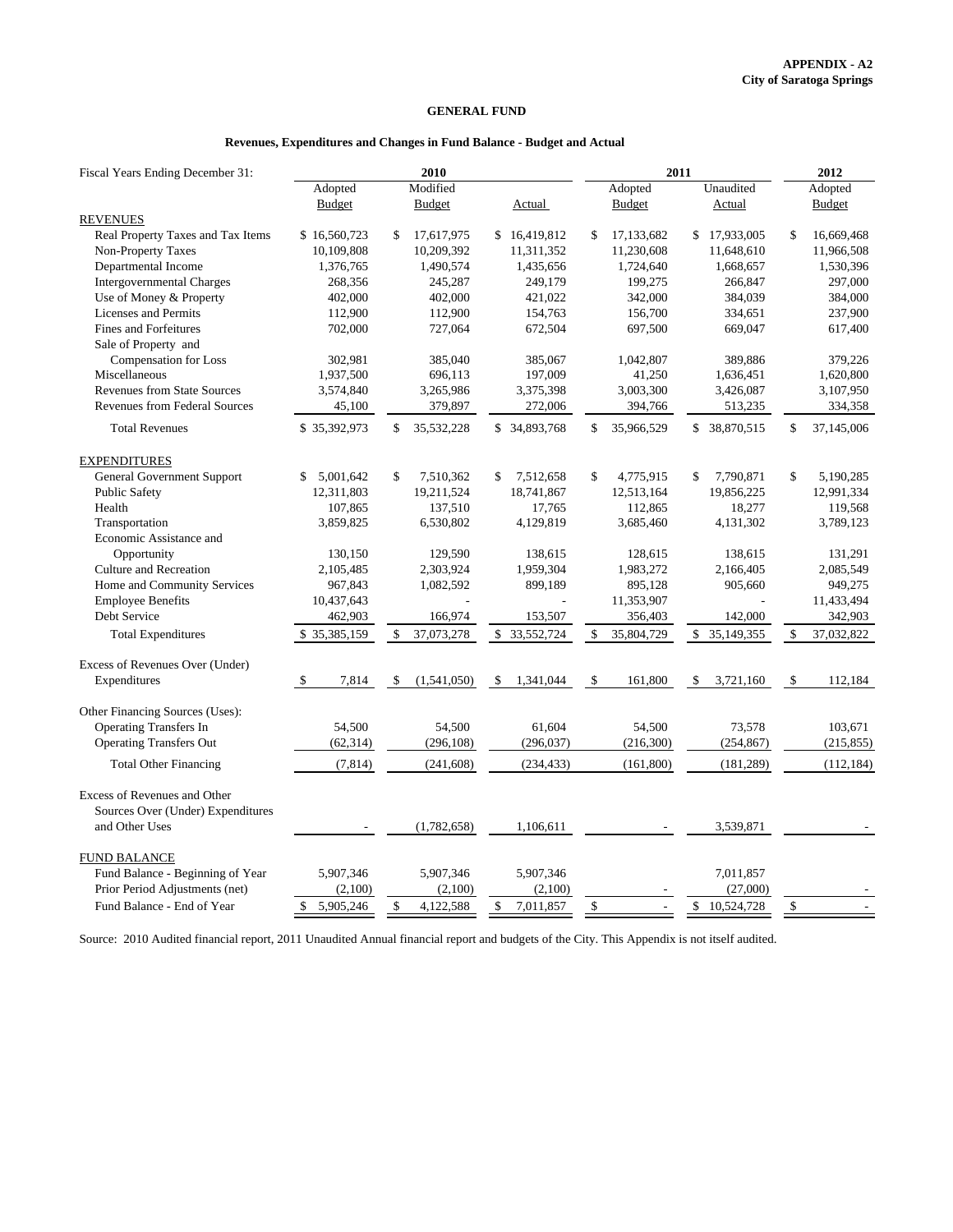## **Changes In Fund Equity**

| Fiscal Years Ending December 31: | 2006           |     | 2007      |    | 2008      | 2009          | 2010          | 2011          |
|----------------------------------|----------------|-----|-----------|----|-----------|---------------|---------------|---------------|
| <b>WATER FUND</b>                |                |     |           |    |           |               |               |               |
| Fund Equity - Beginning of Year  | \$<br>.408.276 | \$  | 737.929   | \$ | 463.029   | \$<br>342,395 | \$<br>440,520 | \$<br>712,897 |
| Prior Period Adjustments (net)   |                |     |           |    |           |               |               |               |
| Revenues & Other Sources         | 2,319,586      |     | 2,472,111 |    | 2,458,658 | 2,431,296     | 2,743,961     | 2,435,013     |
| Expenditures & Other Uses        | 2,989,933      |     | 2,747,011 |    | 2,579,292 | 2,333,171     | 2,471,584     | 2,521,862     |
| Fund Equity - End of Year        | \$<br>737,929  | \$. | 463,029   | S. | 342,395   | \$<br>440,520 | \$<br>712,897 | \$<br>626,048 |
| <b>SEWER FUND</b>                |                |     |           |    |           |               |               |               |
| Fund Equity - Beginning of Year  | \$<br>634,981  | \$  | 302,806   | \$ | 281,206   | \$<br>157,272 | \$<br>1,254   | \$<br>216,122 |
| Prior Period Adjustments (net)   |                |     |           |    |           |               |               |               |
| Revenues & Other Sources         | 3,187,120      |     | 3,314,614 |    | 3,196,743 | 3,201,025     | 3,786,286     | 3,500,654     |
| Expenditures & Other Uses        | 3,519,295      |     | 336,214   |    | 3,320,677 | 3,357,043     | 3,571,418     | 3,449,503     |
| Fund Equity - End of Year        | 302,806        | \$  | 281,206   |    | 157,272   | \$<br>1,254   | \$<br>216,122 | \$<br>267,273 |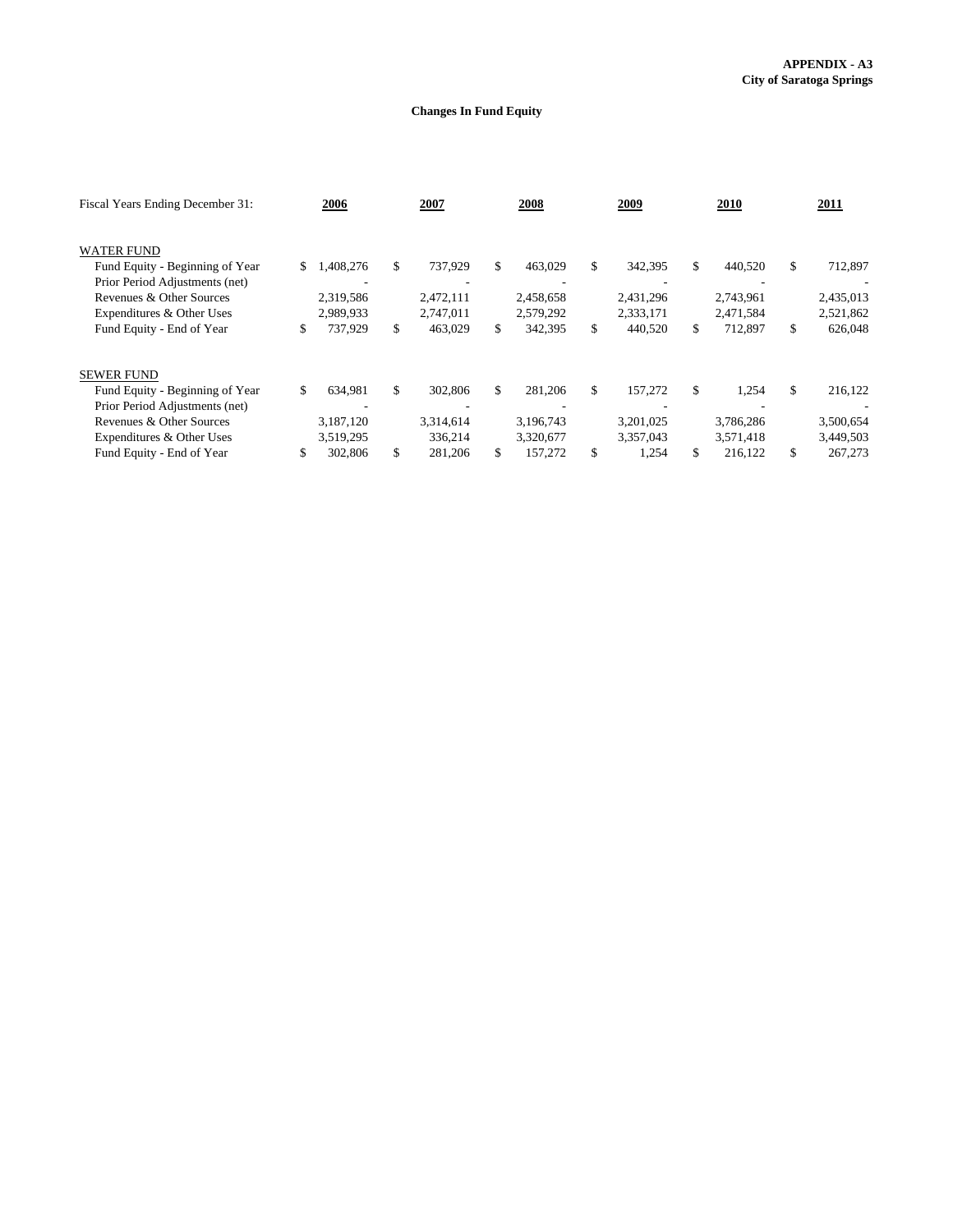## **BONDED DEBT SERVICE**

| Fiscal Year<br>Ending |              | <b>Excluding This Issue</b> |                 | Principal of | <b>Total Principal</b> |
|-----------------------|--------------|-----------------------------|-----------------|--------------|------------------------|
| December 31st         | Principal    | Interest                    | Total           | This Issue   | All Issues             |
|                       |              |                             |                 |              |                        |
| 2012                  | \$1,801,200  | \$1,638,288.38              | \$3,439,488.38  | \$0          | \$1,801,200            |
| 2013                  | 1,840,000    | 1,505,991.38                | 3,345,991.38    | 100,383      | 1,940,383              |
| 2014                  | 1,585,000    | 1,421,595.13                | 3,006,595.13    | 185,000      | 1,770,000              |
| 2015                  | 1,475,000    | 1,354,789.50                | 2,829,789.50    | 185,000      | 1,660,000              |
| 2016                  | 1,510,000    | 1,289,986.00                | 2,799,986.00    | 190,000      | 1,700,000              |
| 2017                  | 1,485,000    | 1,223,249.00                | 2,708,249.00    | 195,000      | 1,680,000              |
| 2018                  | 1,355,000    | 1,161,912.25                | 2,516,912.25    | 200,000      | 1,555,000              |
| 2019                  | 1,425,000    | 1,104,228.25                | 2,529,228.25    | 200,000      | 1,625,000              |
| 2020                  | 1,480,000    | 1,043,450.75                | 2,523,450.75    | 205,000      | 1,685,000              |
| 2021                  | 1,555,000    | 980,244.75                  | 2,535,244.75    | 210,000      | 1,765,000              |
| 2022                  | 1,620,000    | 914,078.00                  | 2,534,078.00    | 215,000      | 1,835,000              |
| 2023                  | 1,585,000    | 844,969.00                  | 2,429,969.00    | 220,000      | 1,805,000              |
| 2024                  | 1,650,000    | 777,087.75                  | 2,427,087.75    | 225,000      | 1,875,000              |
| 2025                  | 1,315,000    | 714,470.50                  | 2,029,470.50    | 230,000      | 1,545,000              |
| 2026                  | 1,380,000    | 656,732.50                  | 2,036,732.50    | 235,000      | 1,615,000              |
| 2027                  | 1,440,000    | 596,004.75                  | 2,036,004.75    | 240,000      | 1,680,000              |
| 2028                  | 1,505,000    | 532,579.75                  | 2,037,579.75    | 250,000      | 1,755,000              |
| 2029                  | 1,570,000    | 466,298.00                  | 2,036,298.00    | 260,000      | 1,830,000              |
| 2030                  | 1,650,000    | 396,871.50                  | 2,046,871.50    | 265,000      | 1,915,000              |
| 2031                  | 1,075,000    | 324,046.75                  | 1,399,046.75    | 275,000      | 1,350,000              |
| 2032                  | 1,115,000    | 276,098.75                  | 1,391,098.75    | 285,000      | 1,400,000              |
| 2033                  | 1,175,000    | 226,269.75                  | 1,401,269.75    | 295,000      | 1,470,000              |
| 2034                  | 1,220,000    | 173,775.25                  | 1,393,775.25    | 305,000      | 1,525,000              |
| 2035                  | 1,045,000    | 123,918.50                  | 1,168,918.50    | 315,000      | 1,360,000              |
| 2036                  | 555,000      | 87,552.50                   | 642,552.50      | 325,000      | 880,000                |
| 2037                  | 590,000      | 60,956.00                   | 650,956.00      | 335,000      | 925,000                |
| 2038                  | 515,000      | 32,844.00                   | 547,844.00      | 345,000      | 860,000                |
| 2039                  | 220,000      | 6,950.00                    | 226,950.00      | 355,000      | 575,000                |
| <b>TOTALS</b>         | \$36,736,200 | \$19,935,238.63             | \$56,671,438.63 | \$6,645,383  | \$43,381,583           |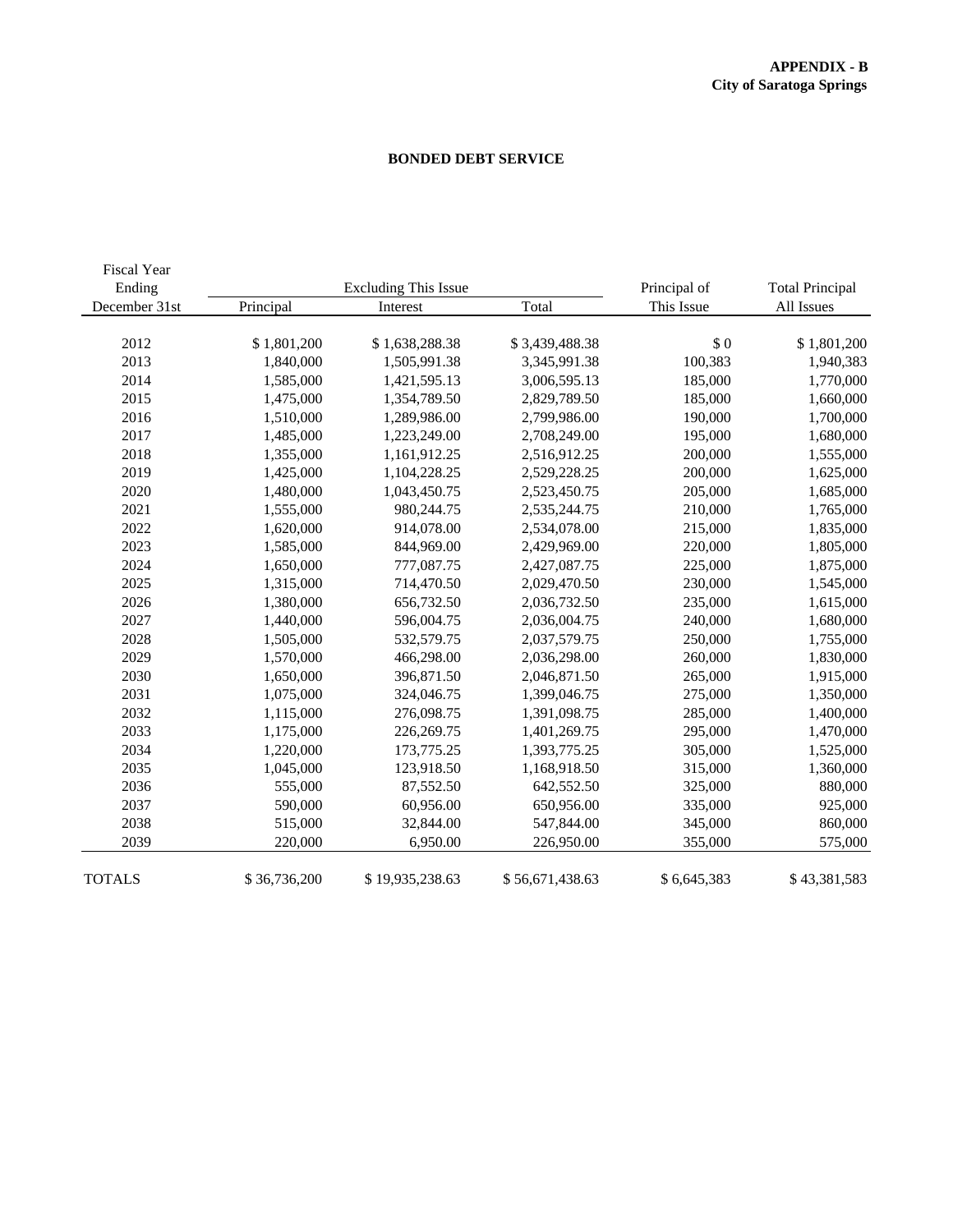**APPENDIX - C** 

# **FINANCIAL STATEMENTS**

**December 31, 2010** 

**Such Financial Report and opinions were prepared as of date thereof and have not been reviewed and/or updated in connection with the preparation and dissemination of this Official Statement.**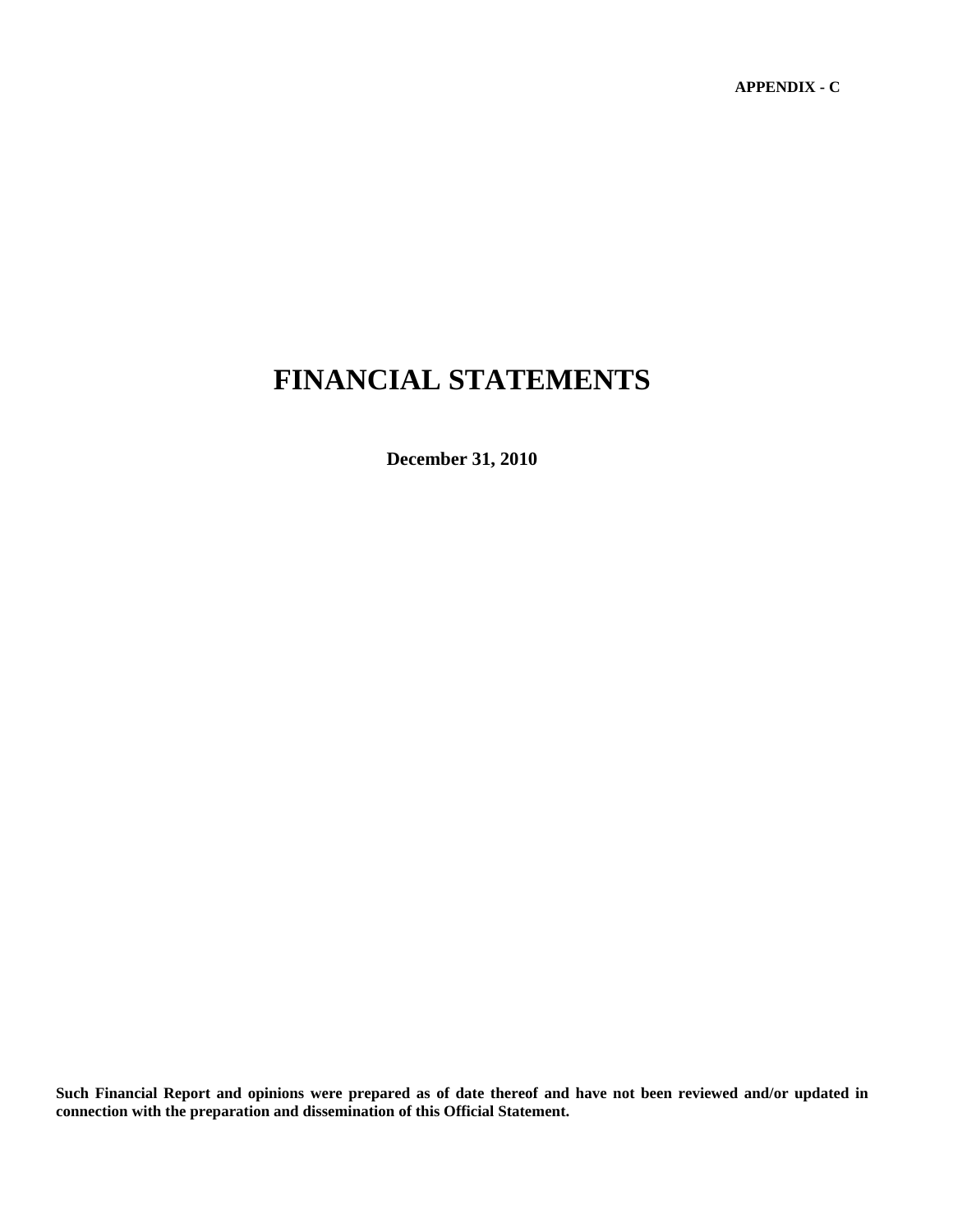# **FINANCIAL REPORT**

# **December 31, 2010**

# **C O N T E N T S**

|                                                                                  | Page      |
|----------------------------------------------------------------------------------|-----------|
| <b>INDEPENDENT AUDITOR'S REPORT</b>                                              | 1         |
| MANAGEMENT'S DISCUSSION AND ANALYSIS                                             |           |
| <b>Financial Highlights</b>                                                      | 2         |
| Overview of the Financial Statements                                             | $2 - 8$   |
| Financial Analysis of the City's Funds                                           | $8-9$     |
| Capital Assets and Debt Administration                                           | $9-10$    |
| <b>Economic Factors</b>                                                          | 10        |
| Requests for Information                                                         | 10        |
| <b>BASIC FINANCIAL STATEMENTS</b>                                                |           |
| Government-wide Financial Statements                                             |           |
| <b>Statement of Net Assets</b>                                                   | 11        |
| <b>Statement of Activities</b>                                                   | 12        |
| <b>Fund Financial Statements</b>                                                 |           |
| <b>Balance Sheet - Governmental Funds</b>                                        | 13        |
| Reconciliation of the Total Fund Balances Shown in the Governmental Funds to the |           |
| <b>Statement of Net Assets</b>                                                   | 14        |
| Statement of Revenues, Expenditures, and Changes in Fund Balances -              |           |
| Governmental Funds                                                               | 15        |
| Reconciliation of the Statement of Revenues, Expenditures, and Changes in Fund   |           |
| Balances of the Governmental Funds to the Change in Net Assets Shown in the      |           |
| <b>Statement of Activities</b>                                                   | 16        |
| Statement of Revenues, Expenditures, and Changes in Fund Balance - Budget        |           |
| and Actual - General Fund                                                        | 17        |
| Statement of Revenues, Expenditures, and Changes in Fund Balance - Budget        |           |
| and Actual - Debt Service Fund                                                   | 18        |
| <b>Statement of Net Assets - Proprietary Funds</b>                               | 19        |
| Statement of Revenues, Expenses, and Changes in Net Assets - Proprietary Funds   | 20        |
| <b>Statement of Cash Flows - Proprietary Funds</b>                               | 21        |
| Statement of Fiduciary Net Assets - Fiduciary Funds                              | 22        |
| Statement of Changes in Fiduciary Net Assets - Fiduciary Funds                   | 23        |
| <b>Notes to Financial Statements</b>                                             | $24 - 46$ |
| SUPPLEMENTAL INFORMATION                                                         |           |
| Non-Major Governmental Funds                                                     | 47        |
| Balance Sheet - Non-Major Governmental Funds                                     | 48        |
| Statement of Revenues, Expenditures, and Changes in Fund Balances -              |           |
| Non-Major Governmental Funds                                                     | 49        |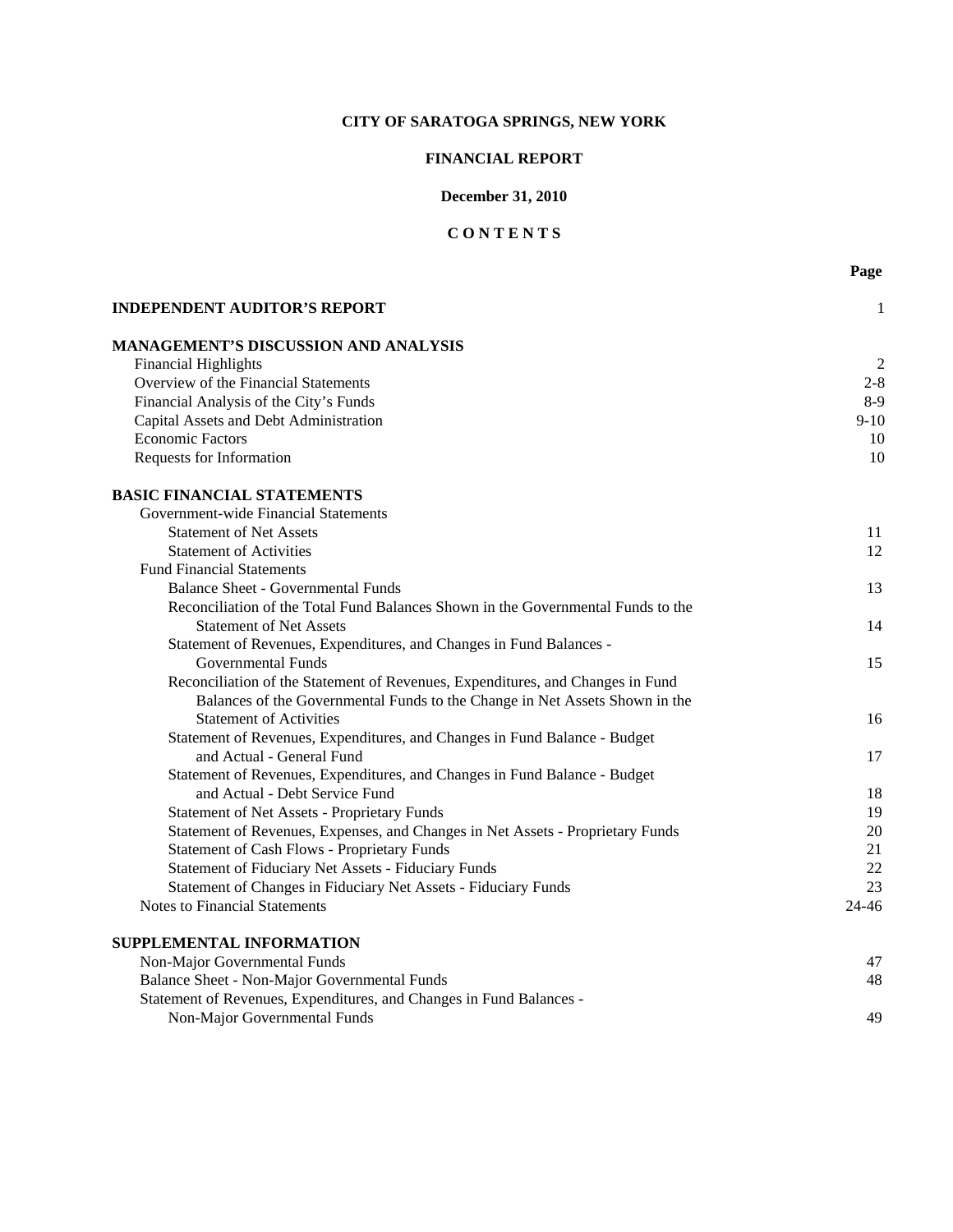# BOLLAM, SHEEDY, TORANI & CO. LLP Certified Public Accountants Albany, New York

#### **INDEPENDENT AUDITOR'S REPORT**

Mayor and Members of the City Council City of Saratoga Springs, New York Saratoga Springs, New York

We have audited the accompanying financial statements of the governmental activities, the business-type activities, each major fund, and the aggregate remaining fund information of the City of Saratoga Springs, New York (City), as of and for the year ended December 31, 2010, which collectively comprise the City's basic financial statements as listed in the table of contents. These financial statements are the responsibility of the City's management. Our responsibility is to express opinions on these financial statements based on our audit.

 We conducted our audit in accordance with auditing standards generally accepted in the United States of America and the standards applicable to financial audits contained in *Government Auditing Standards* issued by the Comptroller General of the United States. Those standards require that we plan and perform the audit to obtain reasonable assurance about whether the financial statements are free of material misstatement. An audit includes examining, on a test basis, evidence supporting the amounts and disclosures in the financial statements. An audit also includes assessing the accounting principles used and significant estimates made by management, as well as evaluating the overall financial statement presentation. We believe that our audit provides a reasonable basis for our opinion.

 In our opinion, the financial statements referred to above present fairly, in all material respects, the respective financial position of the governmental activities, the business-type activities, each major fund, and the aggregate remaining fund information of the City as of December 31, 2010, and the respective changes in its financial position and its cash flows, where applicable, thereof for the year then ended in conformity with accounting principles generally accepted in the United States of America.

 In accordance with *Government Auditing Standards*, we have also issued our report dated July 27, 2011, on our consideration of the City's internal control over financial reporting and our tests of its compliance with certain provisions of laws, regulations, contracts and grant agreements, and other matters. The purpose of that report is to describe the scope of our testing of internal control over financial reporting and compliance and the results of that testing, and not to provide an opinion on the internal control over financial reporting or on compliance. That report is an integral part of an audit performed in accordance with *Government Auditing Standards* and should be considered in assessing the results of our audit.

 Management's Discussion and Analysis on pages 2 through 10 and the statement of revenues, expenditures, and changes in fund balance - budget and actual - general fund and the statement of revenues, expenditures, and changes in fund balance - budget and actual - debt service fund on pages 17 and 18 are not a required part of the basic financial statements but are supplemental information required by accounting principles generally accepted in the United States of America. We have applied certain limited procedures, which consisted principally of inquiries of management regarding the methods of measurement and presentation of the required supplemental information. However, we did not audit the information and express no opinion on it.

 Our audit was made for the purpose of forming an opinion on the basic financial statements. The supplemental information on pages 47 through 49 is presented for purposes of additional analysis and is not a required part of the basic financial statements. Such information has been subjected to the audit procedures applied in the audit of the basic financial statements and, in our opinion, is fairly stated in all material respects in relation to the basic financial statements taken as a whole.

Ballam Sheedy Town & G up

Albany, New York July 27, 2011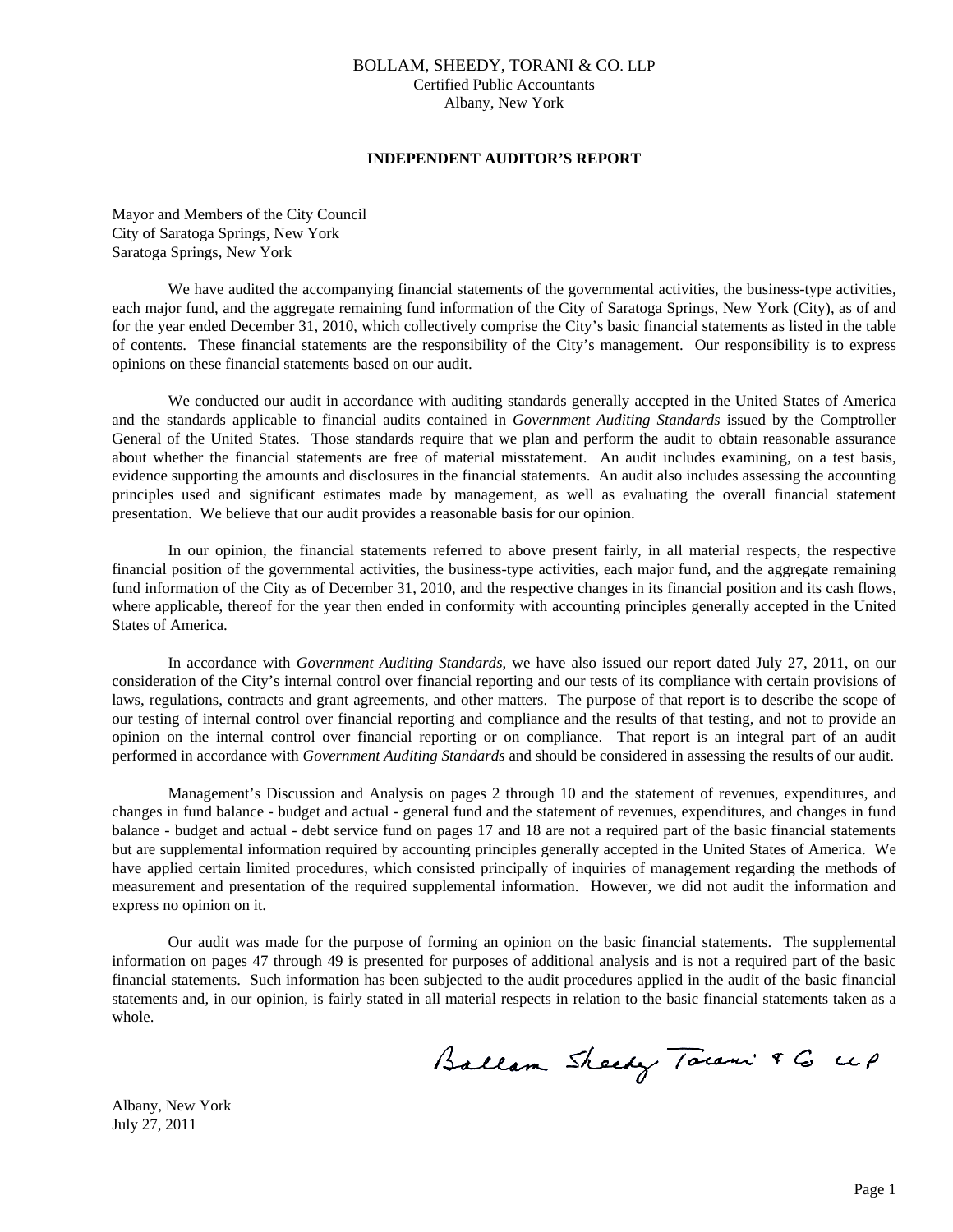# **MANAGEMENT'S DISCUSSION AND ANALYSIS December 31, 2010**

As management of the City of Saratoga Springs, New York (City), we offer the readers of the City's financial statements this narrative overview and analysis as of December 31, 2010. We encourage readers to consider the information presented here in conjunction with our financial statements, which can be found on pages 11 through 46 and our supplemental information which can be found on pages 47 through 49 of this report.

# **FINANCIAL HIGHLIGHTS**

- The assets of the City exceeded its liabilities on December 31, 2010, by \$31,955,485, representing net assets. Of this amount, \$36,541,296 represents the City's investment in capital assets net of related debt, and \$14,209,624 is restricted for future capital improvements, debt service, and other purposes. The remaining amount, which represents negative unrestricted net assets, is \$18,795,435.
- At December 31, 2010, the City's governmental funds reported a combined ending fund balance of \$12,371,527. Of this amount, \$10,914,945 of the fund balance was reserved for specific purposes. The combined unreserved fund balance was \$1,456,582.
- At the end of the current fiscal year, the unreserved and unappropriated fund balance of the General Fund was \$4,202,048.

# **OVERVIEW OF THE FINANCIAL STATEMENTS**

This discussion and analysis is intended to serve as an introduction to the City's financial statements. The City's financial statements are comprised of three components: 1) government-wide financial statements, 2) fund financial statements, and 3) notes to the financial statements.

**Government-Wide Financial Statements.** The government-wide financial statements are designed to provide readers with a broad overview of the City's finances in a manner similar to private sector business.

The statement of net assets presents information on all of the City's assets and liabilities, with the difference between the two reported as net assets. Over time, increases or decreases in net assets may serve as a useful indicator of whether the financial position of the City is improving or deteriorating.

The statement of activities presents information showing how the City's net assets changed during the most recent fiscal year. All changes in net assets are reported as soon as the underlying event giving rise to the change occurs, regardless of the timing of related cash flows. Thus, revenues and expenses are reported in this statement for some items that will only result in cash flows in future fiscal periods (e.g., uncollected taxes and earned but unused vacation leave).

Both of the government-wide financial statements distinguish functions of the City that are principally supported by taxes and intergovernmental revenues (governmental activities) from other functions that are intended to recover all or a significant portion of their costs through user fees and charges (business-type activities). The governmental activities of the City include general government support, public safety, health, highways and streets, economic development, and culture and recreation. The business-type activities of the City include the Water and Sewer Funds and the City Center Authority.

The government-wide financial statements can be found on pages 11 and 12 of this report.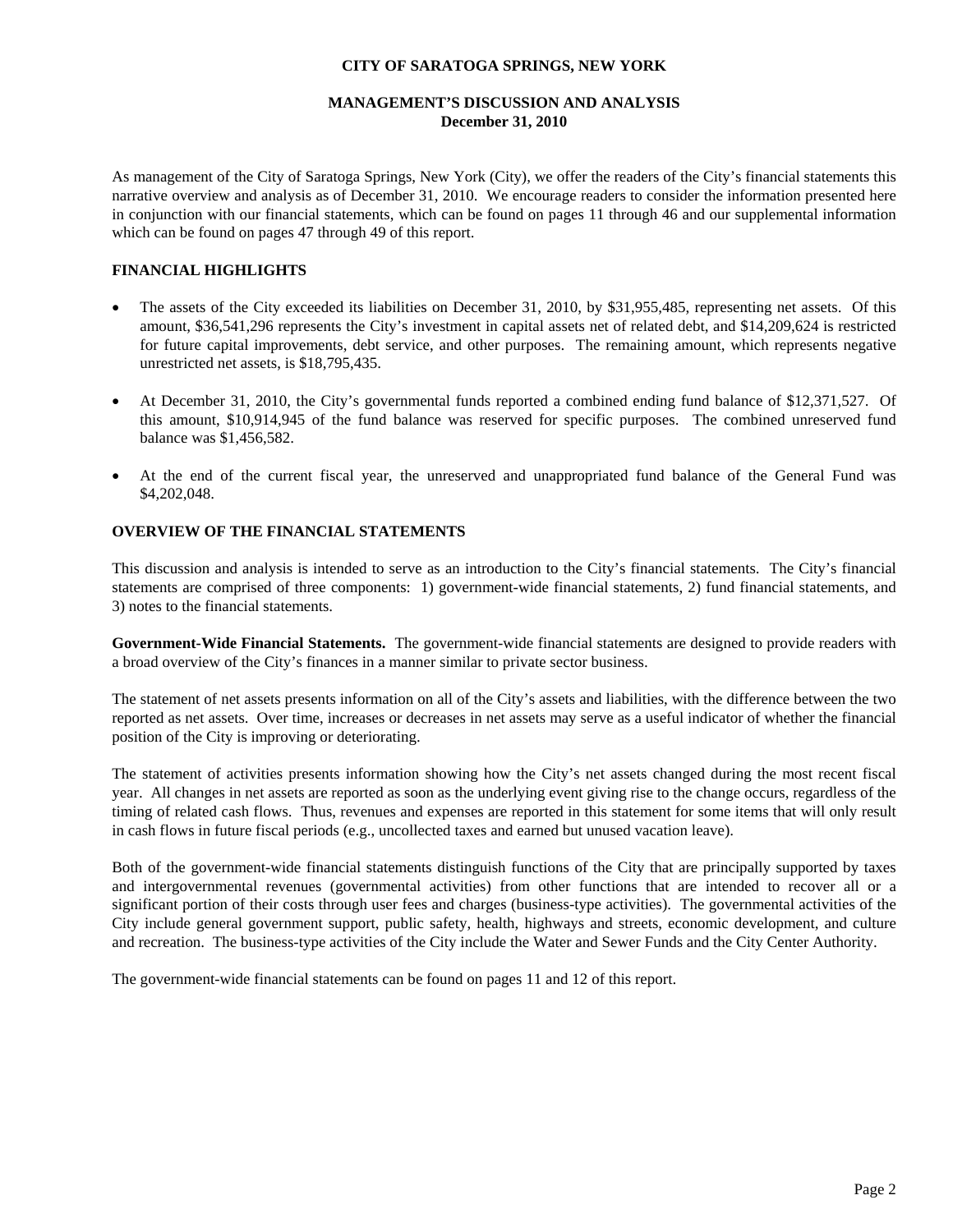# **MANAGEMENT'S DISCUSSION AND ANALYSIS December 31, 2010**

#### **OVERVIEW OF THE FINANCIAL STATEMENTS - Continued**

**Fund Financial Statements.** A fund is a grouping of related accounts that is used to maintain control over resources that have been segregated for specific activities or objectives. The City, like other state and local governments, uses fund accounting to ensure and demonstrate compliance with finance-related legal requirements. All of the funds of the City can be divided into three categories: governmental funds, proprietary funds, and fiduciary funds.

*Governmental funds.* Governmental funds are used to account for essentially the same functions reported as governmental activities in the government-wide financial statements. However, unlike the government-wide financial statements, governmental fund financial statements focus on near-term inflows and outflows of spendable resources, as well as on balances of spendable resources available at the end of the fiscal year. Such information may be useful in evaluating a government's near-term financing requirements.

Because the focus of governmental funds is narrower than that of the government-wide financial statements, it is useful to compare the information presented for governmental funds with similar information presented for governmental activities in the government-wide financial statements. By doing so, readers may better understand the long-term impact of the government's near-term financing decisions. Both the governmental fund balance sheet and the governmental fund statement of revenues, expenditures, and changes in fund balances provide a reconciliation to facilitate this comparison between governmental funds and governmental activities.

The City maintains six individual governmental funds. Information is presented separately in the governmental fund balance sheet and in the governmental fund statement of revenues, expenditures, and changes in fund balances for the General Fund, Capital Projects Fund, Debt Service Fund, and Community Development, all of which are considered to be major funds. Data from the other two governmental funds, the Downtown Special Assessment District (SAD) and the West Avenue Special Assessment District (WASAD) are combined into a single, aggregated presentation. The unreserved unappropriated fund balance as of December 31, 2010, for the SAD was \$295,263, and for the WASAD was \$28,856. SAD intends to use the accumulated fund balance for parking projects that benefit the District. The WASAD intends to use the accumulated fund balance to pay debt on outstanding bonds issued to finance improvements in the District. The City adopts an annual appropriated budget for its General Fund. A budgetary comparison statement has been provided for the General Fund and Debt Service Fund to demonstrate compliance with this budget.

The governmental fund financial statements can be found on pages 13 through 18 of this report.

*Proprietary funds.* The City maintains enterprise funds to report the same functions presented as business-type activities in the government-wide financial statements. The City uses enterprise funds to account for its Water and Sewer operations and the City Center Authority.

Proprietary funds provide the same type of information as the government-wide financial statements, only in more detail. The proprietary fund financial statements provide separate information for the Water and Sewer operations and the City Center Authority, all of which are considered to be major funds of the City.

The proprietary fund financial statements can be found on pages 19 through 21 of this report.

*Fiduciary funds.* Fiduciary funds are used to account for resources held for the benefit of parties outside the City. Fiduciary funds are not reflected in the government-wide financial statements because the resources of those funds are not available to support the City-owned programs. The accounting used for fiduciary funds is much like that used for proprietary funds.

The fiduciary fund financial statements can be found on pages 22 through 23 of this report.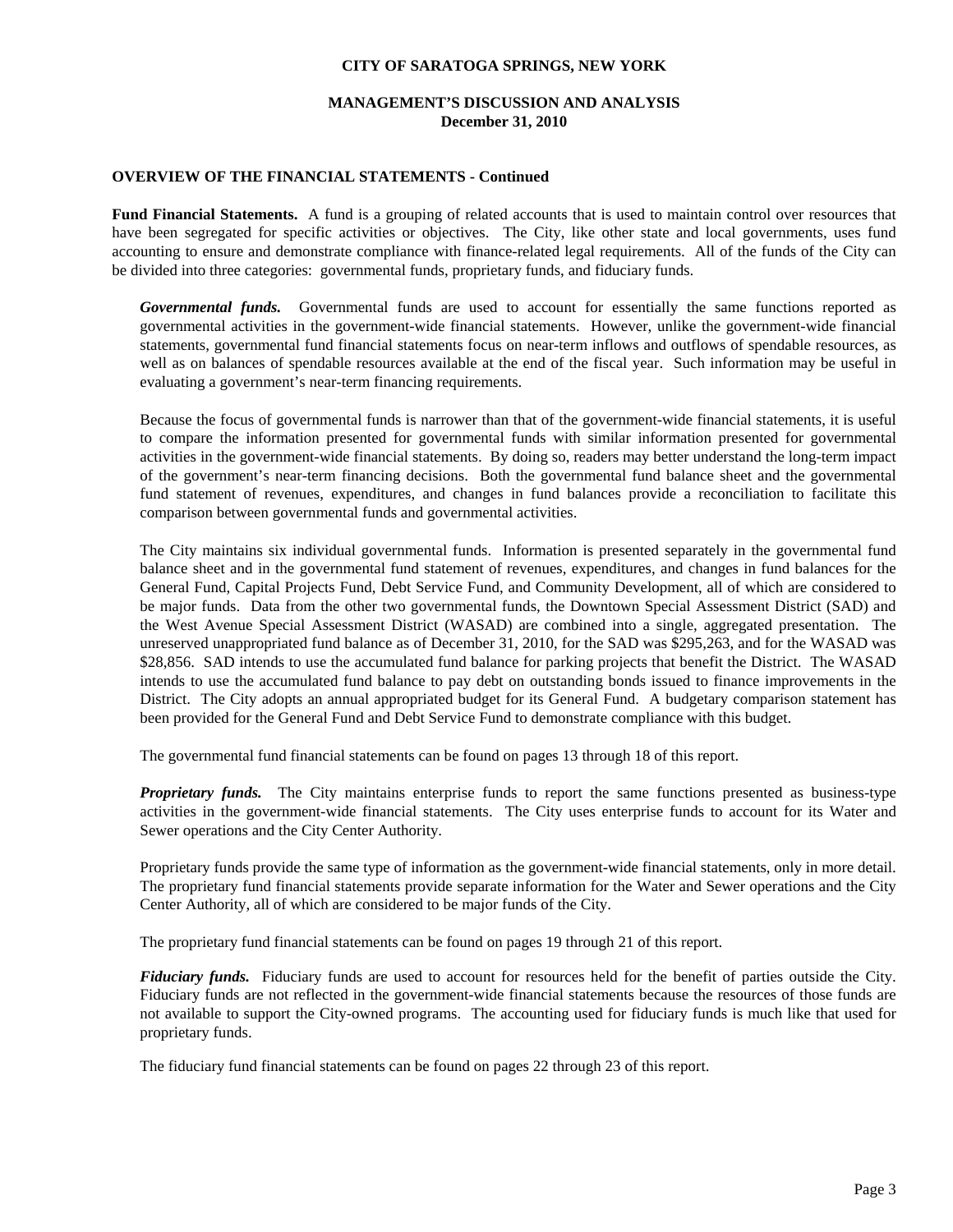# **MANAGEMENT'S DISCUSSION AND ANALYSIS December 31, 2010**

#### **OVERVIEW OF THE FINANCIAL STATEMENTS - Continued**

**Notes to the Financial Statements.** The notes provide additional information that is essential to a full understanding of the data provided in the government-wide and fund financial statements. The notes to the financial statements can be found on pages 24 through 46 of this report.

#### **Government-Wide Financial Analysis**

As noted earlier, net assets may serve over time as a useful indicator of a government's financial position. In the case of the City, assets exceeded liabilities by \$31,955,485 at December 31, 2010.

By far, the largest portion, \$36,541,296, of the City's net assets (115%) reflects its investment in capital assets (i.e., land, buildings, improvements, infrastructure, work in progress, and machinery and equipment) less accumulated depreciation and any related debt used to acquire those assets that is still outstanding. The City uses these capital assets to provide services to citizens; consequently, these assets are not available for future spending. Although the City's investment in its capital assets is reported net of related debt, it should be noted that the resources needed to repay this debt must be provided from other sources, since the capital assets themselves cannot be used to liquidate these liabilities.

|                                                                                                 |     |                                         |    |                                            |     | December 31,                           |                                             |    |                                            |       |                                            |
|-------------------------------------------------------------------------------------------------|-----|-----------------------------------------|----|--------------------------------------------|-----|----------------------------------------|---------------------------------------------|----|--------------------------------------------|-------|--------------------------------------------|
|                                                                                                 |     | Governmental Activities                 |    |                                            |     | <b>Business-type Activities</b>        |                                             |    |                                            | Total |                                            |
|                                                                                                 |     | 2010                                    |    | 2009                                       |     | 2010                                   | 2009                                        |    | 2010                                       |       | 2009                                       |
| Current and other assets<br>Capital assets<br>Total assets                                      | \$. | 19,298,057<br>55,197,380<br>74,495,437  | \$ | 26,058,380<br>49,709,591<br>75,767,971     | \$. | 13,965,924<br>17,633,373<br>31,599,297 | \$<br>14,268,968<br>7,863,388<br>22,132,356 | \$ | 33,263,981<br>72,830,753<br>106,094,734    | \$.   | 40,327,348<br>57,572,979<br>97,900,327     |
| Long-tem liabilities<br>Other liabilities<br>Total liabilities                                  |     | 49,216,277<br>11,125,985<br>60,342,262  |    | 43,888,353<br>12,537,220<br>56,425,573     |     | 8,546,325<br>5,250,662<br>13,796,987   | 7,908,259<br>3,568,786<br>11,477,045        |    | 57,762,602<br>16,376,647<br>74,139,249     |       | 51,796,612<br>16,106,006<br>67,902,618     |
| Net assets:<br>Invested in capital assets,<br>net of related debt<br>Restricted<br>Unrestricted |     | 25,889,996<br>5,089,257<br>(16,826,078) |    | 19,871,360<br>10,036,280<br>(10, 565, 242) |     | 10,651,300<br>9,120,367<br>(1,969,357) | 1,254,577<br>11,053,685<br>(1,652,951)      |    | 36,541,296<br>14,209,624<br>(18, 795, 435) |       | 21,125,937<br>21,089,965<br>(12, 218, 193) |
| Total net assets                                                                                | S   | 14, 153, 175                            | S  | 19,342,398                                 |     | 17,802,310                             | 10,655,311                                  | S  | 31,955,485                                 | \$    | 29,997,709                                 |

#### **CONDENSED STATEMENTS OF NET ASSETS**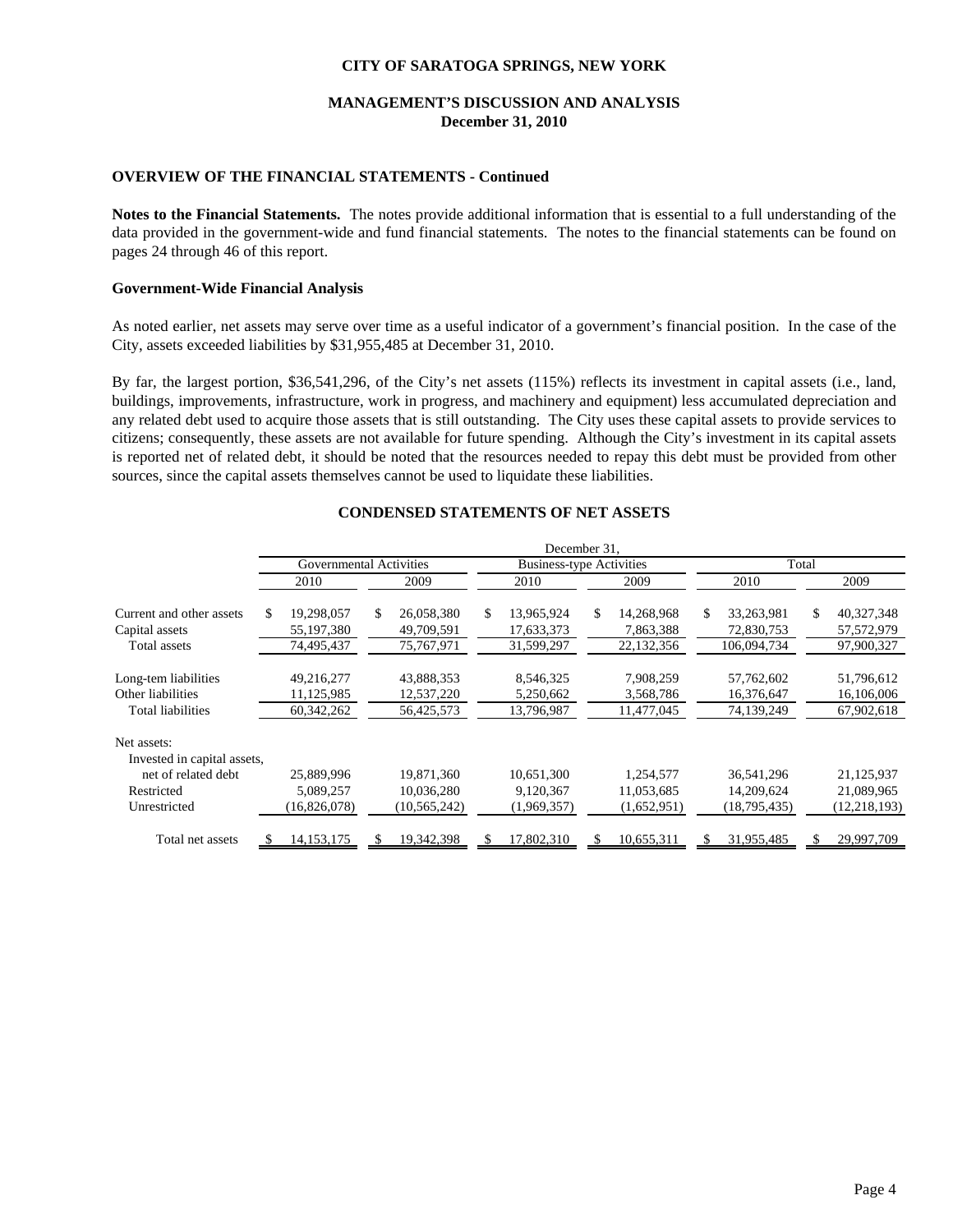# **MANAGEMENT'S DISCUSSION AND ANALYSIS December 31, 2010**

# **OVERVIEW OF THE FINANCIAL STATEMENTS - Continued**

# **Government-Wide Financial Analysis - Continued**

The City experienced an increase in net assets during 2010 totaling \$1,957,777 from operations, as shown in the following statement:

|                                            |                 |                                |                 | December 31,                    |                  |                    |
|--------------------------------------------|-----------------|--------------------------------|-----------------|---------------------------------|------------------|--------------------|
|                                            |                 | <b>Governmental Activities</b> |                 | <b>Business-Type Activities</b> |                  | Total              |
|                                            | 2010            | 2009                           | 2010            | 2009                            | 2010             | 2009               |
| Revenues:                                  |                 |                                |                 |                                 |                  |                    |
| Program revenues:                          |                 |                                |                 |                                 |                  |                    |
| Charges for services                       | 3,038,214<br>\$ | 3,423,401<br>\$                | 7,009,187<br>\$ | 6,164,915<br>\$                 | 10,047,401<br>\$ | 9,588,316<br>\$    |
| Operating grants and contributions         | 1,440,483       | 1,388,473                      |                 |                                 | 1,440,483        | 1,388,473          |
| Capital grants and contributions           | 3,652,687       | 2,286,295                      | 8,370,657       | 2,108,474                       | 12,023,344       | 4,394,769          |
| General revenues:                          |                 |                                |                 |                                 |                  |                    |
| Property taxes                             | 18,902,330      | 17,283,446                     |                 |                                 | 18,902,330       | 17,283,446         |
| Other taxes                                | 11,311,317      | 10,420,995                     | 834,141         | 761,019                         | 12,145,458       | 11,182,014         |
| State aid and mortgage taxes               | 2,537,712       | 2,793,724                      |                 |                                 | 2,537,712        | 2,793,724          |
| Other                                      | 246,422         | 164,347                        | 140,019         | 170,836                         | 386,441          | 335,183            |
| Total revenues                             | 41,129,165      | 37,760,681                     | 16,354,004      | 9,205,244                       | 57,483,169       | 46,965,925         |
| Expenses:                                  |                 |                                |                 |                                 |                  |                    |
| General government support:                |                 |                                |                 |                                 |                  |                    |
| Mayor                                      | 1,200,714       | 1,395,746                      |                 |                                 | 1,200,714        | 1,395,746          |
| Finance                                    | 1,853,204       | 1,772,607                      |                 |                                 | 1,853,204        | 1,772,607          |
| Public works                               | 5,760,838       | 1,200,476                      |                 |                                 | 5,760,838        | 1,200,476          |
| <b>Accounts</b>                            | 1,239,027       | 1,143,531                      |                 | $\overline{a}$                  | 1,239,027        | 1,143,531          |
| Other general government support           | 111,000         | 936,044                        |                 |                                 | 111,000          | 936,044            |
| Public safety:                             |                 |                                |                 |                                 |                  |                    |
| Police                                     | 11,956,726      | 10,637,746                     |                 |                                 | 11,956,726       | 10,637,746         |
| Fire                                       | 9,177,550       | 9,559,902                      |                 |                                 | 9,177,550        | 9,559,902          |
| Other public safety                        | 2,731,662       | 3,063,646                      |                 | $\overline{a}$                  | 2,731,662        | 3,063,646          |
| Health                                     | 17,708          | 17,864                         |                 |                                 | 17,708           | 17,864             |
| Transportation                             | 3,975,708       | 4,990,740                      |                 |                                 | 3,975,708        | 4,990,740          |
| Economic opportunity & development         | 182,528         | 177,503                        |                 |                                 | 182,528          | 177,503            |
| Culture and recreation                     | 2,602,162       | 2,417,681                      |                 |                                 | 2,602,162        | 2,417,681          |
| Home and community service                 | 2,466,544       | 5,186,127                      |                 |                                 | 2,466,544        | 5,186,127          |
| Civil service                              | 76,113          | 76,239                         |                 |                                 | 76,113           | 76,239             |
| Interest on long-term debt                 | 1,373,369       | 1,412,671                      |                 |                                 | 1,373,369        | 1,412,671          |
| Water                                      |                 |                                | 1,931,293       | 2,299,612                       | 1,931,293        | 2,299,612          |
| Sewer                                      |                 |                                | 3,724,157       | 3,405,683                       | 3,724,157        | 3,405,683          |
| City center authority                      |                 |                                | 1,168,554       | 1,166,689                       | 1,168,554        | 1,166,689          |
| Total expenses                             | 44,724,853      | 43,988,523                     | 6,824,004       | 6,871,984                       | 51,548,857       | 50,860,507         |
| Transfers                                  | (165, 766)      | 125,171                        | 165,766         | (125, 171)                      |                  |                    |
| Change in net assets                       | (3,761,454)     | (6,353,013)                    | 9,695,766       | 2,458,431                       | 5,934,312        | (3,894,582)        |
| PRIOR PERIOD ADJUSTMENTS                   | (1,427,769)     | 2,586,876                      | (2,548,767)     | 567,585                         | (3,976,536)      | 3,154,461          |
| NET ASSETS, beginning of year, as restated | 19,342,398      | 23,108,535                     | 10,655,311      | 7,629,295                       | 29,997,709       | 30,737,830         |
| NET ASSETS, end of year                    | \$14,153,175    | \$19,342,398                   | \$17,802,310    | \$ 10,655,311                   | \$31,955,485     | - \$<br>29,997,709 |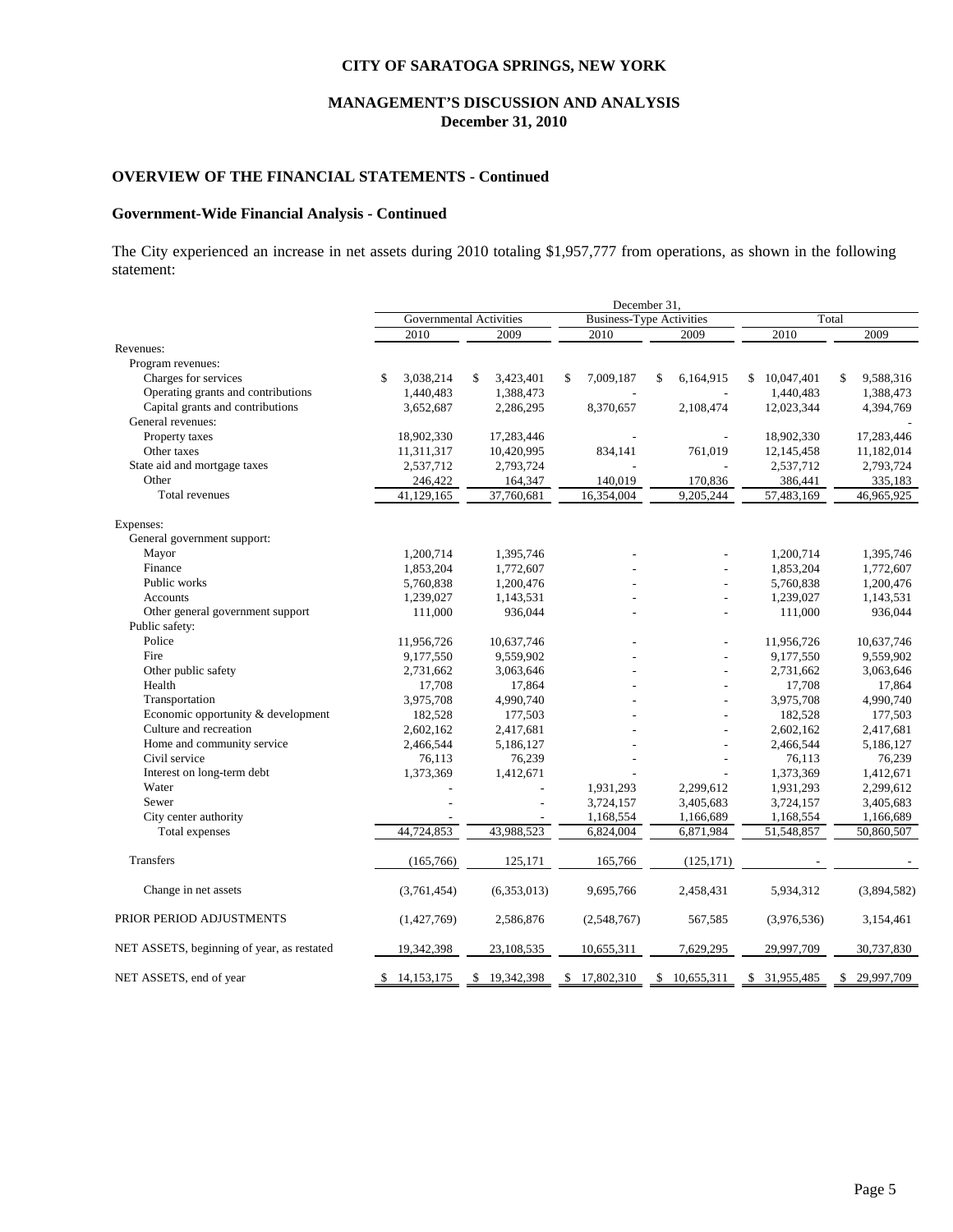# **MANAGEMENT'S DISCUSSION AND ANALYSIS December 31, 2010**

#### **OVERVIEW OF THE FINANCIAL STATEMENTS - Continued**

#### **Government-Wide Financial Analysis - Continued**

**Governmental activities**. Governmental activities decreased the City's net assets by \$5,189,222. The following chart shows the expenses and program revenues of the various governmental activities:



#### **Expenses and Program Revenues - Governmental Activities**

For the most part, increases in expenses were the result of an increase of the cost of services provided. The City's major governmental activities are financed almost entirely by real property taxes, non-property taxes, and other general revenues. To meet the demand for these services, the City increased property tax revenues by 8%. Sales tax receipts increased by 8% but State aid continued to decrease as well as mortgage taxes.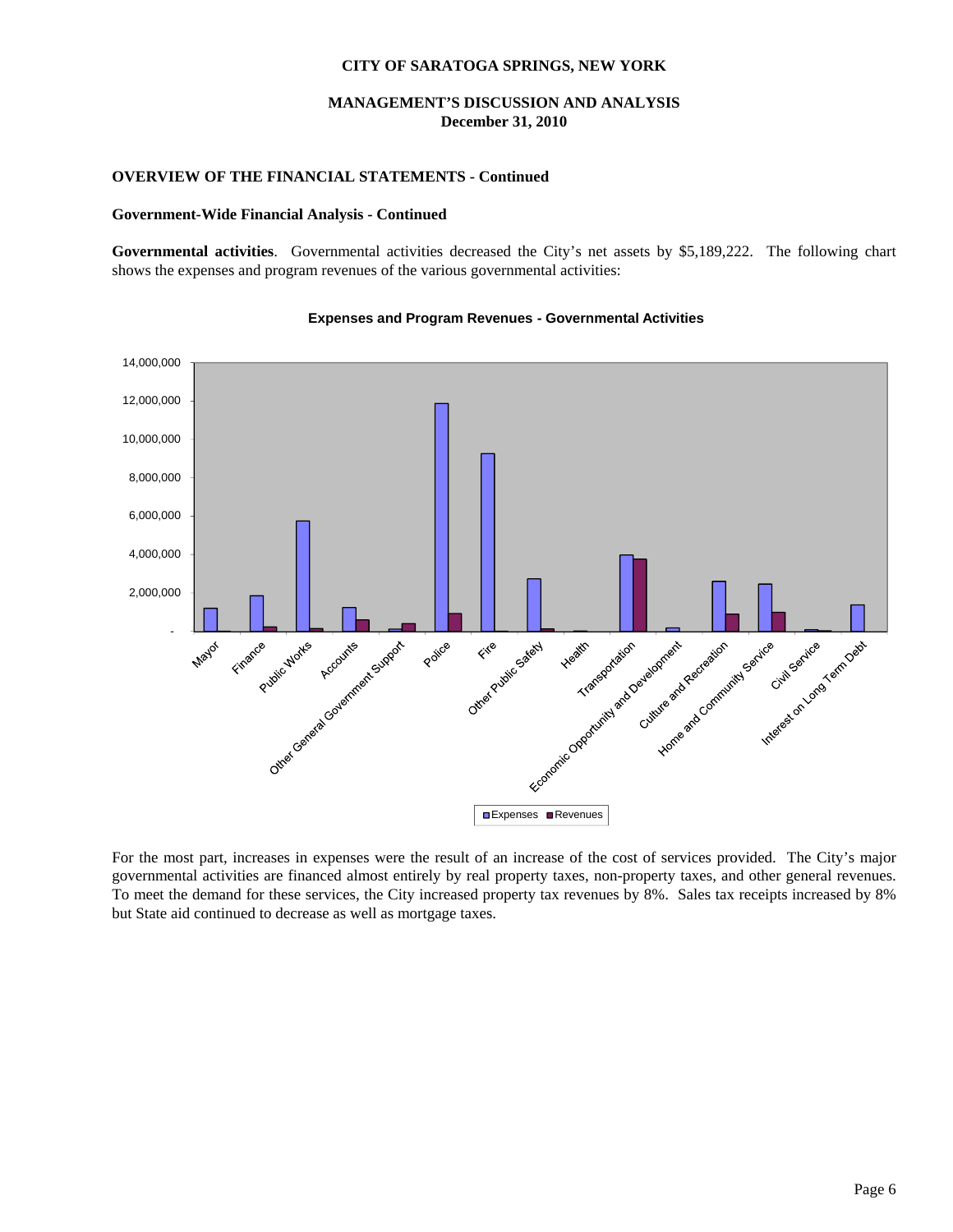# **MANAGEMENT'S DISCUSSION AND ANALYSIS December 31, 2010**

#### **OVERVIEW OF THE FINANCIAL STATEMENTS - Continued**

#### **Government-Wide Financial Analysis - Continued**

The following chart shows revenues by source for all governmental activities, with general revenues totaling 81% and program revenues totaling 19%:



#### **Revenues by Source - Governmental Activities**

Business-type activities. Business-type activities increased the City's net assets by \$7,146,999. Key elements are as follows. The City Center Authority received grant funds from the New York State Dormitory Authority to construct an expansion project at the center.



#### **Expenses and Program Revenues - Business-type Activities**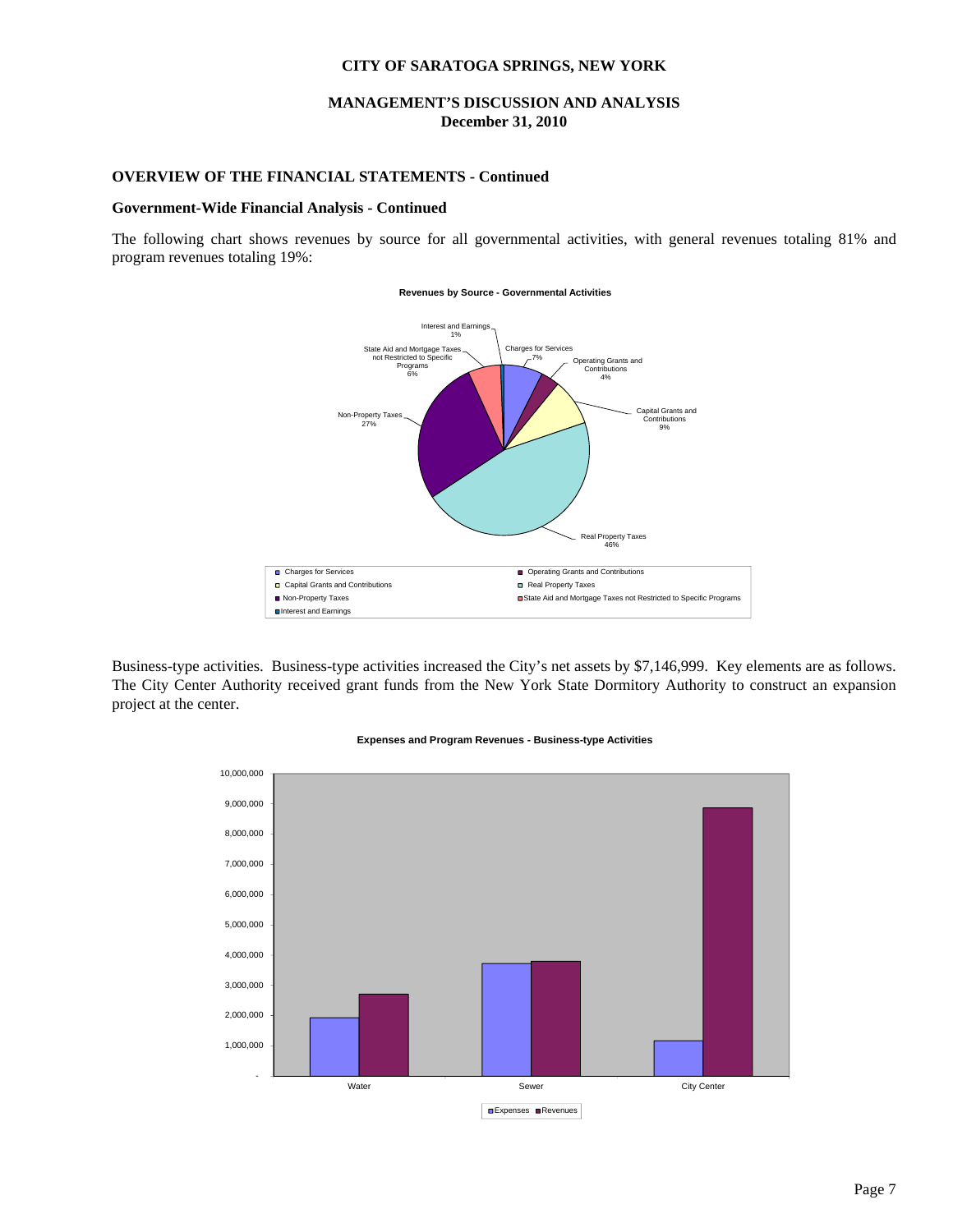**MANAGEMENT'S DISCUSSION AND ANALYSIS December 31, 2010** 

#### **OVERVIEW OF THE FINANCIAL STATEMENTS - Continued**

#### **Government-Wide Financial Analysis - Continued**

Program revenues were sufficient to cover water and sewer activity expenses.

**Revenues by Source - Business-type Activities**



#### **FINANCIAL ANALYSIS OF THE CITY'S FUNDS**

As noted earlier, the City uses fund accounting to ensure and demonstrate compliance with finance-related legal requirements.

**Governmental funds.** The focus of the City governmental funds is to provide information on near-term inflows, outflows, and balances of spendable resources. Such information is useful in assessing the City's financing requirements. In particular, unreserved fund balance may serve as a useful measure of a government's net resources available for spending at the end of the fiscal year.

As of the end of the current fiscal year, the City's governmental funds reported a combined ending fund balances of \$12,371,527, a decrease of \$3,122,651 from the prior year. \$10,914,945 is reserved to indicate that it is not available for new spending because it has already been committed to 1) liquidate contracts and purchase orders of the prior period of \$5,367,689, 2) pay for the capital improvements of \$3,238,333, 3) be held for future capital improvements of \$983,312, and 4) various other restrictions set by the City Council.

The General Fund is the chief operating fund of the City. At the end of the current fiscal year, the unreserved unappropriated fund balance of the General Fund was \$4,202,048, while total fund balance reached \$7,011,858. As a measure of the General Fund's liquidity, it may be useful to compare both unreserved fund balance and total fund balance to total fund expenditures. Unreserved unappropriated fund balance represents 12% of total General Fund expenditures, while total fund balance represents 21% of that same amount.

The overall fund balance of the City's General Fund increased by \$1,106,611 during the current fiscal year. Key factors in this operating deficit are as follows:

#### **General Fund Revenues**

- 1. Sales tax exceeded the budget by \$956,000.
- 2. Interest and penalties on property tax exceeded the budget by \$119,000.
- 3. Utilities tax exceeded the budget by \$93,000.
- 4. PILOT exceeded the budget by \$59,000.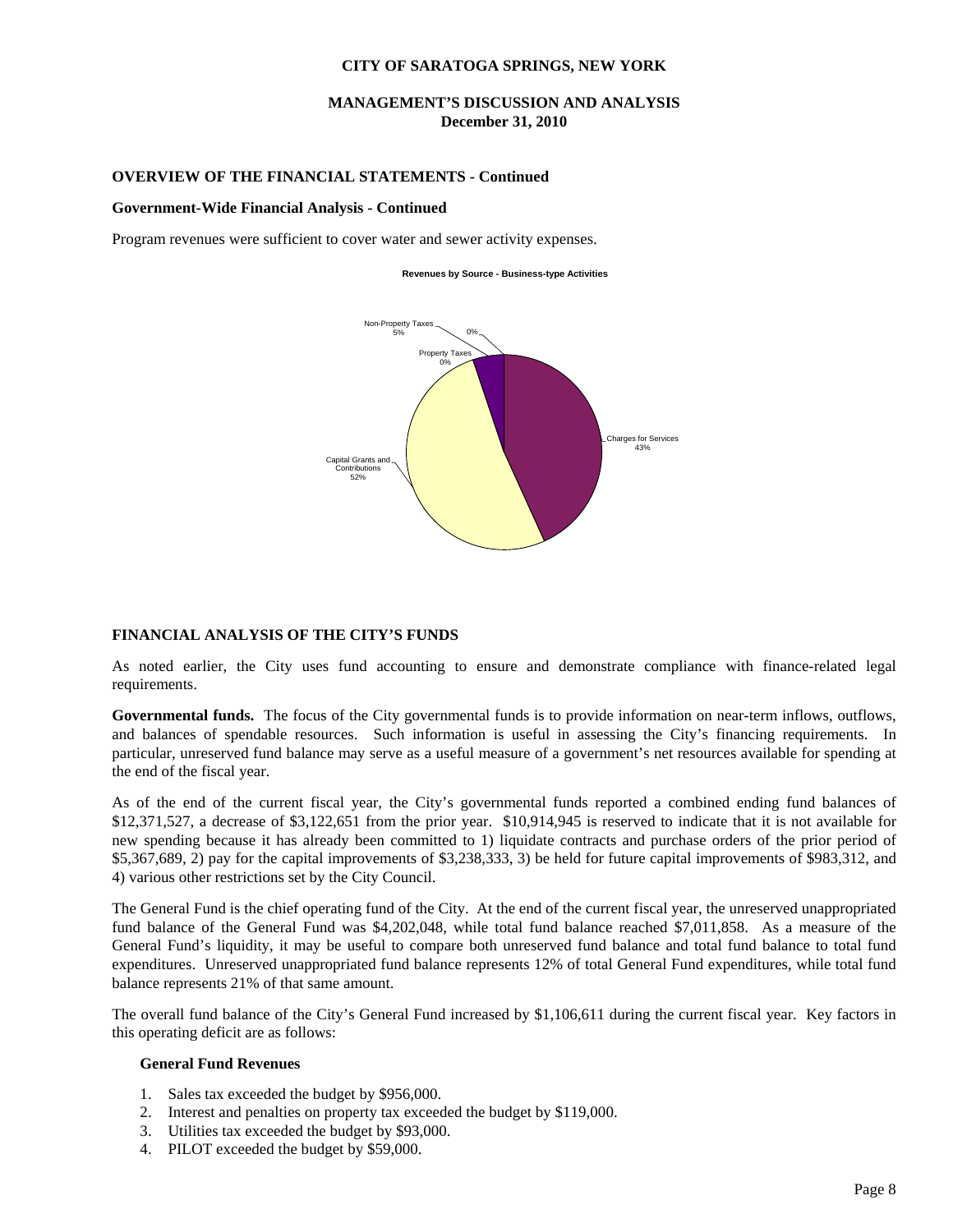# **MANAGEMENT'S DISCUSSION AND ANALYSIS December 31, 2010**

# **FINANCIAL ANALYSIS OF THE CITY'S FUNDS - Continued**

#### **General Fund Expenses**

- 1. Personal Service actual expenses were \$632,000 less than budgeted. Primarily due to savings in labor lines for \$241,000, overtime for \$71,000, Fire Department for \$65,000, and Police Department for \$46,000.
- 2. Contracted Services expenses were \$918,000 less than budgeted. Primarily due savings in utilities of \$166,000, professional service for \$136,000, other supplies for \$102,000, unemployment insurance for \$93,000, and salt and sand for \$78,000.

The difference between the revised General Fund budget and actual amounts for revenues and transfers in was \$492,101. Various budget amendments during the year and reliance on unreserved unappropriated fund balances kept the City's actual revenue in line with the budget. The difference between the revised General Fund budget and actual amounts for expenditures and transfers out was \$1,598,712. A portion of various unexpended funds, \$5,367,689, was encumbered to 2010 for commitments made by the City.

#### **CAPITAL ASSET AND DEBT ADMINISTRATION**

**Capital Assets.** The City's investment in capital assets for its governmental and business-type activities as of December 31, 2010, amounts to \$36,541,296 (net of accumulated depreciation and less outstanding debt). This investment in capital assets includes land, buildings, improvements other than buildings, machinery and equipment, work-in-progress, and infrastructure assets, such as roads, streets, and water systems.

Major capital asset events that occurred during the current fiscal year included the following:

- Continued construction of Church Street, City Center, recreation facility, and the construction of Spring Run Trail.
- Completion of the water disinfection project, Gilbert Road Water District, and City-wide security system.

| CAPITAL ASSETS |  |
|----------------|--|
|                |  |

|                                                   |                                |            | December 31.                    |                 |     |             |        |             |
|---------------------------------------------------|--------------------------------|------------|---------------------------------|-----------------|-----|-------------|--------|-------------|
|                                                   | <b>Governmental Activities</b> |            | <b>Business-Type Activities</b> |                 |     |             | Totals |             |
|                                                   | 2010                           | 2009       | 2010                            | 2009            |     | 2010        |        | 2009        |
| Land                                              | \$<br>3,921,258                | 3.921.258  | \$<br>325.841                   | \$<br>325,841   | \$  | 4,247,099   |        | 4,247,099   |
| <b>Buildings</b>                                  | 13,863,581                     | 13,863,581 | 749.195                         | 749.195         |     | 14.612.776  |        | 14,612,776  |
| Improvements other than building                  | 5,939,302                      | 5,288,598  | 483.792                         | 483.792         |     | 6.423.094   |        | 5,772,390   |
| Machinery and equipment                           | 12,379,869                     | 12,380,196 | 932.744                         | 932.744         |     | 13.312.613  |        | 13,312,940  |
| Infrastructure                                    | 47,361,898                     | 47,259,338 | 14,466,751                      | 12.679.317      |     | 61,828,649  |        | 59,938,655  |
| Work in progress                                  | 14,956,674                     | 8,538,783  | 13,048,176                      | 4,852,830       |     | 28,004,850  |        | 13,391,613  |
| Totals                                            | 98,422,582                     | 91,251,754 | 30,006,499                      | 20,023,719      |     | 128.429.081 |        | 111,275,473 |
| Accumulated depreciation                          | 43,225,202                     | 41,542,163 | 12,373,126                      | 12,160,331      |     | 55,598,328  |        | 53,702,494  |
| Capital assets net of accumulated<br>depreciation | 55.197.380                     | 49.709.591 | 17.633.373                      | \$<br>7.863.388 | \$. | 72,830,753  | S.     | 57,572,979  |

Additional information on the City's capital assets can be found in Note 1j on page 29 and Note 3c on pages 32 and 33 of this report.

**Long-Term Debt.** At the end of the current fiscal year, the City had total bonded debt outstanding of \$36,289,457. Of this amount, \$35,904,150 comprises debt backed by the full faith and credit of the City, and \$385,307 is a special assessment debt for which the City is liable in the event of default by the property owners subject to the assessment.

The City's total bonded debt increased by \$1,539,457 (4%) during the current fiscal year by new debt issued July 1, 2010.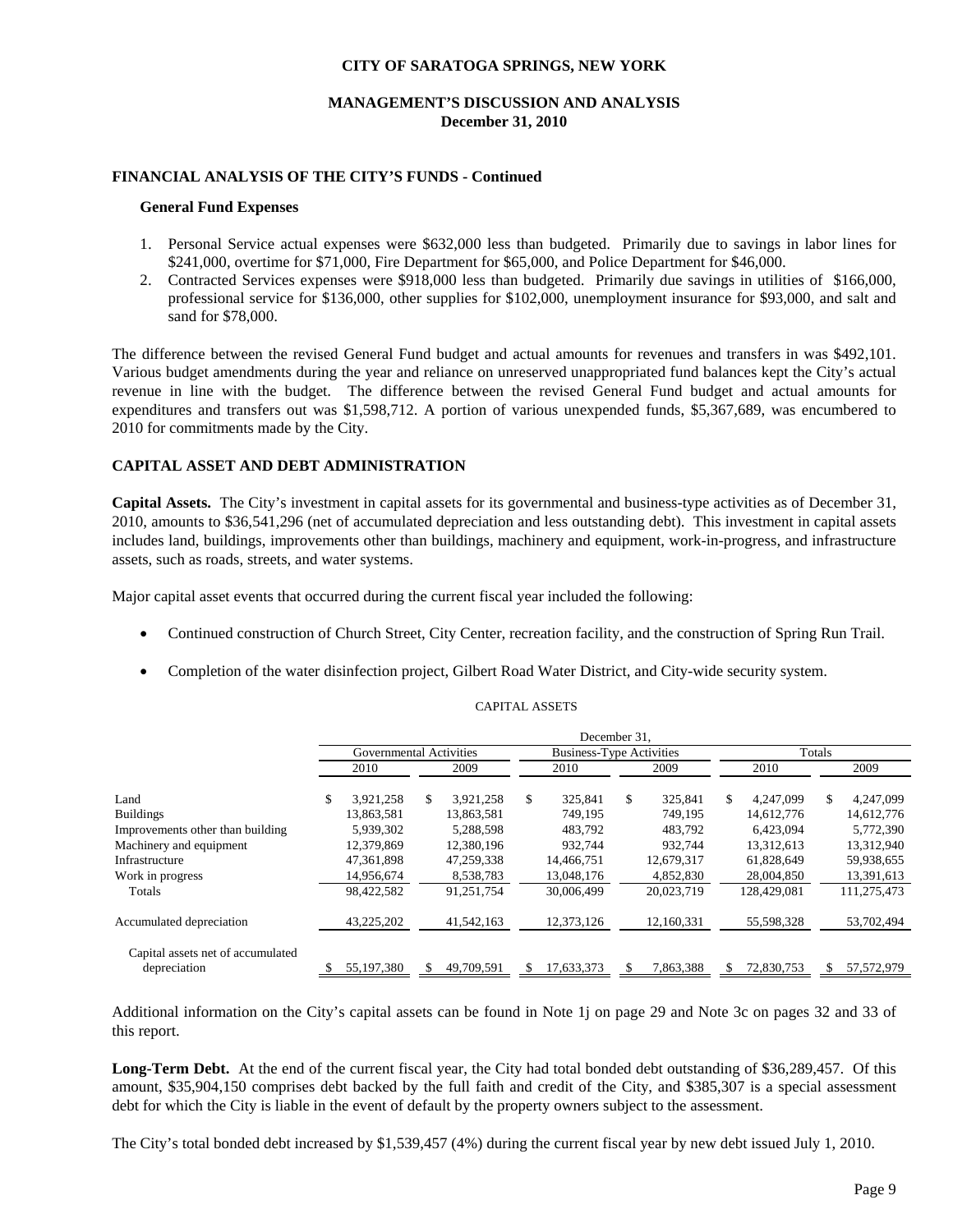# **MANAGEMENT'S DISCUSSION AND ANALYSIS December 31, 2010**

# **CAPITAL ASSET AND DEBT ADMINISTRATION - Continued**

The City maintains an "AA" rating from Standard & Poor's for general obligation debt.

State statutes limit the amount of general obligation debt a governmental entity may issue to 7% of its five-year average of the total assessed valuation. The current debt limitation for the City is \$244,675,921, which is significantly in excess of the City's outstanding general obligation debt. In addition, the City has a self-imposed limit of 2% of the five-year average total assessed value. The City's debt limitation is \$69,907,406, which is significantly in excess of the City's outstanding general obligation debt.

The City participates in the New York State and Local Retirement Systems for police and firefighters (PFRS) and all other employees (ERS). On October 15, 2004, the City opted to provide certain benefits to firefighters for past services under Section 384E of the PFRS plan. The total past service credit costs were \$1,011,118. The City opted to pay for this program over a ten-year term with interest starting the third year at 8% per annum. The unpaid balance of \$458,476 at December 31, 2010, is included in the financial statements as a governmental liability.

In December 2004, the City opted to amortize the 2004 ERS and PFRS retirement payment over a ten-year period. The principal amount amortized was \$397,330 for the ERS plan and \$654,365 for the PFRS plan. The first principal and interest payments were made February 1, 2006, with interest at 5% per annum. The unpaid principal amounts of \$222,998 for the ERS plan and \$366,894 for the PFRS plan are shown in the financial statements as governmental liabilities.

In accordance with the labor agreements between the City and its police officers signed October 27, 2006, the City was required to provide certain benefits to police personnel for past services under Section 384E and 384EB of the PFRS plan. The total past service credit cost was \$2,700,004 for 384E, \$351,235 for 384EB, and \$360,791 to reopen 384D. The City plans to pay for this program over a ten-year period with interest starting the second year at 8% per annum. The first installment was due February 1, 2008, for the City's 2007 fiscal year. The unpaid principal balance is \$1,939,760 for 384E, \$252,338 for 384EB, and \$259,191 for 384D.

Additional information on the City's long-term debt can be found in Note 1l on pages 29 and 30 and Note 3e on pages 35 through 38 of this report.

# **ECONOMIC FACTORS**

The City is growing and thriving. The City is home to the Saratoga Race Course, one of the oldest and most prestigious thoroughbred horse racing tracks in the United States. Each summer, the racetrack operates a six-week schedule of races that attracts world-class horses to participate in the various graded events. Operation of the racetrack is a key factor in the area's successful tourism industry, which allows the City to generate additional revenues from sales tax, hotel occupancy tax, and other similar non-property taxes and fees. The City's residential and commercial tax base grew at a rate of 2% in 2010. The City has added hotels, office buildings, condominiums, and many residences in the past year.

# **REQUESTS FOR INFORMATION**

This financial report is designed to provide a general overview of the City's finances for all those with an interest in the City's finances. Questions concerning any of the information provided in this report or requests for additional financial information should be addressed to the Office of the Commissioner of Finance, 474 Broadway, Saratoga Springs, New York 12866-2296.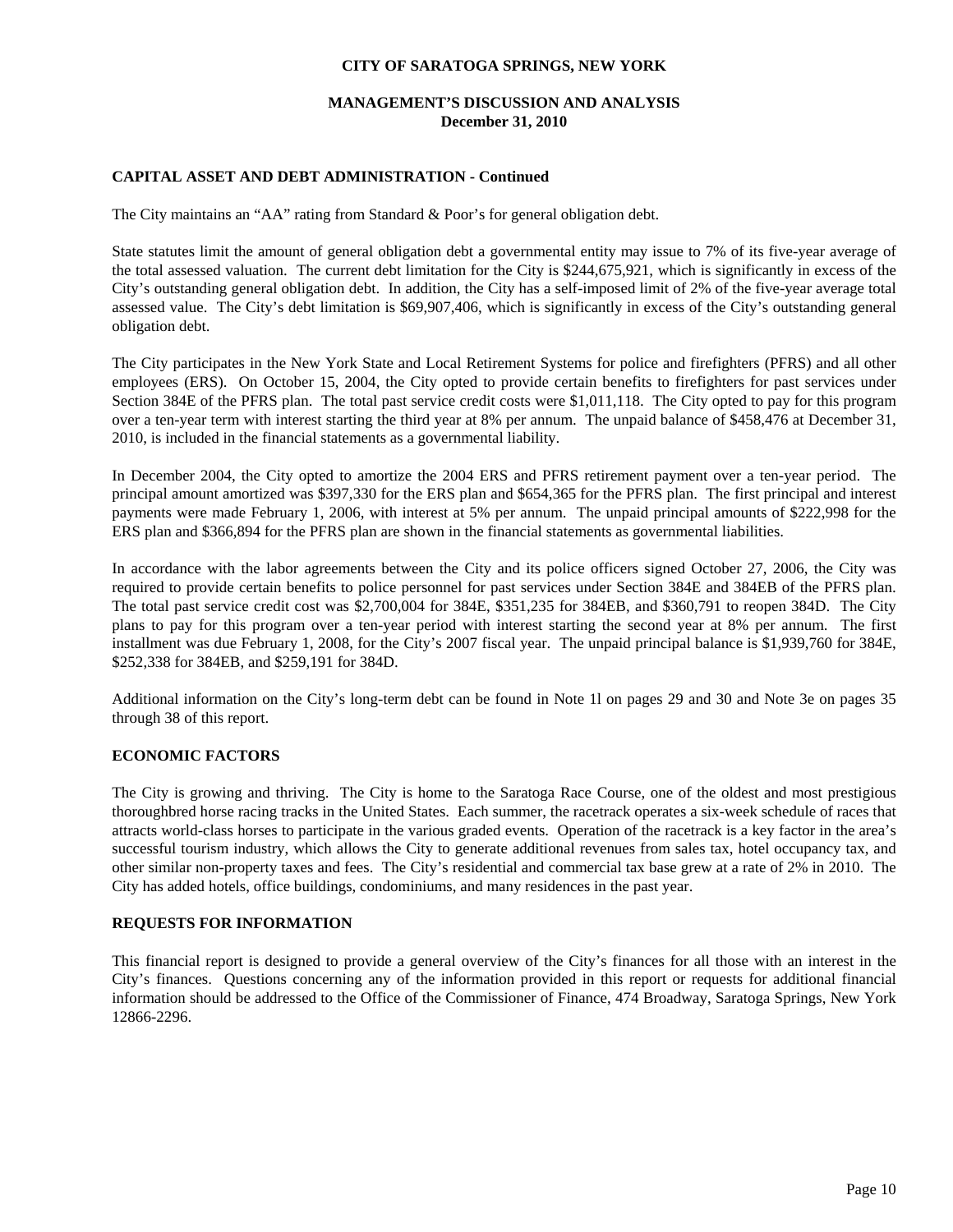# **GOVERNMENT-WIDE FINANCIAL STATEMENTS STATEMENT OF NET ASSETS**

|                                                 |                                   | <b>December 31, 2010</b>                  |                   |
|-------------------------------------------------|-----------------------------------|-------------------------------------------|-------------------|
|                                                 | Governmental<br><b>Activities</b> | <b>Business-type</b><br><b>Activities</b> | <b>Total</b>      |
| <b>ASSETS</b>                                   |                                   |                                           |                   |
| <b>CURRENT ASSETS</b>                           |                                   |                                           |                   |
| Cash and equivalents                            | \$<br>3,891,337                   | \$<br>408,307                             | 4,299,644<br>\$   |
| Cash and cash equivalents, restricted           | 5,089,257                         | 9,120,367                                 | 14,209,624        |
| Investments, restricted                         | 17,260                            | 845                                       | 18,105            |
| Receivables, net of uncollectibles              | 8,291,479                         | 4,381,271                                 | 12,672,750        |
| Inventories                                     |                                   | 47,659                                    | 47,659            |
| Prepaid expenses                                | 1,723                             | 7,475                                     | 9,198             |
| Due from business-type activities               | 1,955,761                         |                                           | 1,955,761         |
| Due from fiduciary funds                        | 63                                |                                           | 63                |
| Accrued interest                                | 51,177                            |                                           | 51,177            |
| Total current assets                            | 19,298,057                        | 13,965,924                                | 33,263,981        |
| <b>NONCURRENT ASSETS</b>                        |                                   |                                           |                   |
| Capital assets, net                             | 55,197,380                        | 17,633,373                                | 72,830,753        |
| <b>Total assets</b>                             | 74,495,437                        | 31,599,297                                | 106,094,734       |
| <b>LIABILITIES AND NET ASSETS</b>               |                                   |                                           |                   |
| <b>LIABILITIES</b>                              |                                   |                                           |                   |
| Accounts payable and other current liabilities  | 5,148,386                         | 2,342,789                                 | 7,491,175         |
| Current maturities on long-term liabilities     | 4,419,669                         | 628,870                                   | 5,048,539         |
| Due to governmental activities                  |                                   | 1,955,761                                 | 1,955,761         |
| Accrued interest payable                        | 1,557,930                         | 323,242                                   | 1,881,172         |
| Total current liabilities                       | 11,125,985                        | 5,250,662                                 | 16,376,647        |
| <b>NONCURRENT LIABILITIES</b>                   |                                   |                                           |                   |
| Long-term liabilities, less current maturities  | 30,584,756                        | 6,941,125                                 | 37,525,881        |
| Other postemployment liability                  | 18,631,521                        | 1,605,200                                 | 20,236,721        |
| <b>Total liabilities</b>                        | 60,342,262                        | 13,796,987                                | 74,139,249        |
| <b>NET ASSETS</b>                               |                                   |                                           |                   |
| Invested in capital assets, net of related debt | 25,889,996                        | 10,651,300                                | 36,541,296        |
| Restricted for                                  |                                   |                                           |                   |
| Capital improvements                            | 983,311                           | 7,738,189                                 | 8,721,500         |
| Debt service                                    | 1,509,953                         |                                           | 1,509,953         |
| Water line extension projects                   |                                   | 622,240                                   | 622,240           |
| Special district                                | 1,957                             |                                           | 1,957             |
| Capital projects                                | 2,515,733                         | 759,938                                   | 3,275,671         |
| Other purposes                                  | 78,303                            |                                           | 78,303            |
| Unrestricted                                    | (16, 826, 078)                    | (1,969,357)                               | (18, 795, 435)    |
| <b>Total net assets</b>                         | <u>14,153,175</u>                 | \$17,802,310                              | <u>31,955,485</u> |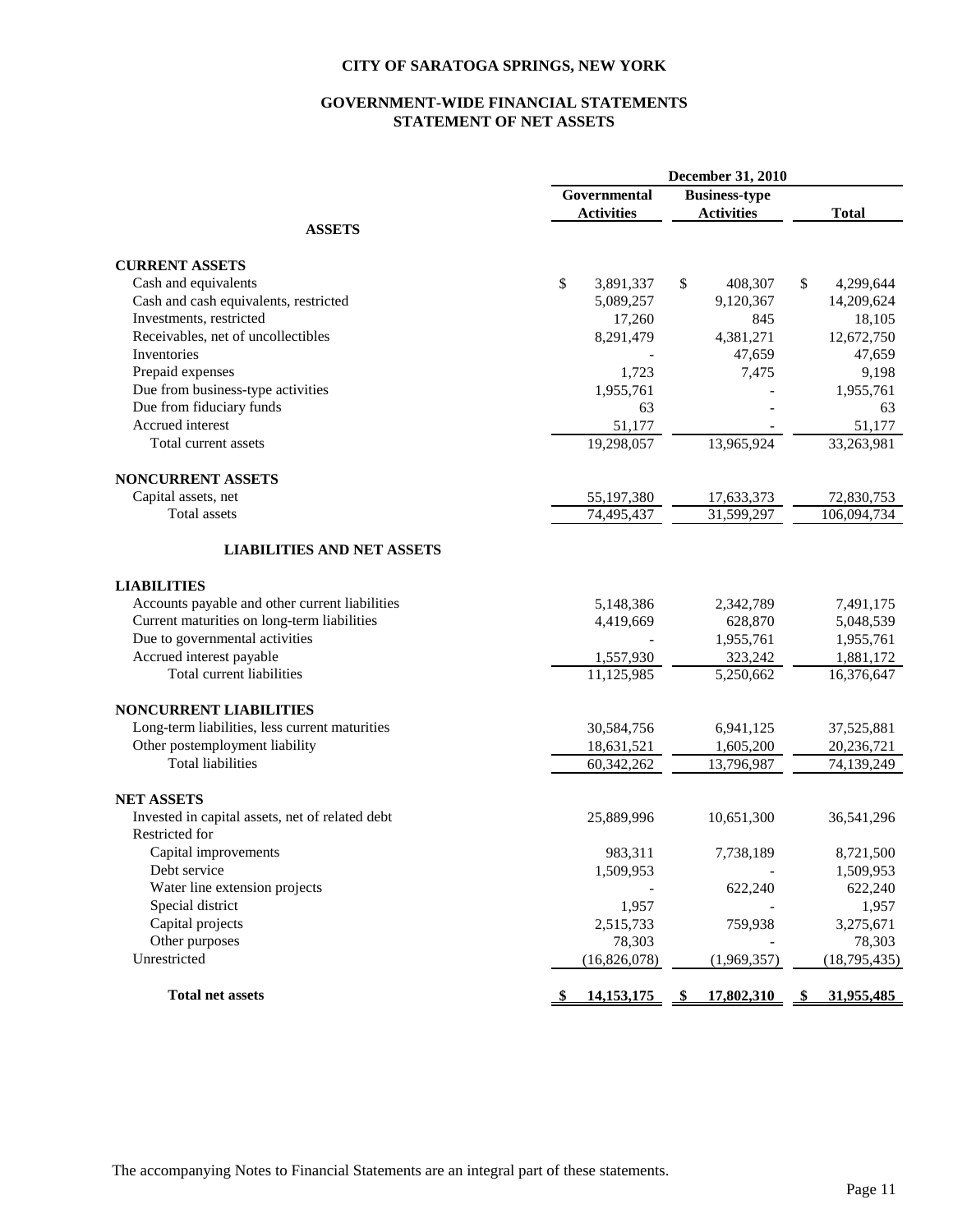CITY OF SARATOGA SPRINGS, NEW YORK **CITY OF SARATOGA SPRINGS, NEW YORK** 

# GOVERNMENT-WIDE FINANCIAL STATEMENTS STATEMENTS **GOVERNMENT-WIDE FINANCIAL STATEMENTS STATEMENT OF ACTIVITIES**

|                                                       |                                                   |                                                                                                         |                              | Year Ended December 31, 2010 |                                           |                                                             |                                                    |
|-------------------------------------------------------|---------------------------------------------------|---------------------------------------------------------------------------------------------------------|------------------------------|------------------------------|-------------------------------------------|-------------------------------------------------------------|----------------------------------------------------|
|                                                       |                                                   |                                                                                                         | Program Revenue<br>Operating | Capital                      |                                           | Net (Expenses) Revenues And<br><b>Changes in Net Assets</b> |                                                    |
| <b>Functions/Programs</b>                             | <b>Expenses</b>                                   | Charges for<br>Services                                                                                 | Contributions<br>Grants and  | Contributions<br>Grants and  | Governmental<br>Activities                | <b>Business-type</b><br>Activities                          | Total                                              |
| GOVERNMENTAL ACTIVITIES<br>General Government Support |                                                   |                                                                                                         |                              |                              |                                           |                                                             |                                                    |
| Mayor                                                 | 1,200,714<br>S                                    | 4,800<br>$\Theta$                                                                                       | $\Theta$                     | $\Theta$                     | (1, 195, 914)<br>S                        | $\Theta$                                                    | (1, 195, 914)<br>S                                 |
| Public Works<br>Finance                               | 5,760,838<br>1,853,204                            | 198,746<br>103,162                                                                                      | 45,554<br>35,364             |                              | (1,619,094)<br>(5, 612, 122)              |                                                             | (1,619,094)<br>(5, 612, 122)                       |
| Accounts                                              | 1,239,027                                         | 572,416                                                                                                 | 20,710                       |                              | (645,901)                                 |                                                             | (645,901)                                          |
| Other general government support<br>Public Safety     | 111,000                                           | 7,276                                                                                                   |                              | 393,906                      | 290,182                                   |                                                             | 290,182                                            |
| Police                                                | 11,956,726                                        | 689,109                                                                                                 | 235,000                      |                              | (11, 032, 617)                            |                                                             | (11,032,617)                                       |
| Other public safety<br>Fire                           | 9,177,550<br>2,731,662                            | 6,357<br>129,272                                                                                        |                              |                              | (9,171,193)<br>(2,602,390)                |                                                             | (9,171,193)<br>(2,602,390)                         |
| Health                                                | 17,708                                            |                                                                                                         |                              |                              | (17,708)                                  | $\mathbf{I}$                                                | (17,708)                                           |
| Economic opportunity and development<br>ransportation | 3,975,708<br>182,528                              |                                                                                                         | 505,679                      | 3,258,781                    | (211,248)<br>(182, 528)                   |                                                             | (211,248)<br>(182, 528)                            |
| Culture and recreation                                | 2,602,162                                         | 901,074                                                                                                 |                              |                              | (1,701,088)                               |                                                             | (1,701,088)                                        |
| Home and community service                            | 2,466,544                                         | 395,997                                                                                                 | 598,176                      |                              | (1,472,371)                               |                                                             | (1,472,371)                                        |
| interest on long-term debt<br>Civil service           | 76,113<br>1,373,368                               | 30,005                                                                                                  |                              |                              | (46, 108)<br>(1,373,368)                  |                                                             | (46, 108)<br>(1,373,368)                           |
| Total governmental activities                         | 44,724,852                                        | 3,038,214                                                                                               | 1,440,483                    | 3,652,687                    | (36,593,468)                              |                                                             | (36,593,468)                                       |
| BUSINESS-TYPE ACTIVITIES                              |                                                   |                                                                                                         |                              |                              |                                           |                                                             |                                                    |
| Water<br>Sewer                                        | 1,931,293<br>3,724,157                            | 2,693,405<br>3,799,572                                                                                  |                              | 16,460                       |                                           | 778,572<br>75,415                                           | 778,572<br>75,415                                  |
| <b>Center Authority</b>                               | ,168,554                                          | 516,210                                                                                                 |                              | 8,354,197                    |                                           | 7,701,853                                                   | 7,701,853                                          |
| Total business-type activities                        | 6,824,004                                         | 7,009,187                                                                                               |                              | 8,370,657                    |                                           | 8,555,840                                                   | 8,555,840                                          |
| <b>Total</b> government                               | 51,548,856                                        | 10,047,401<br>ų                                                                                         | 1,440,483                    | 12,023,344                   | (36,593,468)<br>÷.                        | 8,555,840<br>GR.                                            | (28, 037, 628)<br>Đ,                               |
|                                                       | GENERAL REVENUES:                                 |                                                                                                         |                              |                              |                                           |                                                             |                                                    |
|                                                       |                                                   | Real property tax and related tax items                                                                 |                              |                              | 18,902,330<br>11,311,317<br>$\mathcal{G}$ | $\mathcal{G}$                                               | 18,902,330<br>12,145,458<br>$\boldsymbol{\varphi}$ |
|                                                       | Other general revenue items<br>Non-property taxes |                                                                                                         |                              |                              | 115,716                                   | 114,082<br>834,141                                          | 229,798                                            |
|                                                       | Interest earnings                                 | State aid and mortgage taxes not restricted to specific purposes                                        |                              |                              | 130,705                                   | 25,937                                                      | 156,642                                            |
|                                                       | Total general revenues                            |                                                                                                         |                              |                              | 32,997,780<br>2,537,712                   | 974,160                                                     | 33,971,940<br>2,537,712                            |
|                                                       | TRANSFERS                                         |                                                                                                         |                              |                              |                                           |                                                             |                                                    |
|                                                       |                                                   | Transfer from governmental to business-type activities                                                  |                              |                              | (165,766)                                 | 165,766                                                     |                                                    |
|                                                       |                                                   | Total general revenues and transfers                                                                    |                              |                              | 32,832,014                                | 1,139,926                                                   | 33,971,940                                         |
|                                                       | CHANGE IN NET ASSETS                              |                                                                                                         |                              |                              | (3,761,454)                               | 9,695,766                                                   | 5,934,312                                          |
|                                                       | NET ASSETS, beginning of year                     |                                                                                                         |                              |                              | 19,342,398                                | 10,655,311                                                  | 29,997,709                                         |
|                                                       | <b>Prior Period Adjustments</b>                   | Bond proceeds, Water and Sewer and payments, Water                                                      |                              |                              |                                           | (693,545)                                                   | (693,545)                                          |
|                                                       | Bond interest adjustment                          |                                                                                                         |                              |                              | (101, 172)                                |                                                             | (101, 172)                                         |
|                                                       |                                                   | Bonds payable, beginning of year, Sewer<br>Reclassification of various accounts                         |                              |                              | (28, 647)                                 | (1,291,912)                                                 | (28, 647)<br>(1, 291, 912)                         |
|                                                       | Revolving loan adjustments                        |                                                                                                         |                              |                              | (4,068)                                   |                                                             | (4,068)                                            |
|                                                       |                                                   | Capital project reserves adjustment - current year, Water<br>Capital project reserves adjustment, Water |                              |                              | (260, 144)                                | (1,075,557)<br>260,144                                      | (1,075,557)                                        |
|                                                       | Retirement amortization                           | Write off prior years bad checks, General                                                               |                              |                              | (2,100)                                   | 252,103                                                     | (2,100)<br>(219, 133)                              |
|                                                       |                                                   | Federal revenue adjustment Capital                                                                      |                              |                              | $(471, 236)$<br>$(560, 402)$              |                                                             | (560, 402)                                         |
|                                                       |                                                   | NET ASSETS, beginning of year, as restated                                                              |                              |                              | 17,914,629                                | 8,106,544                                                   | 26,021,173                                         |
|                                                       | NET ASSETS, end of year                           |                                                                                                         |                              |                              | 14,153,175<br>⊌                           | 17,802,310<br>₩                                             | 31,955,485<br>€                                    |

Fire<br>
Other public safety<br>
Hransportation<br>
Transportation<br>
Teconomic opportunity and development<br>
Culture and recreation<br>
Culture and community service<br>
Civil and obterm debt<br>
Interest on long-term debt<br>
Total governmental Accounts<br>Other general government support<br>Public Safety<br>Dolice GOVERNMENTAL ACTIVITIES<br>General Government Support<br>Mayor GOVERNMENTAL ACTIVITIES  $\begin{array}{c} \mbox{BUSINES-TYPE}\ \mbox{ACTIVITIES} \\ \mbox{Water} \end{array}$ General Government Support Finance<br>Public Works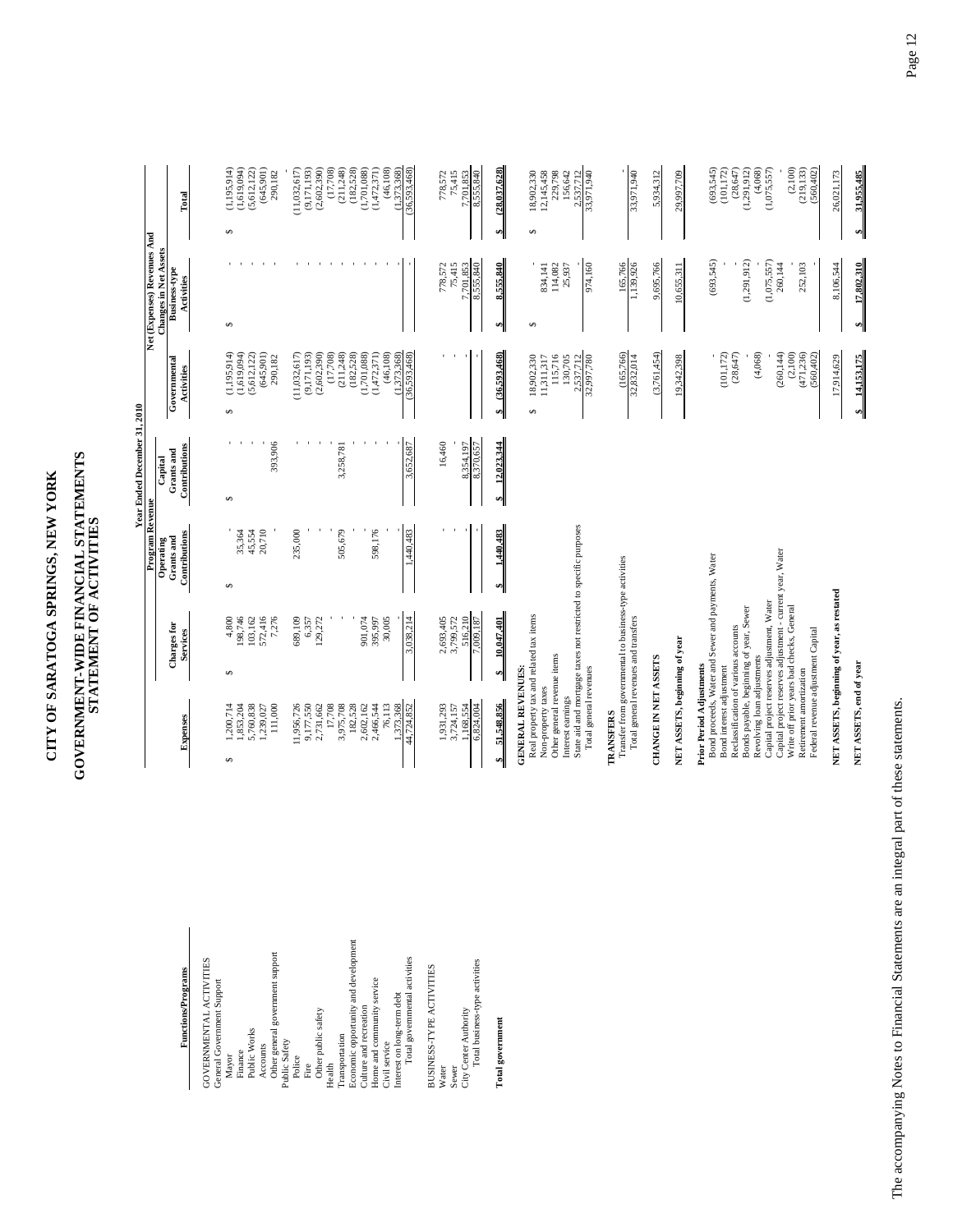CITY OF SARATOGA SPRINGS, NEW YORK **CITY OF SARATOGA SPRINGS, NEW YORK** 

# FUND FINANCIAL STATEMENTS<br>BALANCE SHEET - GOVERNMENTAL FUNDS **BALANCE SHEET - GOVERNMENTAL FUNDS FUND FINANCIAL STATEMENTS**

|                                                      |                 |            |    |             |    | December 31, 2010 |          |                              |               |                       |           |                       |
|------------------------------------------------------|-----------------|------------|----|-------------|----|-------------------|----------|------------------------------|---------------|-----------------------|-----------|-----------------------|
|                                                      |                 |            |    |             |    |                   |          | <b>Special Revenue Funds</b> |               |                       |           |                       |
|                                                      |                 |            |    |             |    |                   |          |                              |               | <b>Other</b>          |           | Total                 |
|                                                      |                 | General    |    | Capital     |    | Service<br>Debt   |          | Development<br>Community     |               | Governmental<br>Funds |           | Governmental<br>Funds |
| <b>ASSETS</b>                                        |                 |            |    |             |    |                   |          |                              |               |                       |           |                       |
| Cash and cash equivalents                            | $\varphi$       | 3,296,887  | ↔  |             | ↮  |                   | $\Theta$ | 257,068                      | $\rightarrow$ | 337,382               | $\bullet$ | 3,891,337             |
| Cash, special reserves                               |                 | 1,061,615  |    | 3,238,333   |    | .,509,953         |          |                              |               | 1,957                 |           | 5,811,858             |
| Investments, restricted                              |                 | 17,260     |    |             |    |                   |          |                              |               |                       |           | 17,260                |
| Receivables, net                                     |                 | 5,111,705  |    | 5,400       |    | 600               |          | 279,635                      |               |                       |           | 5,397,340             |
| Receivables from other governments                   |                 | 1,866,825  |    | 1,235,769   |    | 150               |          | 25,946                       |               |                       |           | 3,128,690             |
| Prepaid expenses                                     |                 | 1,722      |    |             |    |                   |          |                              |               |                       |           | 1,722                 |
| Due from other funds                                 |                 | 2,495,244  |    |             |    |                   |          |                              |               |                       |           | 2,495,244             |
| Total assets                                         | ∞∥              | 13,851,258 | \$ | 4,479,502   | ଇ∣ | 1,510,703         | ↮        | 562,649                      | ↮             | 339,339               | S         | 20,743,451            |
| <b>LIABILITIES AND FUND BALANCES</b><br>Liabilities: |                 |            |    |             |    |                   |          |                              |               |                       |           |                       |
| Accounts payable and accrued liabilities             | $\varphi$       | 866,333    | 5  | 356,369     | S  | 100               | $\Theta$ | 25,946                       | S             | 15,220                | S         | 1,263,968             |
| Due to other funds                                   |                 |            |    | 269,246     |    | 265,252           |          | 4,922                        |               |                       |           | 539,420               |
| Due to other governments                             |                 | 3,127,430  |    |             |    |                   |          | 376                          |               |                       |           | 3,127,806             |
| Deferred tax revenue                                 |                 | 1,544,933  |    |             |    |                   |          |                              |               |                       |           | 1,544,933             |
| Deferred revenue                                     |                 | ,300,705   |    | 315,457     |    |                   |          | 279,636                      |               |                       |           | ,895,798              |
| Total liabilities                                    |                 | 6,839,401  |    | 941,072     |    | 265,352           |          | 310,880                      |               | 15,220                |           | 8,371,925             |
| Fund balance:                                        |                 |            |    |             |    |                   |          |                              |               |                       |           |                       |
| Reserved for:                                        |                 |            |    |             |    |                   |          |                              |               |                       |           |                       |
| Encumbrances                                         |                 | 1,748,195  |    | 3,619,494   |    |                   |          |                              |               |                       |           | 5,367,689             |
| Capital reserve                                      |                 | 983,311    |    |             |    |                   |          |                              |               |                       |           | 983,311               |
| Debt                                                 |                 |            |    |             |    | 1,245,351         |          |                              |               |                       |           | 1,245,351             |
| Capital improvements                                 |                 |            |    | 3,238,333   |    |                   |          |                              |               |                       |           | 3,238,333             |
| Other reserves<br>Unreserved:                        |                 | 78,303     |    |             |    |                   |          |                              |               | 1,957                 |           | 80,260                |
| Appropriated for 2010                                |                 |            |    |             |    |                   |          |                              |               |                       |           |                       |
| Unappropriated                                       |                 | 4,202,048  |    | (3,319,397) |    |                   |          | 251,769                      |               | 322,162               |           | 1,456,582             |
| Total fund balance                                   |                 | 7,011,857  |    | 3,538,430   |    | ,245,351          |          | 251,769                      |               | 324,119               |           | 12,371,526            |
| Total liabilities and fund balances                  | $\blacklozenge$ | 13,851,258 | S  | 4,479,502   | Ø  | 1,510,703         | ↮        | 562,649                      | ↮             | 339,339               | se,       | 20,743,451            |

The accompanying Notes to Financial Statements are an integral part of these statements. The accompanying Notes to Financial Statements are an integral part of these statements.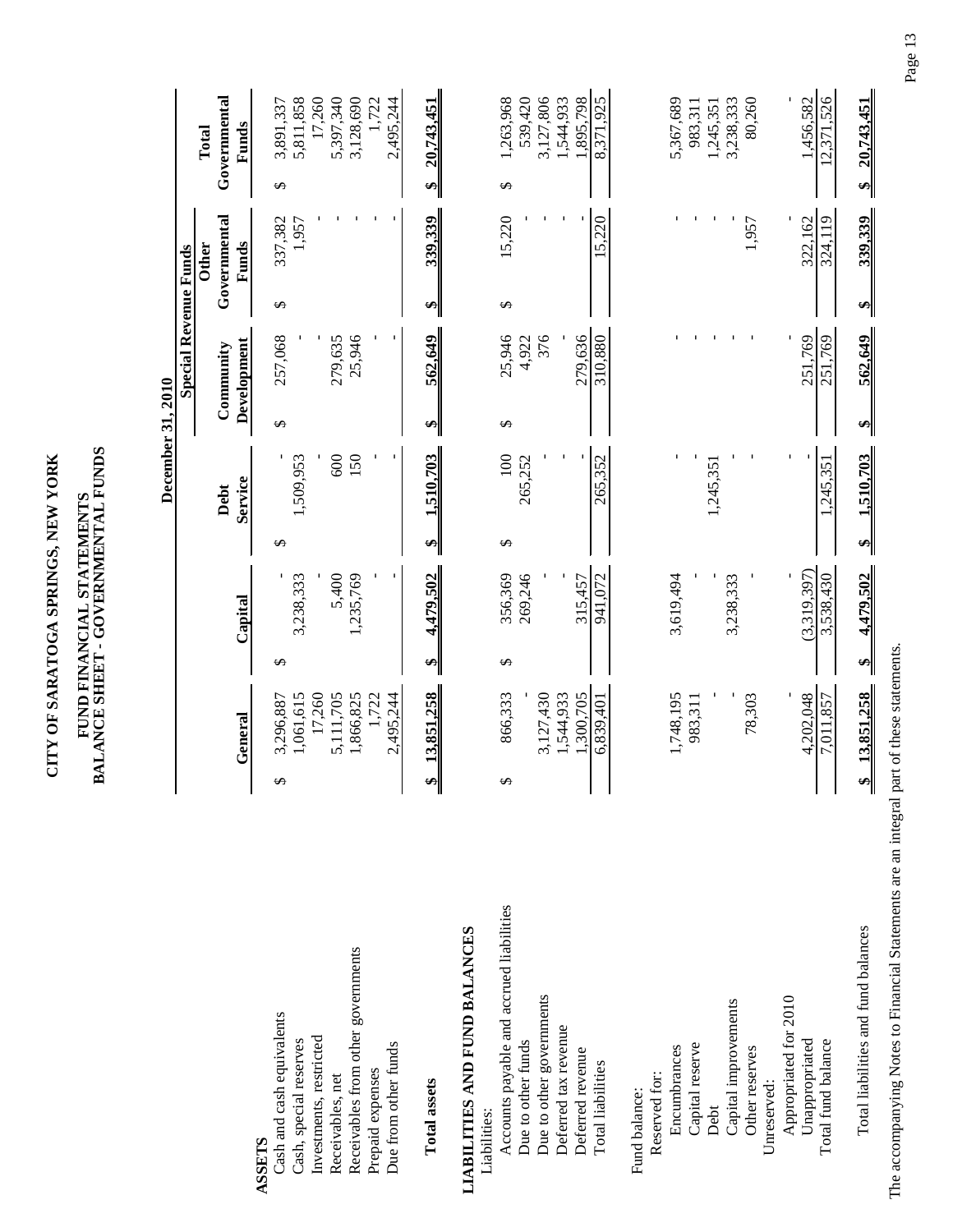# **RECONCILIATION OF THE TOTAL FUND BALANCES SHOWN IN THE GOVERNMENTAL FUNDS TO THE STATEMENT OF NET ASSETS**

|                                                                                                                                                                                               | December 31,<br>2010 |
|-----------------------------------------------------------------------------------------------------------------------------------------------------------------------------------------------|----------------------|
| Total fund balances in the fund financial statements for the governmental funds.                                                                                                              | 12,371,527<br>\$     |
| This amount differs from the amount of net assets shown in the statement of net assets<br>due to the following:                                                                               |                      |
| Capital assets are included as assets in the government-wide statements and are<br>added, net of accumulated depreciation                                                                     | 55,197,380           |
| Long-term liabilities for bonded debt are included as liabilities in the government-wide<br>statements and are deducted.                                                                      | (29, 307, 384)       |
| Long-term liabilities for past service costs for retirement plans and amortization<br>for retirement plans are included as liabilities in the government-wide statements and<br>are deducted. | (2,071,641)          |
| Business-type activity bonds are deducted from the restricted cash assets in the<br>government-wide statements.                                                                               | (764, 457)           |
| Business-type activity capital project reserves are added to the government-wide<br>statements.                                                                                               | 41,856               |
| Long-term liabilities for the lease obligations by the City are included as liabilities in the<br>government-wide statements and are deducted.                                                | (1,429,287)          |
| Long-term liabilities for other postemployment benefit obligations by the City are included<br>as liabilities in the government-wide statements and are deducted.                             | (18, 631, 521)       |
| Accrued interest on property, school taxes and community development loans on<br>receivables for revenues earned, measurable, but not available and are added.                                | 51,177               |
| Deferred revenue and deferred tax revenue are added to the government wide<br>statements as revenue.                                                                                          |                      |
| Internal balances between governmental funds are deducted from the government wide<br>statements and the net effect is zero.                                                                  | 3,440,731            |
| Net receivables for revenues earned, measurable but not available to provide financial<br>resources are included in the government-wide statements as assets and are added.                   | (234, 551)           |
| Other current liabilities for compensated absences are included in the government-wide<br>statements as liabilities and are deducted.                                                         | (3,213,049)          |
| Current liabilities for interest payable on long-term debt are included in the<br>government-wide statements as liabilities and are deducted.                                                 | (1,297,606)          |
| Total net assets, end of year                                                                                                                                                                 | 14, 153, 175         |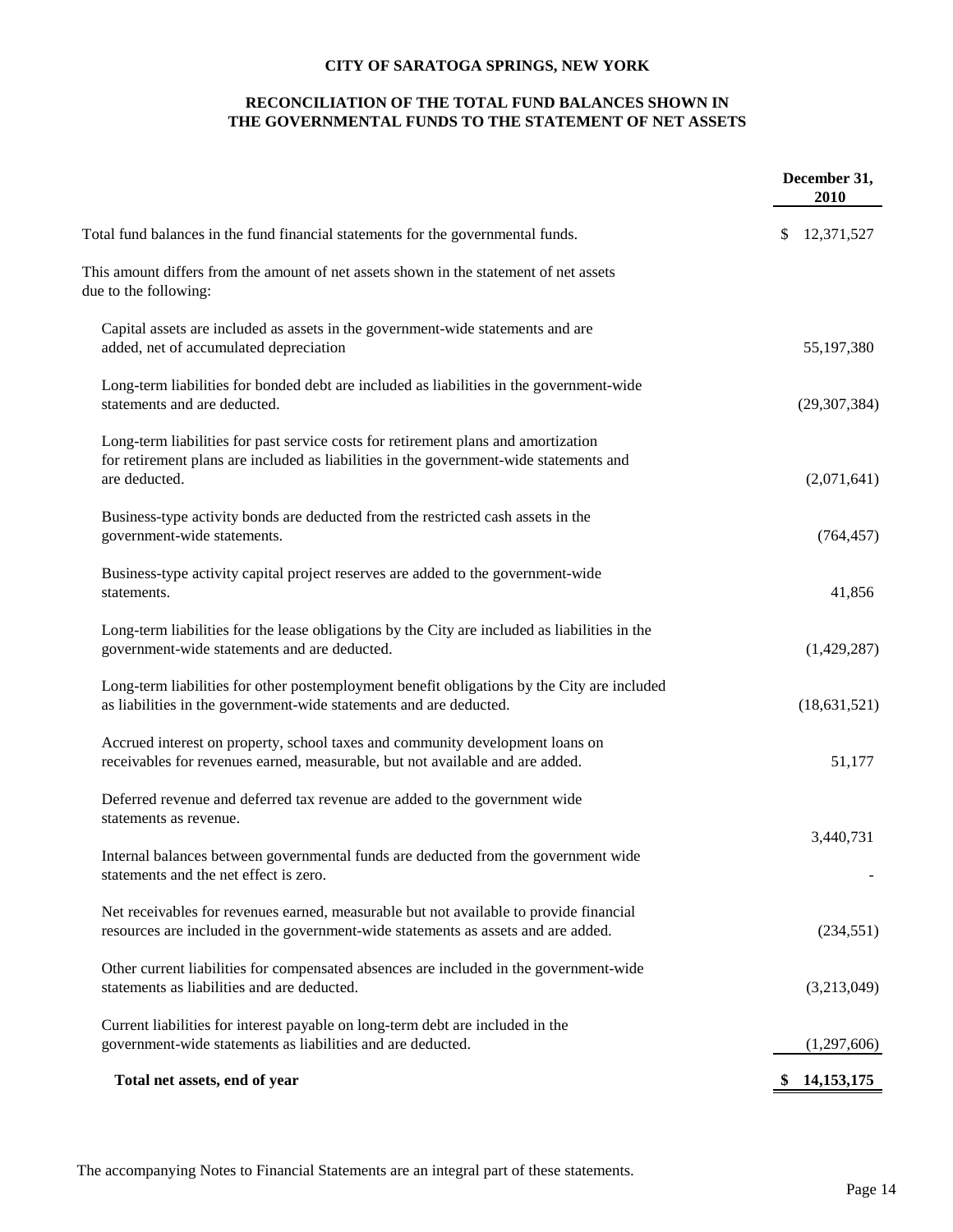**CITY OF SARATOGA SPRINGS, NEW YORK**  CITY OF SARATOGA SPRINGS, NEW YORK

# **STATEMENT OF REVENUES, EXPENDITURES, AND CHANGES IN FUND BALANCES -**  STATEMENT OF REVENUES, EXPENDITURES, AND CHANGES IN FUND BALANCES -<br>GOVERNMENTAL FUNDS FUND FINANCIAL STATEMENTS **FUND FINANCIAL STATEMENTS GOVERNMENTAL FUNDS**

|                                            |   |            |           |   |           | Year Ended December 31, 2010 |                              |         |                       |
|--------------------------------------------|---|------------|-----------|---|-----------|------------------------------|------------------------------|---------|-----------------------|
|                                            |   |            |           |   |           |                              | <b>Special Revenue Funds</b> |         |                       |
|                                            |   |            |           |   | Debt      | Community                    | Governmental<br><b>Other</b> |         | Governmental<br>Total |
|                                            |   | General    | Capital   |   | Service   | Development                  | Funds                        |         | Funds                 |
| <b>REVENUES</b>                            |   |            |           |   |           |                              |                              |         |                       |
| Real property taxes and tax items          | ↮ | 16,419,812 | ↮         | ↮ | 2,209,687 | ↮                            | ِص                           | 109,870 | 18,739,369<br>ِص      |
| Non-property taxes                         |   | 11,311,352 |           |   |           |                              |                              |         | 11,311,352            |
| Departmental income                        |   | 1,435,656  |           |   |           | 36,366                       |                              |         | 1,472,022             |
| Intergovernmental charges                  |   | 249,179    |           |   |           |                              |                              |         | 249,179               |
| Use of money and property                  |   | 421,022    | 74,290    |   | 36,813    | 14,795                       |                              | 650     | 547,570               |
| Licenses and permits                       |   | 154,763    |           |   |           |                              |                              |         | 154,763               |
| Fines and forfeitures                      |   | 672,504    |           |   |           |                              |                              |         | 672,504               |
| Sale of property and compensation for loss |   | 385,067    |           |   |           |                              |                              |         | 385,067               |
| Miscellaneous                              |   | 197,009    |           |   |           |                              |                              |         | 197,009               |
| State aid                                  |   | 3,375,398  | 3,335     |   | 7,582     |                              |                              |         | 3,386,315             |
| Federal aid                                |   | 272,006    | 2,939,989 |   |           | 585,176                      |                              |         | 3,797,171             |
| Total revenues                             |   | 34,893,768 | 3,017,614 |   | 2,254,082 | 636,337                      |                              | 110,520 | 40,912,321            |
| EXPENDITURES                               |   |            |           |   |           |                              |                              |         |                       |
| Current:                                   |   |            |           |   |           |                              |                              |         |                       |
| General Government Support                 |   |            |           |   |           |                              |                              |         |                       |
| Mayor                                      |   | 924,873    |           |   |           |                              |                              |         | 924,873               |
| Finance                                    |   | ,662,763   |           |   | 25,787    |                              |                              |         | 1,688,550             |
| Public Works                               |   | 3,193,789  |           |   |           |                              |                              |         | 3,193,789             |
| Accounts                                   |   | 1,087,261  |           |   |           |                              |                              |         | 1,087,261             |
| Unallocated insurance                      |   | 604,162    |           |   |           |                              |                              |         | 604,162               |
| Other general government support           |   | 39,810     |           |   |           |                              |                              |         | 39,810                |
| Public Safety                              |   |            |           |   |           |                              |                              |         |                       |
| Police                                     |   | 9,097,137  |           |   |           |                              |                              |         | 9,097,137             |
| Fire                                       |   | 7,324,545  |           |   |           |                              |                              |         | 7,324,545             |
| Other public safety                        |   | 2,320,185  |           |   |           |                              |                              |         | 2,320,185             |
| Health                                     |   | 17,765     |           |   |           |                              |                              |         | 17,765                |
| Transportation                             |   | 4,129,819  |           |   |           |                              |                              |         | 4,129,819             |
| Economic opportunity and development       |   | 138,615    |           |   |           |                              |                              | 43,913  | 182,528               |
| Culture and recreation                     |   | ,959,304   |           |   |           |                              |                              |         | 1,959,304             |
| Home and community service                 |   | 830,388    |           |   |           | 574,170                      |                              |         | 1,404,558             |
| Civil Service                              |   | 68,801     |           |   |           |                              |                              |         | 68,801                |
| Employee benefits                          |   |            |           |   |           |                              |                              |         |                       |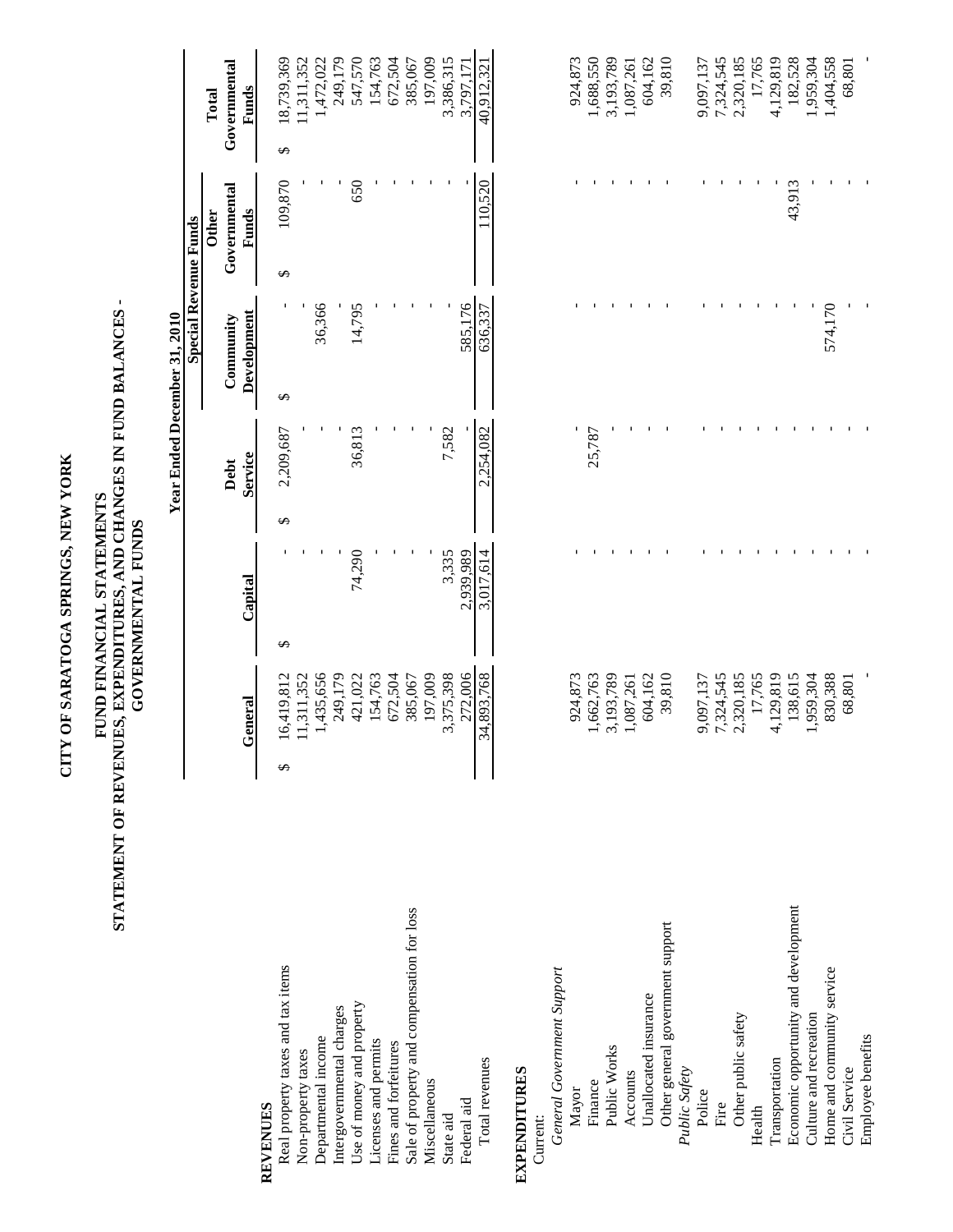|   |            |                            |        |                                                                                                                                                                                                       |                             |         |                                                                               | .,687,121       |
|---|------------|----------------------------|--------|-------------------------------------------------------------------------------------------------------------------------------------------------------------------------------------------------------|-----------------------------|---------|-------------------------------------------------------------------------------|-----------------|
|   |            |                            |        |                                                                                                                                                                                                       |                             |         |                                                                               | ,414,458        |
|   |            |                            |        |                                                                                                                                                                                                       |                             |         |                                                                               |                 |
|   |            |                            |        |                                                                                                                                                                                                       |                             |         |                                                                               |                 |
|   |            |                            |        |                                                                                                                                                                                                       |                             |         |                                                                               |                 |
|   |            |                            |        |                                                                                                                                                                                                       |                             |         |                                                                               | 148,565         |
|   |            |                            |        |                                                                                                                                                                                                       |                             |         |                                                                               |                 |
|   |            |                            | 63,047 |                                                                                                                                                                                                       |                             |         |                                                                               | 63,047          |
|   |            |                            |        |                                                                                                                                                                                                       |                             |         |                                                                               |                 |
|   |            |                            |        |                                                                                                                                                                                                       |                             |         |                                                                               |                 |
|   |            |                            |        |                                                                                                                                                                                                       |                             |         |                                                                               | 5,804<br>27,713 |
|   |            |                            |        |                                                                                                                                                                                                       |                             |         |                                                                               | 10,000          |
|   |            |                            |        |                                                                                                                                                                                                       |                             |         |                                                                               | 3,401,729       |
|   |            |                            |        |                                                                                                                                                                                                       |                             |         |                                                                               |                 |
|   |            |                            |        |                                                                                                                                                                                                       |                             |         |                                                                               |                 |
|   |            |                            |        |                                                                                                                                                                                                       |                             |         |                                                                               | 3,114,188       |
|   |            |                            |        |                                                                                                                                                                                                       |                             |         |                                                                               | 1,492,951       |
|   |            |                            |        |                                                                                                                                                                                                       |                             |         |                                                                               |                 |
|   | 33,552,724 |                            |        | 2,957,464                                                                                                                                                                                             |                             |         | 60,308                                                                        | 45,408,663      |
|   |            |                            |        |                                                                                                                                                                                                       |                             |         |                                                                               |                 |
|   |            |                            |        |                                                                                                                                                                                                       |                             |         |                                                                               | 1,539,457       |
|   |            |                            | 92,608 | 1,236,788                                                                                                                                                                                             |                             |         |                                                                               | 1,391,000       |
|   | (296, 037) |                            |        |                                                                                                                                                                                                       |                             |         | (49, 503)                                                                     | 1,556,766)      |
|   | (234, 433) |                            |        | 1,236,788                                                                                                                                                                                             |                             |         | (49, 503)                                                                     | .373,691        |
|   | 1,106,611  |                            |        |                                                                                                                                                                                                       |                             | 563     | 709                                                                           | (3,122,651)     |
|   | 5,907,346  |                            |        | 711,945                                                                                                                                                                                               |                             |         | 323,410                                                                       | 16,060,746      |
|   | (2,100)    |                            |        |                                                                                                                                                                                                       |                             |         | I.                                                                            | (566, 569)      |
|   | 5,905,246  |                            |        | 711,945                                                                                                                                                                                               |                             |         | 323,410                                                                       | 15,494,177      |
| ₩ | 7,011,857  | ↮                          |        | 1,245,351                                                                                                                                                                                             | ↮                           | ↮       | 324,119                                                                       | 12,371,526<br>예 |
|   |            | 79,274<br>74,233<br>61,604 |        | (4,763,940)<br>(560, 401)<br>(1, 149, 622)<br>3,538,430<br>3,114,188<br>8,302,370<br>5,804<br>27,713<br>10,000<br>3,401,729<br>1,539,457<br>482,443<br>148,565<br>8,263,997<br>8,862,771<br>1,492,951 | 1,336,799<br>1,594,878<br>↮ | 533,406 | (61, 604)<br>(4,068)<br>(61, 604)<br>251,769<br>251,206<br>574,170<br>255,274 | 3,426<br>12,969 |

The accompanying Notes to Financial Statements are an integral part of these statements. The accompanying Notes to Financial Statements are an integral part of these statements.

Page 15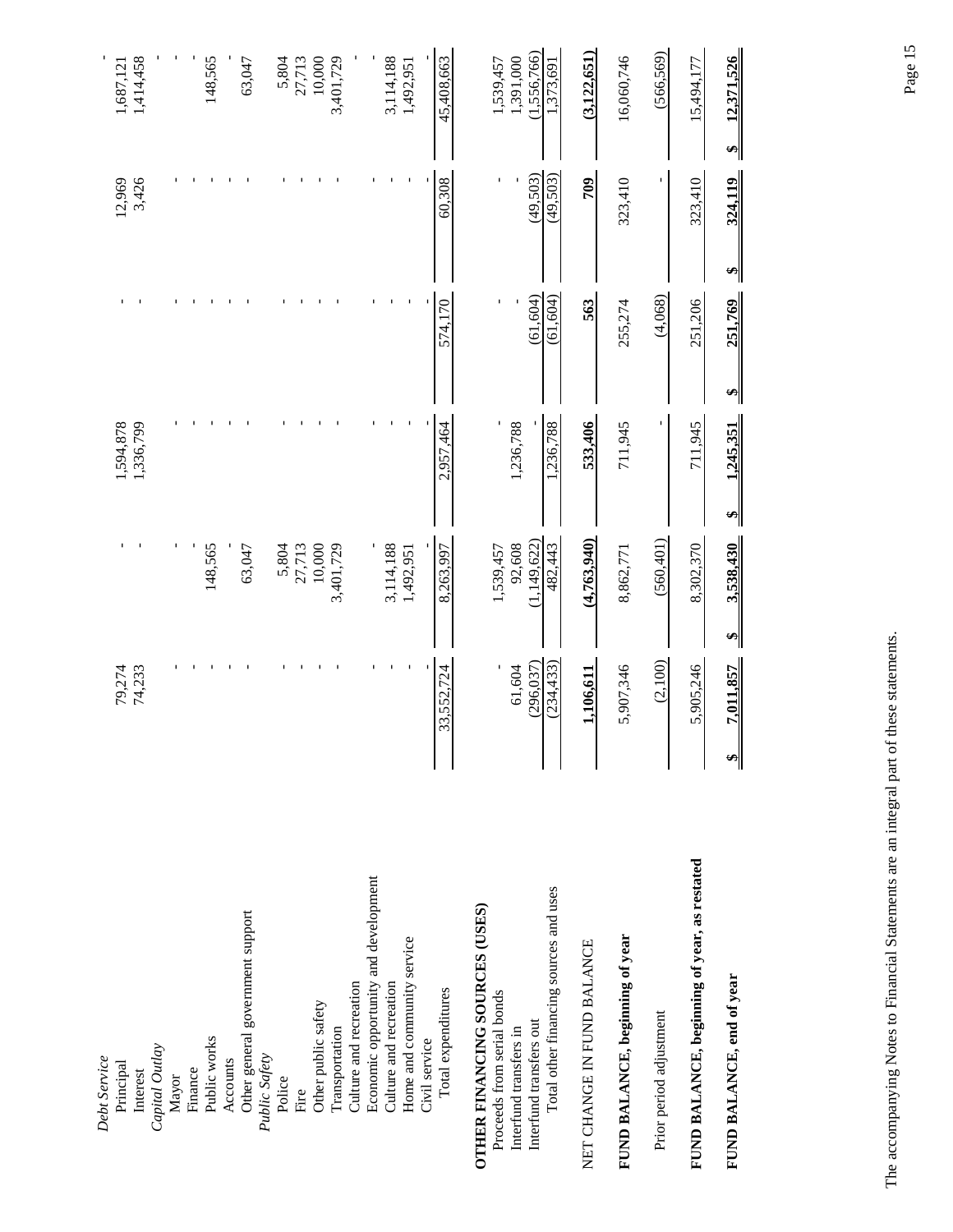#### **RECONCILIATION OF THE STATEMENT OF REVENUES, EXPENDITURES, AND CHANGES IN FUND BALANCES OF THE GOVERNMENTAL FUNDS TO THE CHANGE IN NET ASSETS SHOWN IN THE STATEMENT OF ACTIVITIES**

|                                                                                                                                                                                                                                                                                                                                                                                                                                                                                                                                             |                                                                              |                        | <b>Year Ended</b><br>December 31,<br>2010 |
|---------------------------------------------------------------------------------------------------------------------------------------------------------------------------------------------------------------------------------------------------------------------------------------------------------------------------------------------------------------------------------------------------------------------------------------------------------------------------------------------------------------------------------------------|------------------------------------------------------------------------------|------------------------|-------------------------------------------|
| Net Change in Fund Balances shown for total governmental funds.                                                                                                                                                                                                                                                                                                                                                                                                                                                                             |                                                                              |                        | \$<br>(3,122,651)                         |
| This amount differs from the change in net assets shown in the statement of activities because of the following:                                                                                                                                                                                                                                                                                                                                                                                                                            |                                                                              |                        |                                           |
| Capital outlays for acquisition of capital assets are recorded in governmental funds as<br>expenditures. However, in the statement of activities, the cost of those assets is allocated over<br>their estimated useful lives and reported as depreciation expenses. This is the amount by which<br>expenditures for acquisition of capital assets exceeded depreciation expense for the period.                                                                                                                                             |                                                                              |                        |                                           |
|                                                                                                                                                                                                                                                                                                                                                                                                                                                                                                                                             | Capital expenditures<br>Depreciation expense                                 | 7,170,829<br>1,683,041 | 5.487.788                                 |
| Major revenues are recorded in the governmental funds when they become susceptible to<br>accrual, that is when they are earned, measurable, and available to provide current financial<br>resources. In the statement of activities, major revenues are recognized when they are earned<br>and measurable, regardless of when they become available. This is the amount by which<br>earned revenues for the current period exceeded the amount of prior year earned revenues not<br>recognized as being available until the current period. |                                                                              |                        |                                           |
|                                                                                                                                                                                                                                                                                                                                                                                                                                                                                                                                             | Current year revenues<br>Prior year revenues                                 | 12,312<br>261,967      | (249, 655)                                |
| Revenues in the statement of activities that do not provide current financial resources are not<br>reported as revenues in the funds; i.e., deferred revenue.                                                                                                                                                                                                                                                                                                                                                                               |                                                                              |                        |                                           |
|                                                                                                                                                                                                                                                                                                                                                                                                                                                                                                                                             | Current year revenues<br>Prior year revenues                                 | 3,440,731<br>2,974,234 | 466,497                                   |
| Payments on retirement system debt are shown as expenditures in the governmental funds. These<br>payments are shown in the statement of net assets as a reduction of the related liabilities, and not shown<br>as expenses in the statement of activities. This is the principal payment amount for the current year.                                                                                                                                                                                                                       |                                                                              |                        | 476,944                                   |
| Other postemployment obligations are not reported in the governmental funds. This liability is shown<br>in the statement of net assets as a non-current liability and in the statement of activities as an expense.                                                                                                                                                                                                                                                                                                                         |                                                                              |                        | (7,054,049)                               |
| Bond and lease principal payments are shown as expenditures in the governmental funds. These payments<br>are shown in the statement of net assets as a reduction of the related liabilities, and not shown<br>as expenses in the statement of activities. This is the payment amount for the current year.                                                                                                                                                                                                                                  |                                                                              |                        | 1,631,462                                 |
| Receipt of bond proceeds is recorded as a financing source in the governmental funds. These<br>proceeds are shown in the statement of net assets as an increase in related liabilities. This                                                                                                                                                                                                                                                                                                                                                |                                                                              |                        |                                           |
| is the amount of bonds issued and proceeds received during the current year.                                                                                                                                                                                                                                                                                                                                                                                                                                                                |                                                                              |                        | (1,539,457)                               |
| Certain expenditures for interest on debt are recorded in the governmental funds when the payments are due.<br>In the statement of activities, these costs are allocated over the applicable time period that they pertain to.<br>This is the amount by which the current period expenditures exceed the costs allocated over<br>the applicable periods.                                                                                                                                                                                    |                                                                              |                        |                                           |
|                                                                                                                                                                                                                                                                                                                                                                                                                                                                                                                                             | 2010 Current year expenditures<br>2011 Allocated expenses                    | 1,338,785<br>1,297,696 | 41,089                                    |
| Payments for compensated absences are shown in the governmental funds when they are due.<br>In the statement of activities, these costs are reported during the period the liabilities are incurred,<br>regardless of when they are due and payable. This amount represents the difference between the<br>the expenditures recorded in the current year for payments due on prior year liabilities and the<br>expenses incurred during the current year that have not been paid.                                                            |                                                                              |                        |                                           |
|                                                                                                                                                                                                                                                                                                                                                                                                                                                                                                                                             | 2009 Current year expenditures<br>2010 Expenses incurred during current year | 3,313,627<br>3,213,049 | 100,578                                   |
| Interfund transactions are eliminated in the statement of net assets and the statement of activities.<br>The amounts offset and have a zero effect of operations.                                                                                                                                                                                                                                                                                                                                                                           |                                                                              |                        |                                           |
|                                                                                                                                                                                                                                                                                                                                                                                                                                                                                                                                             | Transfers in<br>Transfers out                                                | 1,391,000<br>1,391,000 |                                           |
| Change in net assets of governmental activities shown in the statement of activities.                                                                                                                                                                                                                                                                                                                                                                                                                                                       |                                                                              |                        | (3,761,454)                               |

The accompanying Notes to Financial Statements are an integral part of these statements.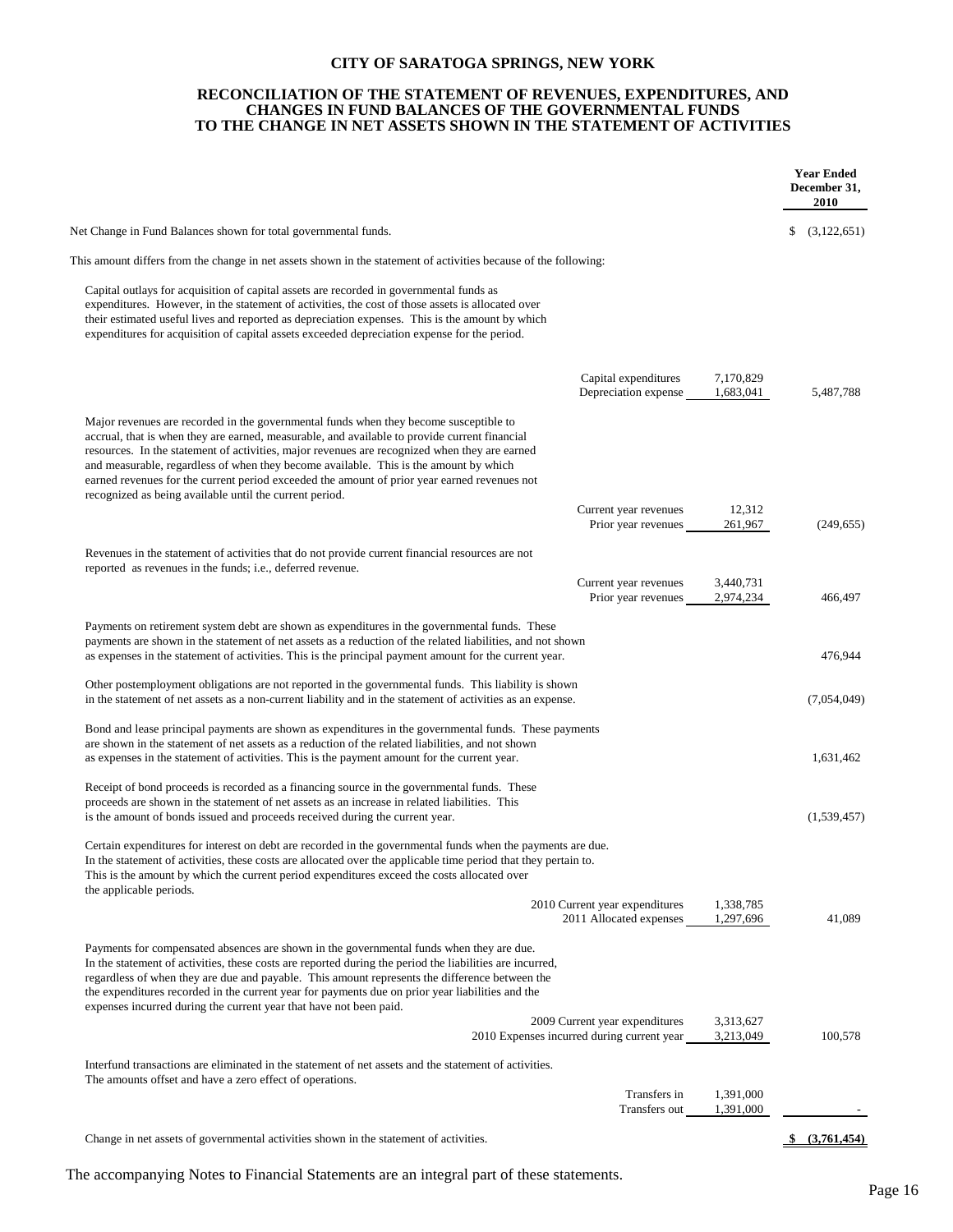#### **FUND FINANCIAL STATEMENTS STATEMENT OF REVENUES, EXPENDITURES, AND CHANGES IN FUND BALANCES - BUDGET AND ACTUAL - GENERAL FUND**

|                                              | Year Ended December 31, 2010 |                         |                   |                              |  |  |
|----------------------------------------------|------------------------------|-------------------------|-------------------|------------------------------|--|--|
|                                              |                              | <b>Budgeted Amounts</b> | <b>Actual</b>     | <b>Variance with Revised</b> |  |  |
|                                              | <b>Adopted</b>               | <b>Revised</b>          | <b>Amounts</b>    | - Positive (Negative)        |  |  |
| <b>REVENUES</b>                              |                              |                         |                   |                              |  |  |
| Real property taxes and tax items            | 16,560,723<br>\$             | 17,617,975<br>S.        | 16,419,812<br>\$. | \$<br>(1, 198, 163)          |  |  |
| Non-property taxes                           | 10,109,808                   | 10,209,392              | 11,311,352        | 1,101,960                    |  |  |
| Departmental income                          | 1,376,765                    | 1,490,574               | 1,435,656         | (54, 918)                    |  |  |
| Intergovernmental charges                    | 268,356                      | 245,287                 | 249,179           | 3,892                        |  |  |
| Use of money and property                    | 402,000                      | 402,000                 | 421,022           | 19,022                       |  |  |
| Licenses and permits                         | 112,900                      | 112,900                 | 154,763           | 41,863                       |  |  |
| Fines and forfeitures                        | 702,000                      | 727,064                 | 672,504           | (54, 560)                    |  |  |
| Sale of property and compensation for loss   | 302,981                      | 385,040                 | 385,067           | 27                           |  |  |
| Miscellaneous                                | 1,937,500                    | 696,113                 | 197,009           | (499, 104)                   |  |  |
| State aid                                    | 3,574,840                    | 3,265,986               | 3,375,398         | 109,412                      |  |  |
| Federal aid                                  | 45,100                       | 379,897                 | 272,006           | (107, 891)                   |  |  |
| Total revenues                               | 35,392,973                   | 35,532,228              | 34,893,768        | (638, 460)                   |  |  |
| <b>EXPENDITURES</b>                          |                              |                         |                   |                              |  |  |
| General government support                   | 5,001,642                    | 7,510,362               | 7,581,459         | (71,097)                     |  |  |
| Public safety                                | 12,311,803                   | 19,211,524              | 18,741,867        | 469,657                      |  |  |
| Health                                       | 107,865                      | 137,510                 | 17,765            | 119,745                      |  |  |
| Transportation                               | 3,859,825                    | 6,530,802               | 4,129,819         | 2,400,983                    |  |  |
| Economic opportunity and development         | 130,150                      | 129,590                 | 138,615           | (9,025)                      |  |  |
| Culture and recreation                       | 2,105,485                    | 2,303,924               | 1,959,304         | 344,620                      |  |  |
| Home and community service                   | 967,843                      | 1,082,592               | 830,388           | 252,204                      |  |  |
| Employee benefits                            | 10,437,643                   |                         |                   |                              |  |  |
| Debt service                                 | 462,903                      | 166,974                 | 153,507           | 13,467                       |  |  |
| Total expenditures                           | 35,385,159                   | $\overline{37,073,2}78$ | 33,552,724        | 3,520,554                    |  |  |
| OTHER FINANCING SOURCES (USES)               |                              |                         |                   |                              |  |  |
| Interfund transfers in                       | 54,500                       | 54,500                  | 61,604            | 7,104                        |  |  |
| Interfund transfers out                      | (62, 314)                    | (296, 108)              | (296, 037)        | 71                           |  |  |
| Total other financing sources (uses)         | (7, 814)                     | (241, 608)              | (234, 433)        | 7,175                        |  |  |
|                                              |                              |                         |                   |                              |  |  |
| Net change in fund balance (actual) and      |                              |                         |                   |                              |  |  |
| appropriated fund balance (budget)           |                              | (1,782,658)             | 1,106,611         | (4,151,839)                  |  |  |
| FUND BALANCE, beginning of year              | 5,907,346                    | 5,907,346               | 5,907,346         | 5,907,346                    |  |  |
| Prior period adjustment                      | (2,100)                      | (2,100)                 | (2,100)           | (2,100)                      |  |  |
| FUND BALANCE, beginning of year, as restated | 5,905,246                    | 5,905,246               | 5,905,246         | 5,905,246                    |  |  |
| FUND BALANCE, end of year                    | 5,905,246<br>-SS             | 4,122,588<br>S          | 7,011,857<br>S    | 1,753,407<br>S,              |  |  |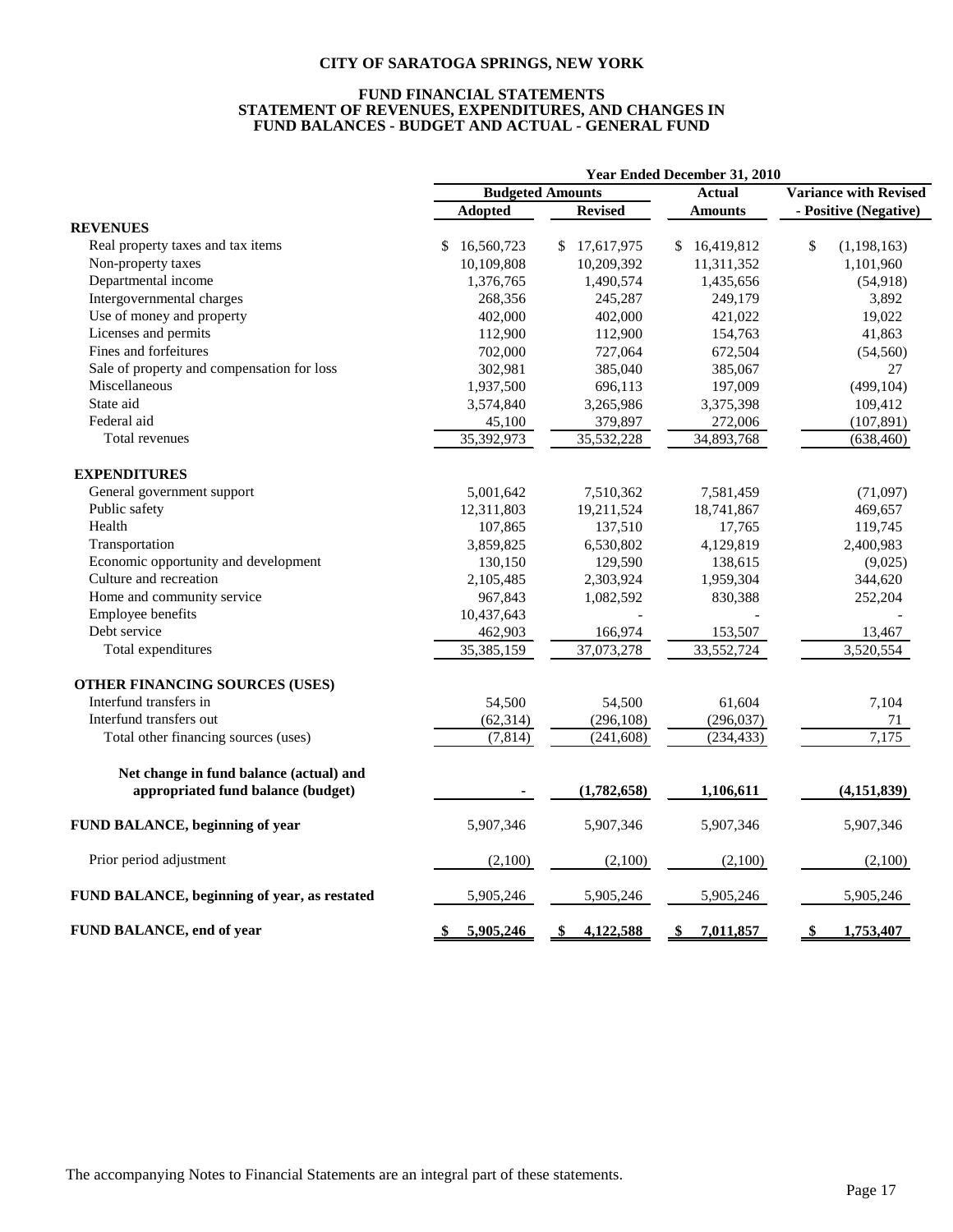#### **FUND FINANCIAL STATEMENTS STATEMENT OF REVENUES, EXPENDITURES, AND CHANGES IN FUND BALANCES - BUDGET AND ACTUAL - DEBT SERVICE FUND**

|                                         | <b>Year Ended December 31, 2010</b> |                         |                 |                              |  |
|-----------------------------------------|-------------------------------------|-------------------------|-----------------|------------------------------|--|
|                                         |                                     | <b>Budgeted Amounts</b> | Actual          | <b>Variance with Revised</b> |  |
|                                         | <b>Adopted</b>                      | <b>Revised</b>          | <b>Amounts</b>  | - Positive (Negative)        |  |
| <b>REVENUES</b>                         |                                     |                         |                 |                              |  |
| Real property taxes and tax items       | 2,378,806<br>\$                     | 2,378,806<br>\$         | 2,209,867<br>S. | \$<br>(168,939)              |  |
| Use of money and property               | 25,500                              | 25,500                  | 36,813          | 11,313                       |  |
| State aid                               |                                     | 7,582                   | 7,582           |                              |  |
| Total revenues                          | 2,404,306                           | 2,411,888               | 2,254,262       | (157, 626)                   |  |
| <b>EXPENDITURES</b>                     |                                     |                         |                 |                              |  |
| General government support              | 40,000                              | 41,575                  | 25,787          | 15,788                       |  |
| Debt service, principal                 | 1,374,927                           | 2,790,497               | 1,594,878       | 1,195,619                    |  |
| Debt service, interest                  | 1,101,194                           | 1,417,088               | 1,336,799       | 80,289                       |  |
| Total expenditures                      | 2,516,121                           | 4,249,160               | 2,957,464       | 1,291,696                    |  |
| OTHER FINANCING SOURCES (USES)          |                                     |                         |                 |                              |  |
| Interfund transfers in                  | 111,815                             | 1,157,685               | 1,236,788       | 79,103                       |  |
| Net change in fund balance (actual) and |                                     |                         |                 |                              |  |
| appropriated fund balance (budget)      |                                     | (679, 587)              | 533,586         | (1,370,219)                  |  |
| <b>FUND BALANCE, beginning of year</b>  | 711,945                             | 711,945                 | 711,945         | 711,945                      |  |
| <b>FUND BALANCE, end of year</b>        | 711,945                             | 32,358                  | 1,245,531       | (658, 274)                   |  |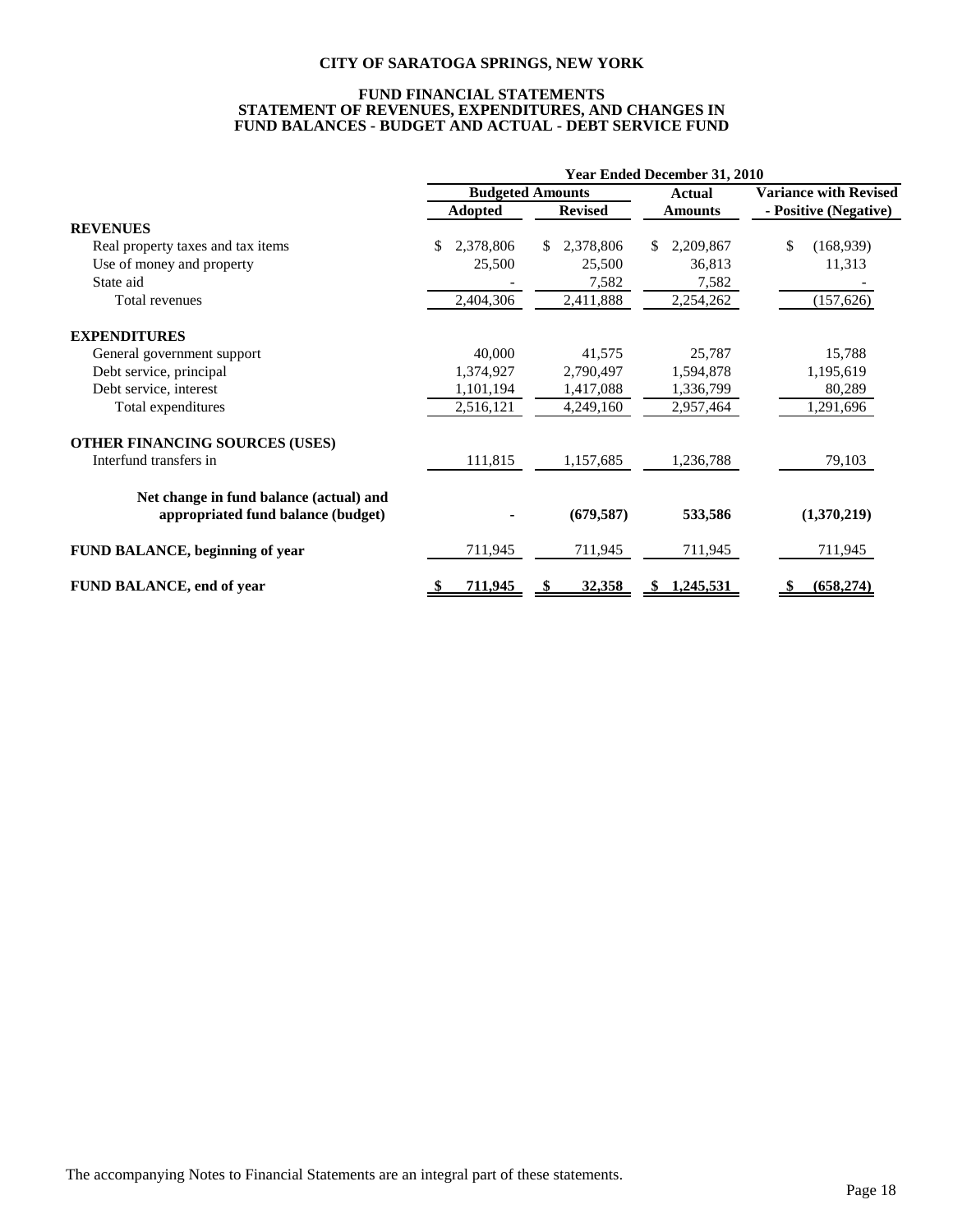# **FUND FINANCIAL STATEMENTS STATEMENT OF NET ASSETS - PROPRIETARY FUNDS**

|                                                 | December 31, 2010 |             |    |                   |                   |                    |    |              |
|-------------------------------------------------|-------------------|-------------|----|-------------------|-------------------|--------------------|----|--------------|
|                                                 |                   | Water       |    | <b>Sewer</b>      |                   | <b>City Center</b> |    |              |
|                                                 | <b>Activities</b> |             |    | <b>Activities</b> | <b>Activities</b> |                    |    | <b>Total</b> |
| <b>ASSETS</b>                                   |                   |             |    |                   |                   |                    |    |              |
| <b>CURRENT ASSETS</b>                           |                   |             |    |                   |                   |                    |    |              |
| Cash and equivalents                            | \$                | 129,348     | \$ | 237,312           | \$                | 41,647             | \$ | 408,307      |
| Cash and cash equivalents, restricted           |                   | 1,382,178   |    |                   |                   | 7,739,034          |    | 9,121,212    |
| Receivables, net of allowance                   |                   | 1,067,584   |    | 1,598,439         |                   | 1,715,248          |    | 4,381,271    |
| Inventories                                     |                   | 32,407      |    | 15,252            |                   |                    |    | 47,659       |
| Prepaid expenses                                |                   |             |    |                   |                   | 7,475              |    | 7,475        |
| Total current assets                            |                   | 2,611,517   |    | 1,851,003         |                   | 9,503,404          |    | 13,965,924   |
| <b>NONCURRENT ASSETS</b>                        |                   |             |    |                   |                   |                    |    |              |
| Capital assets, net                             |                   | 5,195,730   |    | 488,388           |                   | 11,949,255         |    | 17,633,373   |
| <b>Total</b> assets                             |                   | 7,807,247   |    | 2,339,391         |                   | 21,452,659         |    | 31,599,297   |
| <b>LIABILITIES AND NET ASSETS</b>               |                   |             |    |                   |                   |                    |    |              |
| <b>LIABILITIES</b>                              |                   |             |    |                   |                   |                    |    |              |
| Accounts payable and other current liabilities  |                   | 146,598     |    | 44,786            |                   | 2,126,286          |    | 2,317,670    |
| Current maturities on long-term liabilities     |                   | 497,011     |    | 66,862            |                   | 64,997             |    | 628,870      |
| Due to governmental activities                  |                   | 780,835     |    | 1,174,926         |                   |                    |    | 1,955,761    |
| Accrued interest payable                        |                   | 260,508     |    | 62,173            |                   | 561                |    | 323,242      |
| Total current liabilities                       |                   | 1,684,952   |    | 1,348,747         |                   | 2,191,844          |    | 5,225,543    |
| <b>NONCURRENT LIABILITIES</b>                   |                   |             |    |                   |                   |                    |    |              |
| Long-term liabilities, less current maturities  |                   | 5,487,573   |    | 1,328,920         |                   | 124,632            |    | 6,941,125    |
| Other post-employment liability                 |                   | 1,029,920   |    | 575,280           |                   |                    |    | 1,605,200    |
| <b>Total liabilities</b>                        |                   | 8,202,445   |    | 3,252,947         |                   | 2,316,476          |    | 13,771,868   |
| <b>NET ASSETS (DEFICIT)</b>                     |                   |             |    |                   |                   |                    |    |              |
| Invested in capital assets, net of related debt |                   | (508, 400)  |    | (789, 555)        |                   | 11,949,255         |    | 10,651,300   |
| Restricted for                                  |                   |             |    |                   |                   |                    |    |              |
| Capital improvements                            |                   |             |    |                   |                   | 7,738,189          |    | 7,738,189    |
| Water line extension projects                   |                   | 622,240     |    |                   |                   |                    |    | 622,240      |
| Capital projects                                |                   | 759,938     |    |                   |                   |                    |    | 759,938      |
| Unrestricted                                    |                   | (1,268,976) |    | (124,001)         |                   | (576, 380)         |    | (1,969,357)  |
| Total net assets (deficit)                      | \$                | (395, 198)  | \$ | (913, 556)        | \$                | 19,111,064         | \$ | 17,802,310   |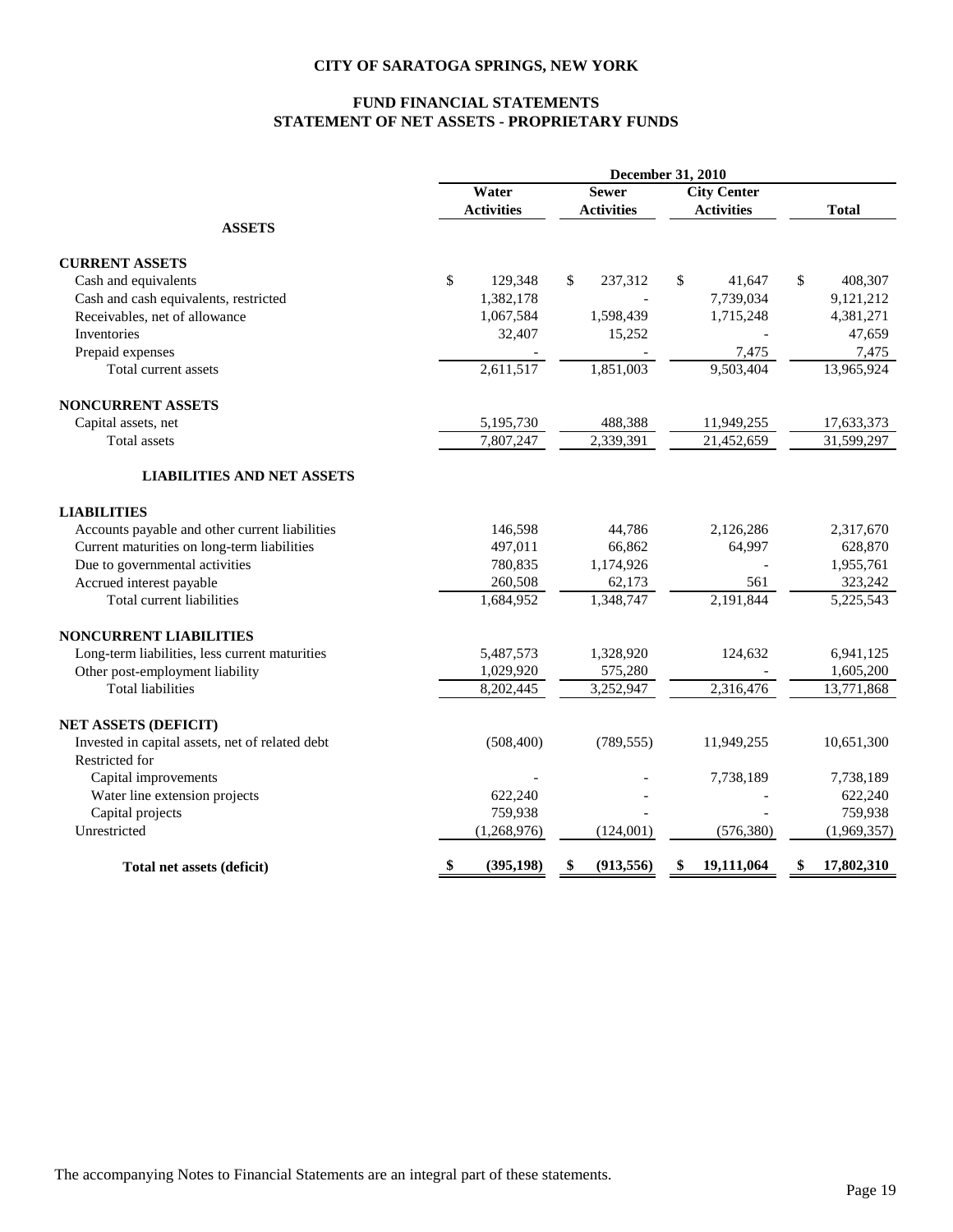#### **FUND FINANCIAL STATEMENTS STATEMENT OF REVENUES, EXPENSES, AND CHANGES IN NET ASSETS - PROPRIETARY FUNDS**

|                                                   | Year Ended December 31, 2010 |                          |                    |                   |  |  |
|---------------------------------------------------|------------------------------|--------------------------|--------------------|-------------------|--|--|
|                                                   | Water                        | <b>Sewer</b>             | <b>City Center</b> | <b>Total</b>      |  |  |
| <b>OPERATING REVENUES</b>                         |                              |                          |                    |                   |  |  |
| Water sales                                       | 2,693,405<br>\$              | \$                       | \$                 | \$<br>2,693,405   |  |  |
| Sewer sales                                       |                              | 3,799,572                |                    | 3,799,572         |  |  |
| Capital grants and contributions                  | 16,460                       |                          | 8,354,197          | 8,370,657         |  |  |
| Facility charges                                  |                              |                          | 516,210            | 516,210           |  |  |
| Total operating revenues                          | 2,709,865                    | 3,799,572                | 8,870,407          | 15,379,844        |  |  |
| <b>OPERATING EXPENSES</b>                         |                              |                          |                    |                   |  |  |
| Costs of sales and services                       | 1,032,500                    | 3,167,463                | 386,755            | 4,586,718         |  |  |
| Administration                                    | 527,804                      | 484,167                  | 772,184            | 1,784,155         |  |  |
| Interest                                          | 178,510                      | 61,826                   |                    | 240,336           |  |  |
| Depreciation                                      | 192,479                      | 10,701                   | 9,615              | 212,795           |  |  |
| Total operating expenses                          | 1,931,293                    | 3,724,157                | 1,168,554          | 6,824,004         |  |  |
| <b>Operating income</b>                           | 778,572                      | 75,415                   | 7,701,853          | 8,555,840         |  |  |
| <b>NONOPERATING REVENUES</b>                      |                              |                          |                    |                   |  |  |
| Hotel occupancy tax                               |                              |                          | 834,141            | 834,141           |  |  |
| Other general revenue items                       | 21,908                       | 4,143                    | 88,031             | 114,082           |  |  |
| Transfer from governmental funds                  | 37,337                       |                          | 128,429            | 165,766           |  |  |
| Interest and earnings                             | 744                          |                          | 25,193             | 25,937            |  |  |
| Total nonoperating revenues                       | 59,989                       | 4,143                    | 1,075,794          | 1,139,926         |  |  |
| <b>CHANGE IN NET ASSETS</b>                       | 838,561                      | 79,558                   | 8,777,647          | 9,695,766         |  |  |
| NET ASSETS, beginning of year                     | 171,545                      | 165,684                  | 10,318,082         | 10,655,311        |  |  |
| PRIOR PERIOD ADJUSTMENTS                          |                              |                          |                    |                   |  |  |
| Capital project reserves adjustment, current year | 260,144                      |                          |                    | 260,144           |  |  |
| Capital project reserves adjustment               | (1,066,007)                  | (9,550)                  |                    | (1,075,557)       |  |  |
| Bond proceeds and payments                        | (660, 045)                   | (33,500)                 |                    | (693, 545)        |  |  |
| Bonds payable, beginning of year                  |                              | (1,291,912)              |                    | (1,291,912)       |  |  |
| Retirement amortization                           | 60,604                       | 176,164                  | 15,335             | 252,103           |  |  |
|                                                   | (1,405,304)                  | $\overline{(1,158,798)}$ | 15,335             | (2,548,767)       |  |  |
| NET ASSETS, beginning of year, as restated        | (1,233,759)                  | (993, 114)               | 10,333,417         | 8,106,544         |  |  |
| NET ASSETS, end of year                           | (395, 198)<br>$\frac{1}{2}$  | (913, 556)<br>-SS        | 19,111,064<br>S    | 17,802,310<br>-SS |  |  |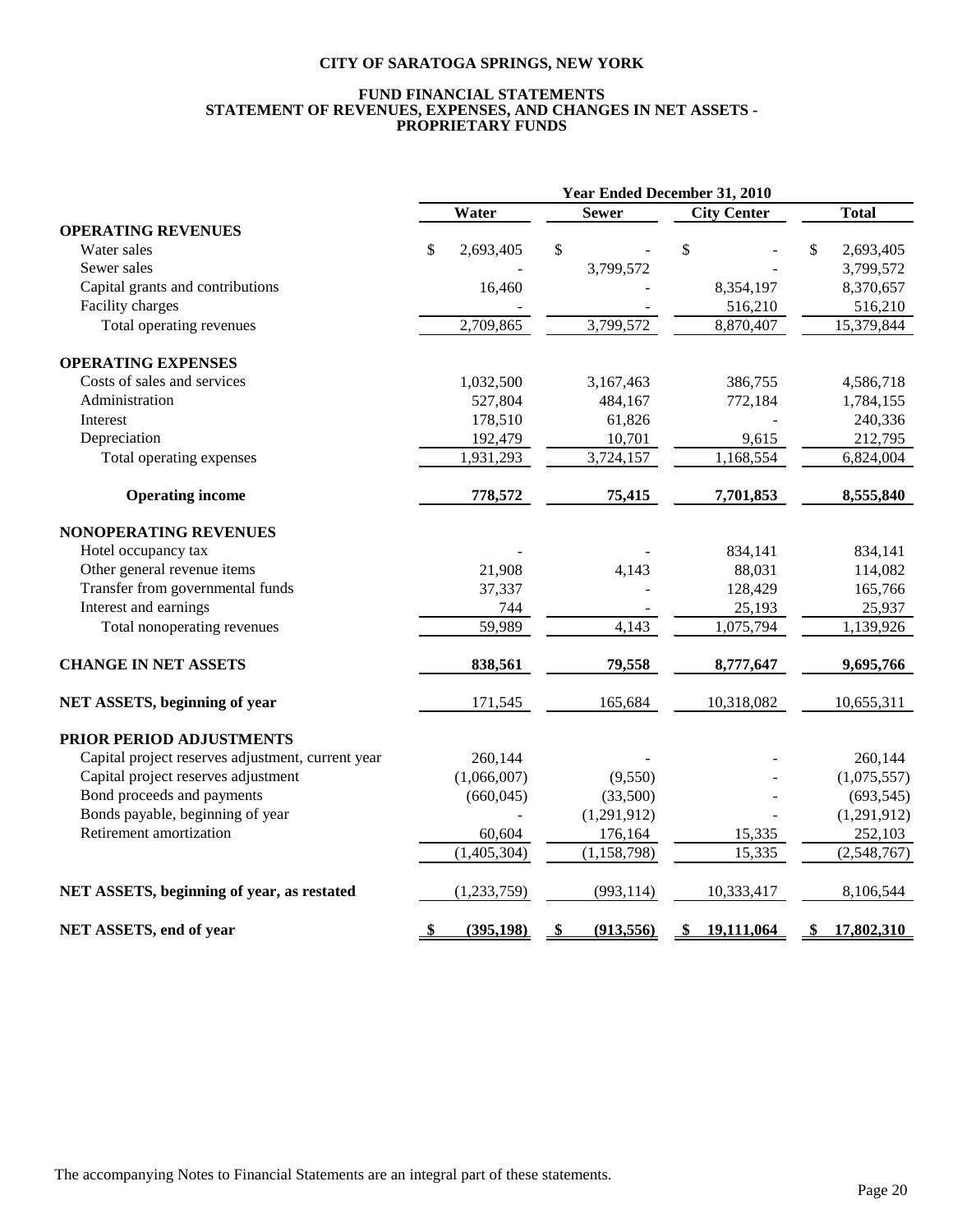#### **FUND FINANCIAL STATEMENTS STATEMENT OF CASH FLOWS - PROPRIETARY FUNDS**

|                                                                                     | Year Ended December 31, 2010 |             |      |              |    |                    |                 |
|-------------------------------------------------------------------------------------|------------------------------|-------------|------|--------------|----|--------------------|-----------------|
|                                                                                     |                              |             |      |              |    | <b>City Center</b> |                 |
|                                                                                     |                              | Water       |      | <b>Sewer</b> |    | <b>Authority</b>   | <b>Total</b>    |
| CASH FLOWS PROVIDED (USED) BY OPERATING ACTIVITIES                                  |                              |             |      |              |    |                    |                 |
| Charges for services                                                                | \$                           | 2,693,405   | \$   | 3,799,572    | \$ | 516,210            | \$<br>7,009,187 |
| Grants, contributions, and other revenues                                           |                              | 16,460      |      |              |    | 8,379,386          | 8,395,846       |
| Payments to contractors and suppliers                                               |                              | (1,032,500) |      | (3,167,463)  |    | (386, 755)         | (4,586,718)     |
| Payments to employees, payroll taxes, and benefits                                  |                              | (527, 804)  |      | (484, 167)   |    | (772, 184)         | (1,784,155)     |
|                                                                                     |                              | 1,149,561   |      | 147,942      |    | 7,736,657          | 9,034,160       |
|                                                                                     |                              |             |      |              |    |                    |                 |
| CASH FLOWS PROVIDED (USED) BY CAPITAL AND RELATED<br><b>FINANCING ACTIVITIES</b>    |                              |             |      |              |    |                    |                 |
| Bond proceeds                                                                       |                              | 764,457     |      |              |    |                    | 764,457         |
| Loss on disposal of assets                                                          |                              | 69,106      |      |              |    |                    | 69,106          |
| Purchase of capital assets                                                          |                              | (2,548,173) |      |              |    | (8,879,831)        | (11, 428, 004)  |
| Payment on bonds                                                                    |                              | (64, 337)   |      | (24, 858)    |    |                    | (89, 195)       |
| Interest paid                                                                       |                              | (142, 875)  |      | (62,999)     |    |                    | (205, 874)      |
|                                                                                     |                              | (1,921,822) |      | (87, 857)    |    | (8,879,831)        | (10,889,510)    |
| CASH FLOWS PROVIDED (USED) BY NONCAPITAL AND RELATED<br><b>FINANCING ACTIVITIES</b> |                              |             |      |              |    |                    |                 |
| Hotel occupancy taxes                                                               |                              |             |      |              |    | 834,141            | 834,141         |
| Miscellaneous                                                                       |                              | 59,245      |      | 4,143        |    | 216,460            | 279,848         |
|                                                                                     |                              | 59,245      |      | 4,143        |    | 1,050,601          | 1,113,989       |
|                                                                                     |                              |             |      |              |    |                    |                 |
| <b>CASH FLOWS PROVIDED (USED) BY INVESTING ACTIVITIES</b>                           |                              |             |      |              |    |                    |                 |
| Interest received                                                                   |                              | 744         |      |              |    | 25,193             | 25,937          |
| Allocation to restricted cash and cash equivalents                                  |                              | 722,601     |      | (44, 533)    |    | (6,396)            | 671,672         |
|                                                                                     |                              | 723,345     |      | (44, 533)    |    | 18,797             | 697,609         |
| Net increase (decrease) in cash and cash equivalents                                |                              | 10,329      |      | 19,695       |    | (73, 776)          | (43,752)        |
| CASH AND CASH EQUIVALENTS, beginning of year                                        |                              | 119,019     |      | 217,617      |    | 115,423            | 452,059         |
| CASH AND CASH EQUIVALENTS, end of year                                              |                              | 129,348     | - \$ | 237,312      |    | 41,647             | 408,307         |
| RECONCILIATION OF OPERATING INCOME TO NET CASH                                      |                              |             |      |              |    |                    |                 |
| PROVIDED (USED) BY OPERATING ACTIVITIES                                             |                              |             |      |              |    |                    |                 |
| Operating income                                                                    | $\mathbb{S}$                 | 778,572     | \$   | 75,415       | \$ | 7,701,853          | \$<br>8,555,840 |
| Depreciation expense                                                                |                              | 192,479     |      | 10,701       |    | 9,615              | 212,795         |
| (Increase) decrease in                                                              |                              |             |      |              |    |                    |                 |
| Receivables, net of allowance                                                       |                              | (177,900)   |      | (325, 726)   |    | (1,164,443)        | (1,668,069)     |
| Inventories                                                                         |                              | (15,060)    |      |              |    |                    | (15,060)        |
| Restricted cash                                                                     |                              | 308,936     |      | 293,912      |    | (320, 889)         | 281,959         |
| Prepaid expenses                                                                    |                              |             |      |              |    | 9,947              | 9,947           |
| Increase (decrease) in                                                              |                              |             |      |              |    |                    |                 |
| Accounts payable and other liabilities                                              |                              | 97,900      |      | (40, 668)    |    | 1,499,707          | 1,556,939       |
| Due to other funds                                                                  |                              | (35,366)    |      | 134,308      |    | 867                | 99,809          |
| Net cash provided by operating activities                                           |                              | 1,149,561   |      | 147,942      |    | 7,736,657          | 9,034,160       |
|                                                                                     |                              |             |      |              |    |                    |                 |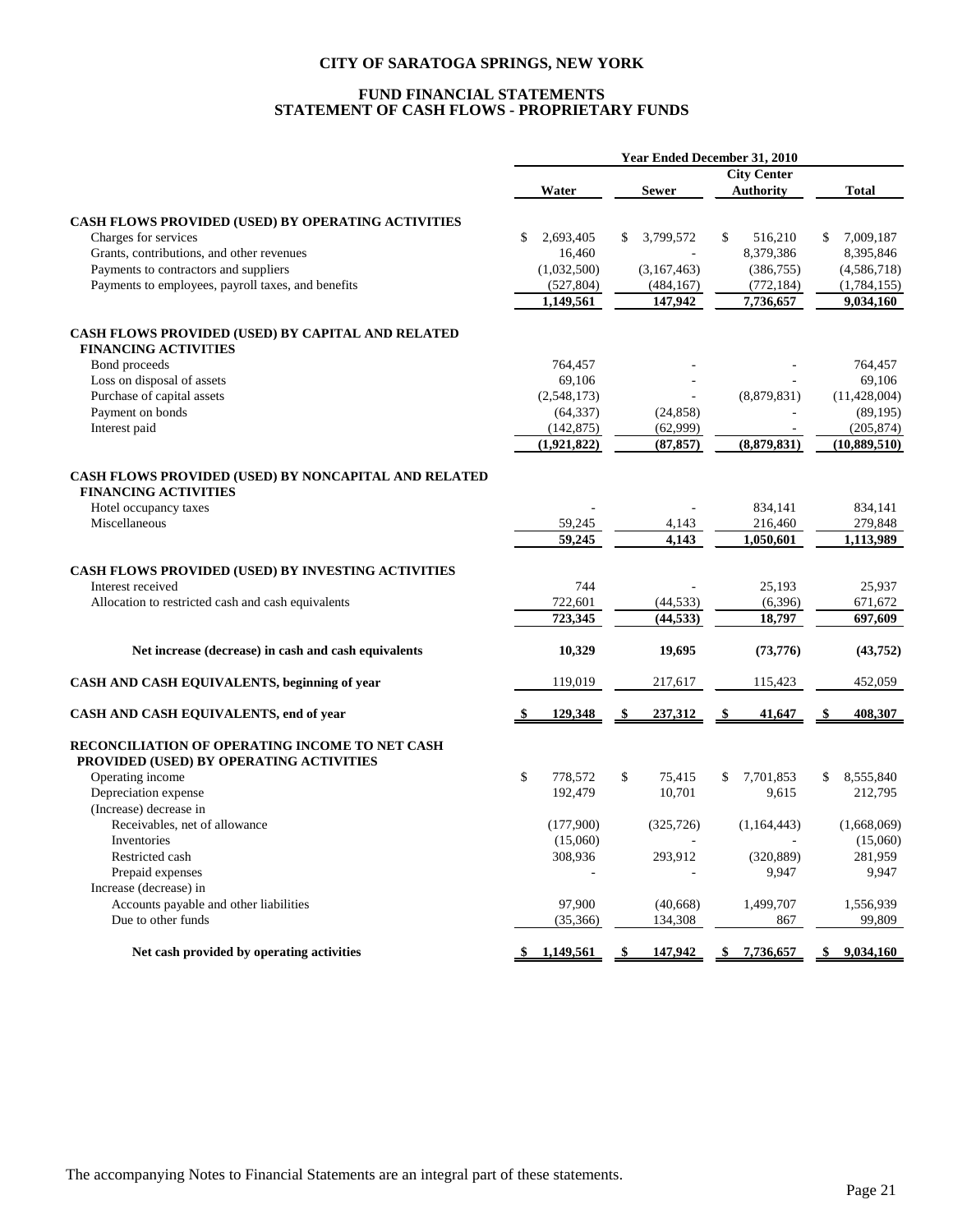# **FUND FINANCIAL STATEMENTS STATEMENT OF FIDUCIARY NET ASSETS - FIDUCIARY FUNDS**

|                          |                        | <b>December 31, 2010</b>                  |  |  |  |
|--------------------------|------------------------|-------------------------------------------|--|--|--|
|                          | Agency<br><b>Funds</b> | Private<br><b>Purpose</b><br><b>Trust</b> |  |  |  |
| <b>ASSETS</b>            |                        |                                           |  |  |  |
| Cash                     | 819,525<br>\$          | 34,901<br>S.                              |  |  |  |
| <b>LIABILITIES</b>       |                        |                                           |  |  |  |
| Accounts payable         | 796,829                |                                           |  |  |  |
| Due to other governments | 22,633                 | $\qquad \qquad$                           |  |  |  |
| Due to other funds       | 63                     |                                           |  |  |  |
| <b>Total liabilities</b> | 819,525                |                                           |  |  |  |
| <b>NET ASSETS</b>        |                        | 34,901                                    |  |  |  |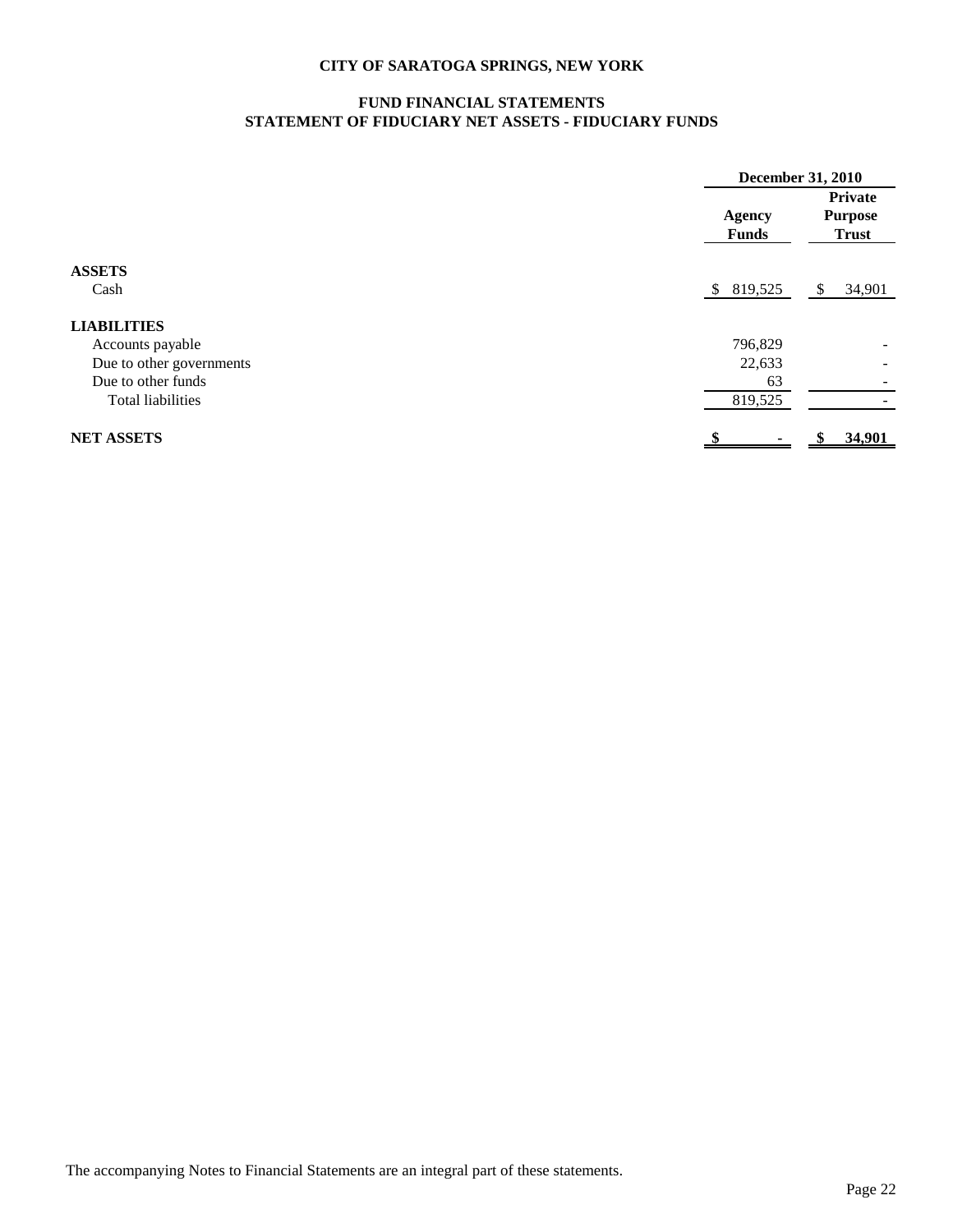# **FUND FINANCIAL STATEMENTS STATEMENT OF CHANGES IN FIDUCIARY NET ASSETS - FIDUCIARY FUNDS**

|                               | December 31,<br>2010<br>Private<br><b>Purpose</b><br><b>Trust</b> |
|-------------------------------|-------------------------------------------------------------------|
| <b>ADDITIONS</b>              |                                                                   |
| Private donations             | \$<br>1,250                                                       |
| Interest earnings             | 43                                                                |
| Total additions               | 1,293                                                             |
| <b>DEDUCTIONS</b>             |                                                                   |
| Culture and recreation        | 762                                                               |
| <b>CHANGE IN NET ASSETS</b>   | 531                                                               |
| NET ASSETS, beginning of year | 34,370                                                            |
| NET ASSETS, end of year       | 34,901<br>\$                                                      |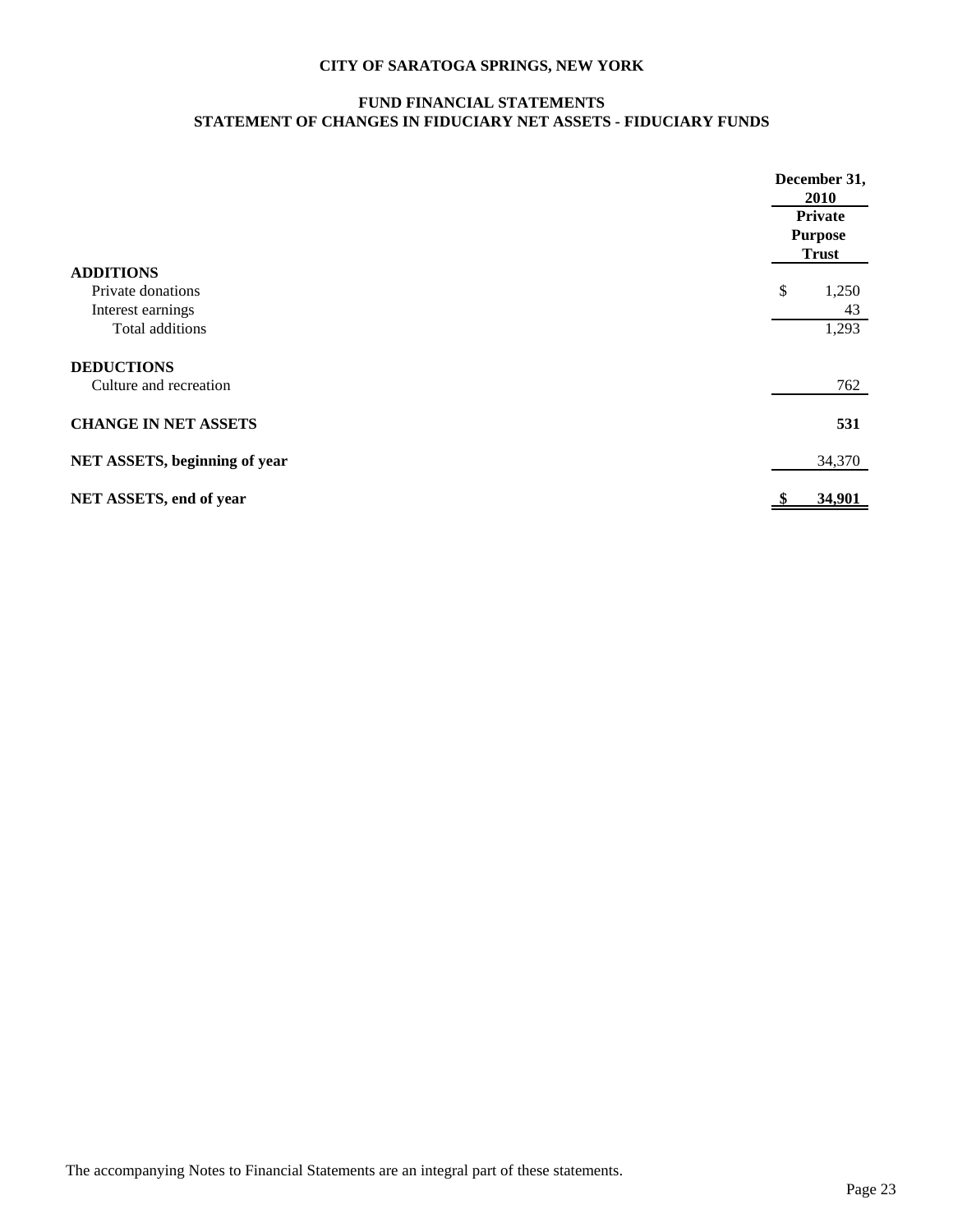#### **NOTES TO FINANCIAL STATEMENTS December 31, 2010**

#### **NOTE 1 - SUMMARY OF SIGNIFICANT ACCOUNTING POLICIES**

The basic financial statements of the City of Saratoga Springs, New York (City) have been prepared in conformity with accounting principles generally accepted in the United States of America (GAAP) as applied to governmental units. The Governmental Accounting Standards Board (GASB) is the accepted standard-setting body for establishing governmental accounting and financial reporting principles.

A summary of the significant accounting policies consistently applied in the preparation of the accompanying financial statement follows.

#### *a. Reporting Entity*

 The City of Saratoga Springs, New York was incorporated as a City in 1915 and is governed by its Charter, City Local Laws, General City Law, and other general laws of the State of New York. The City is a municipal corporation governed by a five-member elected Council, one Mayor, and four Commissioners. Each Commissioner serves as the head of a department: Finance, Public Works, Public Safety, and Accounts. The Mayor serves as Chief Executive Officer, and the Commissioner of Finance serves as the Chief Fiscal Officer. The City provides water, sewer, police and fire protection, highway and street, cultural and recreational, public improvement, planning and zoning, and general administrative services to the residents of the City.

 In evaluating how to define the City for financial reporting purposes, management has considered all potential component units. The decision to include a potential component unit in the reporting entity was made by applying the criteria set forth in GAAP. The basic, but not the only, criterion for including a potential component unit within the reporting entity is the governing body's ability to exercise oversight responsibility. The most significant manifestation of this ability is financial interdependence. Other manifestations of the ability to exercise oversight responsibility include, but are not limited to, the selection of governing authority, the designation of management, the ability to influence operations significantly, and accountability for fiscal matters. A second criterion used in evaluating potential component units is the scope of public service. Application of this criterion involves considering whether the activity benefits the City and/or its citizens, or whether the activity is conducted within geographic boundaries of the City and is generally available to its citizens. A third criterion used to evaluate potential component units for inclusion or exclusion from the reporting entity is the existence of special financing relationships, regardless of whether the City is able to exercise oversight responsibilities. Based on the application of these criteria, the following is a brief review of each potential component unit addressed in defining the City's reporting entity.

Excluded from the reporting entity:

#### *The City of Saratoga Springs School District*

 The City of Saratoga Springs School District (District) was created by State legislation that designates the School Board as the governing authority. School Board members are elected by the qualified voters of the District. The School Board designates management and exercises complete responsibility for all fiscal matters. The City Council exercises no oversight over school operations.

#### *The Saratoga Springs Housing Authority*

The Saratoga Springs Housing Authority's (Housing Authority) governing board is appointed by the Chief Executive Officer of the City. The City provides no subsidy to the Housing Authority nor is it responsible for debt or operating deficits of the Housing Authority. The Housing Authority's debt is essentially supported by operating revenues of the Housing Authority and is not guaranteed by the City. The City does not appoint management of the Housing Authority nor does it approve the Authority's budget, contracts, or hiring staff. The City has no oversight responsibility for funds of the Housing Authority.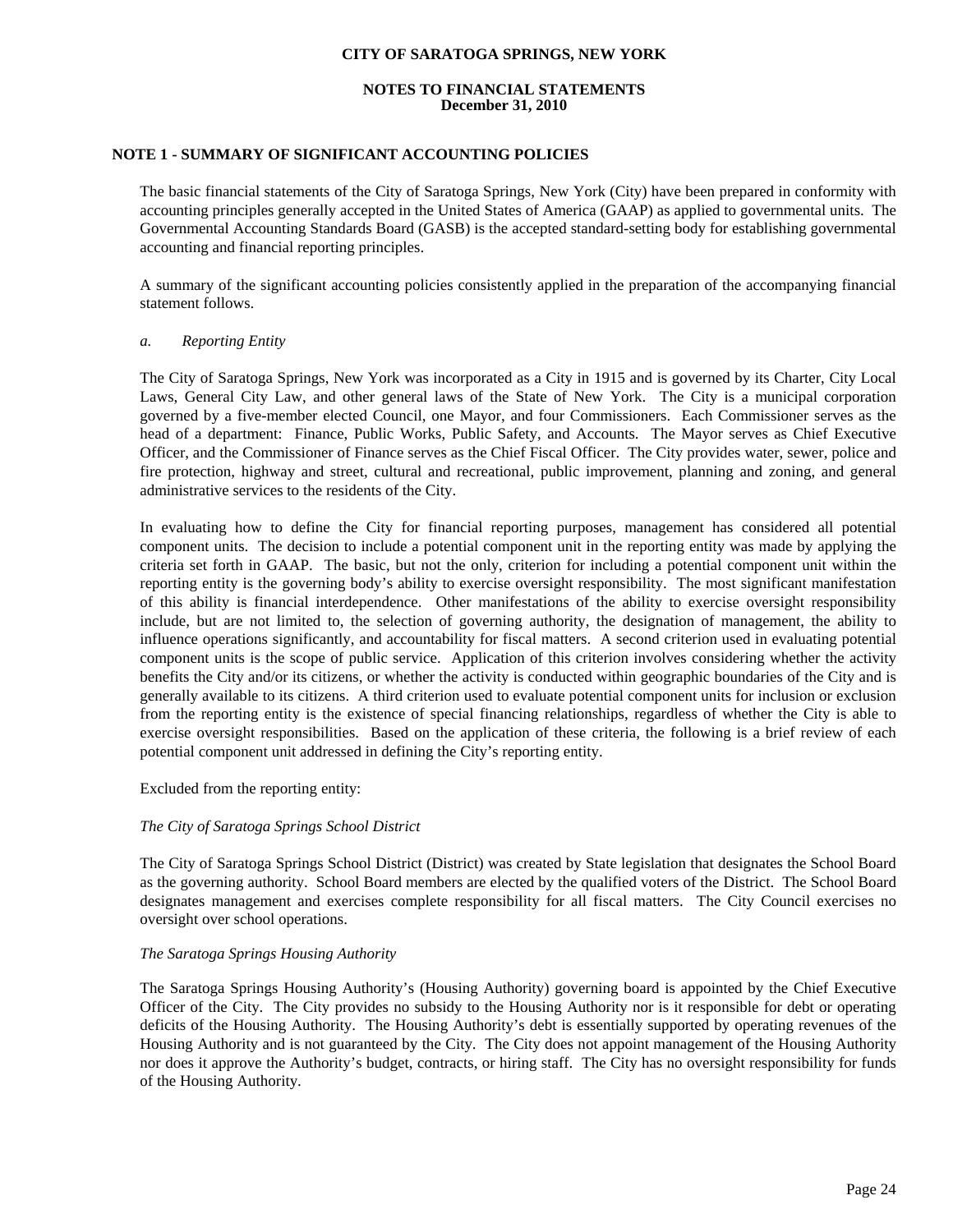#### **NOTES TO FINANCIAL STATEMENTS December 31, 2010**

#### **NOTE 1 - SUMMARY OF SIGNIFICANT ACCOUNTING POLICIES - Continued**

#### *b. Government-wide and Fund Financial Statements*

The governmental reporting model includes the following sections: Management's Discussion and Analysis, Government-wide Financial Statements, and Fund Financial Statements.

The government-wide financial statements (i.e., the statement of net assets and the statement of activities) report information on all nonfiduciary activities of the primary government. The effect of interfund activities has been removed from these statements. Governmental activities, which normally are supported by taxes and intergovernmental revenues, are reported separately from business-type activities, which rely to a significant extent on fees and charges for support.

The statement of net assets presents the financial condition of the City's activities at year-end. The statement of activities demonstrates the degree to which the direct expenses of a given function or segment is offset by program revenues. Direct expenses are those that are clearly identifiable with a specific function or segment. Program revenues include

1) charges to customers or applicants who purchase, use, or directly benefit from goods, services, or privileges provided by a given function or segment and 2) grants and contributions that are restricted to meeting the operational or capital requirements of a particular function or segment. Taxes and other items not properly included among program revenues are reported instead as general revenues. The statement of activities identifies the net expense or revenue from each activity, and identifies the amount of general revenues needed to help finance the specific activities.

Funds are classified into three categories: governmental, proprietary, and fiduciary. Each category, in turn, is divided into separate "fund types."

 Separate financial statements are provided for governmental funds, proprietary funds, and fiduciary funds, even though fiduciary funds are excluded from the government-wide financial statements. Major individual governmental funds are reported as separate columns in the fund financial statements. A fund is a separate accounting entity with a selfbalancing set of accounts.

#### *c. Use of Estimates*

In preparing the financial statements in conformity with GAAP, management is required to make estimates and assumptions that affect the reported amounts of assets and liabilities, the disclosure of contingent assets and liabilities at the date of the basic financial statements, and the reported amounts of revenues and expenditures during the reporting period. Actual results could differ from those estimates.

#### *d. Measurement Focus, Basis of Accounting, and Financial Statement Presentation*

 The government-wide, proprietary fund, and fiduciary fund financial statements are reported using the economic resources measurement focus and the accrual basis of accounting. All assets and liabilities are recorded in these statements. Revenues are recorded when earned, and expenses are recorded when a liability is incurred, regardless of the related cash flows. Property taxes are recognized as revenues in the year for which they are levied. Grants and similar items are recognized as revenue as soon as all eligibility requirements imposed by the provider have been met.

Governmental fund financial statements are reported using the current financial resources measurement focus and the modified accrual basis of accounting. With this measurement focus, generally only current assets and current liabilities are included on the balance sheet. The statement of revenues, expenditures, and changes in fund balances of these funds present increases (i.e., revenues and other financing sources) and decreases (i.e., expenditures and other financial uses) in net current assets.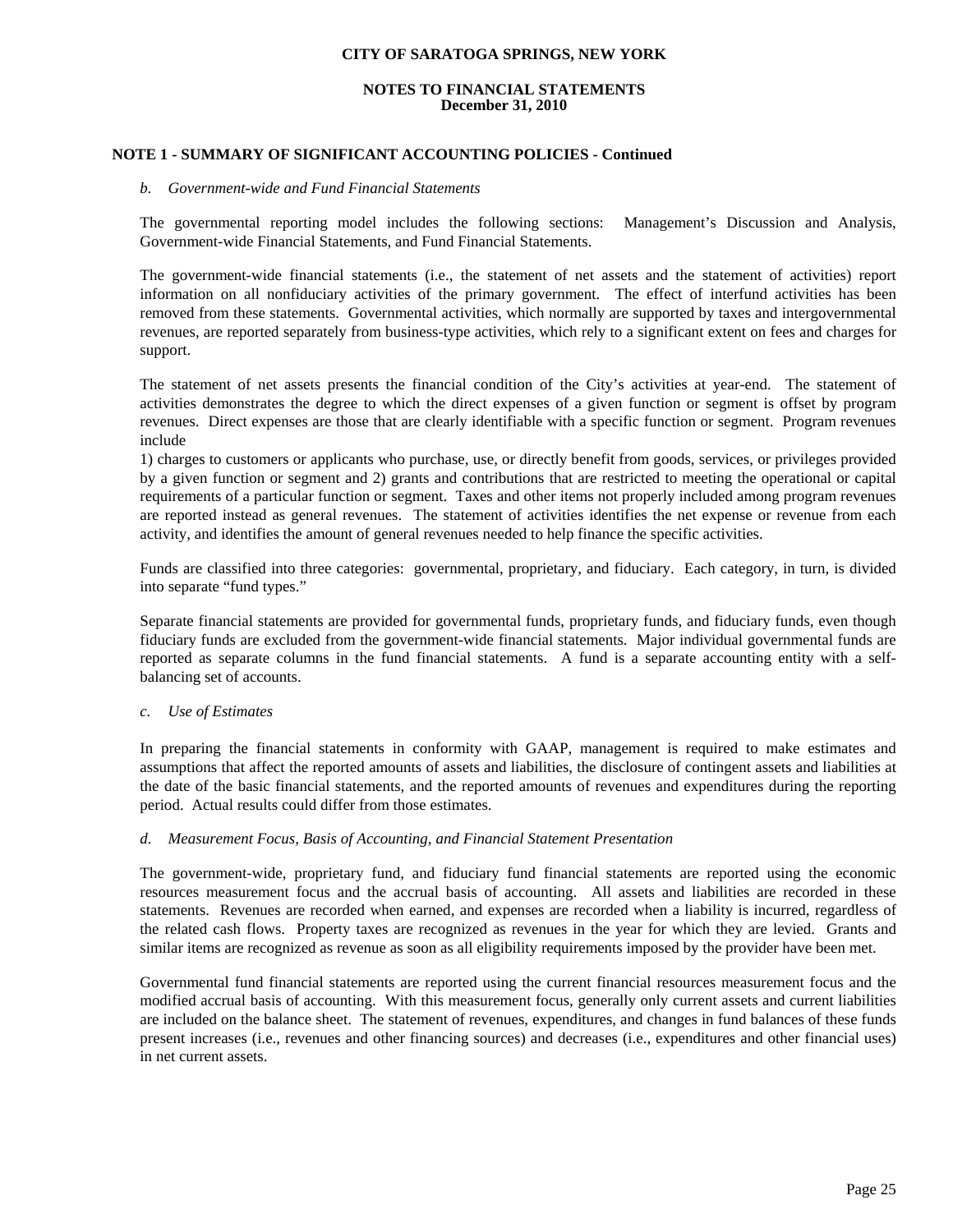#### **NOTES TO FINANCIAL STATEMENTS December 31, 2010**

# **NOTE 1 - SUMMARY OF SIGNIFICANT ACCOUNTING POLICIES - Continued**

#### *d. Measurement Focus, Basis of Accounting, and Financial Statement Presentation* - Continued

Under the modified accrual basis of accounting, governmental fund revenues are recognized when susceptible to accrual (i.e., as soon as they are both measurable and available). "Measurable" means the amount of the transaction can be reasonably determined, and "available" means the related cash resources are collectible within the current period or soon enough thereafter to be used to pay current liabilities of the current period. For this purpose, the City considers revenues to be available if they are collected within 60 days of the end of the current fiscal period. Expenditures generally are recorded when a liability is incurred, as under accrual accounting. However, debt service expenditures as well as expenditures related to compensated absences and claims and judgments, are recorded only when payment is due.

Property taxes, water and sewer rents, sales taxes, mortgage taxes, franchise taxes, and interest associated with the current fiscal period are all considered to be susceptible to accrual and so have been recognized as revenues of the current fiscal period. Only the portion of special assessments receivable due within the current fiscal period is considered to be susceptible to accrual as revenue of the current period. All other revenue items are considered to be measurable and available only when the City receives cash, i.e., fines, permits, and parking meter revenues.

The City also reports deferred revenue on its fund financial statements for certain revenues other than property taxes. Deferred revenues arise when potential revenue does not meet both of the "measurable" and "available" criteria for recognition in the current period. Deferred revenues also arise when the City receives resources before it has a legal claim to them, as when grant monies are received prior to the occurrence of qualifying expenditures. In subsequent periods, when both revenue recognition criteria are met, or when the City has a legal claim to the resources, the liability for deferred revenue is removed from the combined balance sheet and revenue recognized.

Governmental fund expenditures are recorded when the fund liability is incurred except that:

- Payments for acquisition of inventory type items are recorded as expenditures when the related amounts are due and payable. This method is generally referred to as the "purchase" method, as opposed to the "consumption" method used in the government-wide financial statements.
- Principal and interest on indebtedness are recorded as expenditures when the related debt service amounts are due and payable, which normally approximates the date the debt is paid.
- Compensated absences, such as vacation leave and compensation time, which vest or accumulate with eligible employees are recorded as expenditures in the payroll period that the credits are used by employees.
- Costs of acquiring capital assets are recorded as expenditures when the related acquisition amounts are due and payable.

#### *e. Fund Accounting*

The accounts of the City are organized on the basis of funds, each of which is considered a separate accounting entity. The activities of each fund are accounted for with a separate set of self-balancing accounts that comprise its assets, liabilities, fund balance, revenues, and expenditures, which are segregated for the purpose of carrying on specific activities or attaining certain objectives in accordance with specific regulations or limitations. The City's fund types are as follows:

#### *Fund Types*

*Governmental Funds* are those through which most governmental functions are financed. The acquisition, use, and balances of expendable financial resources and the related liabilities are accounted for through governmental funds. The City's governmental funds are as follows: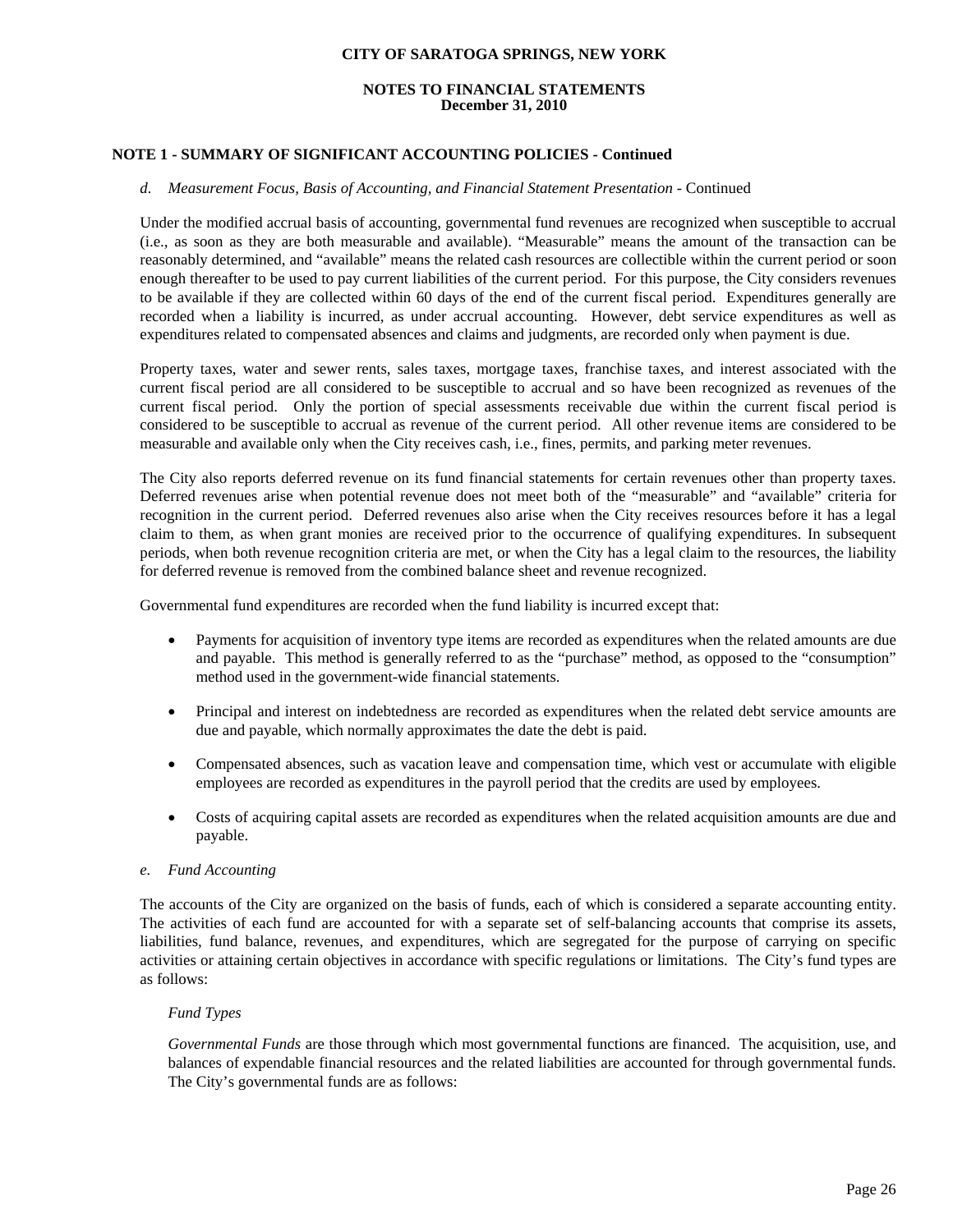#### **NOTES TO FINANCIAL STATEMENTS December 31, 2010**

#### **NOTE 1 - SUMMARY OF SIGNIFICANT ACCOUNTING POLICIES - Continued**

*e. Fund Accounting* - Continued

#### *Fund Types* - Continued

- i. The *General Fund* is the government's primary operating fund. It accounts for all financial resources of the general government, except those required to be accounted for in another fund. This fund operates within the financial limits of an annual budget adopted by the City Council.
- ii. The *Debt Service Fund* accounts for the resources accumulated and payments made for principal and interest on long-term general obligation debt of governmental funds.
- iii. The *Capital Project Funds* account for financial resources to be used for the acquisition or construction of major capital facilities (other than those financed by proprietary funds). Financing is generally provided from proceeds of bonds, notes, federal and state grants, and transfers from other governmental funds.
- iv. *Special Revenue Funds* are used to account for specific revenues (other than those generated for major capital projects) that are legally restricted to expenditures for particular purposes. The Special Grant Fund is used to account for federally-funded community development block grants, revolving loan funds, and other federallyfunded programs. The City has two special districts: the Down City Special Assessment District (SAD) and the West Avenue Special Assessment District (WASAD). Both were established to make improvements within the boundaries of the applicable districts and are funded by special assessments on the property owners within each district.

*Proprietary Funds* represent the City's business-type activities and include Enterprise Funds. Enterprise funds are used to report activities for which fees are charged to external customers for goods and services provided, and the City's fee pricing policies are established to recover costs of providing such service, including capital costs such as depreciation or debt service. Enterprise funds distinguish operating revenues and expenses from nonoperating items. Operating revenues and expenses generally result from providing services and producing and delivering goods in connection with the fund's principal ongoing operations. The principal operating revenues are charges to customers for sales and services. Operating expenses include the cost of sales and services, administrative expenses, and depreciation on capital assets. All revenues and expenses not meeting this definition are reported as nonoperating revenues and expenses. The City maintains the following enterprise funds:

- i. The *Water Fund* is used to report operations of the City's water treatment and supply facilities that provide drinking water to all City residents, as well as to certain local communities outside the City's corporate boundaries. Users of the water system, inside and outside the City limits, are charged a user fee to pay for the operation of the Water Fund. The fund also records revenues and expenses associated with extending the water line. A water service connection fee is collected when a new user taps into the system, and the revenue is reserved to expanding the system.
- ii. The *Sewer Fund* is used to report operations of the City's wastewater treatment facilities and sanitary sewer system that is provided to all City residents. The sewer system infrastructure is owned by the Saratoga County Sewer District. Users of the sewer system are charged a fee based on an annual bill from the Saratoga County Sewer District.
- iii. The *City Center Authority Fund* (Authority) accounts for the day-to-day business operations of the convention and tourism center. The Authority was created by State legislation for the purpose of operating and maintaining the Saratoga City Center (City Center). The execution of the daily operations of the City Center rests with the Authority. The City Council maintains fiscal control over the Authority through various aspects of State legislation and, therefore, has included the financial position as well as the operations of the City Center in the City's financial statements.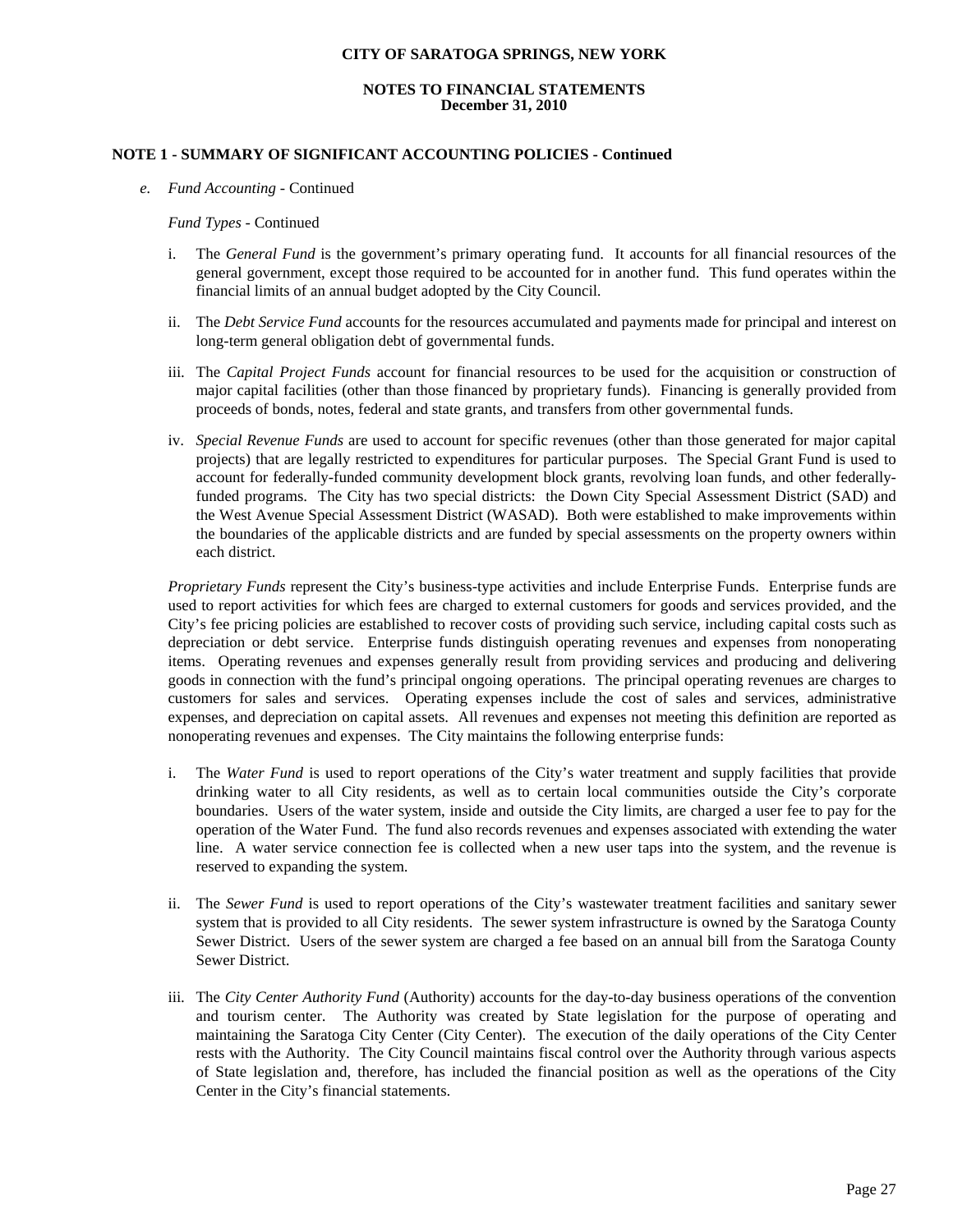#### **NOTES TO FINANCIAL STATEMENTS December 31, 2010**

#### **NOTE 1 - SUMMARY OF SIGNIFICANT ACCOUNTING POLICIES - Continued**

#### *e. Fund Accounting* - Continued

*Fiduciary Funds* are used to report resources that are held by the City in a trustee or agency capacity for others and cannot be used to support the City's own programs. The City maintains agency funds to account for assets that the City holds on behalf of others as their agent. The City maintains a private purpose trust fund to account for private donations to support a veterans' memorial in Congress Park.

In addition to the various funds, the City also maintains schedules of non-current governmental assets and non-current governmental liabilities. Non-current governmental assets include capital assets used in governmental activities, and non-current governmental liabilities include bonds, retirement system debt, accumulated sick and compensatory time, and other long-term debt used to finance governmental activities. These non-current governmental assets and liabilities are included under governmental activities in the government-wide statement of net assets.

#### *f. Cash, Cash Equivalents, and Investments*

 Cash and cash equivalents include amounts in demand deposits, time deposits, and short-term investments with a maturity date within three months of the date acquired by the City, and cash on hand.

 The City's investment policies are governed by New York State statutes. In addition, the City has its own investment policy. In accordance with New York State statutes and the City's investment policy, City monies must be deposited in Federal Deposit Insurance Corporation (FDIC) insured commercial banks or trust companies located within the State. The City is authorized to use demand deposits, time deposits, and certificates of deposit. Permissible investments include obligations of the United States Treasury and United States agencies, and obligations of New York State or its localities.

Investments are stated at fair market value.

#### *g. Interfund Receivables/Payables*

During the year, transactions often occur between the various funds. Transactions considered loans or advances to be repaid are recorded as current assets and liabilities in the fund financial statements as either "due to or due from other funds." In the government-wide financial statements, amounts due to and from the same activities are eliminated. Any residual balances outstanding between the governmental activities and business-type activities are reported in the government-wide financial statements as "internal balances."

#### *h. Receivables*

All property and school tax receivables are shown net of an allowance for uncollectibles. The property and school tax receivables allowance is equal to 9% of outstanding property and school taxes at December 31, 2010. Water and sewer rents not collected by year end are relevied on the subsequent year's tax roll.

 Property taxes attach as an enforceable lien on property as of October 1. Taxes are levied on January 1 and are payable in four installments on the first of March, June, September, and December. The City bills and collects its own property taxes and also collects taxes for Saratoga County and the delinquent taxes for the School District. City property tax revenues are recognized when levied to the extent that they result in current receivables.

#### *i. Inventory*

 Inventory in the proprietary funds is valued at the lower of cost (first-in, first-out method) or net realizable value. Inventory consists of expendable supplies held for consumption.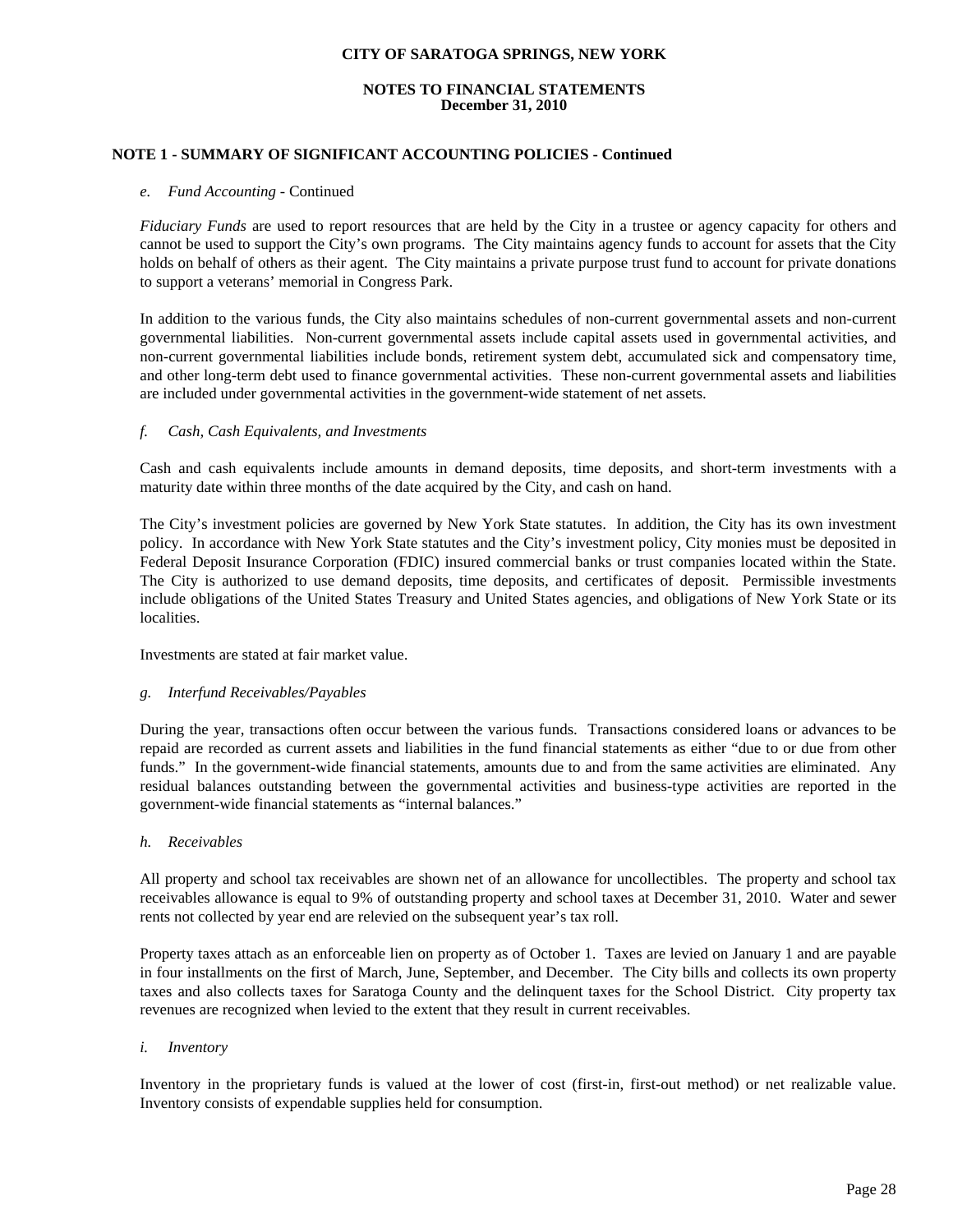#### **NOTES TO FINANCIAL STATEMENTS December 31, 2010**

#### **NOTE 1 - SUMMARY OF SIGNIFICANT ACCOUNTING POLICIES - Continued**

#### *j. Restricted Assets*

Certain resources of the governmental and proprietary funds are classified as restricted assets on the balance sheet because they are maintained in separate bank accounts, and the City Council limits their use.

#### *k. Capital Assets, Net*

Capital assets include land, buildings, improvements other than buildings, machinery and equipment, and infrastructure (e.g., roads, sidewalks, and similar items). Capital assets are reported in the applicable governmental or business-type activities columns in the government-wide financial statements. Capital assets are defined by the City as assets with an initial, individual cost of more than \$5,000 and an estimated useful life of six or more years. Such assets are recorded at historical cost or estimated historical cost if purchased or constructed. Donated capital assets are recorded at estimated fair market value at the date of donation.

The costs of normal maintenance and repairs that do not add to the value of the asset or materially extend assets' lives are not capitalized.

Major outlays for capital assets and improvements are capitalized as projects are constructed.

All capital assets are depreciated using the straight-line method over the following estimated useful lives:

| Assets                         | Years     |
|--------------------------------|-----------|
| <b>Buildings</b>               | 50        |
| Improvements                   | 20        |
| Streets/roads                  | 25        |
| Sewer and water infrastructure | 75        |
| Other infrastructure           | $25 - 30$ |
| Equipment                      | $5 - 20$  |

#### *l. Compensated Absences*

It is the City's policy to permit employees to accumulate earned but unused sick pay benefits. All sick pay is accrued when incurred in the government-wide financial statements. Expenditures for these amounts are reported in governmental funds when paid to employees.

#### *m. Long-Term Obligations*

In the government-wide financial statements, long-term debt and other long-term obligations are reported as liabilities in the applicable governmental activities, business-type activities, or proprietary fund type statement of net assets. Bonds payable are reported net of applicable bond premium or discount, if any.

In the fund financial statements, governmental fund types recognize bond premiums and discounts, as well as bond issuance costs, during the current period. The face amount of debt issued is reported as other financing sources. Premiums received on debt issuances are reported as other financing sources while discounts on debt issuances are reported as other financing uses. Issuance costs, whether or not withheld from the actual debt proceeds received, are reported as debt service expenditures.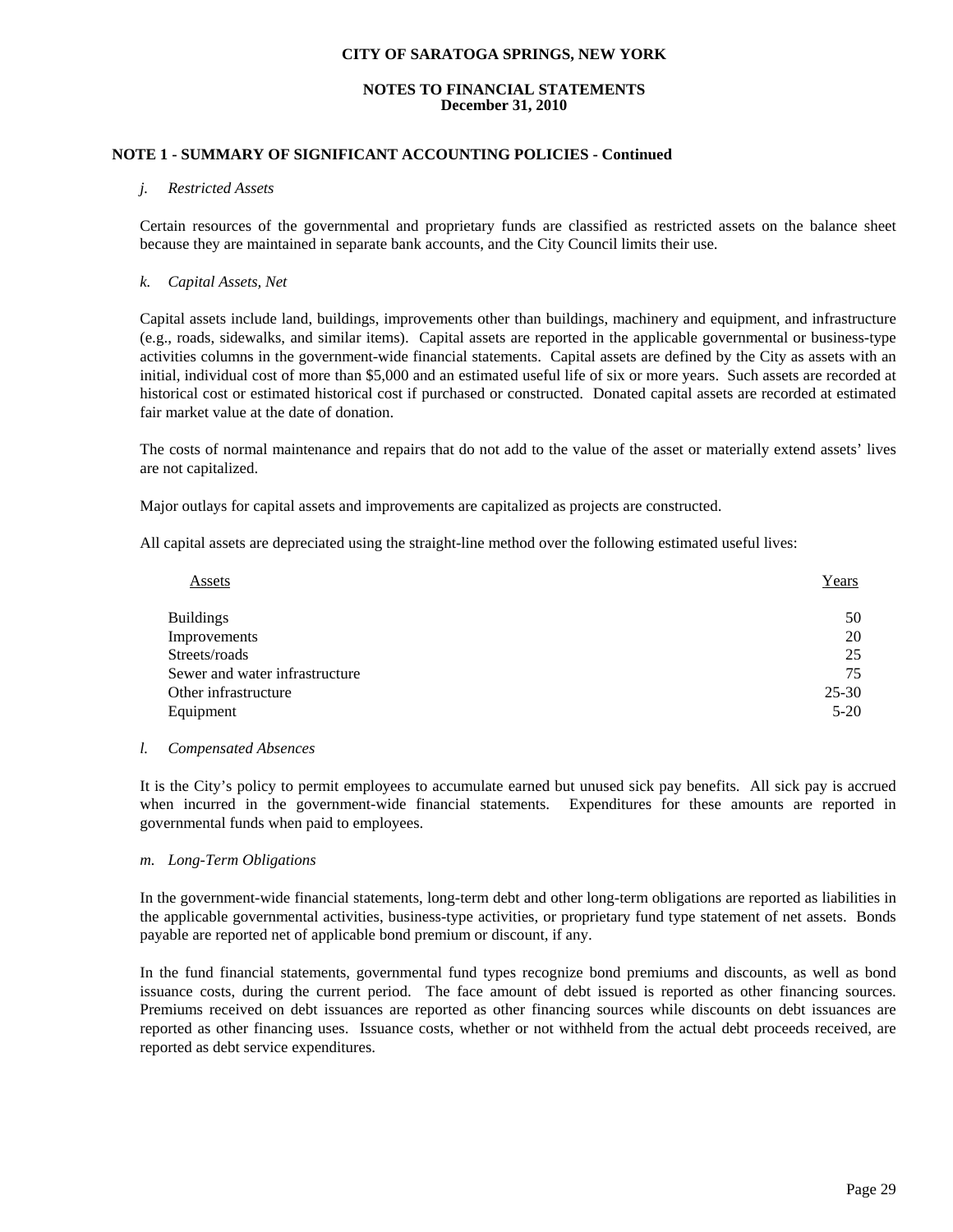#### **NOTES TO FINANCIAL STATEMENTS December 31, 2010**

#### **NOTE 1 - SUMMARY OF SIGNIFICANT ACCOUNTING POLICIES - Continued**

#### *m. Long-Term Obligations -* Continued

 The City's special assessment districts, SAD and WASAD, have outstanding bonded debt. SAD currently makes the annual debt payment on the Putnam Street parking deck project when due and has an arrangement with the City for reimbursement in the event there is default by a taxpayer. WASAD is repaying its 50% share of the betterment on the West Avenue improvement project debt on an extended payment plan. The City makes the debt payment annually, and WASAD reimburses the City every year at a lower amount than the actual debt, but when the bond is fully paid off, WASAD will continue reimbursing the City for its portion of the bond.

#### *n. Fund Equity*

In the fund financial statements, governmental funds report reservations of fund balance for amounts that are not available for appropriation or are legally restricted for use for a specific purpose.

#### **NOTE 2 - STEWARDSHIP, COMPLIANCE, AND ACCOUNTABILITY**

#### *a. Legal Compliance and Budgets*

 The City's budget adoption process is described in the City Charter. The Mayor and the Commissioners present their budget requirements for the following fiscal year to the Commissioner of Finance on or before October 1 each year for the General, Debt Service, Water, Sewer, Special Assessment Districts, and City Center funds. The Commissioner of Finance then prepares a proposed budget for the forthcoming year and submits it to the City Council on or before the third Monday in October. After receiving the proposed budget, the City Council establishes a date, time, and place for a public hearing with public notice duly advertised of such hearing. At a regular or special meeting held after the public hearing but not later than the 30th day of November, the City Council adopts, or amends and adopts, the budget for the ensuing fiscal year. During the year, several supplementary appropriations are usually necessary.

 Budgets for the Special Grant Fund are adopted for each federal program as they occur, and generally on a federal program year. Budgets for major capital projects are adopted on an as needed basis and remain in effect for the life of the project. Generally, major capital projects are financed by bonds, capital grants, and/or other applicable financing sources. Current appropriations for capital expenditures are adopted according to the above-described timetable.

Encumbrance accounting is employed in governmental funds. Encumbrances (e.g., purchase orders, contracts) outstanding at year-end are reported as reservations of fund balances and do not constitute expenditures or liabilities because the commitments will be reappropriated and honored during the subsequent year.

#### *b. Excess of Expenditures Over Appropriations*

Expenditures may not legally exceed budgeted appropriations at the activity level. During the year, several supplementary appropriations were necessary.

# **NOTE 3 - DETAILED NOTES ON ALL FUNDS**

#### *a. Cash, Cash Equivalents, and Investments*

#### *Collateral*

 New York State statutes require the City to collateralize its cash deposits in excess of the Federal Deposit Insurance Corporation limit of \$350,000 (\$100,000 on demand deposits and \$250,000 on time deposits and other cash accounts). This collateral is to be in the form of state and local government securities held in trust for and pledged to secure the City's deposits. The City's deposits were adequately insured or collateralized as of December 31, 2010.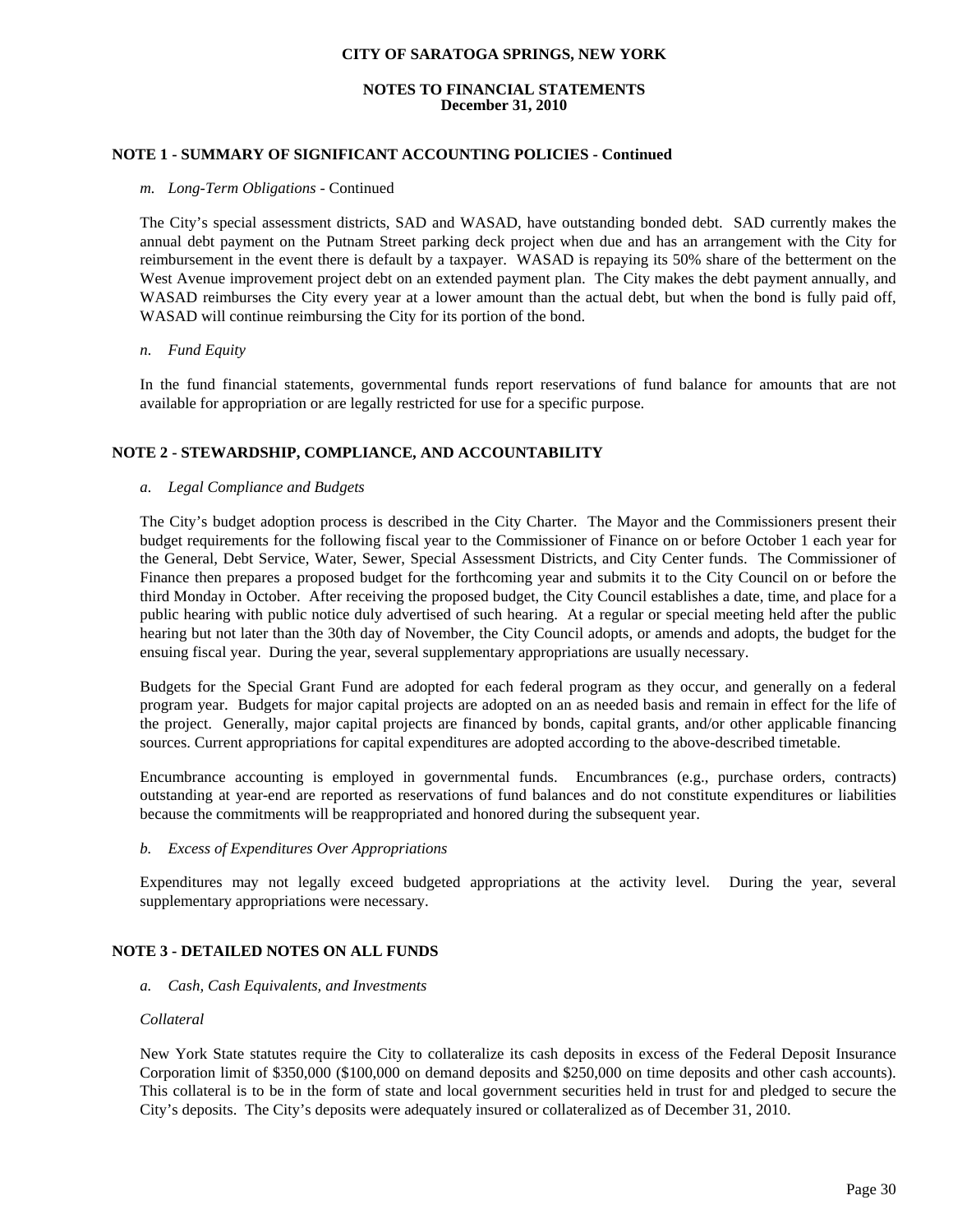#### **NOTES TO FINANCIAL STATEMENTS December 31, 2010**

#### **NOTE 3 - DETAILED NOTES ON ALL FUNDS - Continued**

*a. Cash, Cash Equivalents, and Investments* - Continued

#### *Cash and Cash Equivalents, Restricted*

The City had restricted cash and cash equivalents for governmental activities, comprised of the following:

| Debt service                               | 1,509,953 |
|--------------------------------------------|-----------|
| Special assessment district purposes       | 1.957     |
| Capital projects                           | 983,312   |
| Capital improvements                       | 2,515,732 |
| Council designated purposes                | 78,303    |
| Total restricted cash and cash equivalents | 5,089,257 |

The City had restricted cash and cash equivalents for business-type activities, comprised of the following:

| City Center capital improvements<br>Water capital projects | \$7,738,189<br>1,382,178 |
|------------------------------------------------------------|--------------------------|
| Total restricted                                           | 9,120,367                |

#### *Investments, Restricted*

 The City's General Fund had an investment balance of \$17,260 as of December 31, 2010. This consisted of a workers' compensation bond on deposit with New York State.

#### *b. Receivables*

Receivables at year-end for the City's governmental and business-type activities, categorized by individual fund in the aggregate, including applicable allowances for uncollectible accounts, are as follows:

| Receivables                          | General                  | Capital                        | Debt<br>Service                | Special<br>Grant         | Water                          | Sewer                          | City<br>Center<br>Authority | Total          |
|--------------------------------------|--------------------------|--------------------------------|--------------------------------|--------------------------|--------------------------------|--------------------------------|-----------------------------|----------------|
| City and county taxes                | \$<br>928.852            | \$<br>$\overline{\phantom{a}}$ | \$<br>$\overline{\phantom{a}}$ | $\overline{\phantom{a}}$ | \$<br>$\overline{\phantom{a}}$ | \$<br>$\overline{\phantom{a}}$ | S<br>$\sim$                 | 928,852<br>\$. |
| School taxes                         | 788,092                  |                                | $\overline{\phantom{a}}$       | $\overline{\phantom{a}}$ | $\overline{\phantom{a}}$       | $\overline{\phantom{a}}$       |                             | 788,092        |
| Tax sales                            | 1,167,196                |                                | $\overline{a}$                 | $\overline{\phantom{a}}$ |                                | ۰                              | $\overline{\phantom{a}}$    | 1,167,196      |
| Water rents                          | $\overline{\phantom{a}}$ |                                | $\overline{a}$                 | ۰                        | 1,131,620                      |                                | $\overline{\phantom{a}}$    | 1,131,620      |
| Sewer rents                          | $\overline{\phantom{a}}$ |                                |                                | $\overline{\phantom{a}}$ |                                | 1,695,204                      | $\overline{\phantom{a}}$    | 1,695,204      |
| <b>Accounts</b>                      | 2,261,731                | 5,400                          | 600                            | $\overline{\phantom{a}}$ | 3,000                          | $\overline{\phantom{a}}$       | 13,562                      | 2,284,293      |
| Rehabilitation loans                 |                          |                                | $\overline{\phantom{a}}$       | 295,143                  |                                | $\overline{\phantom{a}}$       |                             | 295,143        |
| State and federal                    | 1,654,740                | 1,235,769                      | $\overline{\phantom{a}}$       | 25,946                   |                                | $\overline{\phantom{a}}$       | 1,511,930                   | 4,428,385      |
| Other governments                    | 212.085                  |                                | 150                            | $\overline{\phantom{a}}$ |                                |                                | 189,756                     | 401,991        |
| Total net receivables                | 7,012,696                | 1,241,169                      | 750                            | 321,089                  | 1,134,620                      | 1,695,204                      | 1,715,248                   | 13,120,776     |
| Allowance for uncollectible accounts | (268, 717)               |                                |                                | (15,508)                 | (67,036)                       | (96, 765)                      |                             | (448, 026)     |
| Total net receivables                | 6,743,979                | 1,241,169                      | 750                            | 305,581                  | 1,067,584<br>\$                | 1,598,439<br>\$.               | 1,715,248<br>S              | \$12,672,750   |

These receivables are shown in the statement of net assets as follows:

| Receivables net of allowances |                |
|-------------------------------|----------------|
| Governmental activities       | $\$$ 8.291.479 |
| Business-type activities      | 4,381,271      |
| Total                         | \$12,672,750   |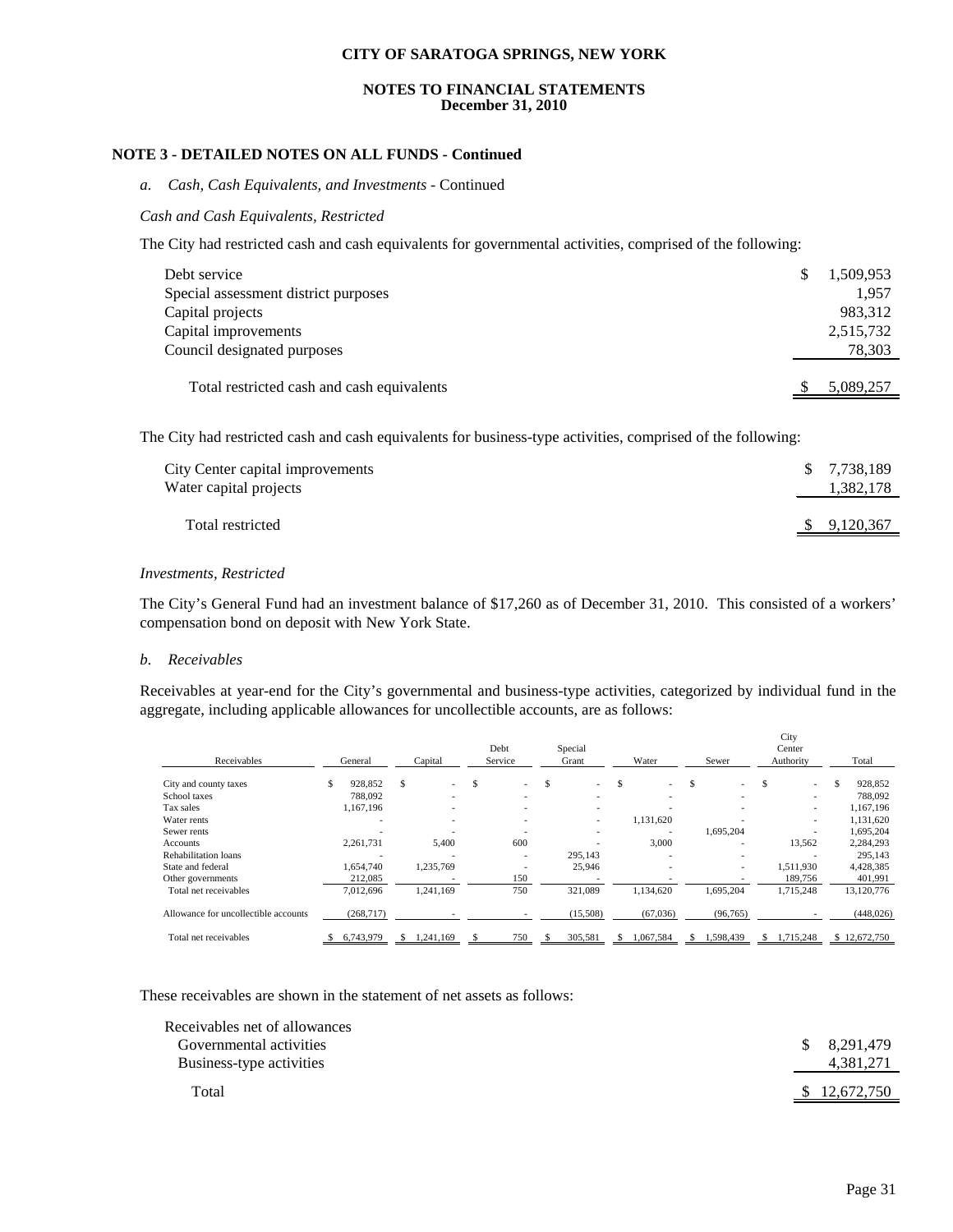#### **NOTES TO FINANCIAL STATEMENTS December 31, 2010**

# **NOTE 3 - DETAILED NOTES ON ALL FUNDS - Continued**

*c. Capital Assets* 

Capital asset activity, as adjusted, was as follows:

|                                                  |            | Year Ended December 31, 2010 |            |            |                   |            |                |            |  |
|--------------------------------------------------|------------|------------------------------|------------|------------|-------------------|------------|----------------|------------|--|
|                                                  |            | <b>Balance</b>               |            |            |                   |            | <b>Balance</b> |            |  |
|                                                  | January 1, |                              | Additions/ |            | Retirements/      |            | December 31,   |            |  |
| Governmental Activities                          |            | 2010                         | Adjustment |            | Reclassifications |            | 2010           |            |  |
| Capital assets not being depreciated             |            |                              |            |            |                   |            |                |            |  |
| Land                                             | \$         | 3,921,258                    | \$         |            | \$                |            | \$             | 3,921,258  |  |
|                                                  |            |                              |            |            |                   |            |                |            |  |
| Work in progress                                 |            | 8,538,780                    |            | 7,113,998  |                   | (696, 107) |                | 14,956,671 |  |
| Total capital assets not being depreciated       |            | 12,460,038                   |            | 7,113,998  |                   | (696, 107) |                | 18,877,929 |  |
| Depreciable capital assets                       |            |                              |            |            |                   |            |                |            |  |
| <b>Buildings</b>                                 |            | 13,863,581                   |            |            |                   |            |                | 13,863,581 |  |
| Improvements                                     |            | 5,288,597                    |            | 650,705    |                   |            |                | 5,939,302  |  |
| Machinery, equipment, and vehicles               |            | 12,380,196                   |            | 155,418    |                   | (155, 744) |                | 12,379,870 |  |
| Infrastructure                                   |            | 47,259,338                   |            | 145,339    |                   | (42, 779)  |                | 47,361,898 |  |
| Total depreciable capital assets                 |            | 78,791,712                   |            | 951,462    |                   | (198, 523) |                | 79,544,651 |  |
| Less accumulated depreciation                    |            |                              |            |            |                   |            |                |            |  |
| <b>Buildings</b>                                 |            | 5,355,873                    |            | 284,566    |                   |            |                | 5,640,439  |  |
| Improvements other than buildings                |            | 2,398,573                    |            | 224,640    |                   |            |                | 2,623,213  |  |
| Machinery, equipment, and vehicles               |            | 7,970,911                    |            | 772,642    |                   | (109.624)  |                | 8,633,929  |  |
| Infrastructure                                   |            | 25,816,802                   |            | 534,657    |                   | (23, 840)  |                | 26,327,619 |  |
| Total accumulated depreciation                   |            | 41,542,159                   |            | 1,816,505  |                   | (133, 464) |                | 43,225,200 |  |
|                                                  |            |                              |            |            |                   |            |                |            |  |
| Net depreciable capital assets                   |            | 37,249,553                   |            | (865, 043) |                   | (65,059)   |                | 36,319,451 |  |
| Total net capital assets governmental activities |            | 49,709,591                   |            | 6.248.955  |                   | (761.166)  |                | 55,197,380 |  |
|                                                  |            |                              |            |            |                   |            |                |            |  |

|                                            | Year Ended December 31, 2010         |              |                          |           |                                   |             |                                        |              |
|--------------------------------------------|--------------------------------------|--------------|--------------------------|-----------|-----------------------------------|-------------|----------------------------------------|--------------|
| <b>Business-type Activities</b>            | <b>Balance</b><br>January 1,<br>2010 |              | Additions/<br>Adjustment |           | Retirements/<br>Reclassifications |             | <b>Balance</b><br>December 31,<br>2010 |              |
| Water Activity                             |                                      |              |                          |           |                                   |             |                                        |              |
| Capital assets not being depreciated       |                                      |              |                          |           |                                   |             |                                        |              |
| Land                                       | \$                                   | 325,841      | \$                       |           | \$                                |             | \$                                     | 325,841      |
| Work in progress                           |                                      | 1,816,732    |                          | 760,739   |                                   | (1,470,344) |                                        | 1,107,126    |
| Total capital assets not being depreciated |                                      | 2,142,573    |                          | 760,739   |                                   | (1,470,344) |                                        | 1,432,967    |
| Depreciable capital assets                 |                                      |              |                          |           |                                   |             |                                        |              |
| <b>Buildings</b>                           |                                      | 749,195      |                          |           |                                   |             |                                        | 749,195      |
| Improvements                               |                                      | 306,064      |                          |           |                                   |             |                                        | 306,064      |
| Machinery, equipment, and vehicles         |                                      | 707,945      |                          |           |                                   |             |                                        | 707,945      |
| Infrastructure                             |                                      | 12,338,317   |                          | 1,787,434 |                                   |             |                                        | 14, 125, 751 |
| Total depreciable capital assets           |                                      | 14, 101, 521 |                          | 1,787,434 |                                   |             |                                        | 15,888,955   |
| Less accumulated depreciation              |                                      |              |                          |           |                                   |             |                                        |              |
| <b>Buildings</b>                           |                                      | 202,261      |                          | 9.024     |                                   |             |                                        | 211,285      |
| Improvements                               |                                      | 23.230       |                          | 11,287    |                                   |             |                                        | 34,517       |
| Machinery, equipment, and vehicles         |                                      | 291,996      |                          | 16,219    |                                   |             |                                        | 308,215      |
| Infrastructure                             |                                      | 11,416,227   |                          | 155,948   |                                   |             |                                        | 11,572,175   |
| Total accumulated depreciation             |                                      | 11,933,714   |                          | 192,478   |                                   |             |                                        | 12, 126, 192 |
| Net depreciable capital assets             |                                      | 2,167,807    |                          | 1,594,956 |                                   |             |                                        | 3,762,763    |
| Total net capital assets water activities  | <sup>22</sup>                        | 4,310,380    | S,                       | 2,355,695 | S                                 | (1,470,344) | S,                                     | 5,195,730    |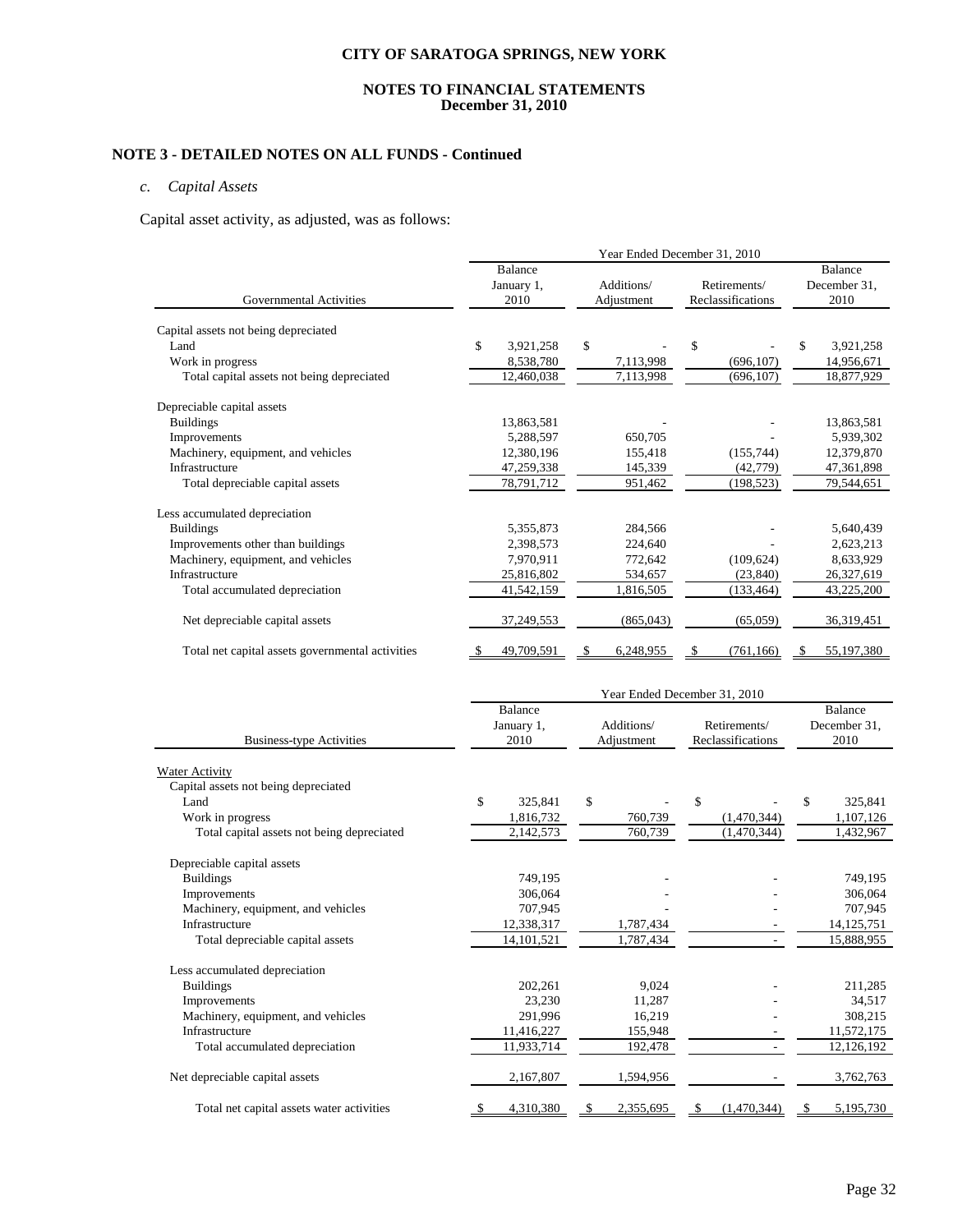#### **NOTES TO FINANCIAL STATEMENTS December 31, 2010**

# **NOTE 3 - DETAILED NOTES ON ALL FUNDS - Continued**

#### *c. Capital Assets* - Continued

|                                                |                                      | Year Ended December 31, 2010 |                          |           |                                   |  |                                        |            |  |
|------------------------------------------------|--------------------------------------|------------------------------|--------------------------|-----------|-----------------------------------|--|----------------------------------------|------------|--|
| <b>Business-type Activities</b>                | <b>Balance</b><br>January 1,<br>2010 |                              | Additions/<br>Adjustment |           | Retirements/<br>Reclassifications |  | <b>Balance</b><br>December 31.<br>2010 |            |  |
| Sewer Activity                                 |                                      |                              |                          |           |                                   |  |                                        |            |  |
| Depreciable capital assets                     |                                      |                              |                          |           |                                   |  |                                        |            |  |
| Improvements                                   | \$                                   | 177,728                      | S                        |           | \$                                |  | \$                                     | 177,728    |  |
| Machinery, equipment, and vehicles             |                                      | 34.335                       |                          |           |                                   |  |                                        | 34,335     |  |
| Infrastructure                                 |                                      | 341,000                      |                          |           |                                   |  |                                        | 341,000    |  |
| Total depreciable capital assets               |                                      | 553,063                      |                          |           |                                   |  |                                        | 553,063    |  |
| Less accumulated depreciation                  |                                      |                              |                          |           |                                   |  |                                        |            |  |
| Improvements                                   |                                      | 868                          |                          | 940       |                                   |  |                                        | 1.808      |  |
| Machinery, equipment, and vehicles             |                                      | 51.852                       |                          | 2,398     |                                   |  |                                        | 54,250     |  |
| Infrastructure                                 |                                      | 1,254                        |                          | 7,363     |                                   |  |                                        | 8,617      |  |
| Total accumulated depreciation                 |                                      | 53,974                       |                          | 10,701    |                                   |  |                                        | 64,675     |  |
| Net depreciable capital assets                 |                                      | 499,089                      |                          | (10,701)  |                                   |  |                                        | 488,388    |  |
| Total net capital assets sewer activities      |                                      | 499,089                      |                          |           |                                   |  |                                        | 488,388    |  |
| <b>City Center Authority</b>                   |                                      |                              |                          |           |                                   |  |                                        |            |  |
| Machinery, equipment, and vehicles             |                                      | 190,464                      |                          |           |                                   |  |                                        | 190.464    |  |
| Work in progress                               |                                      | 3,036,098                    |                          | 8.904.951 |                                   |  |                                        | 11,941,049 |  |
| Accumulated depreciation                       |                                      | 172,643                      |                          | 9,615     |                                   |  |                                        | 182,258    |  |
| Total net capital assets City Center Authority |                                      | 3,053,919                    |                          | 8,895,336 |                                   |  |                                        | 11,949,255 |  |

Depreciation expense was charged to functions/programs as follows:

| Mayor                                                   | \$<br>7,716   |
|---------------------------------------------------------|---------------|
| Finance                                                 | 16,391        |
| <b>DPW</b>                                              | 629,217       |
| <b>DPS</b>                                              | 37,217        |
| Accounts                                                | 4,927         |
| Police                                                  | 39,929        |
| Fire                                                    | 154,099       |
| Home and community service                              | 21,737        |
| Transportation                                          | 416,549       |
| Culture and recreation                                  | 355,259       |
|                                                         |               |
| Total depreciation expense for governmental activities  | 1,683,041     |
|                                                         |               |
| Water                                                   | \$<br>192,478 |
| Sewer                                                   | 10,702        |
| <b>City Center Authority</b>                            | 9,615         |
|                                                         |               |
| Total depreciation expense for business-type activities | \$<br>212,795 |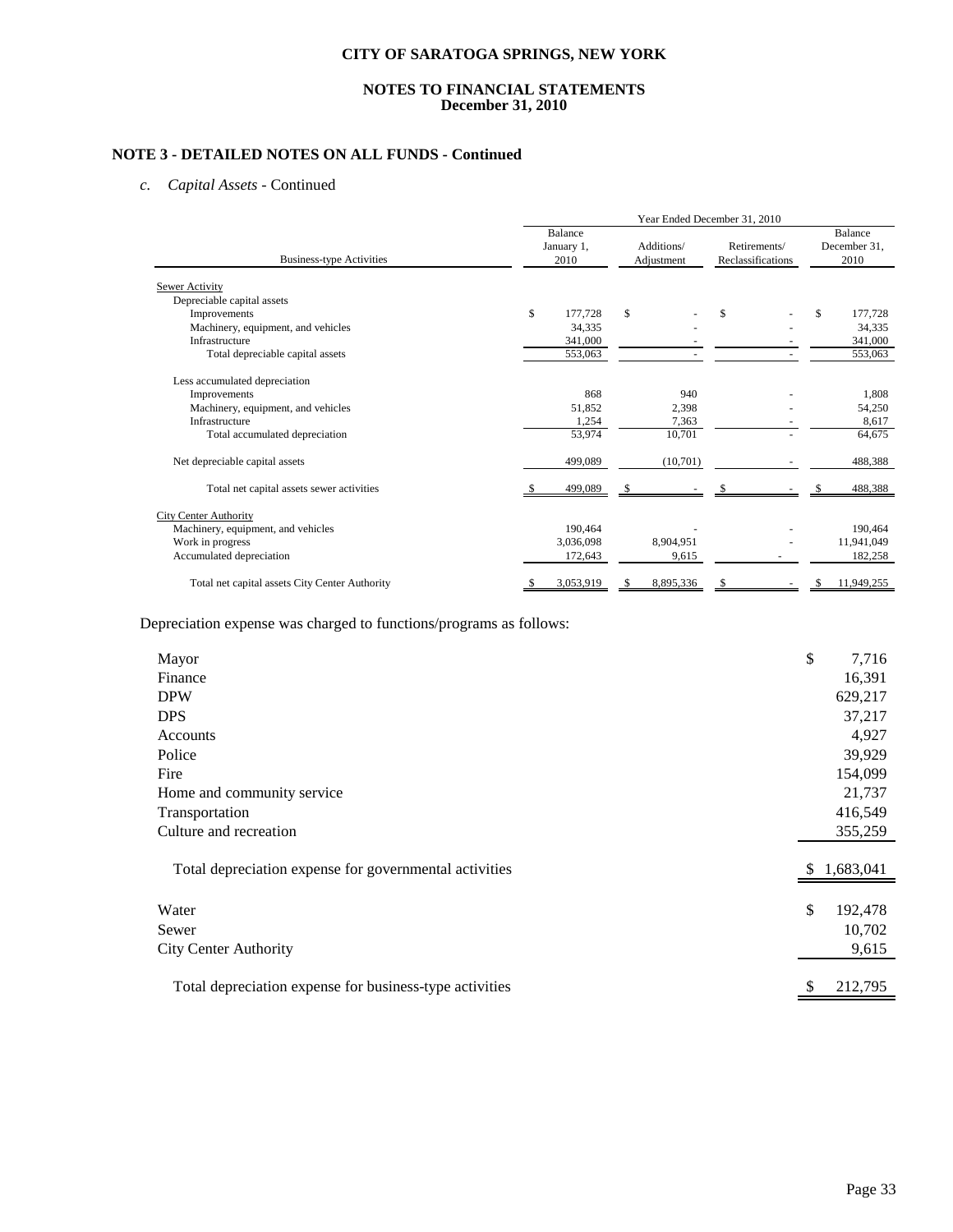#### **NOTES TO FINANCIAL STATEMENTS December 31, 2010**

# **NOTE 3 - DETAILED NOTES ON ALL FUNDS - Continued**

*d. Interfund Receivables, Payables, and Transfers* 

The composition of interfund balances is as follows:

Amounts due to/from other funds in the fund financial statements:

|                       | December 31, 2010 |             |  |  |  |  |
|-----------------------|-------------------|-------------|--|--|--|--|
| Fund                  | Due To            | Due From    |  |  |  |  |
| General               | \$                | \$2,495,244 |  |  |  |  |
| Water                 | 780,835           |             |  |  |  |  |
| Sewer                 | 1,174,926         |             |  |  |  |  |
| Capital               | 269,246           |             |  |  |  |  |
| Debt service          | 265,252           | -           |  |  |  |  |
| Agency                | 63                |             |  |  |  |  |
| Community development | 4,922             |             |  |  |  |  |
|                       | \$2,495,244       | \$2,495,244 |  |  |  |  |

Amounts due to/from activities in the government-wide financial statements:

|                                                    |                 | December 31, 2010   |  |  |  |  |  |
|----------------------------------------------------|-----------------|---------------------|--|--|--|--|--|
| Fund                                               | Due To          | Due From            |  |  |  |  |  |
| Internal balances<br>Governmental<br>Business-type | \$<br>1,955,761 | 1,955,761<br>$-$ \$ |  |  |  |  |  |
|                                                    | 1,955,761       | 1,955,761           |  |  |  |  |  |

Interfund transfers in the governmental fund financial statements were as follows:

|                              | December 31, 2010 |                            |  |  |  |  |  |
|------------------------------|-------------------|----------------------------|--|--|--|--|--|
| Fund                         | <b>In</b>         | Out                        |  |  |  |  |  |
| General                      | \$<br>61,604      | \$<br>130,271              |  |  |  |  |  |
| Capital                      | 92,608            | 1,149,622                  |  |  |  |  |  |
| <b>WASAD</b>                 |                   | 49,503                     |  |  |  |  |  |
| Debt service                 | 1,236,788         | -                          |  |  |  |  |  |
| <b>Community Development</b> |                   | 61,604                     |  |  |  |  |  |
|                              |                   |                            |  |  |  |  |  |
|                              | 1,391,000         | 1,391,000<br><sup>\$</sup> |  |  |  |  |  |

In the government-wide statement of net assets, interfund receivables and payables of \$539,483 between governmental activities were eliminated, leaving the balances shown above. In the government-wide statement of activities, interfund transfers of \$1,391,000 between governmental activities were eliminated, leaving \$165,766 transfer from the governmental activities to the business-type activities.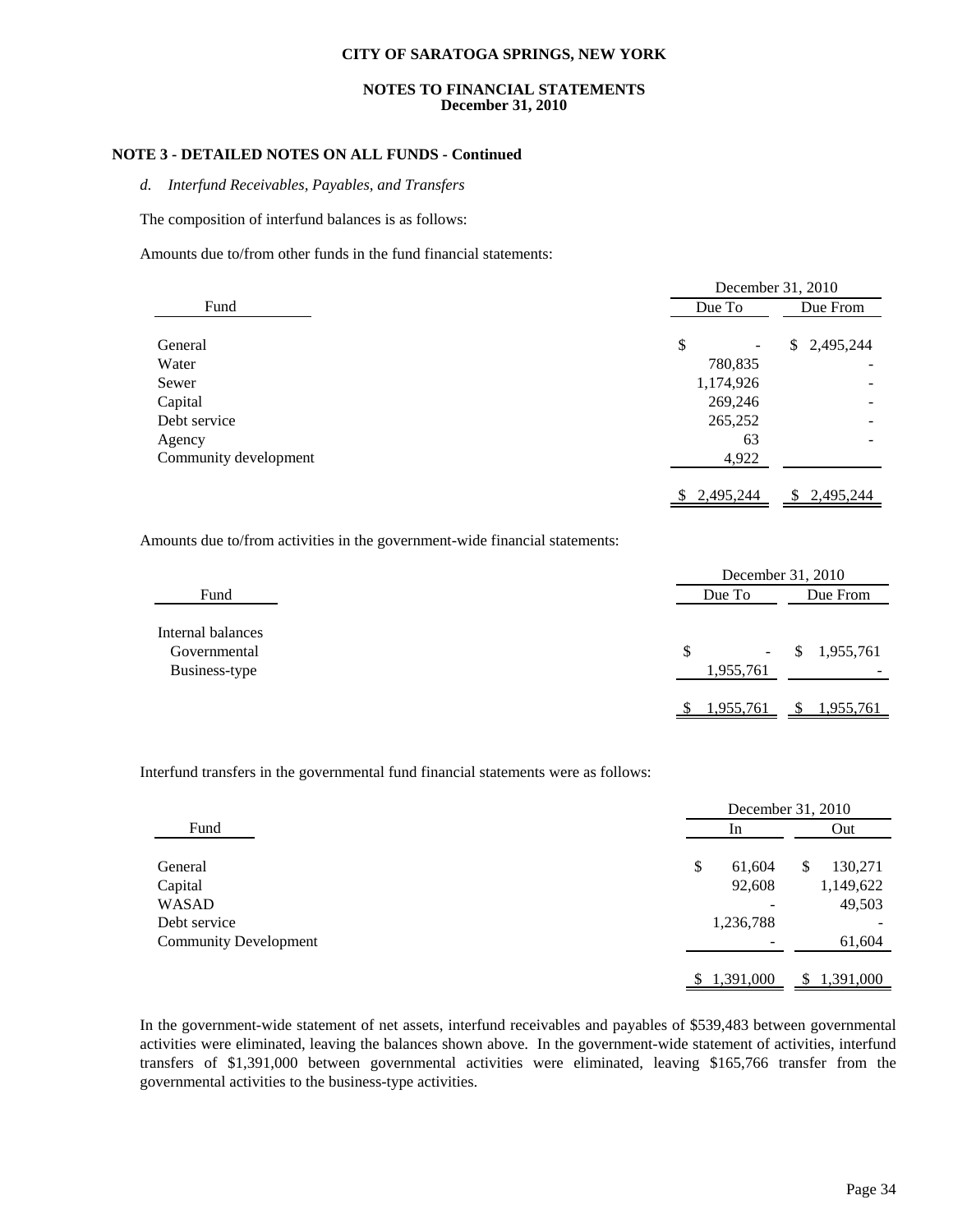#### **NOTES TO FINANCIAL STATEMENTS December 31, 2010**

#### **NOTE 3 - DETAILED NOTES ON ALL FUNDS - Continued**

#### *e. Indebtedness*

## *i. General Obligation Bonds*

The City issues general obligation bonds to provide funds for the acquisition and construction of major capital facilities. On July 1, 2010, the City issued a \$1,539,457, 26-year, general obligation bond. Of the total amount, \$775,000 was issued to finance governmental activities and \$764,457 was issued to finance water activities.

A summary of the City's general obligation serial bond transactions for the year ended December 31, 2010, is as follows:

| Bonds payable, beginning of year<br>Bonds issued<br>Bonds retired | <sup>S</sup> | 36,447,042<br>1.539.457<br>(1,697,042) |
|-------------------------------------------------------------------|--------------|----------------------------------------|
| Bonds payable, end of year                                        |              | 36,289,457                             |

General obligation bonds are direct obligations of the City and are pledged by the full faith and credit of the City. Generally, the City's general obligation bonds are tax exempt for federal and New York State income tax purposes. These bonds generally are issued as 20-year to 30-year serial bonds with equal amounts of principal and interest maturing each year. General obligation bonds currently outstanding for governmental and water activities are as follows:

| <b>Public Improvement Bonds</b> | <b>Issue Date</b> | Maturity | Rate  | December 31,<br>2010 |
|---------------------------------|-------------------|----------|-------|----------------------|
| Serial Bond, EFC                | 03/97             | 02/17    | 3.40% | \$<br>1,390,000      |
| Serial Bond, general obligation | 07/93             | 03/13    | 4.75% | 480,000              |
| Serial Bond, general obligation | 10/97             | 09/17    | 4.50% | 635,000              |
| Serial Bond, general obligation | 06/00             | 06/14    | 5.12% | 605,000              |
| Serial Bond, general obligation | 09/02             | 09/22    | 3.90% | 1,295,000            |
| Serial Bond, general obligation | 04/04             | 02/34    | 4.00% | 3,475,000            |
| Serial Bond, general obligation | 03/05             | 06/24    | 3.85% | 3,650,000            |
| Serial Bond, general obligation | 04/06             | 04/35    | 4.25% | 7,845,000            |
| Serial Bond, general obligation | 07/07             | 07/30    | 3.70% | 8,470,000            |
| Serial Bond, general obligation | 08/08             | 08/38    | 5.00% | 4,845,000            |
| Serial Bond, general obligation | 01/09             | 01/24    | 4.25% | 695,000              |
| Serial Bond, general obligation | 09/09             | 09/39    | 4.25% | 1,365,000            |
| Serial Bond, general obligation | 07/10             | 07/2037  | 4.42% | 1,539,457            |
|                                 |                   |          |       |                      |

\$ 36,289,457

 $\overline{D}$   $\overline{1}$   $\overline{21}$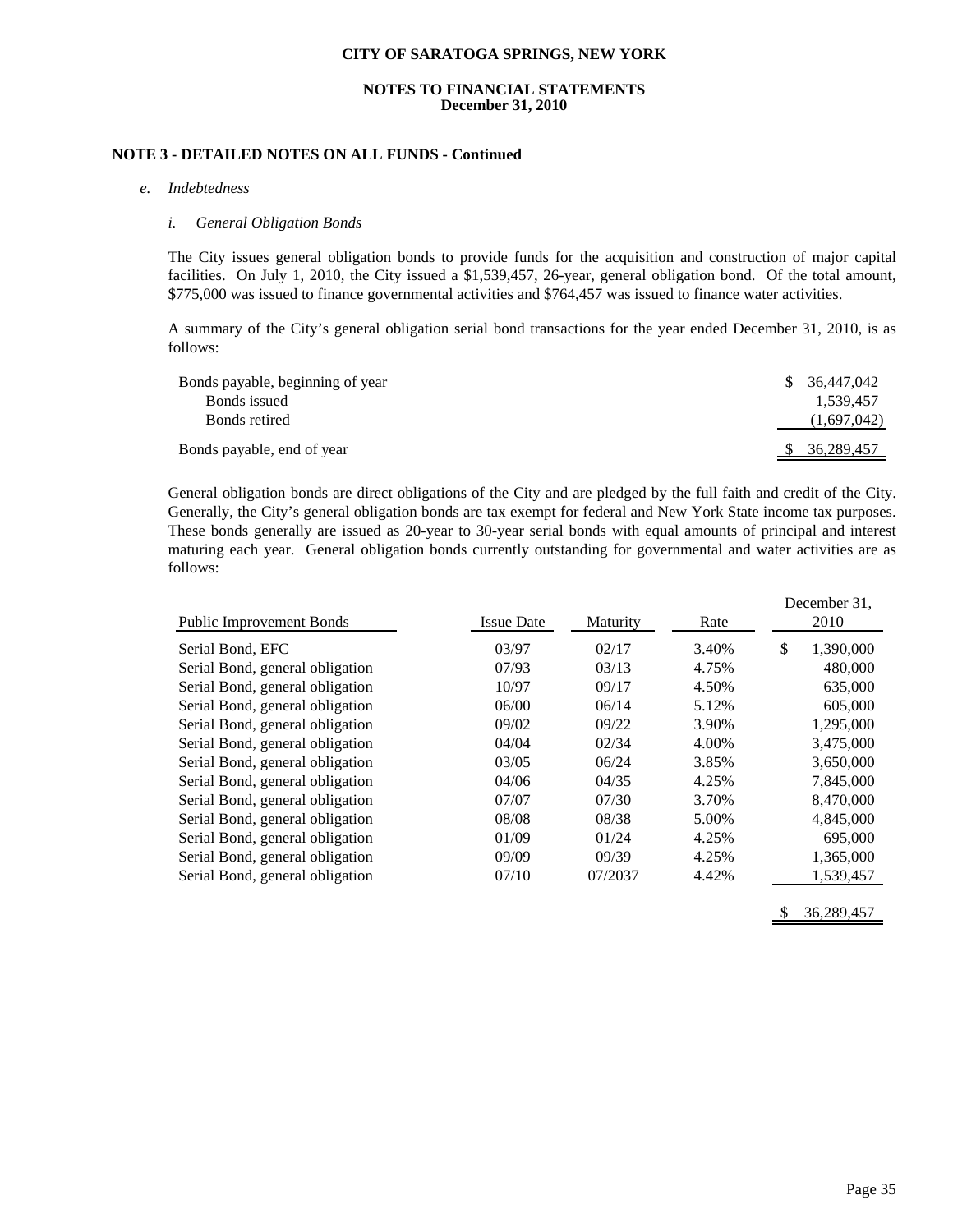## **NOTES TO FINANCIAL STATEMENTS December 31, 2010**

## **NOTE 3 - DETAILED NOTES ON ALL FUNDS - Continued**

*e. Indebtedness* - Continued

## *i. General Obligation Bonds* - Continued

Annual debt service requirements to maturity for general obligation bonds are as follows:

|                                             | Principal |            | Interest |            | Total |             |
|---------------------------------------------|-----------|------------|----------|------------|-------|-------------|
| For the year ending December 31, 2011       | \$        | 1,704,457  | \$       | 1,563,874  | \$    | 3,268,331   |
| 2012                                        |           | 1,760,000  |          | 1,486,041  |       | 3,246,041   |
| 2013                                        |           | 1,800,000  |          | 1,405,424  |       | 3, 205, 424 |
| 2014                                        |           | 1,540,000  |          | 1,326,796  |       | 2,866,796   |
| 2015                                        |           | 1.430.000  |          | 1,262,074  |       | 2,692,074   |
| For the years ending December 31, 2016-2020 |           | 7,000,000  |          | 5,392,815  |       | 12,392,815  |
| 2021-2025                                   |           | 7,405,000  |          | 3,867,394  |       | 11,272,394  |
| 2026-2030                                   |           | 7,140,000  |          | 2,368,255  |       | 9,508,255   |
| 2031-2035                                   |           | 5,130,000  |          | 948.167    |       | 6,078,167   |
| 2036-2039                                   |           | 1,380,000  |          | 140,613    |       | 1,520,613   |
|                                             |           |            |          |            |       |             |
|                                             |           | 36.289.457 | S        | 19.761.454 | S     | 56,050,911  |

Of the total outstanding indebtedness of the City in the sum of \$36,289,457, \$25,636,789 was subject to the statutory debt limit and represented approximately 37% of the City's \$69,907,406 self-imposed debt limit.

#### *ii. Special Assessment Debt*

 At December 31, 2010, the amount of special assessment debt outstanding for SAD and WASAD was \$60,355 and \$324,952, respectively. These amounts are reflected in the governmental activities statement of net assets and included in the schedules above.

# *iii. Lease Payables*

In May 2006, the City entered into a lease agreement with Union Leasing Inc. for two cars for the Fire Department. The City extended that lease for one more year at the same terms and conditions on July 1, 2009. The lease was paid in full during 2010.

In April 2007, the City entered into a lease agreement with Hoselton Chevrolet for ten police cars. The City has made 36 payments and has paid the lease in full.

On March 7, 2008, the City entered into a lease agreement with Municipal Leasing Consultants for \$1,721,297 to finance various energy-saving equipment. The first \$1,000,000 is at a rate of 2%, and the \$721,297 is at a rate of 4.12%. The \$1,000,000 interest rate was bought down by a NYSERDA grant. Principal payments of \$79,274 were made in 2010. The outstanding liability in the governmental activity was \$1,363,369, and \$82,575 is due in one year.

On February 1, 2009, the City entered into a lease agreement with Matt's Service Center to lease a Honda Ridgeline for one year. Eleven lease payments were made in 2009 and 2010. The lease is paid in full.

The City entered into a lease agreement with Hoselton Chevrolet in February 2010 for eight police cars. The term is 36 months and expires April 2013. The outstanding liability in the governmental activity was \$65,916, and \$28,250 is due in one year.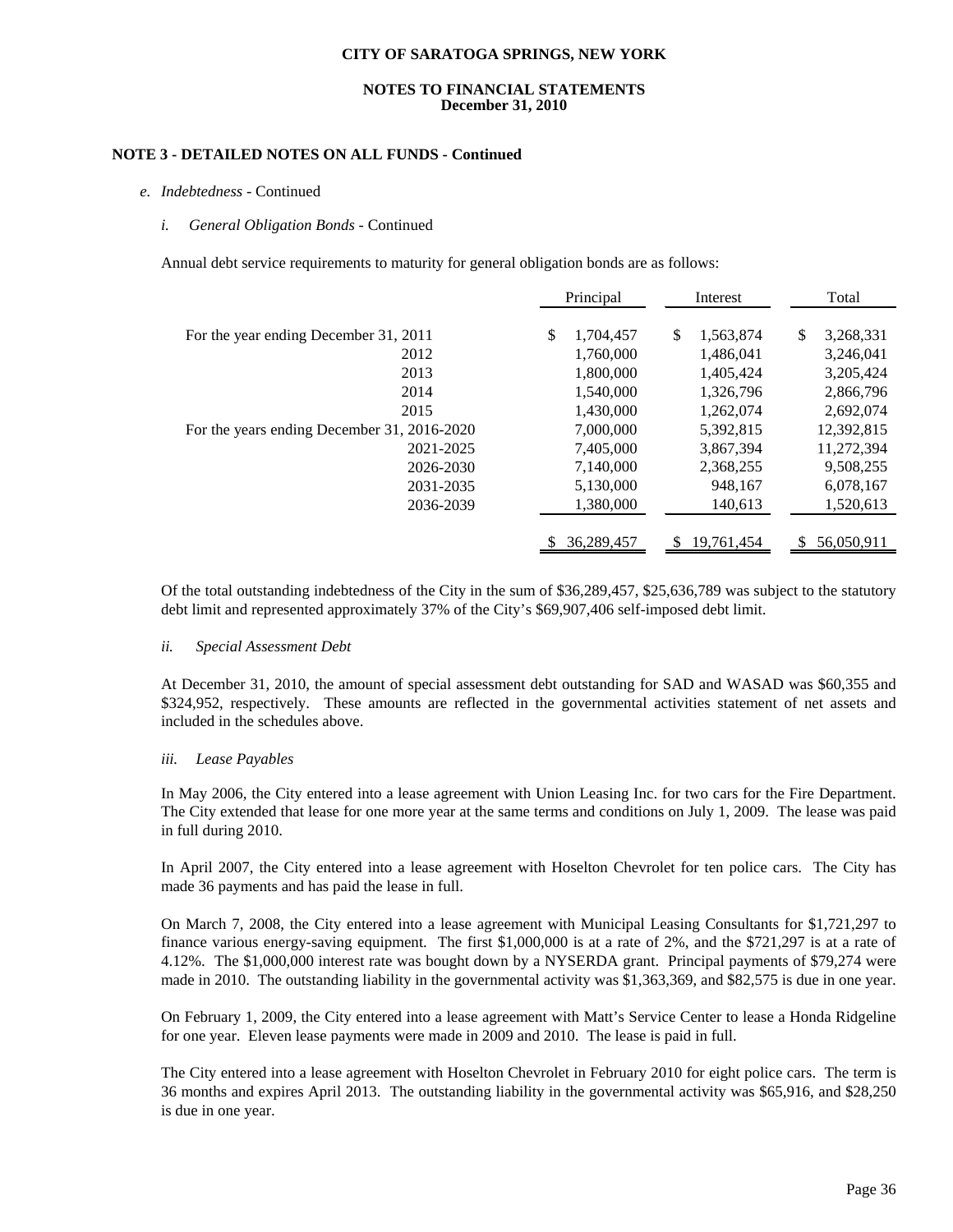#### **NOTES TO FINANCIAL STATEMENTS December 31, 2010**

# **NOTE 3 - DETAILED NOTES ON ALL FUNDS - Continued**

- *e. Indebtedness* Continued
	- *iv. Other Liabilities*

Other liabilities shown in the past as part of long-term debt, but now shown in the government-wide financial statements as current liabilities for compensated absences, include the following:

|                                | January 1,<br>2010     | <b>Additions</b>     | <b>Deletions</b>           | December 31,<br>2010 |
|--------------------------------|------------------------|----------------------|----------------------------|----------------------|
| Sick time<br>Compensatory time | \$2,718,739<br>592,329 | 167.254<br>1,014,835 | 300.835<br>S.<br>1,000,592 | 2,585,158<br>606,572 |
|                                | 3.311,068              | 1,182,089            | 1,301,427                  | 3,191,730            |

## *v. Long-Term Liabilities, Less Current Maturities*

Long-term liabilities, less current maturities are shown on the statement of net assets in the government-wide financial statements in total. The break down includes the following:

|                                | Due in<br>One Year |           | More Than                  |                  |  |
|--------------------------------|--------------------|-----------|----------------------------|------------------|--|
|                                |                    |           | One Year                   | Total            |  |
| <b>Governmental Activities</b> |                    |           |                            |                  |  |
| Debt                           |                    |           |                            |                  |  |
| <b>EPC</b> Lease               | \$                 | 82,574    | \$<br>1,280,795            | \$<br>1,363,369  |  |
| Vehicle Leases                 |                    | 28,250    | 37,668                     | 65,918           |  |
| <b>Bonds</b>                   |                    | 1,704,457 | 27,602,927                 | 29,307,384       |  |
| Retirement Paid 02/01/11       |                    | 2,196,113 |                            | 2,196,113        |  |
| Retirement Due 02/01/12        |                    | 408,275   | 1,663,366                  | 2,071,641        |  |
|                                |                    | 4,419,669 | \$30,584,756               | \$ 35,004,425    |  |
| Water                          |                    |           |                            |                  |  |
| Debt                           |                    |           |                            |                  |  |
| <b>Bonds</b>                   | \$                 | 401,021   | $\mathcal{S}$<br>5,303,109 | \$.<br>5,704,130 |  |
| Retirement Paid 02/01/11       |                    | 60,231    |                            | 60,231           |  |
| Retirement Due 02/01/12        |                    | 35,759    | 184,464                    | 220,223          |  |
|                                |                    | 497,011   | 5,487,573<br>-S            | 5,984,584<br>-S  |  |
| Sewer                          |                    |           |                            |                  |  |
| Debt                           |                    |           |                            |                  |  |
| <b>Bonds</b>                   | \$                 | 26,549    | \$<br>1,251,394            | \$.<br>1,277,943 |  |
| Retirement Paid 02/01/11       |                    | 25,285    |                            | 25,285           |  |
| Retirement Due 02/01/12        |                    | 15,028    | 77,526                     | 92,554           |  |
|                                | \$                 | 66,862    | \$<br>1,328,920            | 1,395,782<br>\$  |  |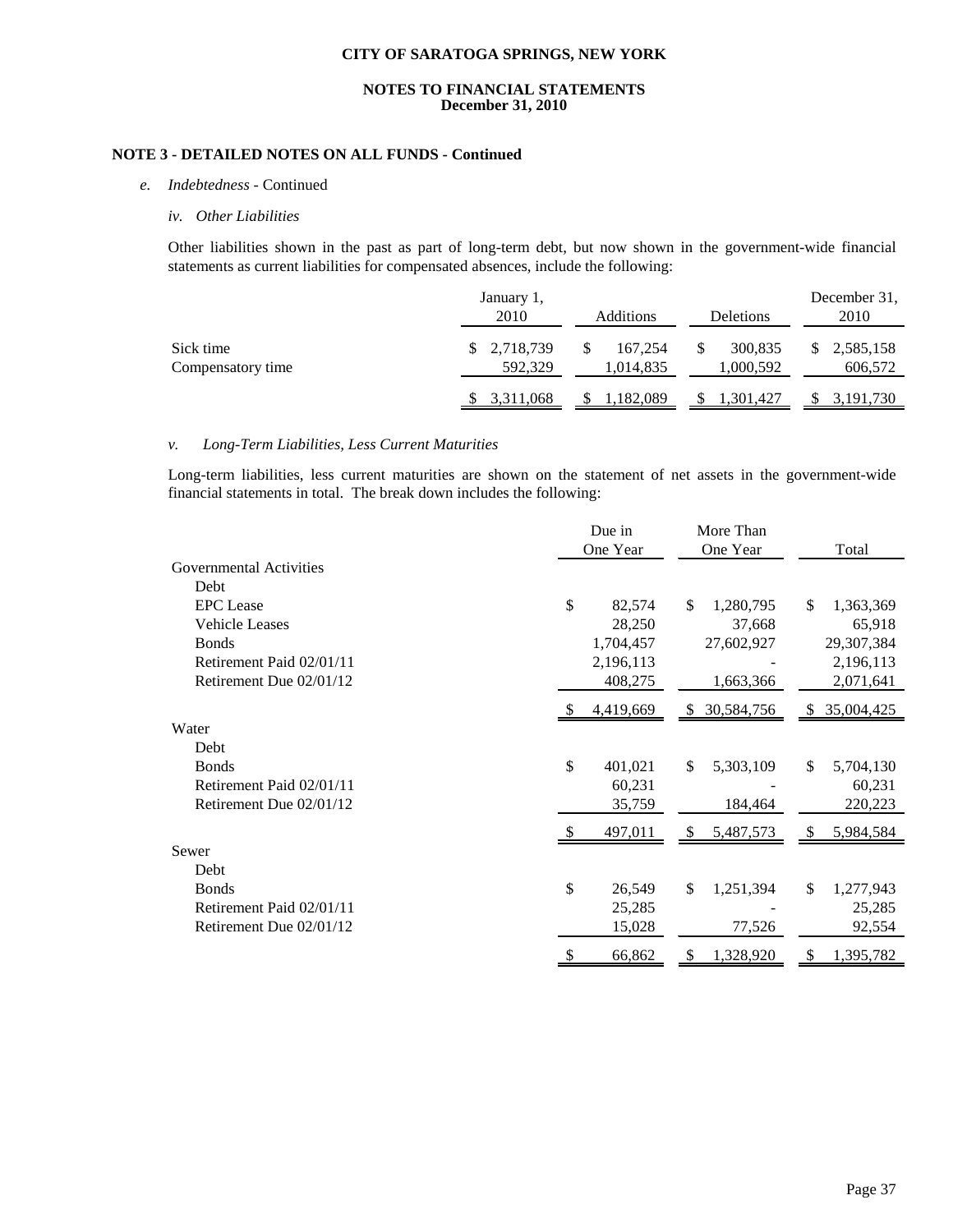#### **NOTES TO FINANCIAL STATEMENTS December 31, 2010**

## **NOTE 3 - DETAILED NOTES ON ALL FUNDS - Continued**

*e. Indebtedness* - Continued

#### v. *Long-Term Liabilities, Less Current Maturities* - Continued

|                                 | Due in<br>One Year |         | More Than<br>One Year |           | Total |           |
|---------------------------------|--------------------|---------|-----------------------|-----------|-------|-----------|
| City Center                     |                    |         |                       |           |       |           |
| Debt                            |                    |         |                       |           |       |           |
| Retirement Paid 02/01/11        | \$                 | 40.836  | \$                    |           | \$    | 40,836    |
| Retirement Due 02/01/12         |                    | 24,161  |                       | 124,632   |       | 148,793   |
|                                 |                    | 64.997  |                       | 124,632   |       | 189,629   |
| <b>Business Type Activities</b> |                    |         |                       |           |       |           |
| Debt                            |                    |         |                       |           |       |           |
| <b>Bonds</b>                    | \$                 | 427,570 | \$                    | 6,554,503 | S     | 6,982,073 |
| Retirement Paid 02/01/11        |                    | 126,352 |                       |           |       | 126,352   |
| Retirement Due 02/01/12         |                    | 74,948  |                       | 386,622   |       | 461,570   |
|                                 |                    | 628,870 | S                     | 6,941,125 |       | 7,569,995 |

#### *f. Employee Retirement Systems and Pension Plan*

#### *i. Employee Retirement Systems Plan Description*

The City participates in the New York State and Local Employees' Retirement System (ERS), the New York State and Local Police and Fire Retirement System (PFRS), and the Public Employees' Group Life Insurance Plan (GTLI) (collectively, the Systems). These are cost sharing multi-employer retirement systems. The Systems provide retirement benefits as well as death and disability benefits. Obligations of employers and employees to contribute and benefits to employees are governed by the New York State Retirement and Social Security Law (NYSRSSL). As set forth in the NYSRSSL, the Comptroller of the State of New York (Comptroller) serves as sole trustee and administrative head of the Systems. The Comptroller shall adopt and may amend rules and regulations for the administration and transaction of the business of the Systems and for the custody and control of their funds. The Systems issue a publicly available financial report that includes financial statements and required supplementary information. That report may be obtained by writing to the New York State and Local Retirement Systems, 110 State Street, Albany, New York 12244.

#### *ii. Employee Retirement Systems Funding Policy*

The Systems are noncontributory except for employees who joined the ERS after July 27, 1976, who contribute 3% of their salary for the first ten years of membership. Under the authority of the NYSRSSL, the Comptroller annually certifies the rates used in computing the employers' contributions. Each year, the Comptroller renders a billing to participating employers requesting payment of amounts due in advance for the plan year April 1 to March 31. The NYSRSSL allows participating employers to pay their annual contributions on either December 15 of the current year, or February 1 of the following year. The City elected to pay their contribution billed in 2006 on or before February 1, 2007. The required contributions for the current and two preceding years were: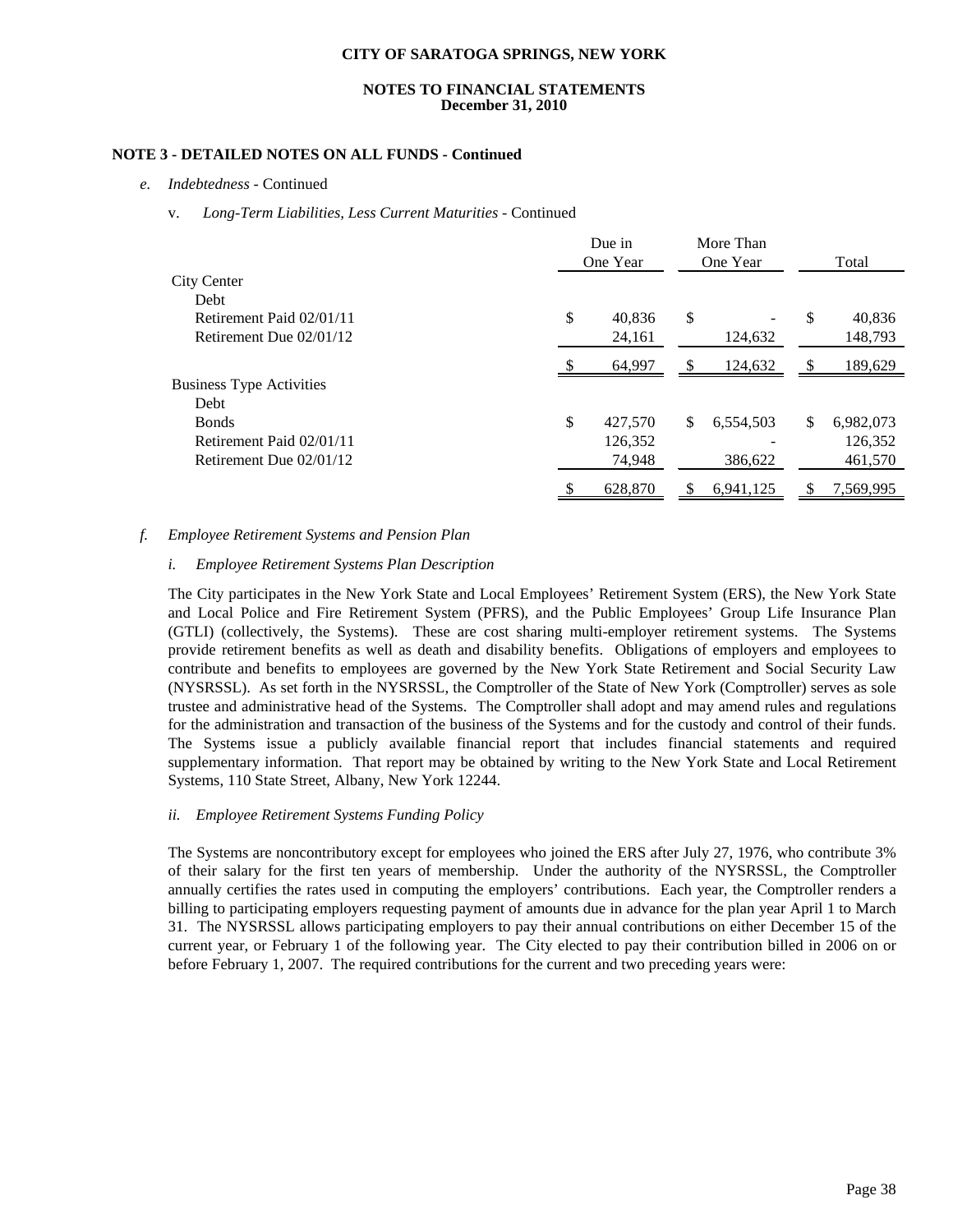## **NOTES TO FINANCIAL STATEMENTS December 31, 2010**

## **NOTE 3 - DETAILED NOTES ON ALL FUNDS - Continued**

#### *f. Employee Retirement Systems and Pension Plan* - Continued

#### *ii. Employee Retirement Systems Funding Policy - Continued*

|                           | 2010         | 2009          | 2008          |  |
|---------------------------|--------------|---------------|---------------|--|
| ERS regular contribution  | S<br>965,248 | \$<br>808,793 | \$<br>813,204 |  |
| ERS 2004 amortization     | 51,507       | 51,507        | 51,506        |  |
| PFRS regular contribution | 1,412,757    | 1,362,814     | 1,439,941     |  |
| PFRS 2004 amortization    | 84,743       | 84,743        | 85,261        |  |
| PFRS Fire 384E            | 138,191      | 138,191       | 138,191       |  |
| PFRS Police 384EB         | 48.467       | 48.467        | 48,467        |  |
| PFRS Police 84E           | 372,574      | 372,574       | 372,574       |  |
| PFRS Police Re-open 384D  | 49,800       | 49,800        | 49,800        |  |
| Totals                    | 3,123,287    | 2,916,889     | 2,998,944     |  |

Contributions made to the Systems were equal to 100% of the contributions required for each year, less the applicable amortizations.

Chapter 49 of the Laws of 2003 of the State of New York was enacted which made the following changes to the Systems:

- Requires minimum contributions by employers of 4.5% of payroll every year, including years in which the investment performance would make a lower contribution possible.
- Changes the cycle of annual billing such that the contribution for a given fiscal year will be based on the value of the pension fund on the prior April  $1<sup>st</sup>$  (e.g., billings due February 2008 would be based on the pension value as of March 31, 2007).

Chapter 260 of the Laws of 2004 of the State of New York was enacted that allows local employers to bond or amortize a portion of their retirement bill for up to 10 years in accordance with the following schedule:

- For State fiscal year (SFY) 2004-05, the amount in excess of 7% of employees' covered pensionable salaries, with the first payment of those pension costs not due until the fiscal year succeeding that fiscal year in which the bonding/amortization was instituted.
- For SFY 2005-06, the amount in excess of 9.5% of employees' covered pensionable salaries.
- For SFY 2007-08, the amount in excess of 10.5% of employees' covered pensionable salaries.

This law requires participating employers to make payments on a current basis, while bonding or amortizing existing unpaid amounts relating to the System's fiscal years ending March 31, 2005 through 2008.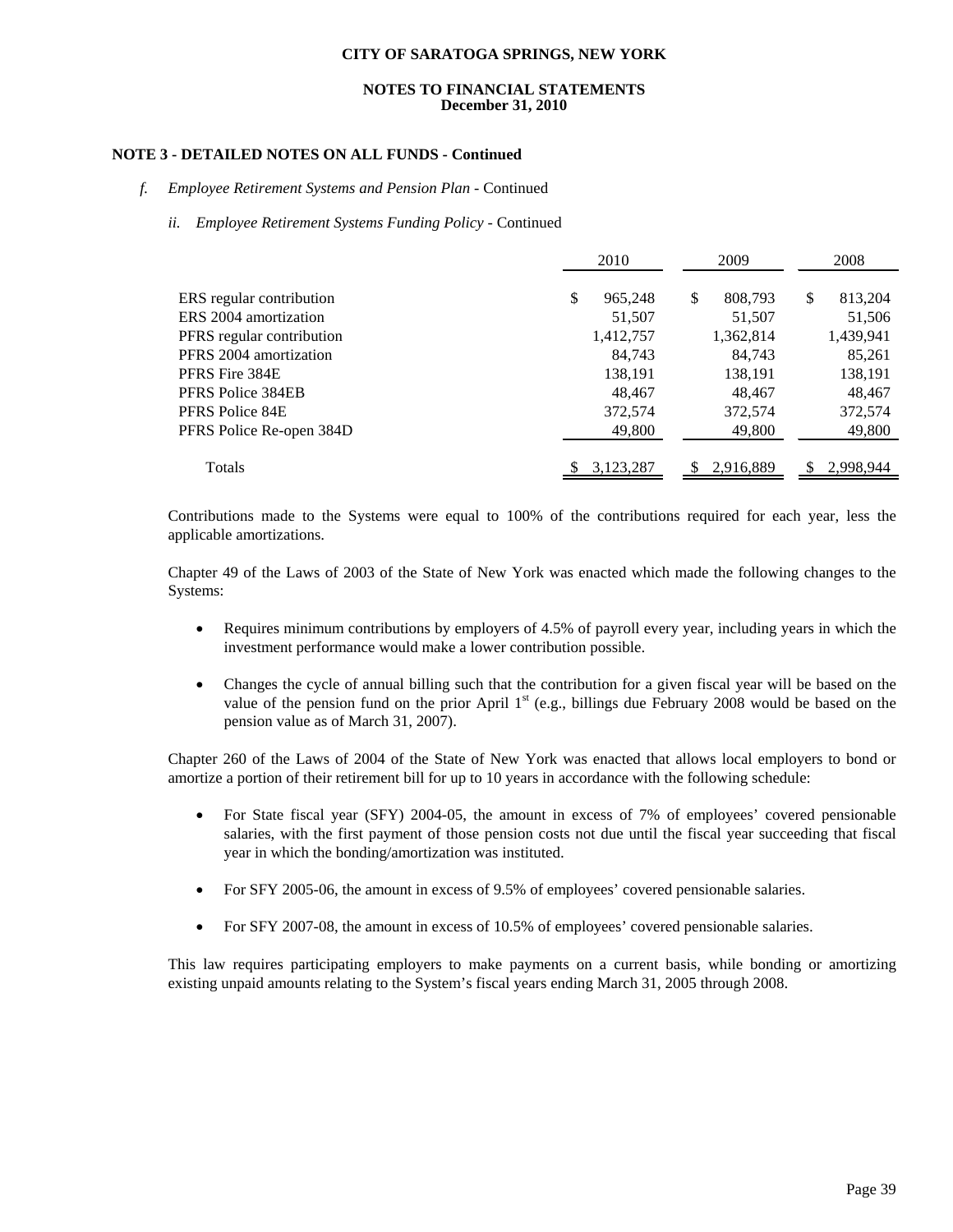#### **NOTES TO FINANCIAL STATEMENTS December 31, 2010**

#### **NOTE 3 - DETAILED NOTES ON ALL FUNDS - Continued**

#### *f. Employee Retirement Systems and Pension Plan* - Continued

#### *ii. Employee Retirement Systems Funding Policy* - Continued

In December 2004, the City opted to amortize the allowable portions of the 2004 ERS and PFRS retirement payment over a ten-year period. The principal amount amortized was \$397,330 for ERS plan and \$654,365 for PFRS plan. The first principal and interest payments were paid February 1, 2006, with interest at 5% per annum. The maturity schedules for this debt are as follows:

| <b>ERS</b> Amortization                                                                                                                  | Principal                                            | Interest                                           | Total                                                |  |
|------------------------------------------------------------------------------------------------------------------------------------------|------------------------------------------------------|----------------------------------------------------|------------------------------------------------------|--|
| Payable February 1, 2011<br>Payable February 1, 2012<br>Payable February 1, 2013<br>Payable February 1, 2014<br>Payable February 1, 2015 | \$<br>40,357<br>42,375<br>44.494<br>46,718<br>49,054 | \$.<br>11,150<br>9,132<br>7,013<br>4,789<br>2,453  | \$<br>51,507<br>51,507<br>51,507<br>51,507<br>51,507 |  |
| Totals                                                                                                                                   | 222,998                                              | 34,537<br><sup>\$</sup>                            | 257,535<br>\$                                        |  |
| <b>PFRS</b> Amortization                                                                                                                 | Principal                                            | Interest                                           | Total                                                |  |
| Payable February 1, 2011<br>Payable February 1, 2012<br>Payable February 1, 2013<br>Payable February 1, 2014<br>Payable February 1, 2015 | \$<br>66,399<br>69,718<br>73,204<br>76,865<br>80,708 | \$<br>18,344<br>15,025<br>11,539<br>7,878<br>4,035 | \$<br>84,743<br>84,743<br>84,743<br>84,743<br>84,743 |  |
| Totals                                                                                                                                   | 366,894                                              | 56,821<br>S                                        | 423,715<br>S.                                        |  |

The unpaid principal balance of \$2,646,481 at December 31, 2010, for the above amortizations is included in the financial statements as a non-current governmental liability, of which \$106,756 is shown as due within one year.

On October 15, 2004, the City opted to provide certain benefits to firefighters for past services under Section 384E of the PFRS plan. The total past service credit costs were \$1,011,118. The City opted to pay for this program over a ten-year term with interest starting the third year at 8% per annum. In fiscal year ended December 31, 2006, the City recorded a liability for the second of 10 installments, which did not include interest. The maturity schedule for this debt is as follows:

|                          | Principal    | Interest |   | Total   |  |
|--------------------------|--------------|----------|---|---------|--|
| Payable February 1, 2011 | 101,745<br>S | 36,446   | S | 138,191 |  |
| Payable February 1, 2012 | 109,885      | 28,306   |   | 138,191 |  |
| Payable February 1, 2013 | 118,676      | 19,515   |   | 138,191 |  |
| Payable February 1, 2014 | 128,170      | 10,021   |   | 138,191 |  |
| Totals                   | 458,476      | 94.288   |   | 552,764 |  |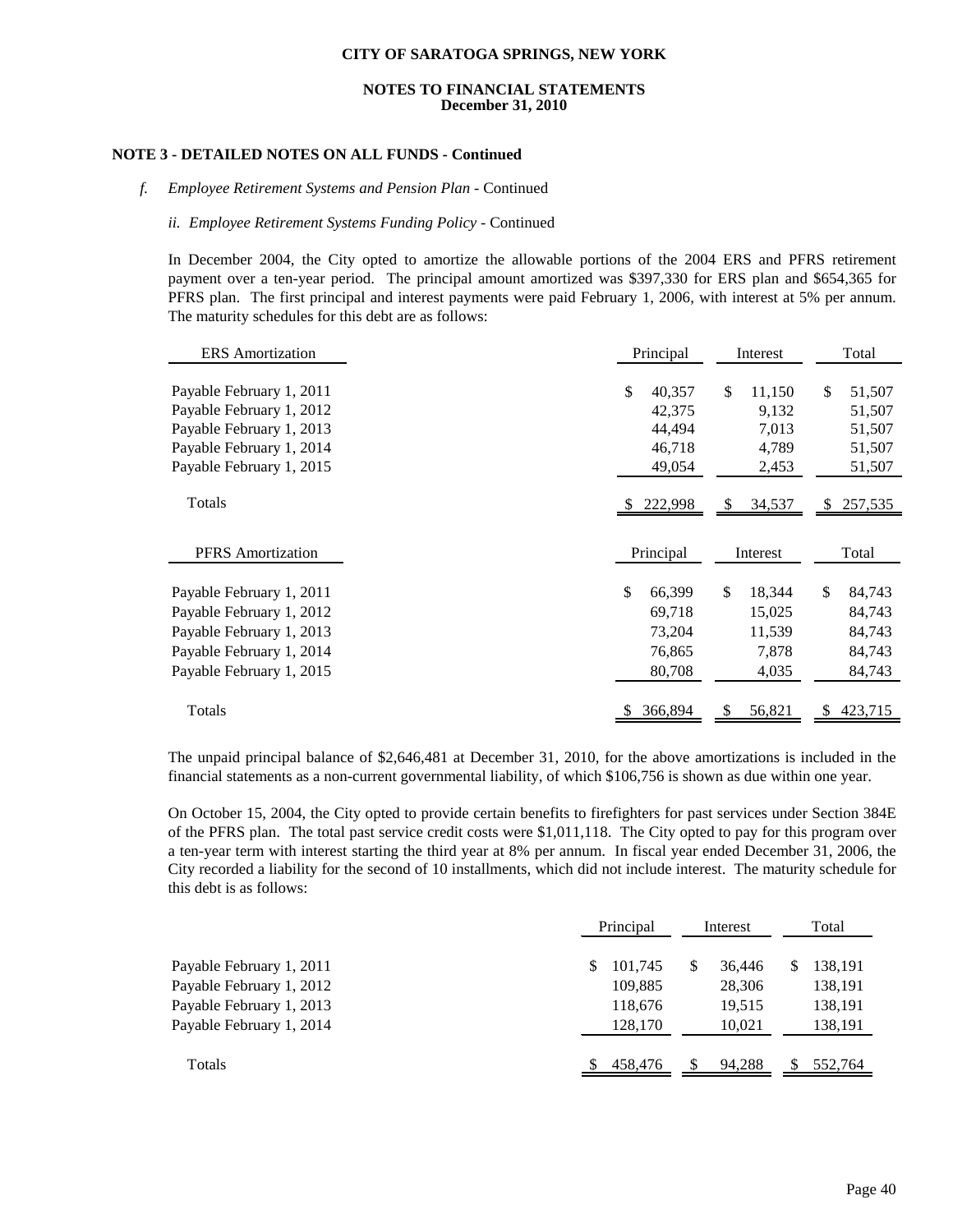#### **NOTES TO FINANCIAL STATEMENTS December 31, 2010**

## **NOTE 3 - DETAILED NOTES ON ALL FUNDS - Continued**

*f. Employee Retirement Systems and Pension Plan* - Continued

## *ii. Employee Retirement Systems Funding Policy* - Continued

The unpaid principal balance of \$458,476 at December 31, 2010, is included in the financial statements as a noncurrent governmental liability, of which \$101,745 is shown as due within one year.

In accordance with the labor agreements between the City and its police officers signed October 27, 2006, the City is required to provide certain benefits to police personnel for past services under Section 384E and 384EB of the PFRS plan. The total past service credit cost was \$2,700,004 for 384E, \$351,235 for 384EB, and \$360,791 to reopen 384D. The City plans to pay for this program over a ten-year period with interest starting the second year at 8% per annum. The first installment is due February 1, 2008, for the City's 2007 fiscal year.

The maturity schedules for this debt are as follows:

384 E - Police

|                                                                                                                                                                      | Principal                                                            | Interest                                                          | Total                                                                |  |
|----------------------------------------------------------------------------------------------------------------------------------------------------------------------|----------------------------------------------------------------------|-------------------------------------------------------------------|----------------------------------------------------------------------|--|
| Payable February 1, 2011<br>Payable February 1, 2012<br>Payable February 1, 2013<br>Payable February 1, 2014<br>Payable February 1, 2015<br>Payable February 1, 2016 | \$<br>217,394<br>234,785<br>253,568<br>273,853<br>295,762<br>319,422 | \$<br>155,180<br>137,789<br>119,006<br>98,721<br>76,812<br>53,152 | \$<br>372,574<br>372,574<br>372,574<br>372,574<br>372,574<br>372,574 |  |
| Payable February 1, 2017                                                                                                                                             | 344,976                                                              | 27,598                                                            | 372,574                                                              |  |
| Totals                                                                                                                                                               | 1,939,760                                                            | 668,258<br>-S                                                     | 2,608,018<br>Y.                                                      |  |
|                                                                                                                                                                      | Principal                                                            | Interest                                                          | Total                                                                |  |
| Payable February 1, 2011<br>Payable February 1, 2012                                                                                                                 | \$<br>28,280<br>30,542                                               | \$<br>20,187<br>17,925                                            | \$<br>48,467<br>48,467                                               |  |
| Payable February 1, 2013                                                                                                                                             | 32,986                                                               | 15,481                                                            | 48,467                                                               |  |
| Payable February 1, 2014                                                                                                                                             | 35,625                                                               | 12,842                                                            | 48,467                                                               |  |
| Payable February 1, 2015                                                                                                                                             | 38,475                                                               | 9,992                                                             | 48,467                                                               |  |
| Payable February 1, 2016                                                                                                                                             | 41,553                                                               | 6,914                                                             | 48,467                                                               |  |
| Payable February 1, 2017                                                                                                                                             | 44,877                                                               | 3,590                                                             | 48,467                                                               |  |
| Totals                                                                                                                                                               | 252,338                                                              | 86,931<br>$\boldsymbol{\mathsf{S}}$                               | 339,269<br>S                                                         |  |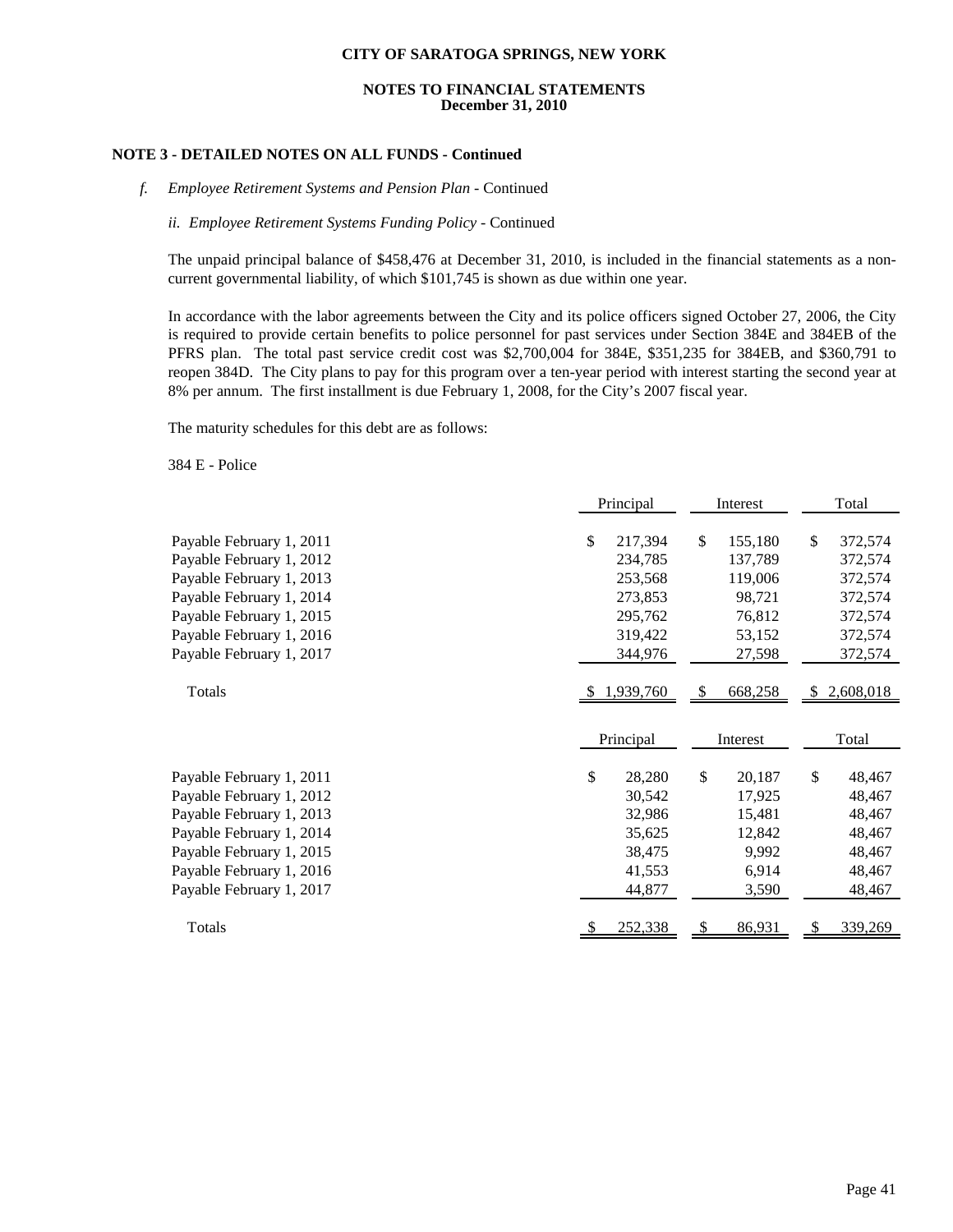#### **NOTES TO FINANCIAL STATEMENTS December 31, 2010**

#### **NOTE 3 - DETAILED NOTES ON ALL FUNDS - Continued**

#### *f. Employee Retirement Systems and Pension Plan* - Continued

#### *ii. Employee Retirement Systems Funding Policy* - Continued

384 EB Police

|                          | Principal |         | Interest |        | Total |         |
|--------------------------|-----------|---------|----------|--------|-------|---------|
| Payable February 1, 2011 | \$        | 29,048  | \$       | 20,752 | \$    | 49,800  |
| Payable February 1, 2012 |           | 31,372  |          | 18,428 |       | 49,800  |
| Payable February 1, 2013 |           | 33,882  |          | 15,918 |       | 49,800  |
| Payable February 1, 2014 |           | 36,592  |          | 13,208 |       | 49,800  |
| Payable February 1, 2015 |           | 39,520  |          | 10,280 |       | 49,800  |
| Payable February 1, 2016 |           | 42,681  |          | 7,119  |       | 49,800  |
| Payable February 1, 2017 |           | 46,096  |          | 3,704  |       | 49,800  |
| Totals                   |           | 259,191 | ፍ        | 89,409 |       | 348,600 |

The unpaid principal balance of \$2,451,289 at December 31, 2010, for the past service retirement costs for police personnel is included in the government-wide statement of activities as a non-current governmental liability, of which \$274,722 is shown as due within one year.

#### **NOTE 4 - POSTEMPLOYMENT BENEFITS OTHER THAN PENSIONS**

*Plan Description.* The City administers a single-employer defined benefit healthcare plan ("the Retiree Health Plan"). The Retiree Health Plan provides lifetime healthcare insurance and prescription drug coverage for eligible retirees and their spouses through the City's group health insurance plan, which covers both active and retired members. Benefit provisions are established through negotiations between the City and the seven unions representing City employees and are renegotiated at the end of each of the bargaining periods. The Retiree Health Plan does not issue a publicly available financial report. The City offers four community rated HMO's and one experience rated Traditional PPO. Upon turning 65, a retiree may choose to participate in two Medicare Advantage plans.

The City offers life insurance to active and retired firefighters and police officers who retired prior to January 1, 2007. The plan pays a beneficiary upon death of the retiree.

*Funding Policy.* Contribution requirements also are negotiated between the City and union representatives. The City contributes a percent of the cost of current year premiums for eligible retired Plan members and their spouses. For the year ended December 31, 2010, the City contributed \$6,279,363 to the Retiree Health Plan. Some Retiree Health Plan members receiving benefits contribute a percent of their premium costs. Total member contributions were \$171,303 for the year ended December 31, 2010.

The City pays the full premium for the life insurance coverage.

*Annual OPEB Cost and Net OPEB Obligation -* The City's annual other postemployment benefit (OPEB) cost (expense) is calculated based on the *annual required contribution of the employer (ARC).* The ARC represents a level of funding that, if paid on an ongoing basis, is projected to cover normal cost each year and to amortize any unfunded actuarial liabilities (or funding excess) over a period not to exceed thirty years. The following table shows the components of the City's annual OPEB cost for fiscal year 2010, the amount actually contributed to the plan, and changes in the City's net OPEB obligation to the Plan: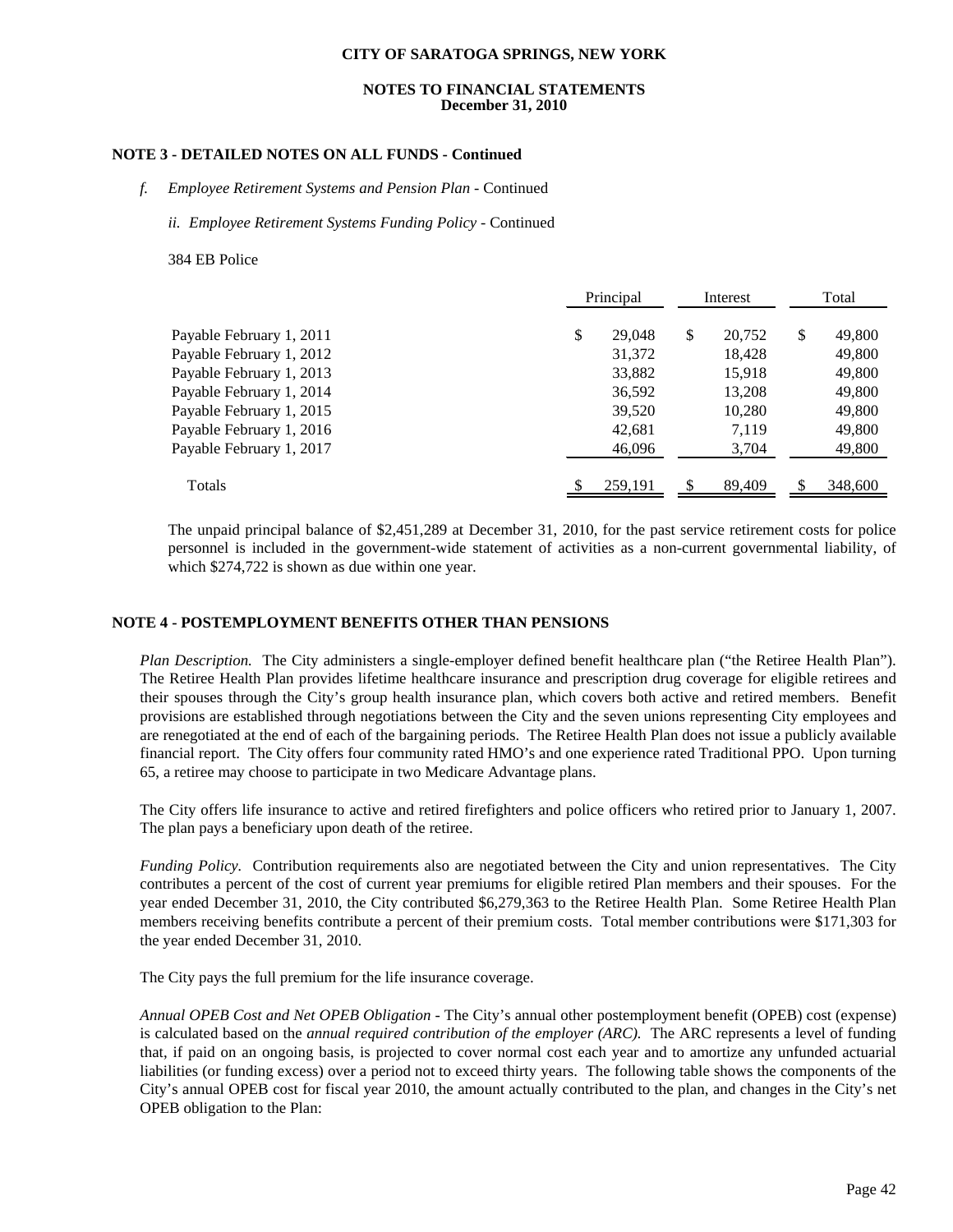## **NOTES TO FINANCIAL STATEMENTS December 31, 2010**

| Required Information                                                     | Govt.                      | Water<br>Sewer                     |                         | Total                        |
|--------------------------------------------------------------------------|----------------------------|------------------------------------|-------------------------|------------------------------|
| Annual required contribution<br>Interest on net OPEB obligation          | \$<br>9,609,622<br>463.099 | <sup>\$</sup><br>416.679<br>26.133 | \$<br>179,369<br>16,122 | 10,205,670<br>\$.<br>505,354 |
| Adjustment to annual required contribution<br>Annual OPEB cost (expense) | (668,075)<br>9.404.646     | (37,700)<br>405,112                | (23, 258)<br>172,233    | (729, 033)<br>9,981,991      |
| Contributions made (expected)<br>Increase in net OPEB obligation         | (2,350,596)<br>7,054,050   | (28, 513)<br>376,599               | 172,233                 | (2,379,109)<br>7,602,882     |
| Net OPEB obligation, beginning of year                                   | 11,577,473                 | 653,320                            | 403.047                 | 12,633,840                   |
| Net OPEB obligation, end of year                                         | 18,631,523                 | 1.029.919                          | \$<br>575.280           | 20.236.722<br>S.             |

# **NOTE 4 - POSTEMPLOYMENT BENEFITS OTHER THAN PENSIONS - Continued**

The City's annual OPEB cost, the percentage of annual OPEB cost contributed to the Retiree Health Plan, and the net OPEB obligation for fiscal year 2010 was as follows:

|              | Annual<br><b>OPEB</b> | Net<br><b>OPEB</b>      |                  |
|--------------|-----------------------|-------------------------|------------------|
| Activity     | Cost                  | <b>Cost Contributed</b> | Obligation       |
| Governmental | \$9,404,646           | 25%                     | 18,631,523<br>\$ |
| Water        | 405,112               | 7%                      | 1,029,919        |
| Sewer        | 172,233               | 0%                      | 575,280          |

*Funded Status and Funding Progress -* As of December 31, 2010, the actuarial accrued liability for benefits was \$104,696,319, all of which was unfunded. The covered payroll (annual payroll of active employees covered by the Retiree Health Plan) was \$15,199,469, and the ratio of the unfunded actuarial accrued liability to the covered payroll was 689%.

The projection of future benefit payments for an ongoing plan involves estimates of the value of reported amounts and assumptions about the probability of occurrence of events far into the future. Examples include assumptions about future employment, mortality, and the healthcare cost trend. Amounts determined regarding the funded status of the Retiree Health Plan and the annual required contributions of the employer are subject to continual revision as actual results are compared with past expectations and new estimates are made about the future.

*Methods and Assumptions -* Projections of benefits for financial reporting purposes are based on the substantive Retiree Health Plan (the plan as understood by the employer and plan members) and include the types of benefits provided at the time of each valuation and the historical pattern of sharing of benefit costs between the employer and plan members to that point. The methods and assumptions used include techniques that are designed to reduce the effects of short-term volatility in actuarial accrued liabilities and the actuarial value of assets, consistent with the long-term perspective of the calculations.

The following simplifying assumptions were made:

*Retirement Age for Active Employees -* Rates of decrement due to retirement based on the experience under the New York State & Local Retirement System as prepared by the Department of Civil Service's actuarial consultant in the report titled, *Development of Recommended Actuarial Assumptions for New York State/SUNY GASB 45 Valuation*.

*Marital Status -* It is assumed that 70% of retirees will be married and participating in a non-shared health insurance plan at the time of their retirement, with the male spouse assumed to be approximately three years older than the female.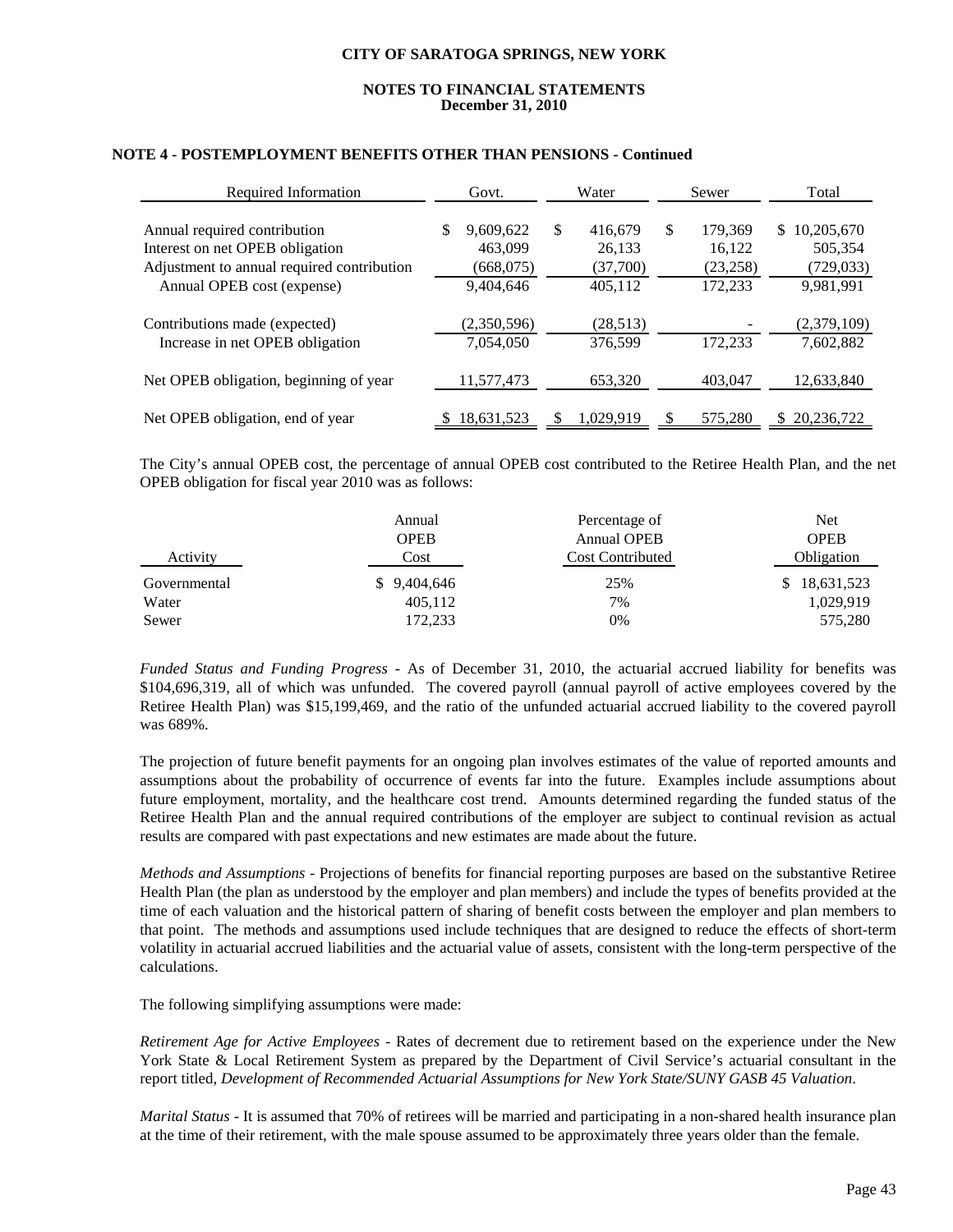### **NOTES TO FINANCIAL STATEMENTS December 31, 2010**

# **NOTE 4 - POSTEMPLOYMENT BENEFITS OTHER THAN PENSIONS - Continued**

*Mortality -* Life expectancies were based on mortality tables from the RP-2000 Mortality Table for Males and for Females.

*Turnover -* Rates of decrement due to turnover based on the experience under the New York State and Local Retirement System as prepared by the Department of Civil Service's actuarial consultant in the report titled, *Development of Recommended Actuarial Assumptions for New York State/SUNY GASB 45 Valuation*.

*Healthcare Cost Trend Rate -* The expected rate of increase in healthcare insurance premiums was based on projections of the Office of the Actuary at the Centers for Medicare & Medicaid Services. A rate of 11% initially, reduced to an ultimate rate of 8% after six years, was used.

*Health Insurance Premiums -* The current enrollment of retirees in each of the City's available plans was used to make assumptions about the health plans that current active employees would enroll in upon retiring.

*Inflation Rate -* The expected long-term inflation assumption is 2.9%. The SOA Long-Run Medical Cost Trend Model and its baseline projection are based on an econometric analysis of historical U.S. medical expenditures and the judgments of experts in the field. The long-run baseline projection and input variables have been developed under the guidance of an SOA Project Oversight Group. It represents a reasonable medical trend projection for the current plan provisions and demographics of the City of Saratoga Springs Postemployment Benefits Plan, and no changes to these baseline assumptions are necessary.

*Payroll Growth Rate -* The expected long-term payroll growth rate was assumed to equal the rate of inflation.

Based on the historical and expected returns of the City's short-term investment portfolio, a discount rate of 4% was used. In addition, the projected unit credit actuarial cost method was used. The unfunded actuarial accrued liability is being amortized as a level period of thirty years. The remaining amortization period at December 31, 2010, was twentyeight years.

REQUIRED SUPPLEMENTAL INFORMATION

| Schedule of Funding Progress<br>for the Retiree Health Plan |                                 |                                                                           |                           |                 |                    |                                                  |  |  |  |
|-------------------------------------------------------------|---------------------------------|---------------------------------------------------------------------------|---------------------------|-----------------|--------------------|--------------------------------------------------|--|--|--|
| Actuarial<br>Valuation                                      | Actuarial<br>Value of<br>Assets | Actuarial<br>Accrued<br>Liability<br>$(AAL)$ -<br>Simplified<br>Entry Age | Unfunded<br>AAL<br>(UAAL) | Funded<br>Ratio | Covered<br>Payroll | UAAL as a<br>Percentage<br>of Covered<br>Payroll |  |  |  |
| Date                                                        | (a)                             | (b)                                                                       | $(b - a)$                 | (a/b)           | (c)                | $((b - a)/c)$                                    |  |  |  |
| 12/31/10                                                    |                                 | 104,696,319<br>S                                                          | 104.696.319               | $0.00\%$        | 15.199.469         | 689%                                             |  |  |  |
| 12/31/09                                                    |                                 | 84,696,390                                                                | 84,696,390                | $0.00\%$        | 20,562,018         | 412%                                             |  |  |  |

# **NOTE 5 - PRIOR PERIOD ADJUSTMENTS**

 The City made certain prior period adjustments to correct government-wide net assets as of the beginning of the year for capital assets not previously classified in the proper fund.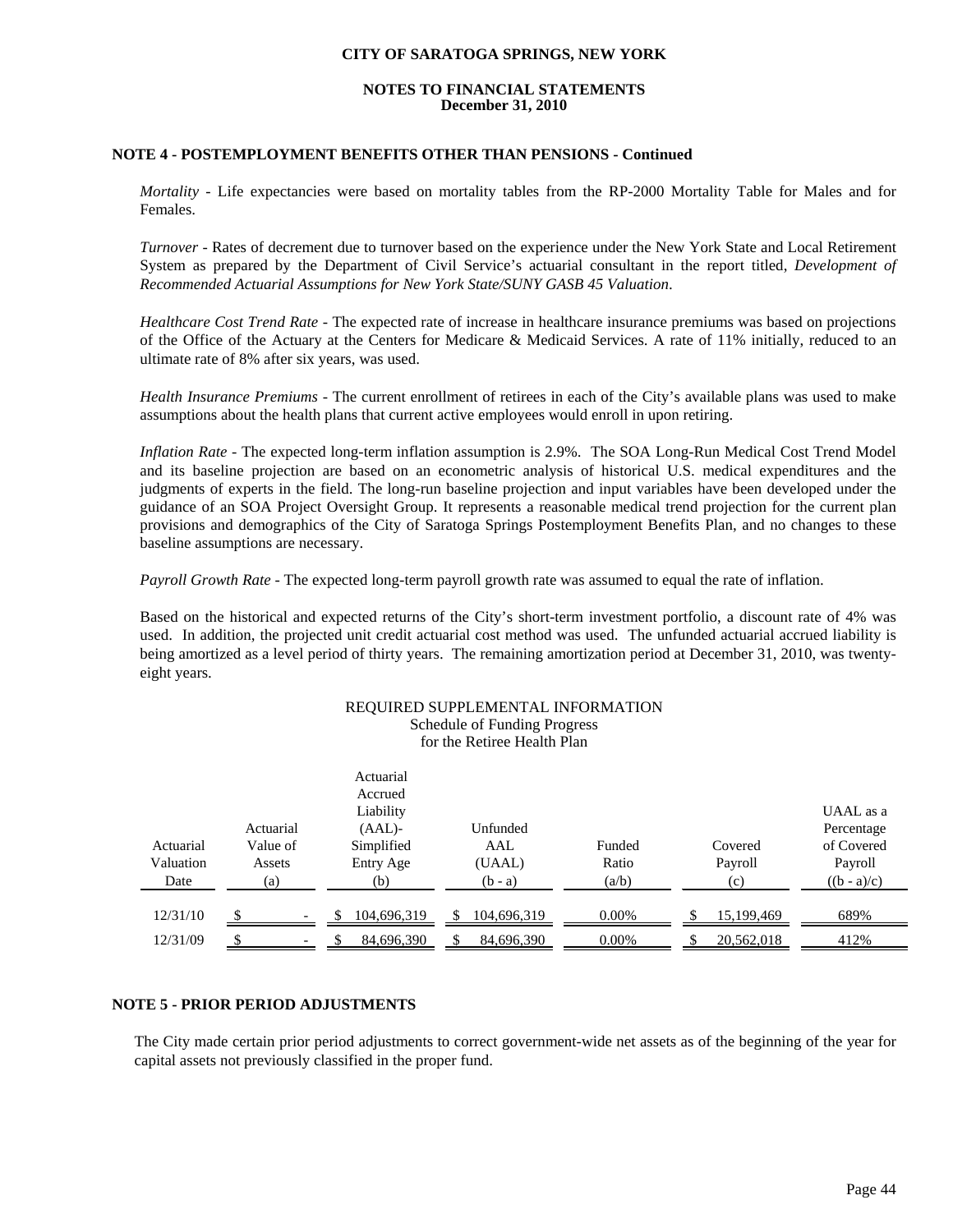#### **NOTES TO FINANCIAL STATEMENTS December 31, 2010**

## **NOTE 5 - PRIOR PERIOD ADJUSTMENTS - Continued**

 The following is a summary of the prior period adjustments made in the financial statements for the year ended December 31, 2010:

| Description                                             | Fund                         | Governmental<br>Activities |             | Business-type<br>Activities |             | Total |             |
|---------------------------------------------------------|------------------------------|----------------------------|-------------|-----------------------------|-------------|-------|-------------|
| Retirement amortization adjustment in General           | <b>City Center</b>           | \$                         | (15, 335)   | \$                          | 15,335      | \$    |             |
| Retirement amortization adjustment in General           | Water                        |                            | (60, 604)   |                             | 60,604      |       |             |
| Retirement amortization adjustment in General           | Sewer                        |                            | (176, 164)  |                             | 176,164     |       |             |
| Retirement amortization adjustment                      | General                      |                            | (219, 133)  |                             |             |       |             |
| Capital project reserves in Capital Fund                | Water                        |                            | (260, 144)  |                             | 260,144     |       |             |
| Capital project reserves in Capital Fund, previous year | Water                        |                            |             |                             | (1,066,007) |       | (1,066,007) |
| Capital project reserves in Capital Fund, previous year | Sewer                        |                            |             |                             | (9,550)     |       | (9,550)     |
| Bond proceeds and payments                              | Water                        |                            |             |                             | (660, 045)  |       | (660, 045)  |
| Bond proceeds and payments                              | Sewer                        |                            |             |                             | (33,500)    |       | (33,500)    |
| Bonds payable, beginning of year                        | Sewer                        |                            |             |                             | (1,291,912) |       | (1,291,912) |
| Reclassification of various accounts                    | Capital                      |                            | (28, 647)   |                             |             |       | (28, 647)   |
| Bond interest adjustment                                | Debt Service                 |                            | (101, 172)  |                             |             |       | (101, 172)  |
| Revolving loan adj sutment                              | <b>Community Development</b> |                            | (4.068)     |                             |             |       | (4,068)     |
| PY Federal revenue adjustment                           | Capital                      |                            | (560, 402)  |                             |             |       | (560, 402)  |
| PY bad check write offs                                 | General                      |                            | (2,100)     |                             |             |       | (2,100)     |
| Total prior period adjustments                          |                              |                            | (1,427,769) |                             | (2,548,767) | S.    | (3,757,403) |

## **NOTE 6 - REMEDIATION COSTS**

During 2010, \$37,255 in expenses were included in the government-wide financial statements as a program expense during 2010 for fees paid to a consultant as part of the Environmental Compliance Audit. Identified during the compliance audit and included in the City's Corrective Action Plan were estimates to improve the fleet fueling system and for the removal of soil and overages at the garage and compost facilities, respectively. The City will also need to pay for the Environmental Benefit Plan and continue paying the consultant for project management. It is estimated that these costs will total \$474,200 and will appear as expenses in the government-wide financial statements over the period of a number of years.

# **NOTE 7 - COMMITMENTS AND CONTINGENCIES**

#### *a. Environmental Risks*

Certain facilities are subject to federal, state, and local regulations relating to the discharge of materials into the environment. Compliance with these provisions has not had, not does the City expect such compliance to have, any material affect upon the capital expenditures or financial condition of the City. The City believes that its current practices and procedures for control and disposition of regulated wastes comply with applicable federal, state, and local requirements.

#### *b. Risk Management*

The City is exposed to various risks of loss related to torts; theft of, damage to, and destruction of assets; errors and omissions; and natural disasters for which the government carries commercial insurance. The General, Water, Sewer, and City Center Authority funds pay insurance premiums.

The City's Safety Committee reviews potential areas of risk and develops safety policies. The Safety Committee reviews, among other things, workers' compensation trends to determine and prevent causation of similar claims in future. The City belongs to the Saratoga County Workers' Compensation pool, and cases are reviewed and paid by Saratoga County. The City's 2010 annual contribution to the workers' compensation pool was \$509,654.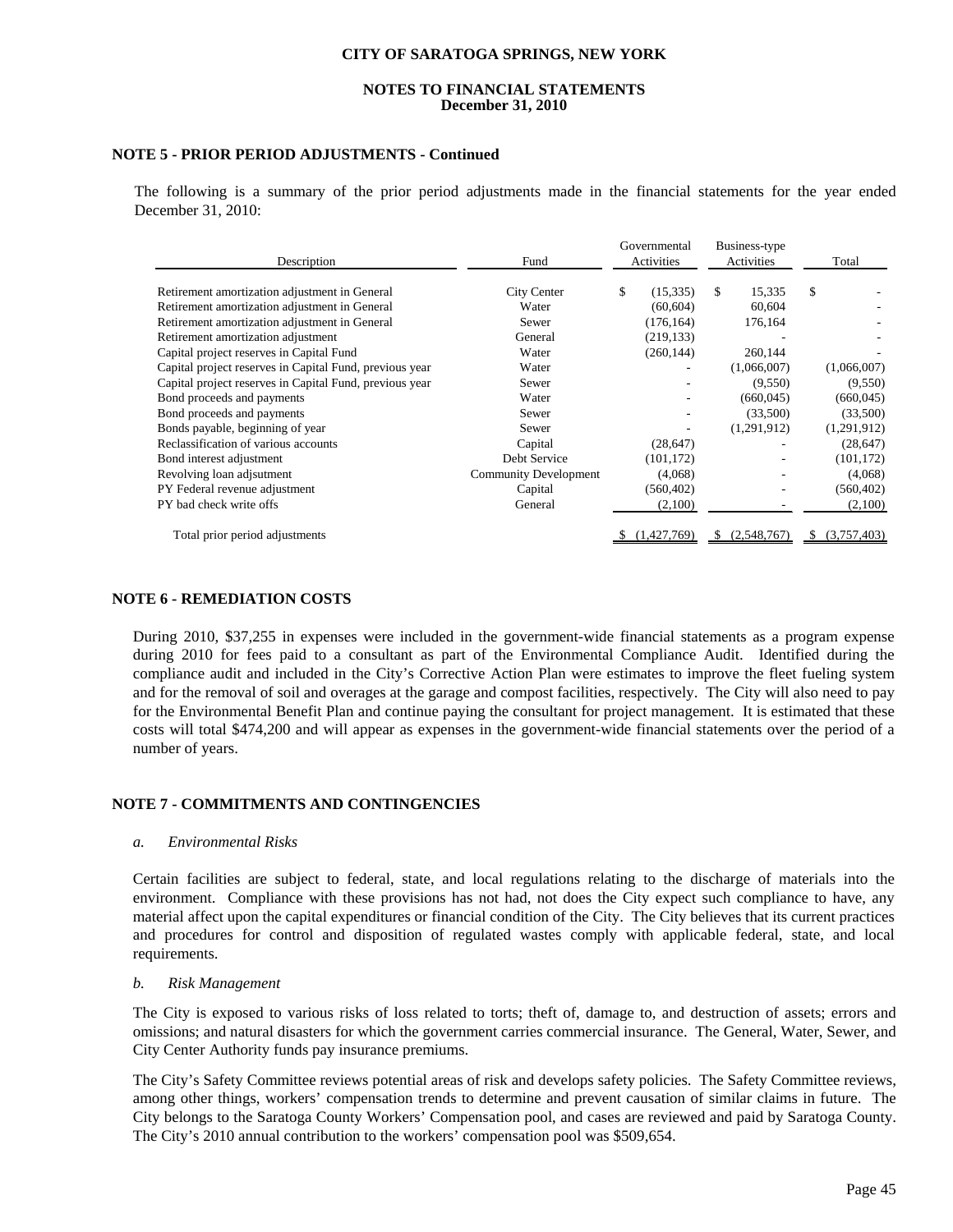## **NOTES TO FINANCIAL STATEMENTS December 31, 2010**

## **NOTE 7 - COMMITMENTS AND CONTINGENCIES - Continued**

#### *c. Contingent Liabilities*

The City is involved in certain suits and claims arising from a variety of sources. It is the opinion of counsel and management that the liabilities that may arise from such actions would be covered by the City's insurance carrier or would not result in losses that would materially affect the financial position of the City or the results of its operations.

#### *d. Labor Relations*

The City has 311 employees covered by seven bargaining units. The Police Chiefs', Police Lieutenants', and Police Benevolent Association's contracts expired on December 31, 2008. The Fire Chiefs' contract expired on December 31, 2008. The Firefighters' contract expired on December 31, 2010. The CSEA City Hall and CSEA Public Works contracts expired on December 31, 2008. All expired contracts are under negotiation.

#### **NOTE 8 - ACCOUNTING STANDARDS ISSUED BUT NOT YET IMPLEMENTED**

GASB Statement No. 54, *Fund Balance Reporting and Governmental Fund Type Definitions,* establishes accounting and financial reporting requirements intended to enhance the usefulness of fund balance information by providing clearer fund balance classifications that can be more consistently applied and by clarifying the existing governmental fund type definitions. This statement establishes fund balance classifications that comprise a hierarchy based primarily on the extent to which a government is bound to observe constraints imposed upon the use of the resources reported in governmental funds. This statement is effective for the City as of January 1, 2011.

In December 2010, the Governmental Accounting Standards Board (GASB) issued GASB Statement No. 62, *Codification of Accounting and Financial Reporting Guidance Contained in Pre-November 30, 1989 FASB and AICPA Pronouncements.* The objective of this statement is to incorporate into the GASB's authoritative literature certain accounting and financial reporting pronouncements issued on or before November 30, 1989, that do not conflict with or contradict GASB pronouncements.

This statement also supersedes GASB Statement No. 20, *Accounting and Financial Reporting for Proprietary Funds and Other Governmental Entities That Use Proprietary Fund Accounting,* thereby eliminating the election provided in paragraph 7 of that statement for enterprise funds and business-type activities to apply post-November 30, 1989 FASB Statements and Interpretations that do not conflict with or contradict GASB pronouncements. However, those entities can continue to apply, as other accounting literature, post-November 30, 1989 FASB pronouncements that do not conflict with or contradict GASB pronouncements, including this statement.

GASB Statement No. 62 is effective for financial statements for periods beginning after December 15, 2011; however, early adoption is encouraged. The City has not yet adopted this statement.

In June 2011, the GASB issued Statement No. 63, *Financial Reporting of Deferred Outflows of Resources, Deferred Inflows of Resources and Net Position.* The objective of this statement is to provide guidance for reporting deferred outflows of resources, deferred inflows of resources, and net position in a statement of financial position and related disclosures. This statement is effective for all state and local governments for periods beginning after December 15, 2011.

The City has not yet determined the financial effects of implementing the requirements of these accounting standards.

#### **NOTE 9 - SUBSEQUENT EVENTS**

On January 26, 2011, the City entered into a Tax Anticipation Note for \$5,000,000 to meet payroll and accounts payable expenses. The note matured on March 25, 2011, and was paid in full. The interest rate was .5%.

On April 5, 2011, the City issued \$2,151,200 in statutory installment bonds through a negotiated sale with the Adirondack Trust Company to finance various projects, including water and sewer improvements. The interest rate on the bonds is 4.63%. The bonds will mature on April 5, 2039.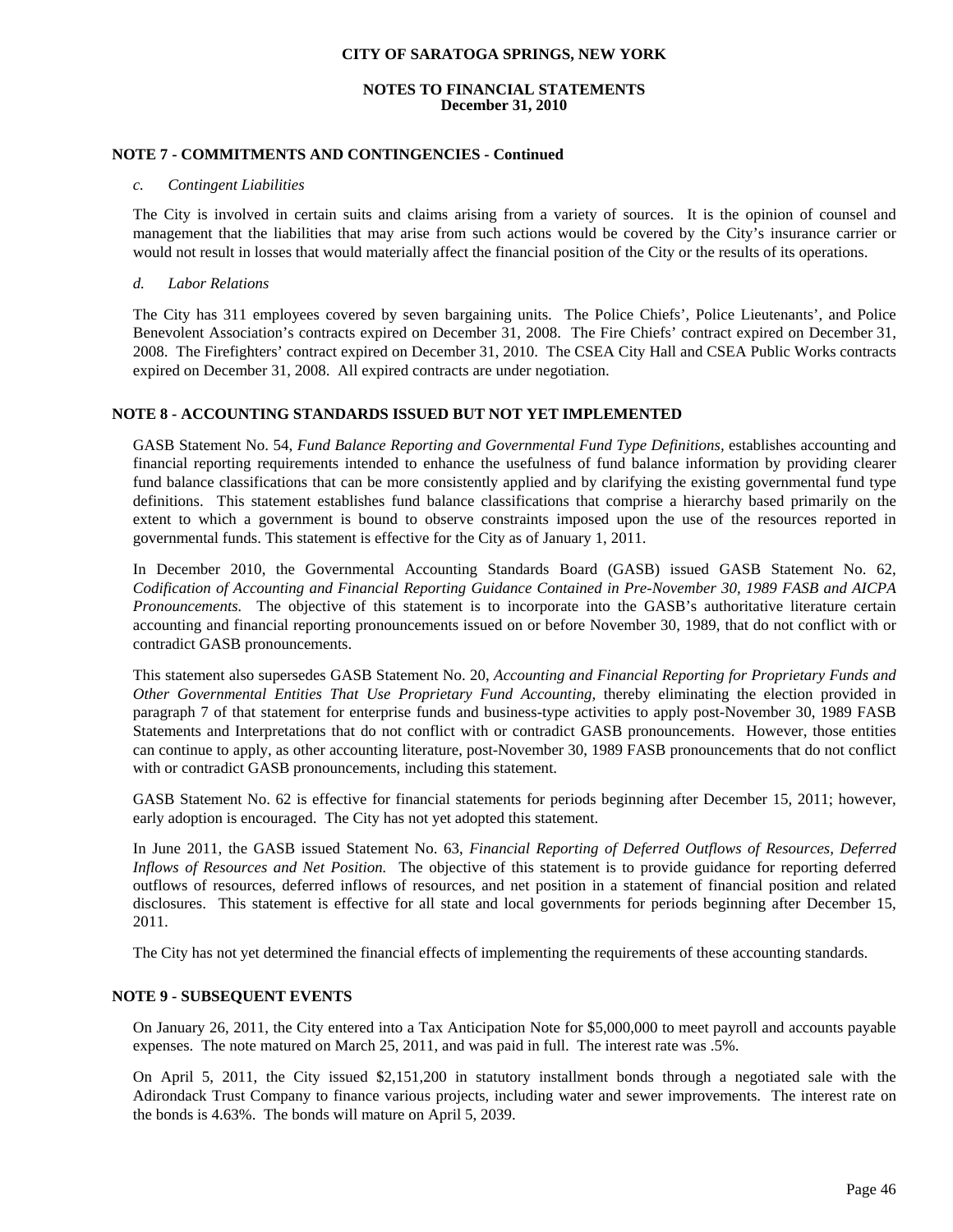# **SUPPLEMENTAL INFORMATION December 31, 2010**

## **Non-Major Governmental Funds**

The City maintains two Special Revenue Funds that are not considered major governmental funds. These non-major special revenue funds include the following:

- Downtown Special Assessment District (SAD) was created to make improvements in the boundaries of the district and is funded through a special assessment on the property owners in the district.
- West Avenue Special Assessment District (WASAD) was created to make improvements in the boundaries of the district and is funded through a special assessment on the property owners in the district.

The following are financial statements for these non-major governmental funds: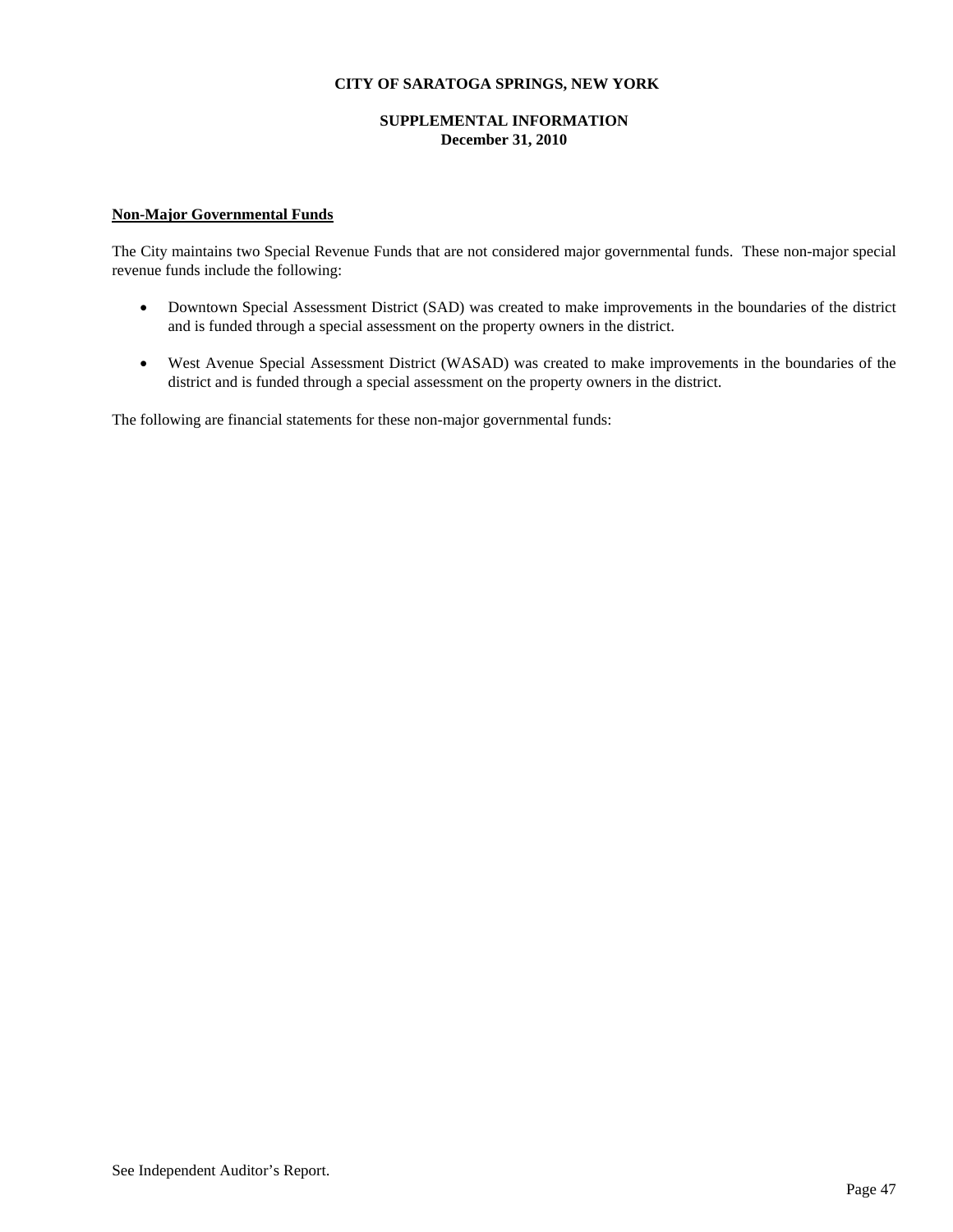# **SUPPLEMENTAL INFORMATION - BALANCE SHEET - NON-MAJOR GOVERNMENT FUNDS**

|                                                                | December 31, 2010                                                         |         |                                                                              |        |              |         |
|----------------------------------------------------------------|---------------------------------------------------------------------------|---------|------------------------------------------------------------------------------|--------|--------------|---------|
|                                                                | <b>Downtown</b><br><b>Special</b><br><b>Assessment</b><br><b>District</b> |         | <b>West Avenue</b><br><b>Special</b><br><b>Assessment</b><br><b>District</b> |        | <b>Total</b> |         |
| <b>ASSETS</b>                                                  |                                                                           |         |                                                                              |        |              |         |
| Cash and cash equivalents                                      | \$                                                                        | 308,526 | \$                                                                           | 28,856 | \$           | 337,382 |
| Cash, special reserves                                         |                                                                           | 1,957   |                                                                              |        |              | 1,957   |
| <b>Total assets</b>                                            |                                                                           | 310,483 | - \$                                                                         | 28,856 | - \$         | 339,339 |
| <b>LIABILITIES</b><br>Accounts payable and accrued liabilities | -S                                                                        | 15,220  | \$                                                                           |        | -S           | 15,220  |
| <b>FUND BALANCE</b>                                            |                                                                           |         |                                                                              |        |              |         |
| Reserved for                                                   |                                                                           |         |                                                                              |        |              |         |
| Other reserves                                                 |                                                                           | 1,957   |                                                                              |        |              | 1,957   |
| Unreserved                                                     |                                                                           |         |                                                                              |        |              |         |
| Unappropriated                                                 |                                                                           | 293,306 |                                                                              | 28,856 |              | 322,162 |
| Total fund balance                                             |                                                                           | 295,263 |                                                                              | 28,856 |              | 324,119 |
| <b>Total liabilities and fund balances</b>                     |                                                                           | 310,483 | \$                                                                           | 28,856 | \$           | 339,339 |